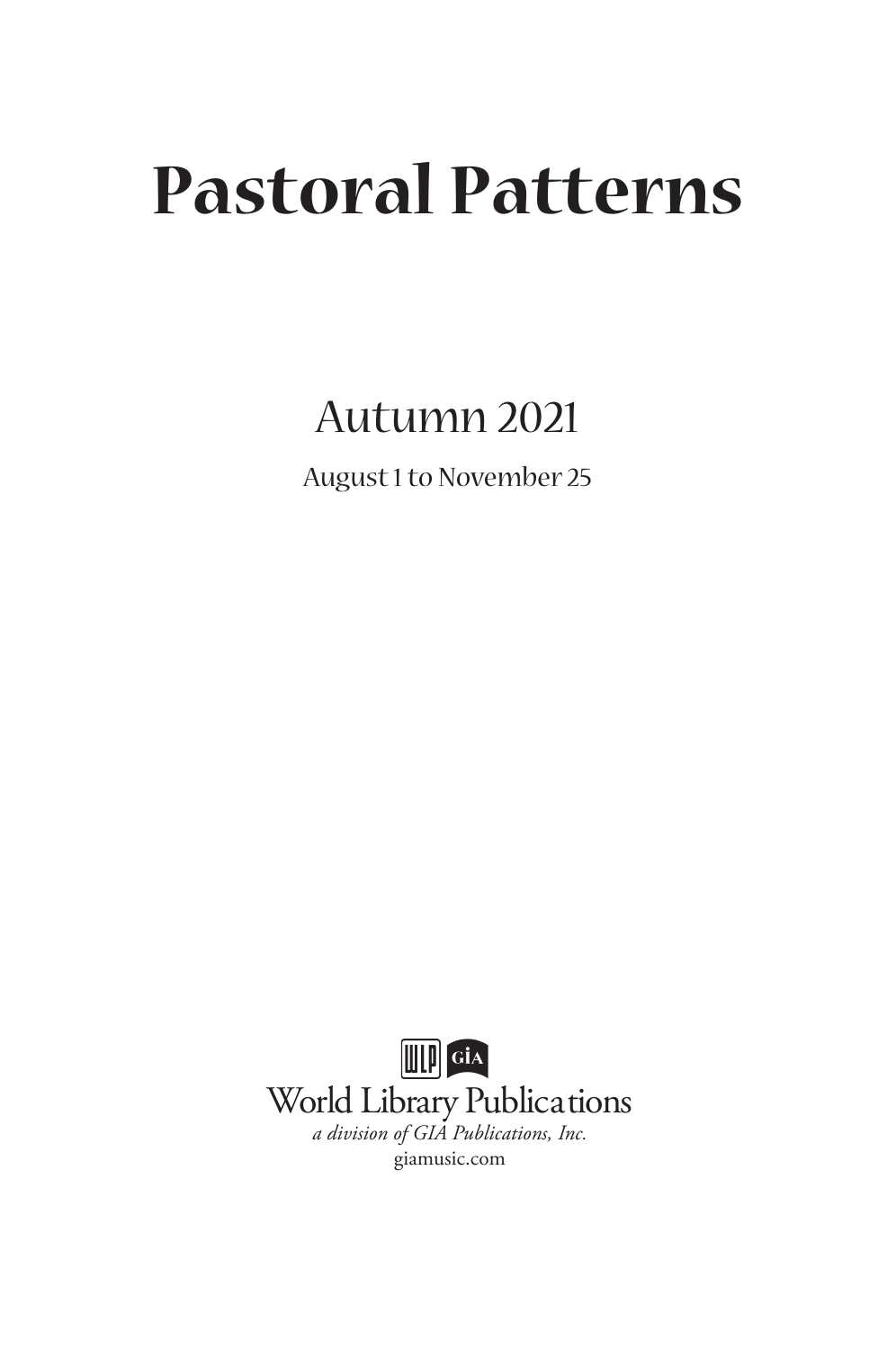# **Pastoral Patterns**

Autumn 2021 August 1 to November 25 Volume 49 Number 4 Year B of the Sunday Lectionary

Publisher: Alec Harris General Manager: Jennifer Odegard Senior Managing Editor: Kate Williams Managing Editor: Mary Beth Kunde-Anderson Editor: Ralph Sprague Copy Editor: Marcia T. Lucey Typesetter and Design: Denise Durand Walsh

The Introduction to the Eucharistic Prayer, Penitential Act C, and the Dismissal of Catechumens are published with ecclesiastical approval. In accordance with c. 827, permission to publish the Introductions to the Liturgy of the Day and Liturgy of the Word, the Prayer of the Faithful, the Homily Helps, and the Question of the Week was granted on February 8, 2021 by Most Reverend Robert G. Casey, Vicar General of the Archdiocese of Chicago. Permission to publish is an official declaration of ecclesiastical authority that the material is free from doctrinal and moral error. No legal responsibility is assumed by the grant of this permission.

Subscription cost for one copy of *Pastoral Patterns* is \$17<sup>00</sup> per year. Five or more subscriptions are \$1200 a copy per year. Subscribers to *We Celebrate*®, *Seasonal Missalette*®, *Liturgy of the Word*, *Word & Song*, and *¡Celebremos/Let Us Celebrate!*® worship resource programs receive one complimentary subscription.

*Pastoral Patterns* is available as a more affordable download subscription. A single subscription is \$10<sup>00</sup> per year. Additional subscriptions are \$5<sup>00</sup> per year. Subscribers to the electronic version may make as many copies as paid subscriptions. If billed for one electronic copy of *Pastoral Patterns*, the subscriber may make one copy. To make additional copies, additional subscriptions must be ordered. To subscribe to either edition (paper or electronic), contact WLP Customer Service by phone at 800 GIA-1358 (442-1358) or e-mail at custserv@ giamusic.com.

*Pastoral Patterns* is available in Spanish. Contact WLP Customer Service to inquire about subscriptions (paper and electronic) to *Palabras Pastorales*.

No part of *Pastoral Patterns* may be reproduced or transmitted in any form or by any means, whether mechanical, photographic, or electronic, without written permission from World Library Publications.

Excerpts from the *Lectionary for Mass for Use in the dioceses of the United States of America, second typical edition* © 2001, 1998, 1997, 1986, 1970, Confraternity of Christian Doctrine, Inc., Washington, DC. Used with permission. All rights reserved. No portion of this text may be reproduced by any means without permission in writing from the copyright owner.

The English translation of the Psalm Responses from *Lectionary for Mass* © 1969, 1981, 1997, International Commission on English in the Liturgy Corporation (ICEL). All rights reserved. Text of the Nicene Creed and Apostles' Creed from the English translation of *The Roman Missal* © 2010, ICEL. All rights reserved.

ISSN 1079-4751 Copyright © 2021, World Library Publications a division of GIA Publications, Inc. 7404 South Mason Avenue Chicago, IL 60638 800-GIA-1358 (442-1358) • custserv@giamusic.com • giamusic.com All rights reserved.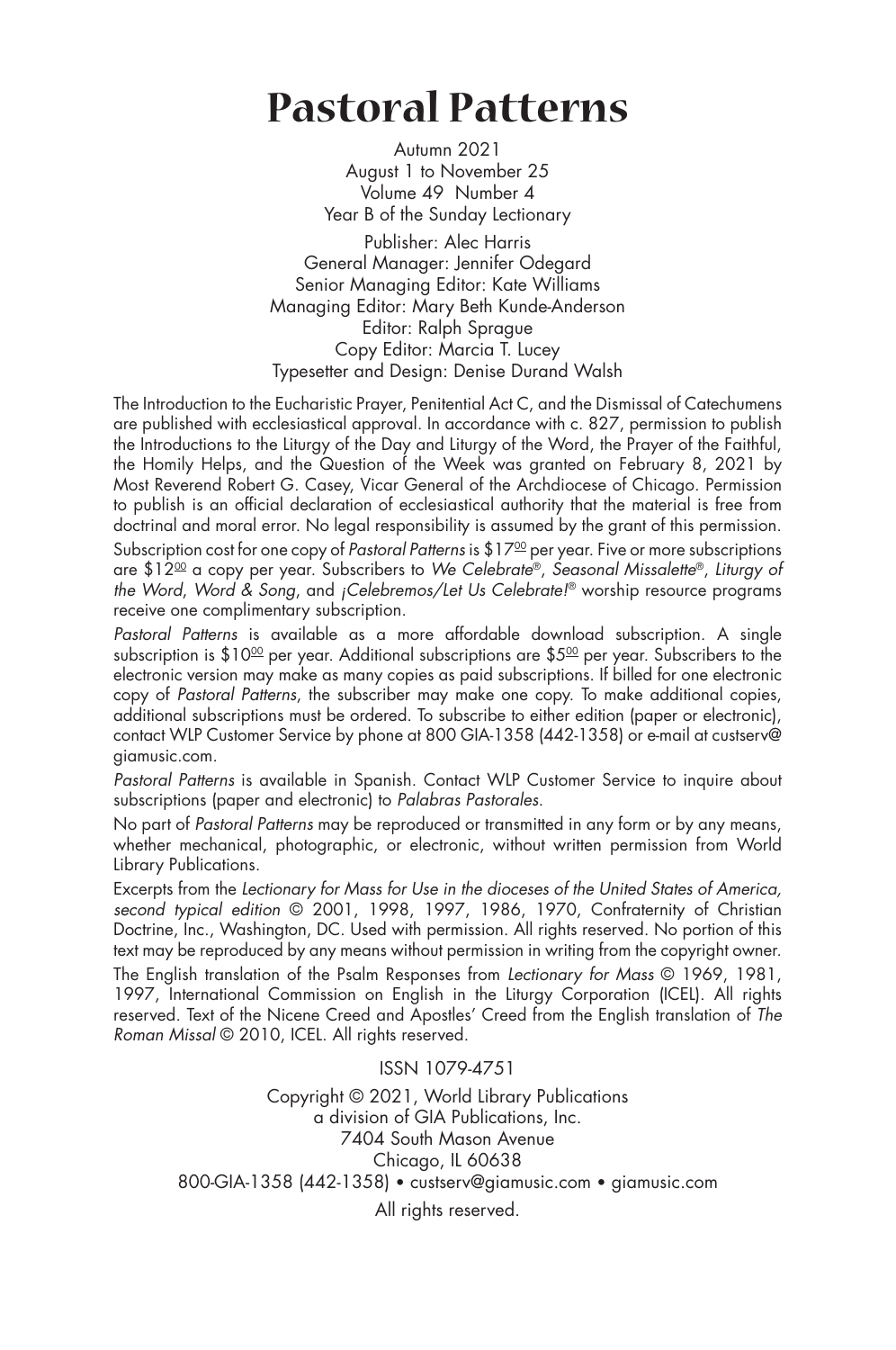# **Table of Contents**

|              |                                                | page |
|--------------|------------------------------------------------|------|
|              |                                                |      |
| August 1     |                                                |      |
| August 8     |                                                |      |
| August 15    | Assumption of the Blessed Virgin Mary  12      |      |
| August 22    | Twenty-first Sunday in Ordinary Time 15        |      |
| August 29    | Twenty-second Sunday in Ordinary Time 18       |      |
| September 5  | Twenty-third Sunday in Ordinary Time  21       |      |
| September 12 | Twenty-fourth Sunday in Ordinary Time 24       |      |
| September 19 | Twenty-fifth Sunday in Ordinary Time 27        |      |
| September 26 | Twenty-sixth Sunday in Ordinary Time 30        |      |
| October 3    | Twenty-seventh Sunday in Ordinary Time  33     |      |
| October 10   | Twenty-eighth Sunday in Ordinary Time 36       |      |
| October 17   | Twenty-ninth Sunday in Ordinary Time 39        |      |
| October 24   | Thirtieth Sunday in Ordinary Time 42           |      |
| October 31   | Thirty-first Sunday in Ordinary Time  45       |      |
| November 1   |                                                |      |
| November 2   | Commemoration of All the Faithful Departed     |      |
| November 7   | Thirty-second Sunday in Ordinary Time 54       |      |
| November 14  | Thirty-third Sunday in Ordinary Time 57        |      |
| November 21  | Our Lord Jesus Christ, King of the Universe 60 |      |
| November 25  |                                                |      |
|              |                                                |      |
|              |                                                |      |
|              |                                                |      |
|              |                                                |      |
|              |                                                |      |
|              |                                                |      |
|              |                                                |      |
|              |                                                |      |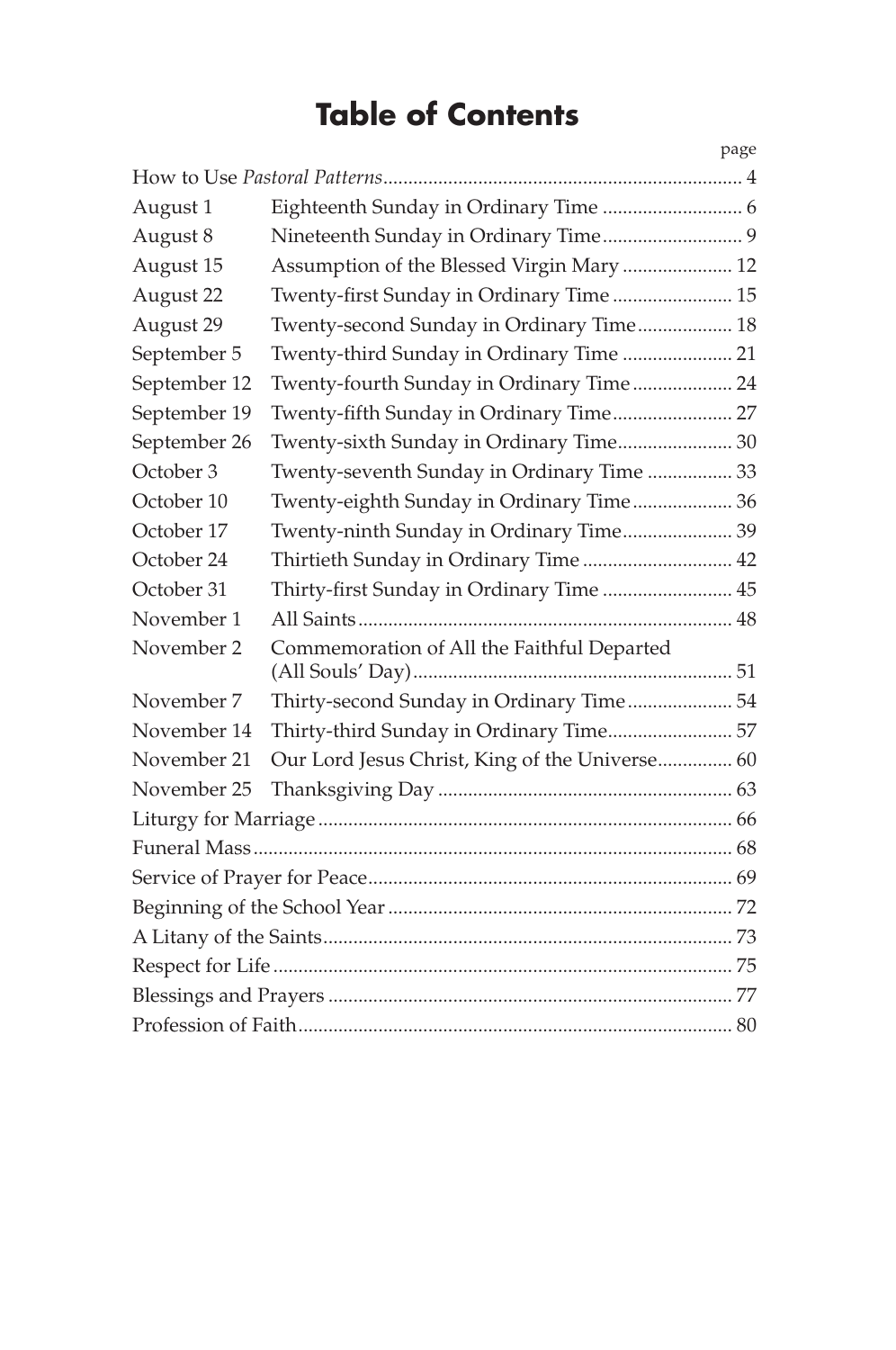# **How to Use** *Pastoral Patterns*

*Pastoral Patterns* is a book of suggested patterns and models to assist priests, deacons, initiation ministers, and liturgy planners in crafting liturgical language. *The Roman Missal* outlines the points in the Mass that can accommodate the priest's own words. Each community must search the day's or season's Scriptures, its own soul, and the realities of the wider world in order to craft appropriate language for the liturgy.

### **Prayer of the Faithful**

Each weekly set of petitions in *Pastoral Patterns* does not include petitions that should be prayed on a weekly basis. Here are some examples of "every week" petitions.

That all catechumens, especially those in our parish, *N.*, *N.*, and *N.*, may be reborn in the image and likeness of their Creator, we pray to the Lord.

*– or –*

That the candidates for full communion, especially *N.*, *N.*, and *N.*, may grow daily in the desire for perfection, we pray to the Lord. \*\*\*

That the newly baptized, especially *N.*, *N.*, and *N.*, may be drawn ever more deeply into the mystery of the Christian way of life, we pray to the Lord.

\*\*\*

For the newly confirmed (or: For those received into the full communion of the Catholic Church), especially *N.*, *N.*, and *N.*, that they may benefit from our affectionate support in their life of faith, we pray to the Lord. \*\*\*

That the newly married, especially *N.* and *N.*, may grow each day in harmony and wisdom, we pray to the Lord.

*– or –*

For *N.* and *N.*, and for all who are newly married, that they may shine as witnesses to the love of God and the ways of heaven, we pray to the Lord.

```
***
```
That the sick, especially *N.*, *N.*, and *N.*, and all the sick of our parish community, may be healed in body and spirit, we pray to the Lord.

*– or –*

For the sick of the parish, especially *N.*, *N.*, and *N.*, and for all who are sick: May they be freed from danger, relieved of suffering, and embraced with compassion in the gentle arms of the Good Shepherd, we pray to the Lord.

*– or –*

For the sick, especially *N.*, *N.*, and *N.*, that this season may bring them comfort and health in the company of their Savior, we pray to the Lord.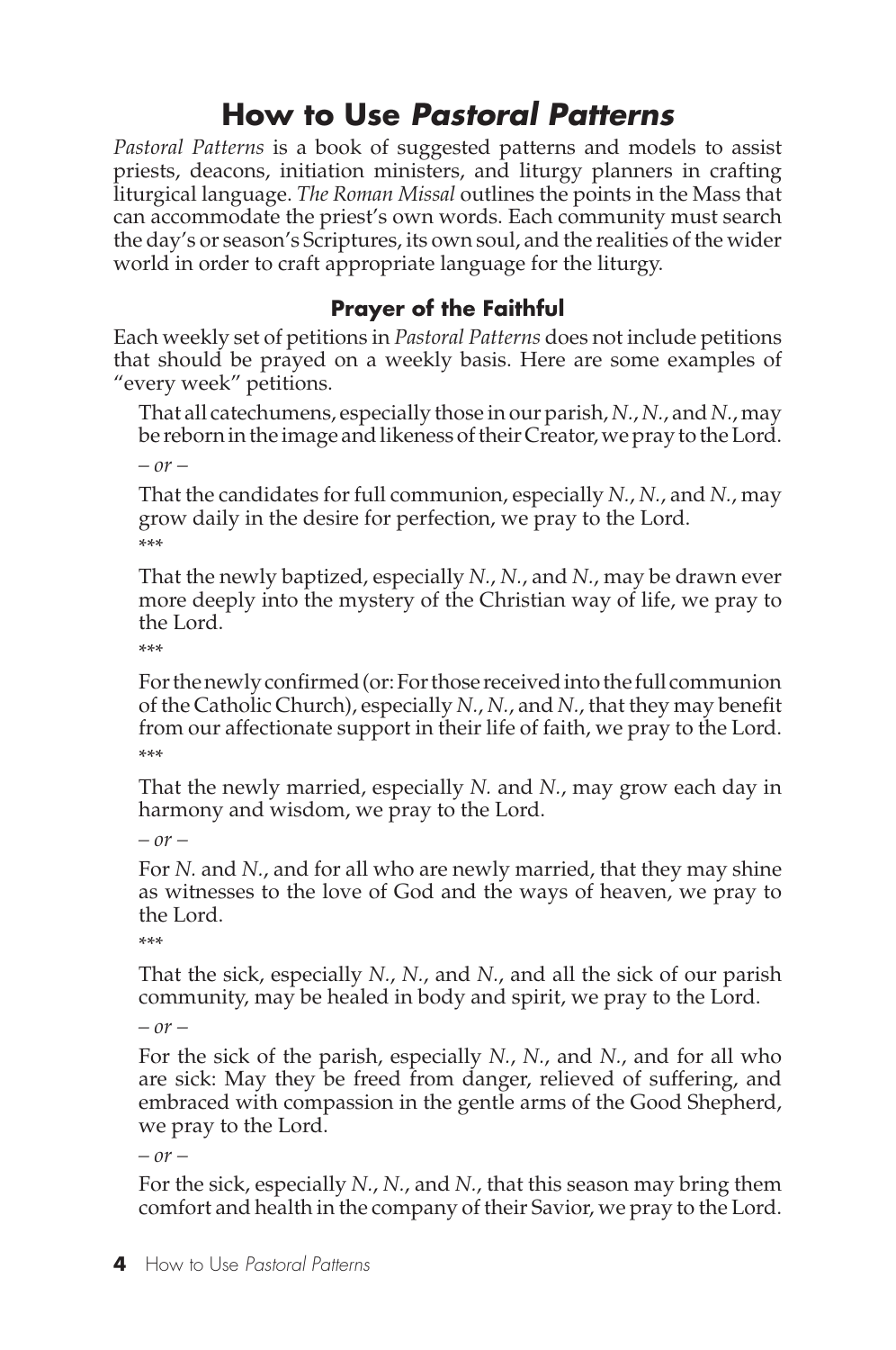That the dead, especially *N.*, *N.*, and *N.*, may be gathered into paradise by Jesus, the Bridegroom and lover of our souls, we pray to the Lord.

*– or –*

That the dead, especially our departed sisters and brothers *N.*, *N.*, and *N.*, may be with their Savior in paradise, we pray to the Lord.

*– or –*

That the dead, especially *N.*, *N.*, and *N.*, may attain the fullness of life within the endless festival of the kingdom, we pray to the Lord.

#### **Other Texts**

*Pastoral Patterns* offers models for introductions to the Liturgy of the Day. These may be spoken by a commentator or cantor before Mass, or by the presider following the greeting and opening dialogue. Many parishes employ introductions to the Liturgy of the Word. Spoken by the presider before the first reading, these introductions are designed to spark the imagination of the assembly and prepare them to listen to the word. Likewise, the short introduction to the Eucharistic Prayer, proclaimed by the presider, prepares the assembly for the great prayer of thanksgiving. Models are offered for the Penitential Act and/or Sprinkling Rite.

A Dismissal of Catechumens (and Candidates) is included for each Sunday. These dismissals follow the pattern found in the *Rite of Christian Initiation of Adults* and, like all the texts in *Pastoral Patterns*, are inspired by the biblical themes of the day's liturgy.

#### **Homily Helps**

Also included are "Homily Helps." The three bullet points provide a starting point for priests and deacons looking for assistance in writing their weekly homilies. These may also be useful for liturgy planning groups who may give ideas to their priests on passages from the week's readings that they found interesting, inspiring, or moving.

# **Question of the Week**

The "Question of the Week" is intended to inspire thought and conversation. This question reflects on the scriptures and applies those themes to daily life.

# **Reminders and Suggestions**

Proper or otherwise appropriate texts from *The Roman Missal* are suggested, as well as other liturgical reminders related to specific feasts and seasons.

# **Calendar**

The days of the Roman calendar are listed alongside national holidays, days of historical significance, Jewish festivals, and weeks dedicated to a specific intention.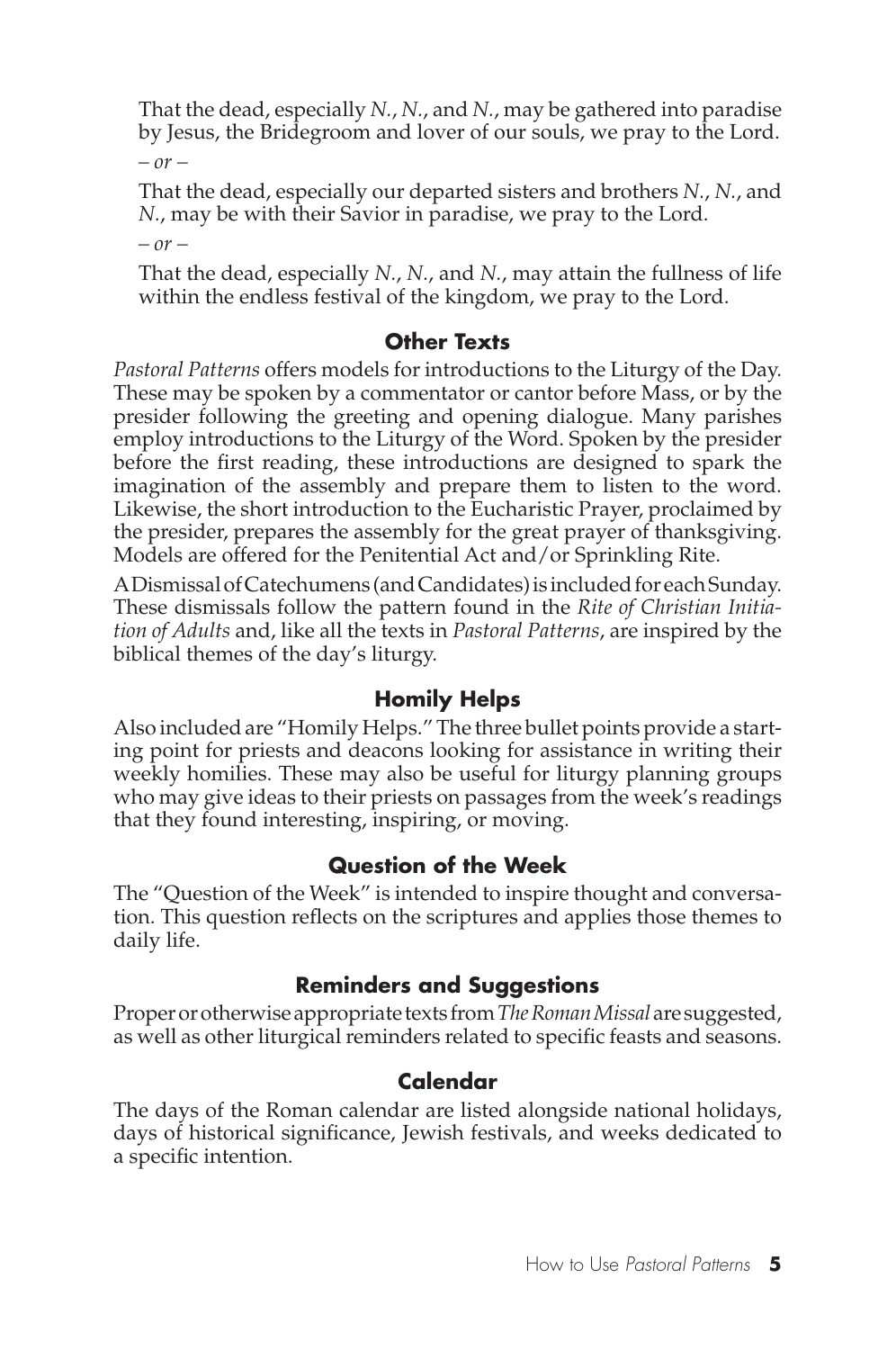# **August 1, 2021 Eighteenth Sunday in Ordinary Time**

*These texts need to be adapted by each community of faith.*

#### **Introduction to the Liturgy of the Day**

When we come together today, as we do each Sunday, we receive the Lord—the Bread of Life—in the Eucharist. He satisfies our hunger, be it material or spiritual. When we receive the Lord, in the Eucharist and into our hearts, he brings fullness, mission, God's grace, and the promise of everlasting life into our poor, imperfect, and needy human lives. He enables us to "put away the old self" and "put on the new self." Joined together with our brothers and sisters in faith, let us celebrate the generosity of our Lord.

#### **Penitential Act C**

Lord Jesus, you are the bread of life: Lord, have mercy.

Christ Jesus, you sustain us with your body and blood: Christ, have mercy.

Lord Jesus, you satisfy the hunger and thirst of every human heart: Lord, have mercy.

#### **Introduction to the Liturgy of the Word #113**

*Exodus 16:2–4, 12–15 I will rain down bread from heaven for you. Psalm 78 "The Lord gave them bread from heaven." Ephesians 4:17, 20–24 Put on the new self that has been created in God's way. John 6:24–35 Whoever comes to me will never hunger, and whoever believes in me will never thirst.*

We hear Jesus today tell the crowds that he is the bread of life, that those who look to him will never hunger or thirst. Before that, we hear the Lord satisfy the hunger of the Chosen People when they were starving in the desert. In between, Saint Paul challenges us to change from our old self and "put on (our) new self" now that we have learned the truth in Jesus. Listening to today's readings, let us reflect on how God satisfies our hunger.

#### **Dismissal of Catechumens (and Candidates)**

Dear friends, your search for the way to eternal life has brought you to this place, a place where the Lord Jesus speaks to us in his holy word. As you continue to hunger for the Eucharist, take that holy word to heart and continue to meditate on its meaning for your life. We await with anticipation that day when you will share with us at the Lord's table. Now go in peace.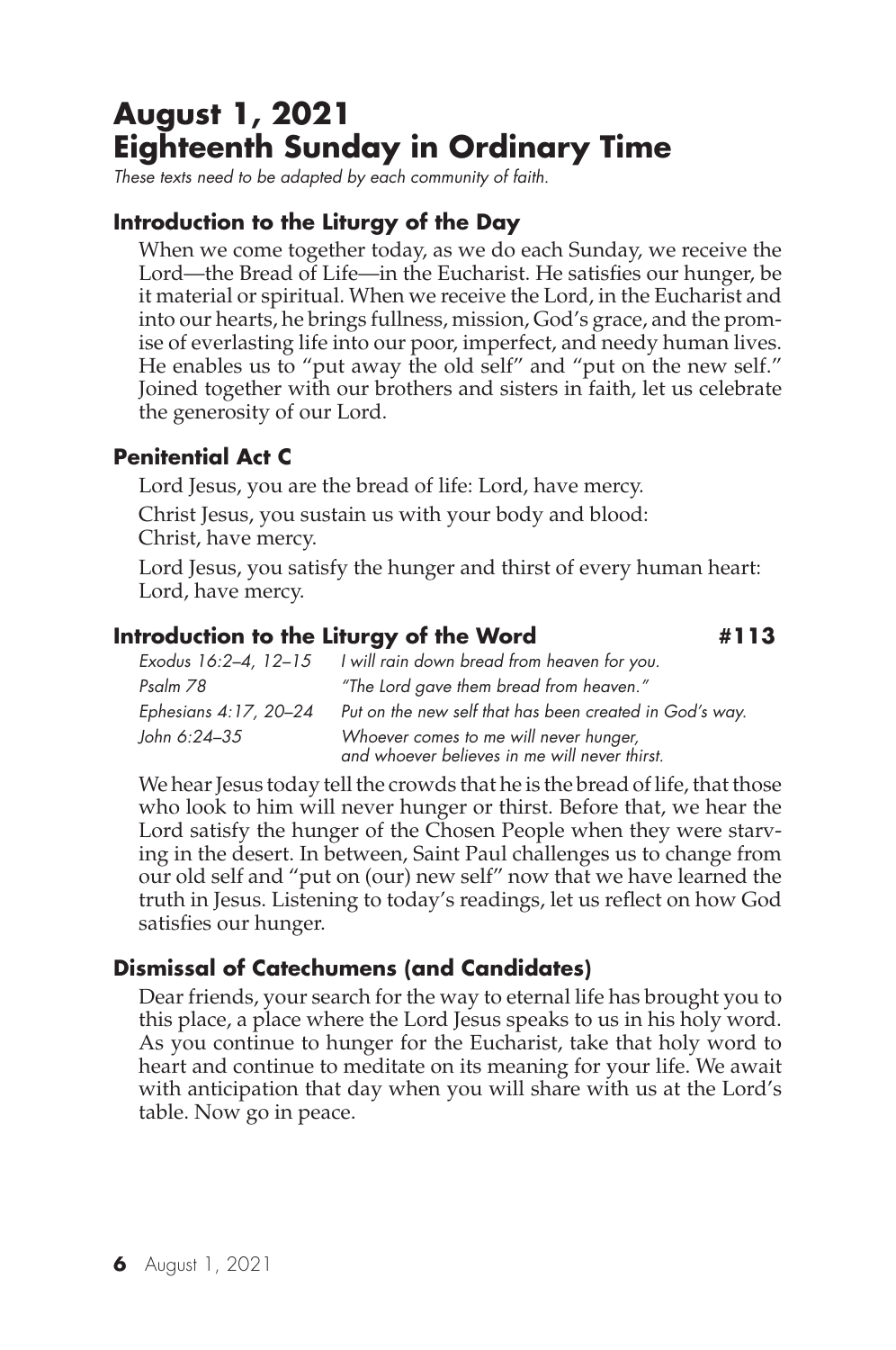Jesus assures us that whoever comes to him will never hunger and so we come to him today with our prayers, assured that we will be satisfied.

For the Church, that we may be driven to feed the hungry: those afflicted with spiritual hunger, who seek purpose and mission in life, as well as those suffering from material hunger, who long for full stomachs and adequate nutrition, let us pray to the Lord.

For our leaders, that they respond to those in need with compassion and assistance, let us pray to the Lord.

That God's generosity from age to age to all who call upon the Lord may be a model for us as we are called upon by those in need, let us pray to the Lord.

For all who have been assailed by storms this summer—hurricanes or tornadoes, floods or droughts—and for all who help them in their time of trauma, let us pray to the Lord.

For all of us, that as we follow Saint Paul's charge to put on our new selves, we may resolve with the grace of God to live our lives in righteousness and truth, let us pray to the Lord.

\_\_\_\_\_\_\_\_\_\_\_\_\_\_\_\_\_\_\_\_\_\_\_\_\_\_\_\_\_\_\_\_\_\_\_\_\_\_\_\_\_\_\_\_\_\_\_\_\_\_\_\_\_ \_\_\_\_\_\_\_\_\_\_\_\_\_\_\_\_\_\_\_\_\_\_\_\_\_\_\_\_\_\_\_\_\_\_\_\_\_\_\_\_\_\_\_\_\_\_\_\_\_\_\_\_\_ \_\_\_\_\_\_\_\_\_\_\_\_\_\_\_\_\_\_\_\_\_\_\_\_\_\_\_\_\_\_\_\_\_\_\_\_\_\_\_\_\_\_\_\_\_\_\_\_\_\_\_\_\_ \_\_\_\_\_\_\_\_\_\_\_\_\_\_\_\_\_\_\_\_\_\_\_\_\_\_\_\_\_\_\_\_\_\_\_\_\_\_\_\_\_\_\_\_\_\_\_\_\_\_\_\_\_ \_\_\_\_\_\_\_\_\_\_\_\_\_\_\_\_\_\_\_\_\_\_\_\_\_\_\_\_\_\_\_\_\_\_\_\_\_\_\_\_\_\_\_\_\_\_\_\_\_\_\_\_\_ \_\_\_\_\_\_\_\_\_\_\_\_\_\_\_\_\_\_\_\_\_\_\_\_\_\_\_\_\_\_\_\_\_\_\_\_\_\_\_\_\_\_\_\_\_\_\_\_\_\_\_\_\_

For all the prayers that we hold in the silence of our hearts; for all our intentions spoken and unspoken, let us pray to the Lord.

Gracious God, you sent the Bread of Life to nourish us always. Instill in us such generosity and thankfulness that the bread we offer to those in need may reflect our thankfulness to you for all that we have received. Hear these and all the prayers we make through your Son, the true bread from heaven, our Lord for ever and ever.

#### **Introduction to the Eucharistic Prayer**

With hearts longing for the bread of life, food that will endure for eternal life, we raise our hearts and voices in the great prayer of thanksgiving.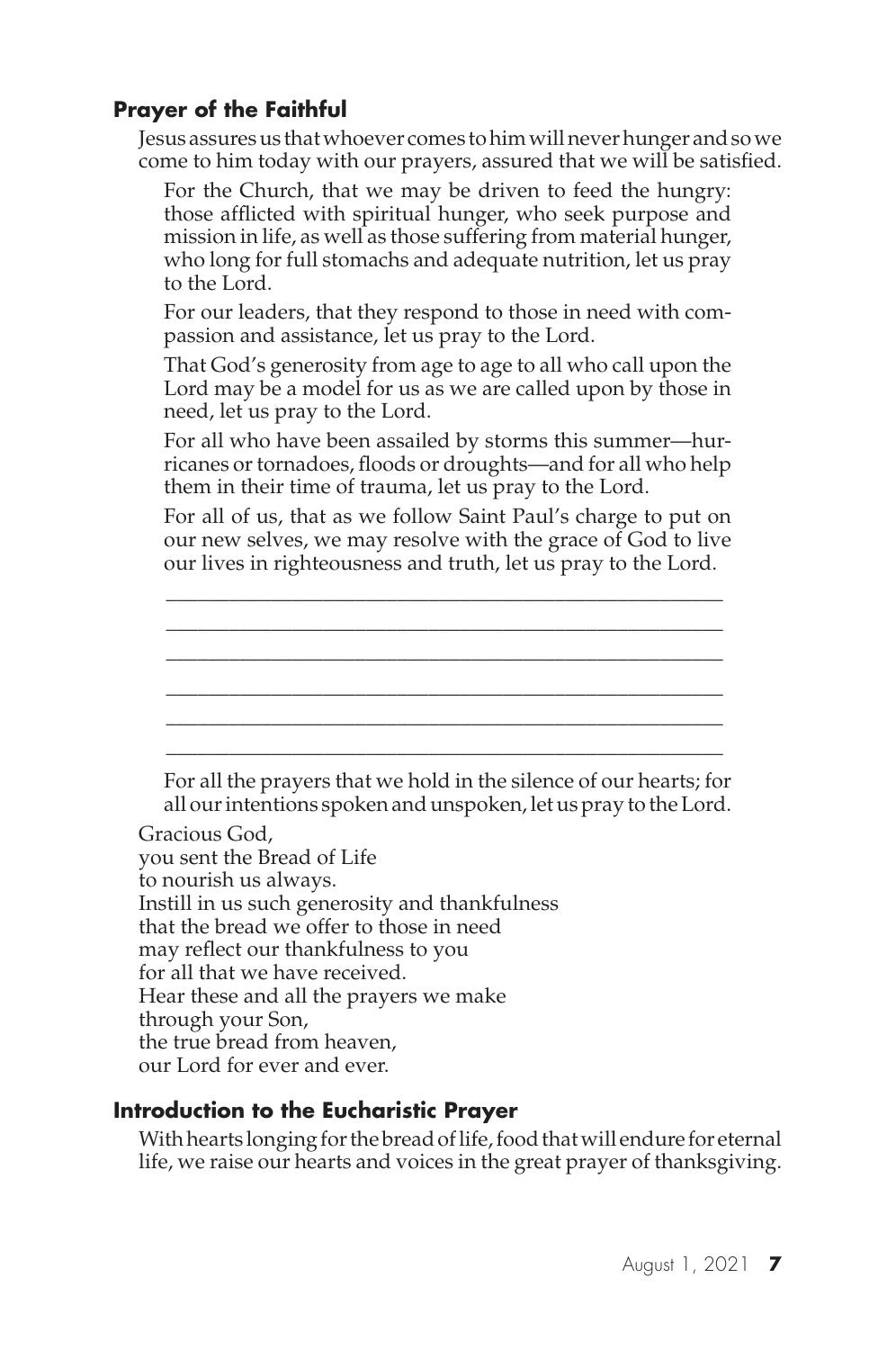#### **Reminders and Suggestions**

**Texts:** Preface VI of the Sundays of Ordinary Time or Preface I or II of the Most Holy Eucharist. Solemn Blessing 11 or 12, or Prayer over the People 2 or 9.

**Liturgy and Life:** Many parishes have begun the practice of gathering all liturgical ministers for a time of reflection and spiritual nourishment some time in the late summer or early autumn. Bringing in an outside speaker to lead this reflection is a good idea, since those who normally lead the parish's liturgical life could benefit from this experience.

#### **Homily Helps**

• It is easy to scoff at the Israelites grumbling to Moses about the hardship they faced in the desert. How ridiculous to say they'd rather be enslaved again! How ungrateful they are to God and to Moses for leading them out of slavery in the first place! But anyone who has truly known what it's like to be hungry day after day with no end in sight can appreciate their cries. When someone has an acute physical need that is not met, reason and reasonableness are lost. Think back to how you felt when you were significantly ill or injured. Pain and chronic agony take over. Nothing else can even be contemplated. This is how it became for this formerly enslaved people wandering in the desert without food or water. Every minute of every day their thoughts were consumed by their misery.

• When uncertain of what to believe, it is natural to look for signs. We look for some insight into the truth. In his Gospel, John referred to Jesus' miracles as signs. The crowd in today's Gospel passage saw his sign of the loaves and fish and now ask for a sign "that we may see and believe" (John 6:30). We may ask ourselves what signs we need to see in order to believe. Perhaps we would be better off asking ourselves what signs we can provide so that others may believe. How can we multiply what we have in order to nourish more people than we can imagine? How can we give life to the world? How can we point the way to the truth by what we do?

• We have a huge advantage over both the crowd in the desert and the one in Capernaum. We know the ending. The Israelites make it to the Promised Land. The Bread of Life is the food of our redemption. Today when we are faced with an uncertain future and problems that appear to be unsolvable, let us take comfort in knowing that God continues to watch over us, forever satisfying our hunger and thirst.

#### **Question of the Week**

How can I be a sign to others of the nourishment I've found in the bread of life?

|    | 2 Mon. | Optional Memorial of St. Eusebius of Vercelli<br>Optional Memorial of St. Peter Julian Eymard                                                           |
|----|--------|---------------------------------------------------------------------------------------------------------------------------------------------------------|
| 4  |        | Wed. Memorial of St. John Vianney                                                                                                                       |
| 5  | Thu.   | Optional Memorial of the Dedication of the Basilica<br>of St. Mary Major                                                                                |
| 6  | - Fri. | Feast of the Transfiguration of the Lord<br>First Friday                                                                                                |
| 7. | Sat.   | Optional Memorial of St. Sixtus II and Companions<br>Optional Memorial of St. Cajetan<br>Optional Memorial of the Blessed Virgin Mary<br>First Saturday |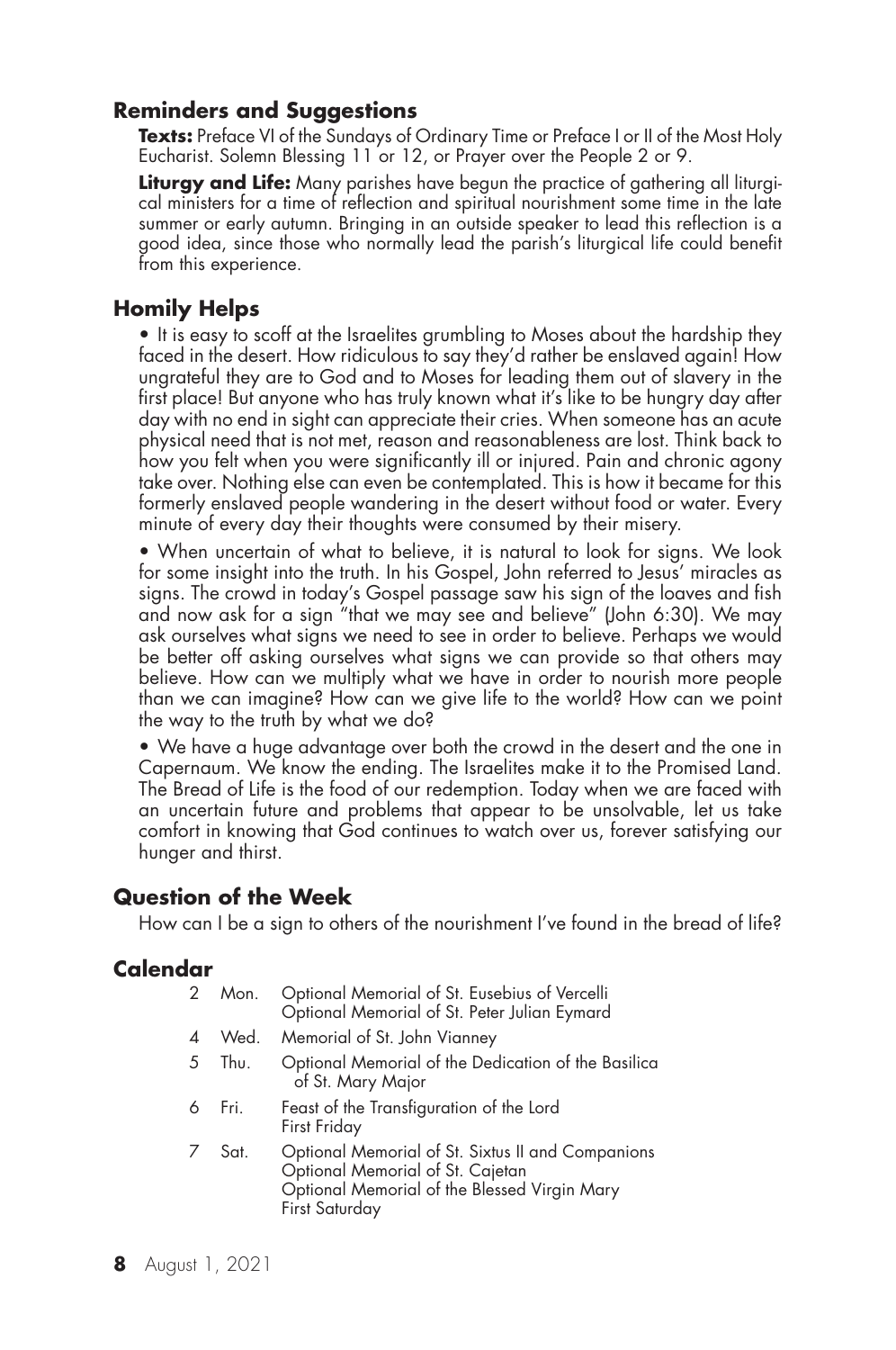# **August 8, 2021 Nineteenth Sunday in Ordinary Time**

*These texts need to be adapted by each community of faith.*

### **Introduction to the Liturgy of the Day**

Sunday after Sunday we are drawn here to worship God, to listen to God's word, and to receive Christ in the Eucharist. Jesus reminds us in the Gospel that like all good things, this unconscious prompt that draws us together each Sunday comes from the Father. As we celebrate together today, let us thank God for the wonderful gift of faith, which animates our lives and drives us to undertake Christ's mission.

#### **Penitential Act C**

Lord Jesus, you are the living bread that came down from heaven: Lord, have mercy.

Lord Jesus, you were sent by the Father to bring life to your people: Christ, have mercy.

Lord Jesus, you are the way to everlasting life: Lord, have mercy.

#### **Introduction to the Liturgy of the Word #116**

| 1 Kings 19:4-8       | Strengthened by that food,<br>Elijah walked to the mountain of God. |
|----------------------|---------------------------------------------------------------------|
| Psalm 34             | "Taste and see the goodness of the Lord."                           |
| Ephesians $4:30-5:2$ | Walk in love, just like Christ.                                     |
| John 6:41–51         | I am the living bread that came down from heaven.                   |

Today we continue hearing Jesus explain to the disciples, the curious, and the skeptical that he is the bread of life, sent from heaven to give his body so that we may have life forever. First we hear Elijah, one of the greatest figures in the centuries before Christ, literally pray for death because of his desperate circumstances. He is saved by an angel of the Lord, who gives him what he needs to sustain him on his journey to God. May we today be nourished by God's word so that we may be sustained on our own journeys.

# **Dismissal of Catechumens (and Candidates)**

Dear friends, today you have been nourished at the table of God's holy word. You will one day share in the nourishment of the table of the Eucharist. We pray that your hunger for the Eucharist is growing day by day, week by week. For now, we send you forth to reflect on God's word. We look forward to the day when you will remain here and share fully at the Lord's table. Now go in peace.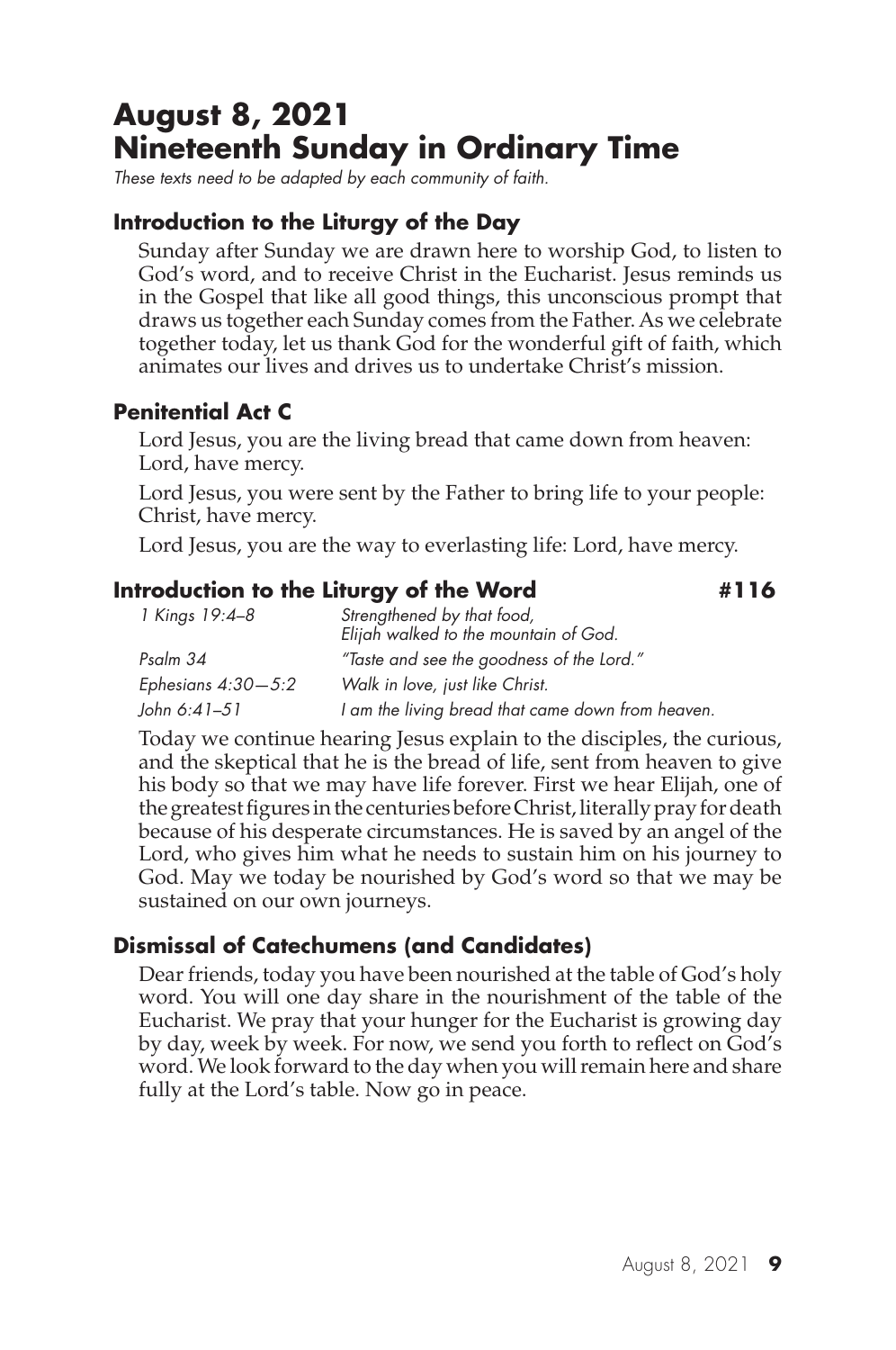God sent food to Elijah to sustain him on his journey and the Bread of Life to all humankind to sustain us on ours. Therefore it is with confidence that we express our needs to the source of our sustenance.

For the Church, that we may always reach out in Christ's name to offer bread to those who hunger, drink to those who thirst, and life to those in despair, let us pray to the Lord.

For those who serve in public office, that guided by the ideals of justice and respect for life, they may uphold the sanctity of all human life, let us pray to the Lord.

For all who are traveling, that they may find their journeys rewarding and may be kept safe until their return home, let us pray to the Lord.

For all who are ill in body, mind, or spirit, that they may experience God's healing touch through the care and treatment they receive from those who have dedicated their time and expertise to the care of others, let us pray to the Lord.

For our parish community, that we may be imitators of God: kind, compassionate, and forgiving of one another, let us pray to the Lord.

\_\_\_\_\_\_\_\_\_\_\_\_\_\_\_\_\_\_\_\_\_\_\_\_\_\_\_\_\_\_\_\_\_\_\_\_\_\_\_\_\_\_\_\_\_\_\_\_\_\_\_\_\_ \_\_\_\_\_\_\_\_\_\_\_\_\_\_\_\_\_\_\_\_\_\_\_\_\_\_\_\_\_\_\_\_\_\_\_\_\_\_\_\_\_\_\_\_\_\_\_\_\_\_\_\_\_ \_\_\_\_\_\_\_\_\_\_\_\_\_\_\_\_\_\_\_\_\_\_\_\_\_\_\_\_\_\_\_\_\_\_\_\_\_\_\_\_\_\_\_\_\_\_\_\_\_\_\_\_\_ \_\_\_\_\_\_\_\_\_\_\_\_\_\_\_\_\_\_\_\_\_\_\_\_\_\_\_\_\_\_\_\_\_\_\_\_\_\_\_\_\_\_\_\_\_\_\_\_\_\_\_\_\_ \_\_\_\_\_\_\_\_\_\_\_\_\_\_\_\_\_\_\_\_\_\_\_\_\_\_\_\_\_\_\_\_\_\_\_\_\_\_\_\_\_\_\_\_\_\_\_\_\_\_\_\_\_ \_\_\_\_\_\_\_\_\_\_\_\_\_\_\_\_\_\_\_\_\_\_\_\_\_\_\_\_\_\_\_\_\_\_\_\_\_\_\_\_\_\_\_\_\_\_\_\_\_\_\_\_\_

For all the prayers that we hold in the silence of our hearts; for all our intentions spoken and unspoken, let us pray to the Lord.

#### Loving God,

you looked after your faithful servant, Elijah, and your only begotten Son on their journeys to you. Sustain us on our journeys so we not lose heart as you listen to the prayers we make through Jesus Christ our Lord.

#### **Introduction to the Eucharistic Prayer**

Christ loved us and handed himself over for us as a sacrificial offering to God. We join our prayer to the Lord Jesus and, in thanksgiving, offer this sacrifice of praise.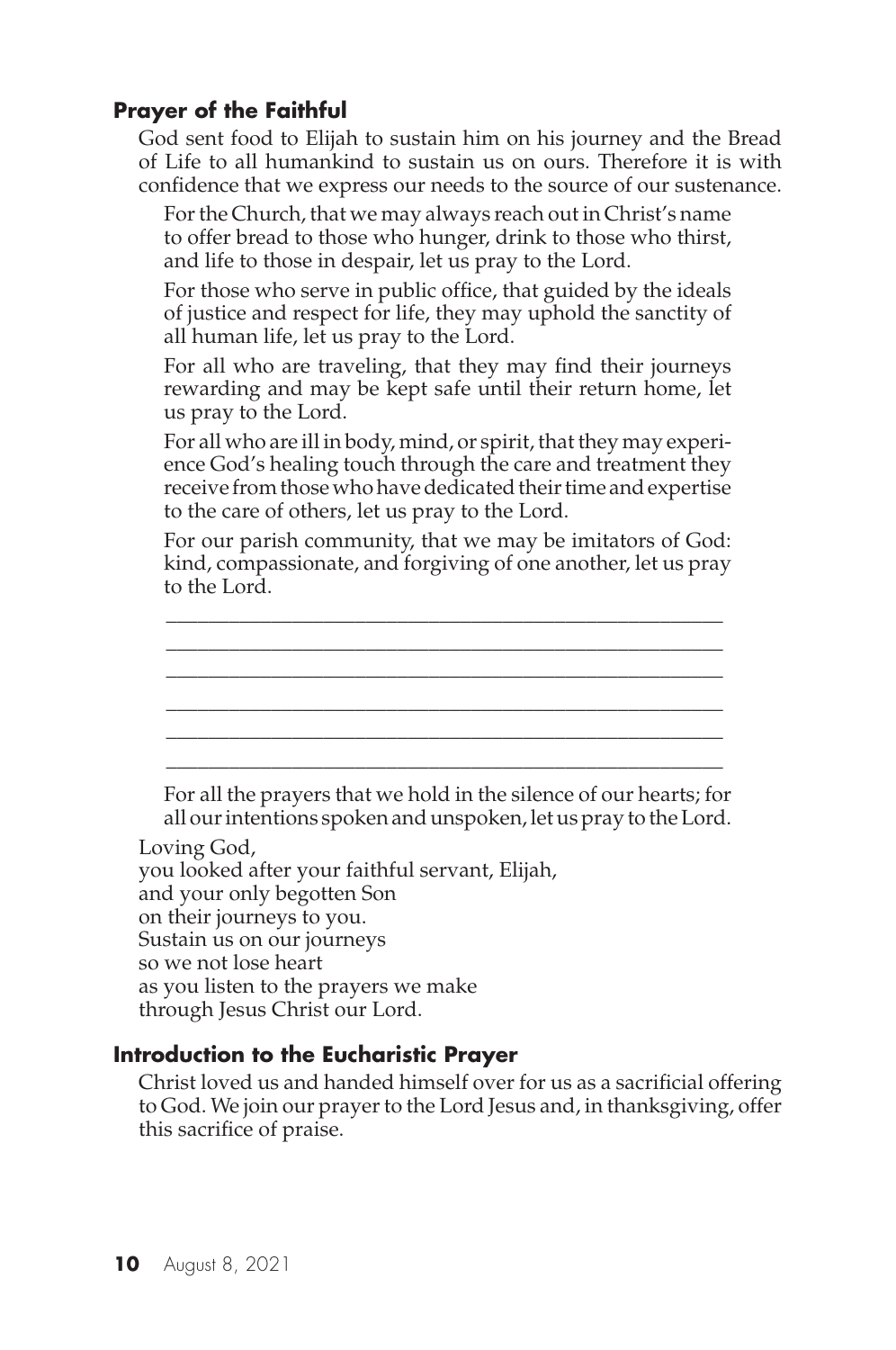### **Reminders and Suggestions**

**Texts:** Preface III of the Sundays in Ordinary Time or Preface I or II of the Most Holy Eucharist. Solemn Blessing 11, or Prayer over the People 2 or 9.

**Catechesis and Communication:** Remind the assembly of the Solemnity of the Assumption of the Blessed Virgin Mary, which occurs next Sunday.

**Initiation:** Those directly involved in initiation in the parish might benefit from a visit to that section of the *Rite of Christian Initiation of Adults* that deals with the so-called "minor rites." These rites include Minor Exorcisms, Blessings of the Catechumens, and Anointing of the Catechumens (#81–103). The Rite's vision is that all meetings of those in the initiation process take place in the context of prayer. These simple yet powerful rites are designed to be celebrated mainly during the formation sessions. They provide wonderful prayers for the initiation leaders and teams to weave into the sessions. Perhaps those involved in the parish's liturgy could come together in collaboration with the initiation leaders to examine these rites, coming up with suggestions for their celebration. With the exception of the Anointing of Catechumens, a catechist may preside at these rites.

#### **Homily Helps**

• In the first reading we hear how God provided food to Elijah at his darkest moment, when he prayed for death. He had fled to the desert because the king's wife, Jezebel, had called for his execution. The kingdom had just suffered through drought and famine and Elijah was starving and despairing. Nourished by the food God sent, Elijah completed his journey to the mountain of God. In the Gospel, Jesus reveals himself as the bread of life come down from heaven, sent to sustain us on our journey to God.

• Elijah got up at once to eat and drink the food the angel brought, but then he immediately lay down again under the tree. The angel had to return and order him to eat enough to finish his journey. He needed a second nudge in order to go from just having his hunger satisfied to being nourished enough to sustain a lengthy journey. Our journey through life is winding and difficult. The mission we have been given is demanding. We too may need a second nudge to do more than just enable our journey, but to make it into a mission that will lead us to God.

• Our journeys are rarely smooth and easy. The hardships we encounter can be difficult to overcome, especially when we face them with anger and bitterness. We would be wise to heed Paul's advice to the Ephesians, being kind, compassionate, and forgiving of those who make our lives difficult. "Live in love," as Paul wrote, so that we can see the good in everyone we encounter (Ephesians 5:2).

#### **Question of the Week**

How does receiving Jesus in the Eucharist strengthen me on my journey? When have I needed a second nudge to go on?

- 9 Mon. Optional Memorial of St. Teresa Benedicta of the Cross (Edith Stein) International Day of the World's Indigenous Peoples
- 10 Tue. Feast of St. Lawrence
- 11 Wed. Memorial of St. Clare
- 12 Thu. Optional Memorial of St. Jane Frances de Chantal
- 13 Fri. Optional Memorial of Ss. Pontian and Hippolytus
- 14 Sat. Memorial of St. Maximilian Kolbe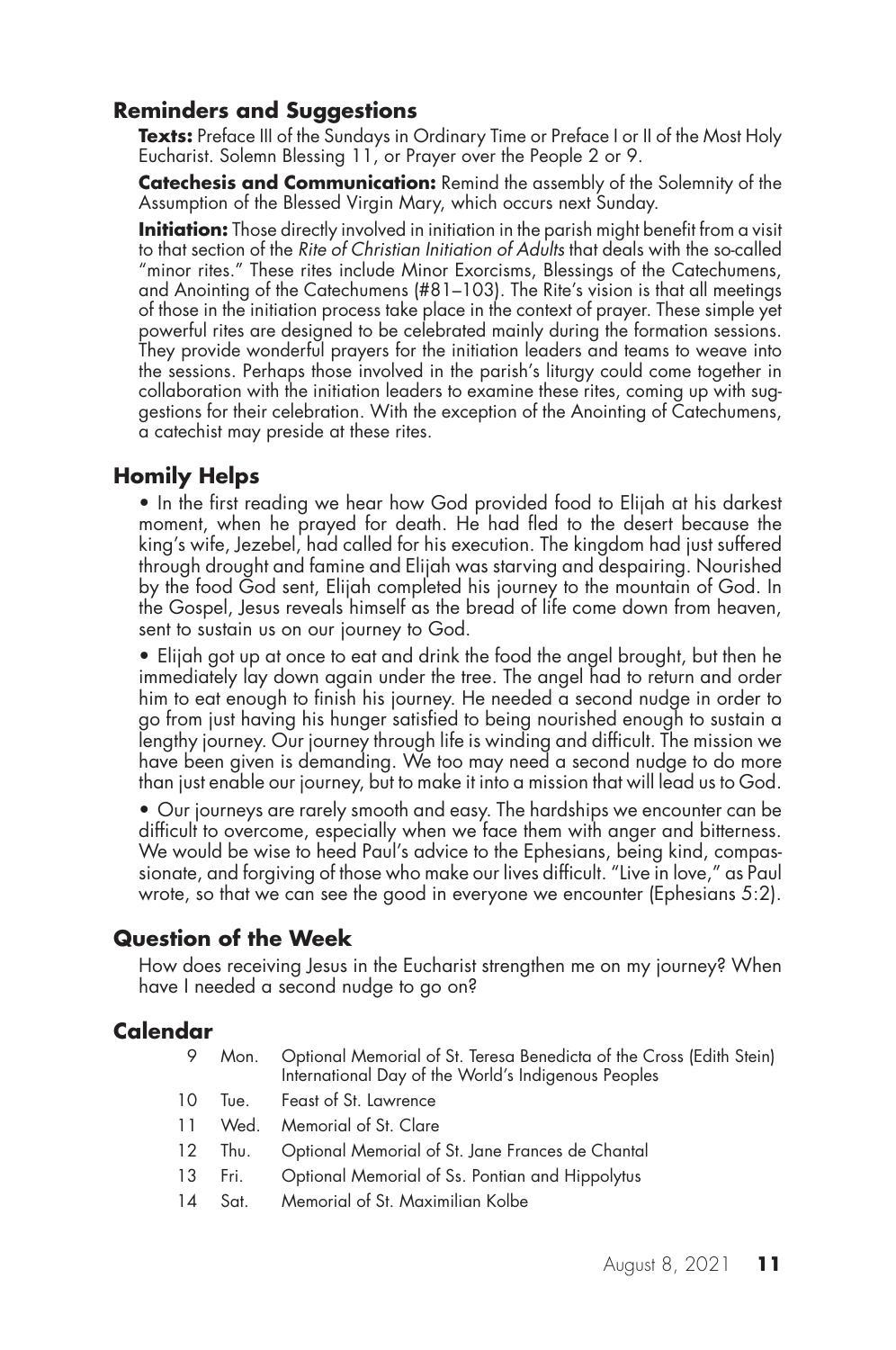# **August 15, 2021 Solemnity of the Assumption of the Blessed Virgin Mary**

*These texts need to be adapted by each community of faith.*

#### **Introduction to the Liturgy of the Day**

Every so often a solemnity like the Assumption falls on a Sunday, giving more prominence to this special feast of Mary. At the end of her earthly life God drew Mary home, assuming her into heaven where she would reign as queen until the end of time. From the beginning of her life on earth, when she was immaculately conceived, until the end, the Blessed Virgin Mary conformed her life to God's will. Let us look to her as a model as we endeavor to discern God's will for us.

#### **Penitential Act C**

Lord Jesus, you have done great things for us: Lord, have mercy. Lord Jesus, your mercy reaches to every generation: Christ, have mercy. Lord Jesus, you are prompt in forgiving: Lord, have mercy.

#### **Introduction to the Liturgy of the Word**

| Vigil Mass                                     |                                                                                              |      |
|------------------------------------------------|----------------------------------------------------------------------------------------------|------|
| 1 Chronicles 15:3-4,<br>$15 - 16$ ; $16$ : 1-2 | They brought in the ark of God and set it within the tent<br>which David had pitched for it. |      |
| Psalm 132                                      | "Lord, go up to the place of your rest,<br>you and the ark of your holiness."                |      |
| 1 Corinthians 15:54b–57                        | God gave us the victory through Jesus Christ.                                                |      |
| Luke 11:27-28                                  | Blessed is the womb that carried you!                                                        |      |
| Mass during the Day                            |                                                                                              | #622 |
| Revelation 11:19a;<br>12:1–6a, 10ab            | A woman clothed with the sun,<br>with the moon beneath her feet.                             |      |
| Psalm 45                                       | "The queen stands at your right hand,<br>arrayed in gold."                                   |      |
| 1 Corinthians 15:20–27                         | Christ, the firstfruits; then those who belong to him.                                       |      |
| Luke 1:39–56                                   | The Almighty has done great things for me:<br>he has raised up the lowly.                    |      |

When the angel Gabriel visited the young virgin Mary with the momentous, shocking news that she would be the mother of God's Son, she responded faithfully, "May it be done to me according to your word." When a woman spontaneously praised his mother, Jesus told the crowd, "Blessed are those who hear the word of God and observe it." As we listen to God's word today, let us consider how we assent to God's will and incorporate God's word in our lives.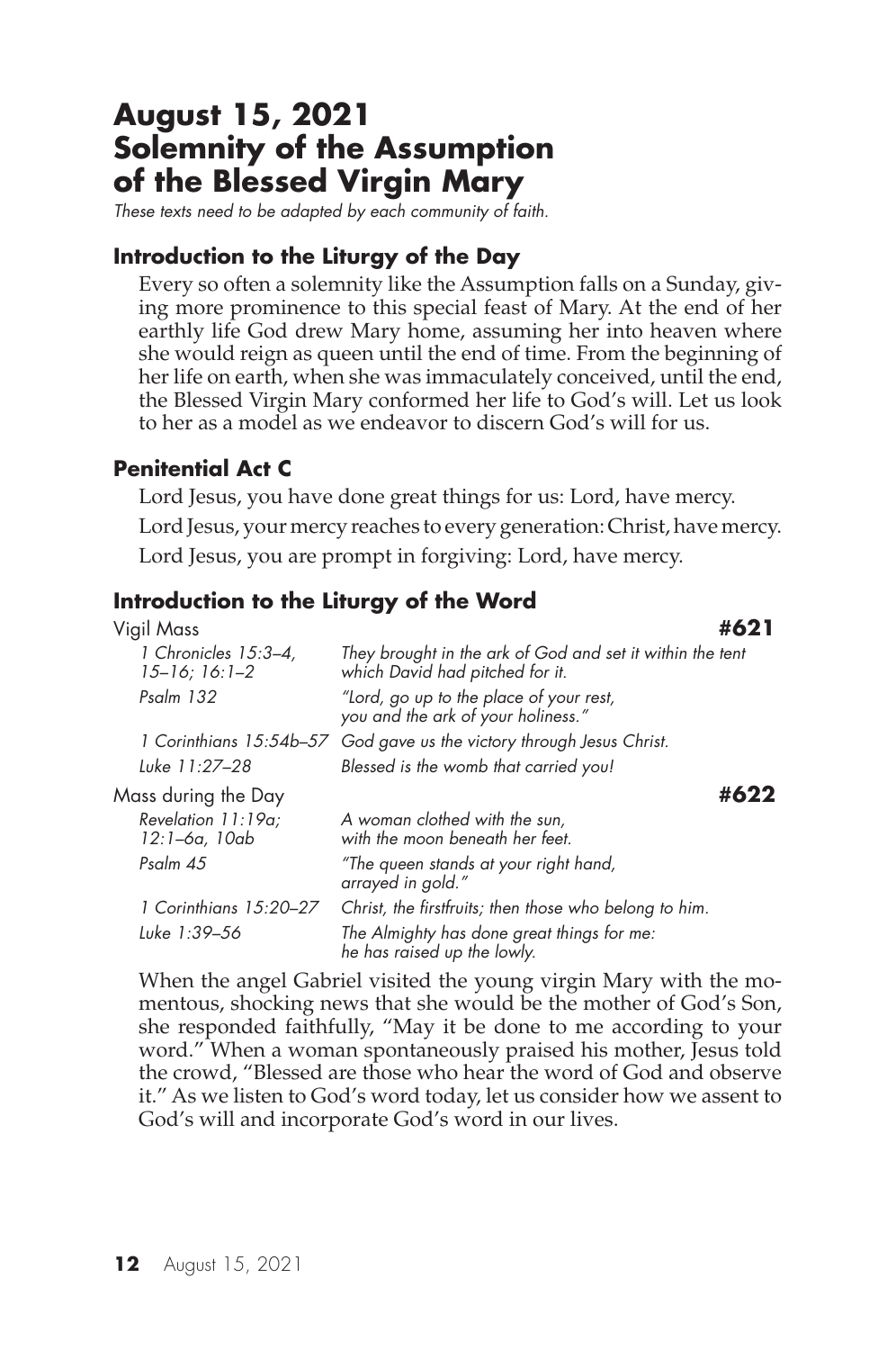# **Dismissal of Catechumens (and Candidates)**

Dear friends, in your formation in the Catholic way of life you are learning the important role the Blessed Virgin Mary plays in our spiritual and devotional life. As we celebrate one of her greatest feasts, we urge you to begin to turn to her in your need, asking that she intercede on your behalf with her son, the Lord Jesus. We send you forth now to reflect on the mystery of the Assumption of Mary. We look forward to the day when you will share with us at the Lord's table. Now go in peace.

# **Prayer of the Faithful**

Let us ask the Blessed Virgin Mary, who reigns in heaven for all eternity, to intercede on our behalf before the Lord.

For the Church, that we may continue to grow in holiness as we hear the word of God and observe it, as did Mary, the Mother of God, let us pray to the Lord.

For all those who are lowly and hungry, that they may be lifted up and filled with good things, now and always, let us pray to the Lord.

For women around the world, that they may receive the honor and respect that is due to all children of God, let us pray to the Lord.

For young people, that they may respond generously and willingly if the Lord calls them to ordained or consecrated life, let us pray to the Lord.

That we may each strive to bring Christ into our world, imitating the Blessed Virgin Mary in taking on this responsibility, let us pray to the Lord.

\_\_\_\_\_\_\_\_\_\_\_\_\_\_\_\_\_\_\_\_\_\_\_\_\_\_\_\_\_\_\_\_\_\_\_\_\_\_\_\_\_\_\_\_\_\_\_\_\_\_\_\_\_ \_\_\_\_\_\_\_\_\_\_\_\_\_\_\_\_\_\_\_\_\_\_\_\_\_\_\_\_\_\_\_\_\_\_\_\_\_\_\_\_\_\_\_\_\_\_\_\_\_\_\_\_\_ \_\_\_\_\_\_\_\_\_\_\_\_\_\_\_\_\_\_\_\_\_\_\_\_\_\_\_\_\_\_\_\_\_\_\_\_\_\_\_\_\_\_\_\_\_\_\_\_\_\_\_\_\_ \_\_\_\_\_\_\_\_\_\_\_\_\_\_\_\_\_\_\_\_\_\_\_\_\_\_\_\_\_\_\_\_\_\_\_\_\_\_\_\_\_\_\_\_\_\_\_\_\_\_\_\_\_ \_\_\_\_\_\_\_\_\_\_\_\_\_\_\_\_\_\_\_\_\_\_\_\_\_\_\_\_\_\_\_\_\_\_\_\_\_\_\_\_\_\_\_\_\_\_\_\_\_\_\_\_\_ \_\_\_\_\_\_\_\_\_\_\_\_\_\_\_\_\_\_\_\_\_\_\_\_\_\_\_\_\_\_\_\_\_\_\_\_\_\_\_\_\_\_\_\_\_\_\_\_\_\_\_\_\_

For all the prayers that we hold in the silence of our hearts; for all our intentions spoken and unspoken, let us pray to the Lord.

Almighty God,

you have blessed us with great things

and holy is your name.

Come to our aid

and grant the needs we bring before you,

through your Son, our Lord Jesus Christ.

# **Introduction to the Eucharistic Prayer**

The table of plenty is spread before us. Here we will have a foretaste of the heavenly banquet. Let us offer thanks to God who has done great things for us.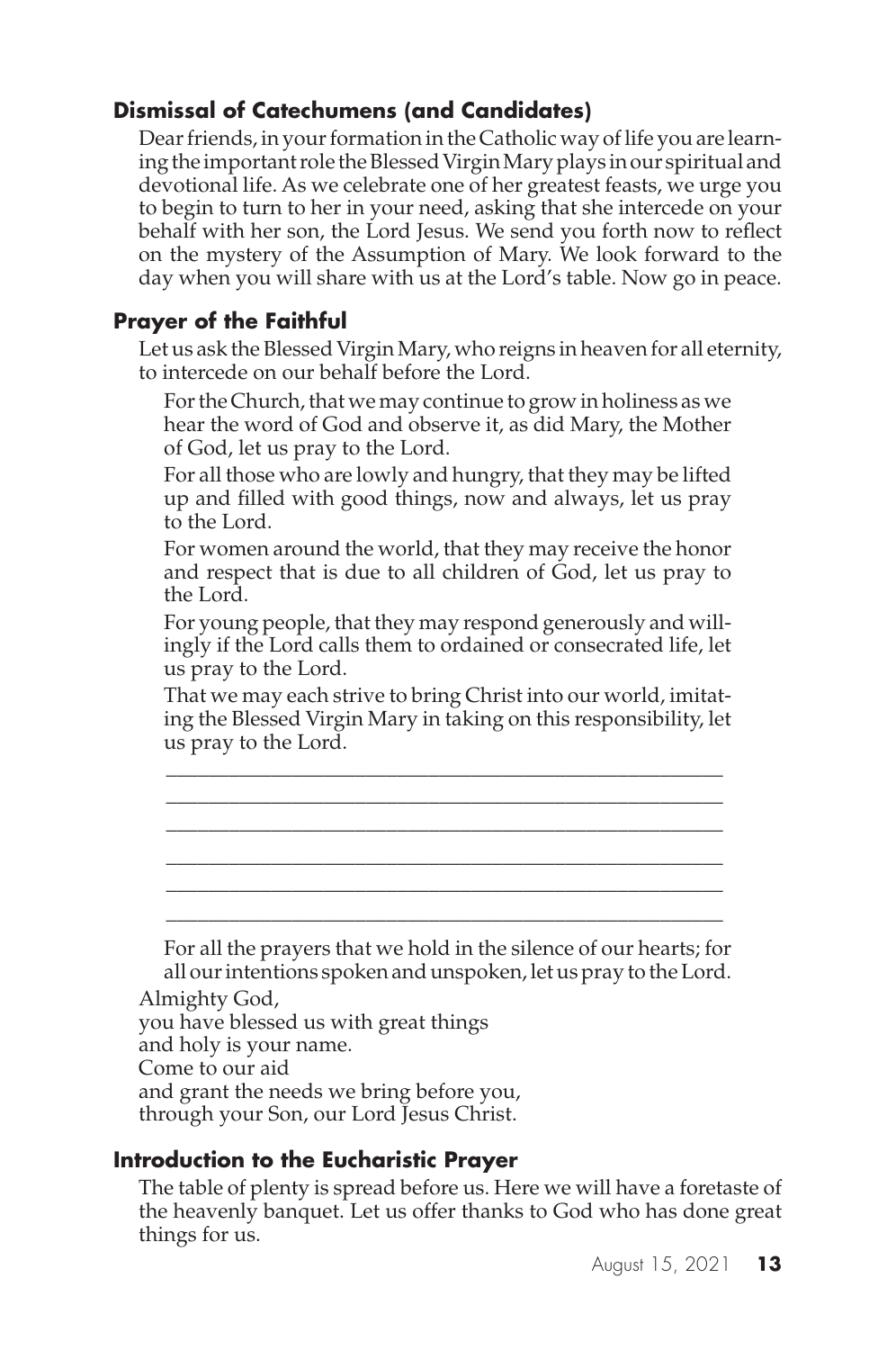### **Reminders and Suggestions**

**Texts:** Preface of the Assumption. Solemn Blessing 15, or Prayer over the People 1, 2, 3, or 17.

**Catechesis and Communication:** Suggest imitating Mary's visit to Elizabeth in her home by visiting the sick at home and in hospitals and nursing homes.

**Initiation:** Following up on this idea of suggesting visits to the homebound, why not include the parish's catechumens and candidates in this invitation? When the *Rite of Christian Initiation of Adults* was promulgated, much of its core vision was taken from the Second Vatican Council's document *Ad Gentes*. The vision was that the initiation process should follow an apprenticeship model. Catechumens and candidates need to spend time experiencing firsthand the ministries of the parish. To this end, why not invite them to accompany ministers who bring Communion to the sick or who visit shut-ins or nursing homes and long-term care facilities? For additional ideas for including catechumens in the ministries of the parish, consider obtaining a copy of *Apprenticed to Christ: Activities for Practicing the Catholic Way of Life*, published by GIA, available by calling 800 GIA-1358 (442-1358) or at giamusic.com.

### **Homily Helps**

*Vigil Mass*

• When Jesus hears the woman call out in thanksgiving to his mother, he immediately refocuses her blessing on all those who observe the word of God. The Blessed Virgin Mary carried our Lord in her womb and nursed him at her breast, and those roles were indeed unique. However, we all have the ability to internalize the word of God in our hearts and nurture God's word in the world through what we do and how we do it.

*Mass during the Day*

• Mary was not the only person the angel Gabriel visited. Six months earlier he was sent to Zechariah, Elizabeth's husband, to whom he announced that she would soon conceive a son as well. He chose not to believe the angel, and as a consequence was rendered mute until God's promise to him and Elizabeth was fulfilled. Mary, however, chose to believe and consent to this unusual and troubling proposal. Though not as dramatic, every day we too make choices to accept or not accept God's will.

• We do not know how Zechariah would have reacted to Mary's visit had he been able to speak, but we know what he said once his son was born and he was able to speak once again: "you will go before the Lord to prepare his ways" (Luke 1:76). It took nine months, but the Holy Spirit moved him as well and he gladly and freely consented to God's will. We all can appreciate second chances.

#### *Either Mass*

• Christ has accomplished the victory over sin and death. By baptism, we have been promised a share in this victory, a victory beyond our own ability. This feast celebrates the Blessed Virgin Mary's assumption into heaven, body and soul. Mary has shown us the way. She trusted in God from the start, willingly consented to God's will, became her Son's first disciple, mourned him at the foot of the cross. May her heavenly reward be ours. In Mary's assumption we get a glimpse of the heavenly reward God has planned for all who hold Christ dear in their hearts.

#### **Question of the Week**

What would I choose to include in my own Magnificat? For what great things would I praise God?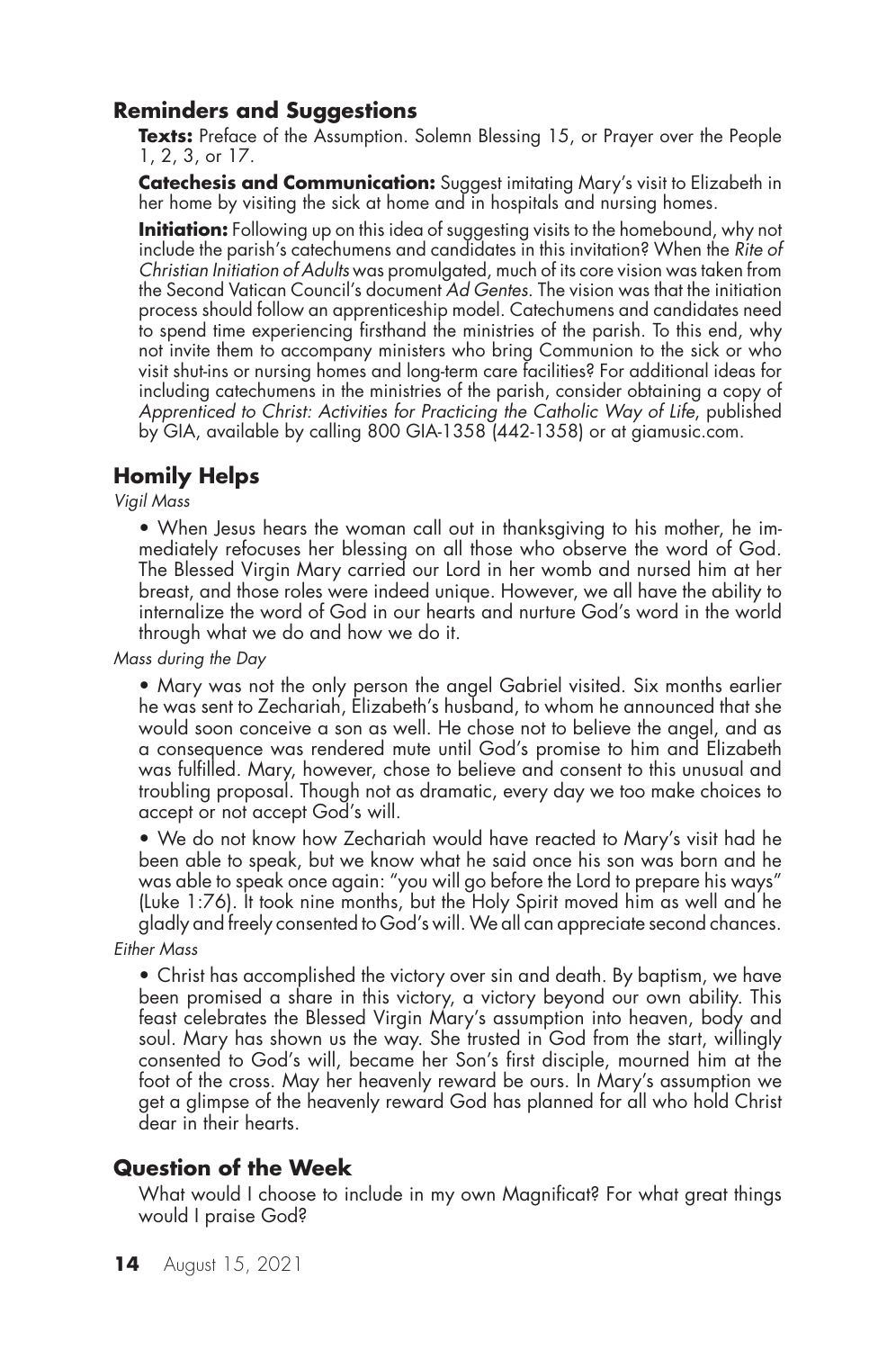# **Calendar**

|    |      | 16 Mon. Optional Memorial of St. Stephen of Hungary<br>Twentieth Week in Ordinary Time begins |
|----|------|-----------------------------------------------------------------------------------------------|
| 19 | Thu. | Optional Memorial of St. John Eudes<br>World Humanitarian Day                                 |
| 20 | Fri. | Memorial of St. Bernard                                                                       |
| 21 | Sat. | Memorial of St. Pius X                                                                        |
|    |      |                                                                                               |

# **August 22, 2021 Twenty-first Sunday in Ordinary Time**

*These texts need to be adapted by each community of faith.*

# **Introduction to the Liturgy of the Day**

Today we hear Joshua ask the tribes of Israel which god they will serve. They had other options, for their neighbors worshiped other gods. We have other options as well. We could choose to serve wealth or status or power or pleasure, allowing something else to lead us and drive us in another direction. But we come here today, along with our families, our friends, our neighbors, as a sign of our commitment to serve the Lord. Let us recommit ourselves to serve God, to follow Christ on our journey through this life to the life promised to us in baptism.

#### **Penitential Act C**

Lord Jesus, you are the bread of life: Lord, have mercy. Lord Jesus, you alone have the words of everlasting life: Christ, have mercy. Lord Jesus, you are the Holy One of God: Lord, have mercy.

#### **Introduction to the Liturgy of the Word #122**

| Joshua 24:1–2a,<br>$15 - 17, 18b$   | We will serve the LORD, for he is our God.                   |  |
|-------------------------------------|--------------------------------------------------------------|--|
| Psalm 34                            | "Taste and see the goodness of the Lord."                    |  |
| Ephesians 5:21–32<br>or 5:2a, 25–32 | This is a great mystery,<br>regarding Christ and the church. |  |
| John 6:60–69                        | To whom shall we go? You have the words of eternal life.     |  |

Today's readings emphasize the need to make a commitment. The tribes of Israel are asked to commit themselves to the god that they choose to serve. Paul speaks about spouses' commitments to their partners as a parallel to the relationship between Christ and the church. Jesus asks the Twelve if they will commit to continue to follow him. As we listen to God's word, let us consider how we would answer each challenge and pray that our commitment to our faith be strengthened.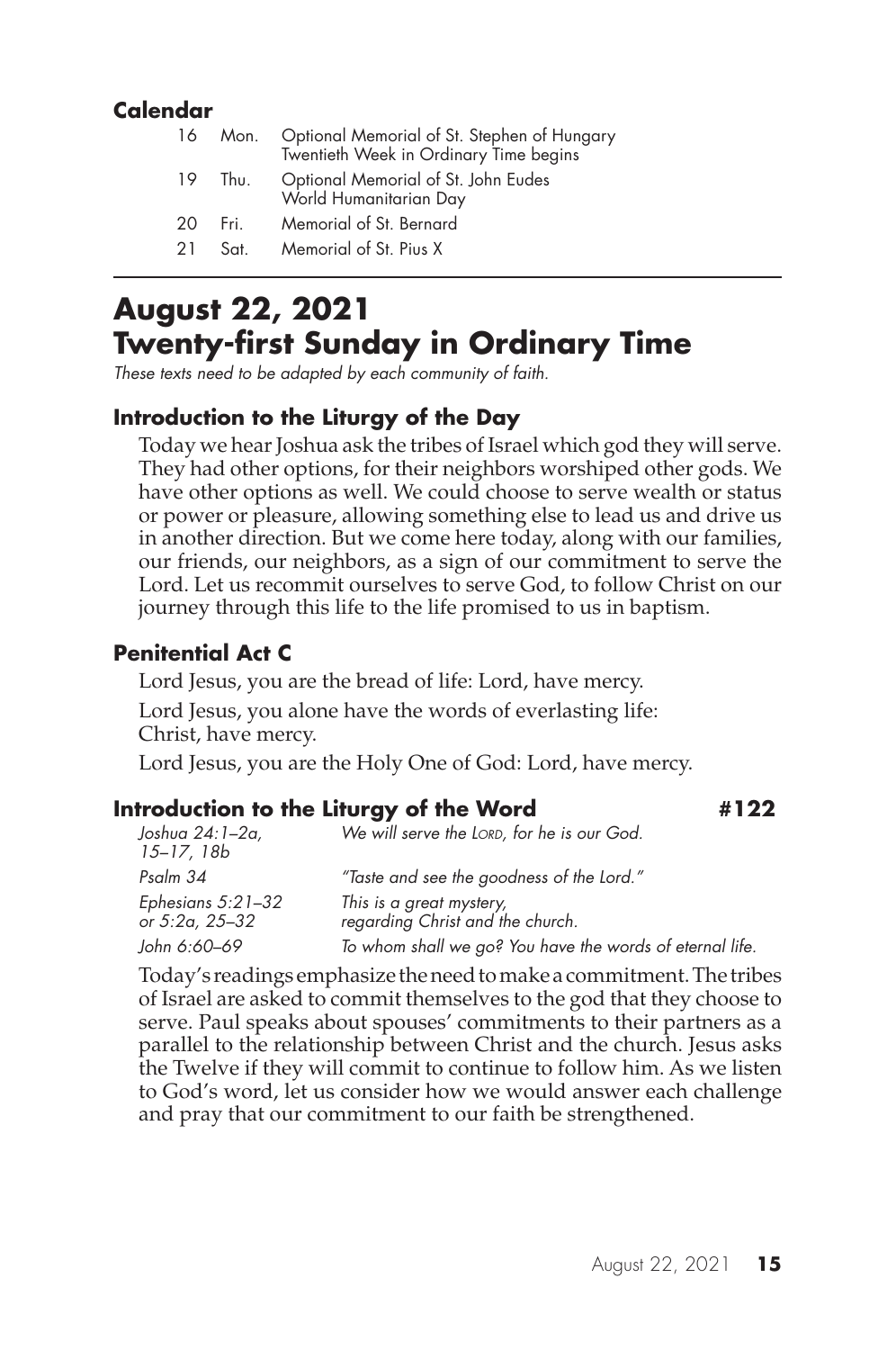# **Dismissal of Catechumens (and Candidates)**

Dear friends, we send you forth now to reflect on the word that is Spirit and life. In today's Gospel we heard that many chose not to follow Christ. You have undertaken your journey of faith, your eyes fixed on the Lord Jesus, who is the way to everlasting life. We eagerly anticipate the day when you will join us at his table. Now go in peace.

# **Prayer of the Faithful**

Trusting in the goodness of the Lord, we call to mind our needs and the needs of the world.

For the Church, that together we may nourish it by giving witness to God's grace and cherish it by our devotion to each other on our journeys to God's kingdom, let us pray to the Lord.

For those in positions of authority, that they use their power to put God's mercy into action through the decisions they make and the policies they implement, let us pray to the Lord.

For all who will be returning to school in the coming days and weeks as they begin a new academic year, that they may be filled with curiosity and aspiration, let us pray to the Lord.

For families who are homeless, or living in poverty, or fleeing desperate circumstances, that they may be blessed by the generosity of those who have plenty, let us pray to the Lord.

For a strengthening of our baptismal commitment, so that like the tribes of Israel we will always pledge to serve the Lord and like the Twelve Apostles we will choose to remain always with Christ, let us pray to the Lord.

\_\_\_\_\_\_\_\_\_\_\_\_\_\_\_\_\_\_\_\_\_\_\_\_\_\_\_\_\_\_\_\_\_\_\_\_\_\_\_\_\_\_\_\_\_\_\_\_\_\_\_\_\_ \_\_\_\_\_\_\_\_\_\_\_\_\_\_\_\_\_\_\_\_\_\_\_\_\_\_\_\_\_\_\_\_\_\_\_\_\_\_\_\_\_\_\_\_\_\_\_\_\_\_\_\_\_ \_\_\_\_\_\_\_\_\_\_\_\_\_\_\_\_\_\_\_\_\_\_\_\_\_\_\_\_\_\_\_\_\_\_\_\_\_\_\_\_\_\_\_\_\_\_\_\_\_\_\_\_\_ \_\_\_\_\_\_\_\_\_\_\_\_\_\_\_\_\_\_\_\_\_\_\_\_\_\_\_\_\_\_\_\_\_\_\_\_\_\_\_\_\_\_\_\_\_\_\_\_\_\_\_\_\_ \_\_\_\_\_\_\_\_\_\_\_\_\_\_\_\_\_\_\_\_\_\_\_\_\_\_\_\_\_\_\_\_\_\_\_\_\_\_\_\_\_\_\_\_\_\_\_\_\_\_\_\_\_ \_\_\_\_\_\_\_\_\_\_\_\_\_\_\_\_\_\_\_\_\_\_\_\_\_\_\_\_\_\_\_\_\_\_\_\_\_\_\_\_\_\_\_\_\_\_\_\_\_\_\_\_\_

For all the prayers that we hold in the silence of our hearts; for all our intentions spoken and unspoken, let us pray to the Lord.

#### Loving God,

you led your people to the Promised Land and sent your Son to lead us home to you. Guide us in your ways as you listen to our needs and grant them through your Son, our Lord Jesus Christ.

# **Introduction to the Eucharistic Prayer**

Committed to sharing the bread of life with those who hunger for the Lord, we offer this prayer of thanksgiving.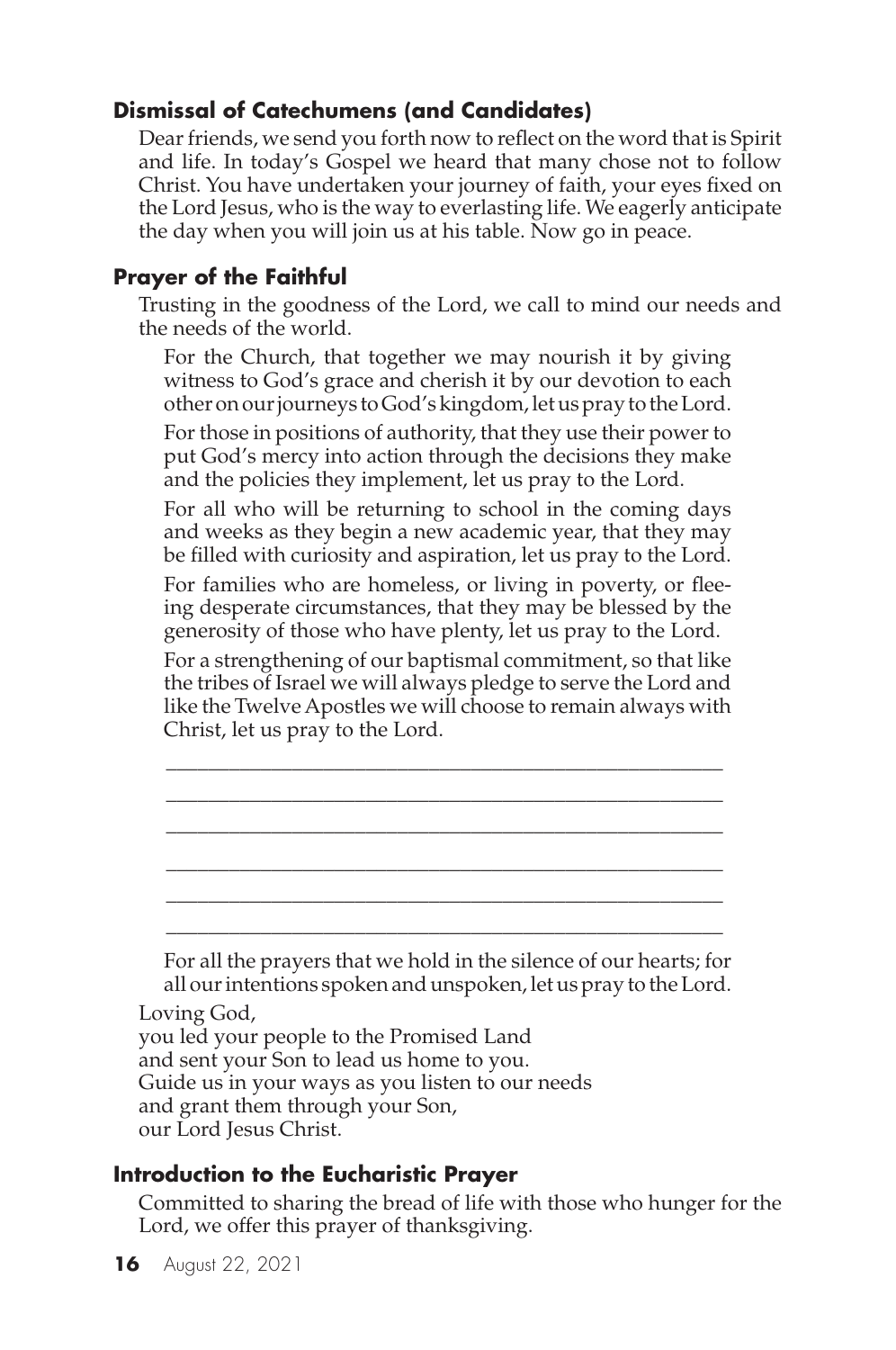#### **Reminders and Suggestions**

**Texts:** Preface VIII of the Sundays in Ordinary Time. Prayer over the People 10 or 13.

**Liturgy and Life:** In many places school is getting back into full swing. Chapter 5 in the *Book of Blessings* is the Order for Blessing Students and Teachers. (Surely the other members of the school staff would be blessed as well, although the text needs some careful editing.)

#### **Homily Helps**

• Joshua (a variant of the name *Jesus*) gives his people three options. The gods "beyond the River" (24:15) are their distant ancestors' gods, from before Abraham and Sarah. Nostalgia would inspire this choice. "The gods of the Amorites" (24:15) are those of their current non-Jewish neighbors. Choosing this option would ease their acceptance as foreigners. But they all choose to remain loyal to the LORD. After all, their God led them out of slavery, gave them hope during their hardships in the desert, and guided them to the Promised Land. By our baptism, God has rescued us from the slavery of sin, given us the hope of eternal life, and guided us along right paths. Alternate paths may be easier or more socially acceptable, but our moral conscience tells us that these are not the values that will lead us to our eternal home.

• Today's second reading begins with an unfortunate analogy too reflective of its time, but the second half is the point. Christ is the head of the Church. This is why we often call the Church the body of Christ. Like a married couple's love, which leads one spouse to sacrifice their own desires for the other, Christ's love for us—the Church—led him to sacrifice himself for our salvation. His body is the living bread that gives us life eternal.

• A little context might help in today's Gospel, which begins with "This saying is hard; who can accept it?" (John 6:60). What saying? What did we miss? This: Jesus had just told them that he is the living bread and that in order for them to have life they must eat his flesh and drink his blood. Yes, this is much harder to handle than the multiplication of the loaves and fish, which must have seemed like a lifetime ago. Sadly, but unsurprisingly, many of his disciples bailed. But no matter how confused or shocked the Twelve may have been, Peter drills down at once to the essential truth: "You have the words of eternal life" (6:68). Each time we respond *Amen* we affirm our acceptance of Jesus' challenging words.

#### **Question of the Week**

What specific action can I take to show my commitment to remain a disciple of our Lord?

- 23 Mon. Optional Memorial of St. Rose of Lima
- 24 Tue. Feast of St. Bartholomew
- 25 Wed. Optional Memorial of St. Louis Optional Memorial of St. Joseph Calasanz
- 27 Fri. Memorial of St. Monica
- 28 Sat. Memorial of St. Augustine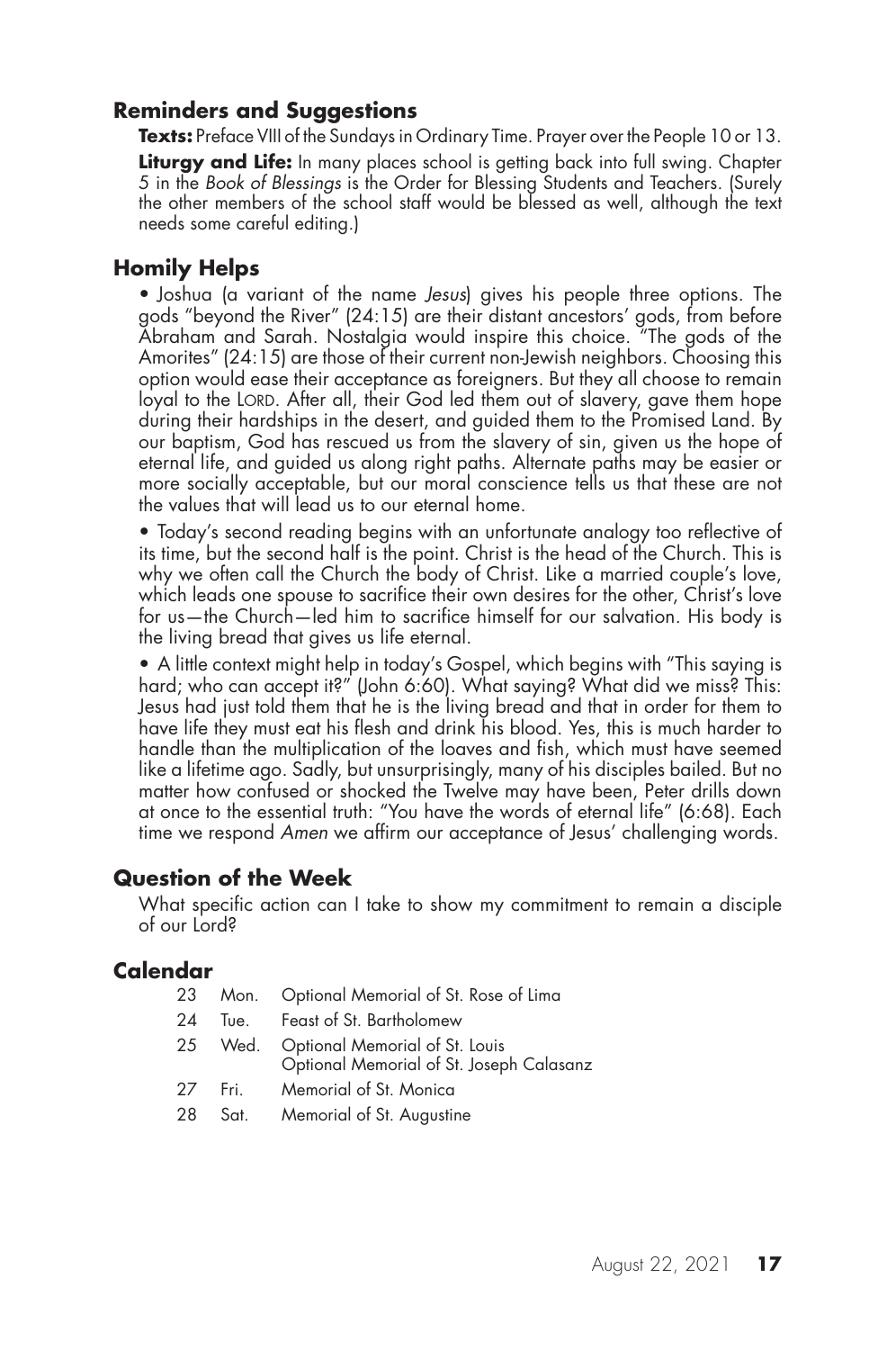# **August 29, 2021 Twenty-second Sunday in Ordinary Time**

*These texts need to be adapted by each community of faith.*

# **Introduction to the Liturgy of the Day**

The greatest gift each of us has ever received was the gift of life itself. That gift was given to us most directly by our parents, whose life in turn was given to them by their parents, and so on. But ultimately the author of all life, the giver of every great gift, is God. We come together today in thanksgiving for that precious gift, which led to the gift of eternal life, promised by God's Son to all who follow him.

# **Penitential Act C**

Lord Jesus, you are justice for the poor: Lord, have mercy. Lord Jesus, you are the word made flesh: Christ, have mercy. Lord Jesus, you are the everlasting Son of the Father: Lord, have mercy.

### **Introduction to the Liturgy of the Word #125**

*Deuteronomy 4:1–2, You shall not add to what I command you . . . 6–8 keep the commandments of the Lord. Psalm 15 "The one who does justice will live in the presence of the Lord." James 1:17–18, Be doers of the word. 21b–22, 27 Mark 7:1–8, 14–15, You disregard God's commandments 21–23 but cling to human tradition.*

Do we take God's word to heart and act upon it? Moses—about to reveal the commandments—calls on the people to observe God's word carefully and faithfully. In his letter, James asks us to welcome God's word and put it into action. In the Gospel, Jesus warns the scribes and Pharisees that they confuse human tradition with God's commands. Listening to God's word, let us consider how it guides our actions.

# **Dismissal of Catechumens (and Candidates)**

Friends, we send you forth to consider and humbly welcome the word that has been planted within you. Each week you join us around the table of the word, and are fed by God's very presence in that word. We pray with St. James that you will be doers of the word and not hearers only. We eagerly anticipate the day when you will share fully with us at the table of Eucharist. Now go in peace.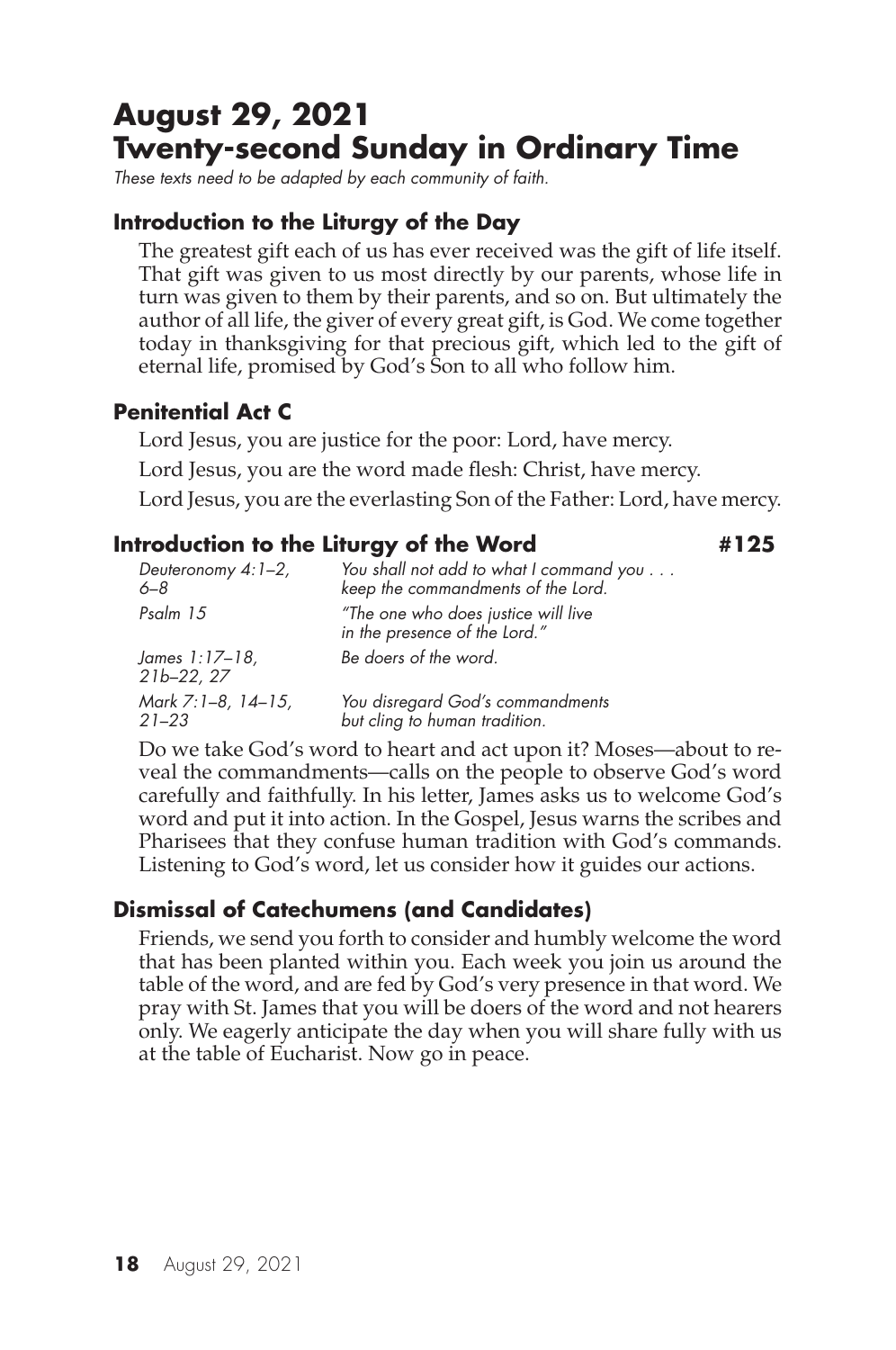Saint James tells us that all good giving and every perfect gift come from above, so we call upon God's generosity as we express our needs and the needs of the whole world.

For the Church, that we may be doers of the word, putting our faith into action as we fulfill the mission Christ has left us, let us pray to the Lord.

For leaders of nations, that they may work to end arms sales around the world and bring a just and peaceful world to fruition, let us pray to the Lord.

For all the residents of our country, that they may be given the opportunity and the encouragement to reach their potential, let us pray to the Lord.

That God may purify the hearts of all, driving out what defiles us, protecting those who suffer from greed, malice, theft, and deceit, let us pray to the Lord.

For students, teachers, administrators, and staff at the beginning of a new school year, that their commitment to the vocation of education may be rewarded by an atmosphere of fruitful learning, let us pray to the Lord.

\_\_\_\_\_\_\_\_\_\_\_\_\_\_\_\_\_\_\_\_\_\_\_\_\_\_\_\_\_\_\_\_\_\_\_\_\_\_\_\_\_\_\_\_\_\_\_\_\_\_\_\_\_ \_\_\_\_\_\_\_\_\_\_\_\_\_\_\_\_\_\_\_\_\_\_\_\_\_\_\_\_\_\_\_\_\_\_\_\_\_\_\_\_\_\_\_\_\_\_\_\_\_\_\_\_\_ \_\_\_\_\_\_\_\_\_\_\_\_\_\_\_\_\_\_\_\_\_\_\_\_\_\_\_\_\_\_\_\_\_\_\_\_\_\_\_\_\_\_\_\_\_\_\_\_\_\_\_\_\_ \_\_\_\_\_\_\_\_\_\_\_\_\_\_\_\_\_\_\_\_\_\_\_\_\_\_\_\_\_\_\_\_\_\_\_\_\_\_\_\_\_\_\_\_\_\_\_\_\_\_\_\_\_ \_\_\_\_\_\_\_\_\_\_\_\_\_\_\_\_\_\_\_\_\_\_\_\_\_\_\_\_\_\_\_\_\_\_\_\_\_\_\_\_\_\_\_\_\_\_\_\_\_\_\_\_\_ \_\_\_\_\_\_\_\_\_\_\_\_\_\_\_\_\_\_\_\_\_\_\_\_\_\_\_\_\_\_\_\_\_\_\_\_\_\_\_\_\_\_\_\_\_\_\_\_\_\_\_\_\_

For all the prayers that we hold in the silence of our hearts; for all our intentions spoken and unspoken, let us pray to the Lord.

God of love and mercy,

you rain down your blessings on us all. Listen to the prayers we make to you today and purify our hearts and wills as you grant our needs through our Lord and Savior, Jesus Christ.

#### **Introduction to the Eucharistic Prayer**

Let us offer this great prayer of thanksgiving with Christ, who comes to us today in word and sacrament to transform us into his body and blood for the life of the world.

#### **Reminders and Suggestions**

**Texts:** Preface III or VII of the Sundays in Ordinary Time. Solemn Blessing 11, or Prayer over the People 4 or 17.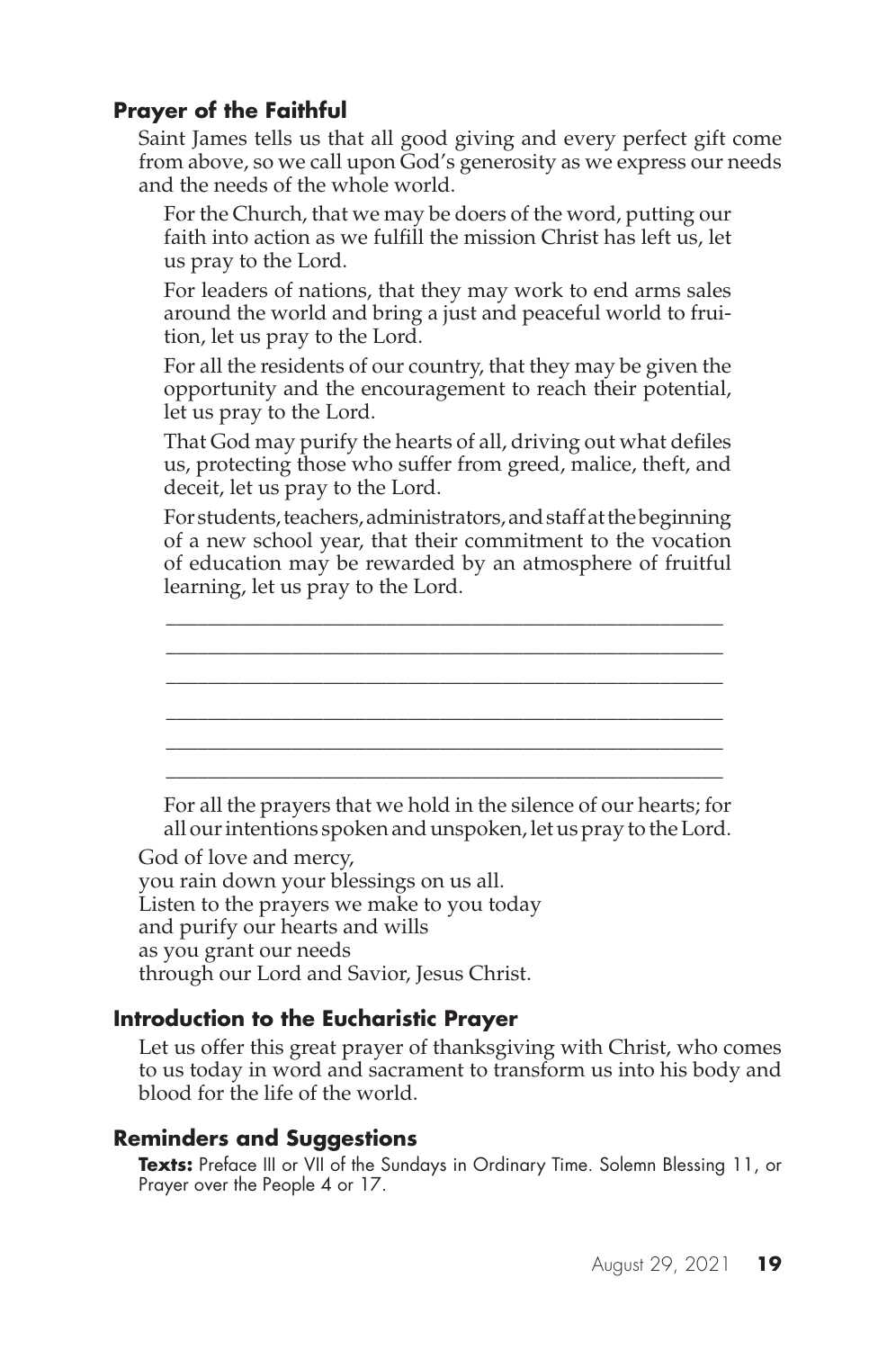**Initiation:** Many initiation "programs" are getting into full swing. A national study on initiation practices by the U.S. bishops shows that in about 85 percent of parishes, the initiation process follows the school year or academic model. This is one example of the way our culture dictates our approach to the spiritual life. God's grace simply cannot be "calendared." Initiation leaders are encouraged to examine their programs to see if it would be possible to reshape them into more flexible, year-round processes that would welcome people at any time. What happens when phone calls come in the week after Easter from eager inquirers wishing to learn more about the Catholic faith, expressing intense joy at this new discovery of God in their lives? Is our response something like, "I'll take your name and number and we'll call you back in September when our program starts"? If so, we probably need to take a good hard look at our pastoral practice. Did you ever think that perhaps those people may go in a different direction by September? Many parishes have converted academic year "programs" into initiation processes that are able to welcome people at any time. To discover ways to move in this direction, consider *The Spirit at Work* by Michael H. Marchal available at giamusic.com or by calling 800 GIA-1358 (442-1358).

#### **Homily Helps**

• Jesus quotes Isaiah when responding to the Pharisees and scribes: "This people honors me with their lips, but their hearts are far from me" (Mark 7:6). How do we honor the Lord with our hearts rather than our lips? For Moses, it was by obedience. Obedience to God's commandments, whole and entire, is what he demanded from the people. Living in accord with God's commands was possible when one took God's word to heart. It would then in turn inspire nonbelievers because they would recognize the wisdom and intelligence behind these laws after seeing the justice and well-being of the Chosen People.

• Jesus paints a vivid picture of hypocrisy by quoting Isaiah's contrast between lips and hearts, between giving lip service and being moved in our hearts to do something. It is not that what we say is unimportant, but it is not nearly as important as our impulses and motivations within our hearts. Jesus lists all sorts of detestable impulses that can come from within our hearts, qualities and behavior that defile our purity much more seriously than failing to purify our hands or our belongings. If your outward cleanliness does not reflect your inner attitude, it has lost its meaning.

• How do we show our gratitude to someone who's given us something wonderful? We may give them something in return or we can share it with someone else. James tells us that every perfect gift comes from God and in fact God has planted the word of truth in each of us. What should we do with that word of God in us? James is clear: "Be doers of the word and not hearers only" (James 1:22). To thank God for giving us the word, we share it, we put it into action.

#### **Question of the Week**

What will I do this week to put God's word into action? Has God's word truly penetrated my heart?

| Sep. 1 |   |        | Wed. World Day of Prayer for the Care of Creation              |
|--------|---|--------|----------------------------------------------------------------|
|        | 3 | - Fri. | Memorial of St. Gregory the Great<br>First Friday              |
|        |   | Sat.   | Optional Memorial of the Blessed Virgin Mary<br>First Saturday |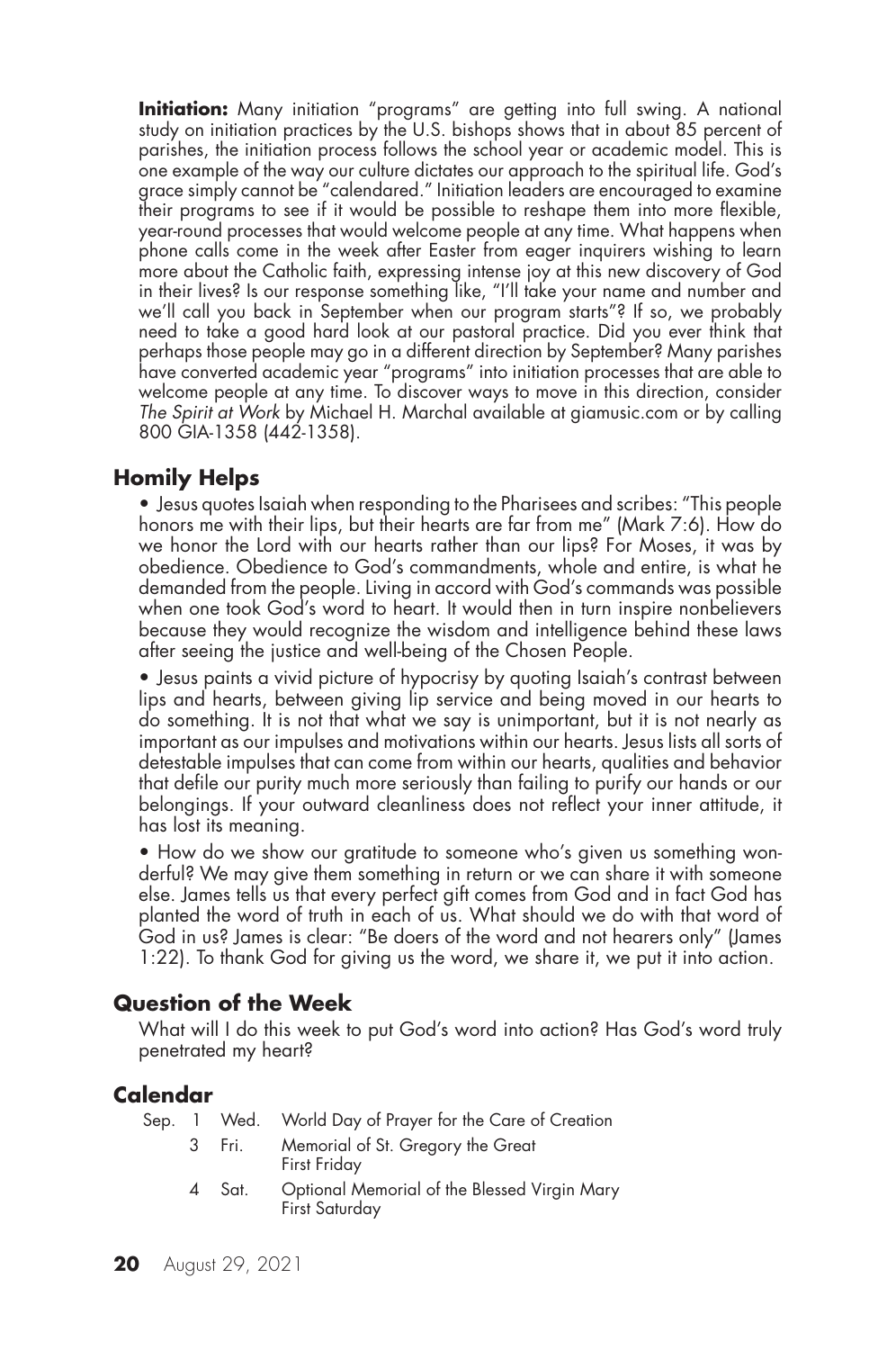# **September 5, 2021 Twenty-third Sunday in Ordinary Time**

*These texts need to be adapted by each community of faith.*

# **Introduction to the Liturgy of the Day**

On this Labor Day weekend, let us take a welcome rest from our labors—be they in a factory or field, store or office, school or home—and appreciate the time we take with the One who promised that his yoke was easy and his burden light. Today let us pray especially for those whose own burden is difficult: those who need to work more than one job to support their families, those who do not receive the gratitude and compensation they deserve for their work, and those who are unemployed or underemployed.

# **Penitential Act C**

Lord Jesus, you are the Holy One of God: Lord, have mercy. Lord Jesus, you make the deaf hear and the mute speak: Christ, have mercy.

Lord Jesus, you love the just: Lord, have mercy.

# **Introduction to the Liturgy of the Word #128**

| Isaiah 35:4–7a | The ears of those who are deaf will be cleared;<br>and the tongue of those who are mute will sing. |
|----------------|----------------------------------------------------------------------------------------------------|
| Psalm 146      | "Praise the Lord, my soul!"                                                                        |
| James 2:1–5    | Did not God choose the poor to be heirs of the kingdom?                                            |
| Mark 7:31–37   | He makes the deaf hear and the mute speak.                                                         |

Our God is a transformative God, bringing life to the wasteland and giving hope to people who appeared to be abandoned. Isaiah, the prophet and poet, spoke to a society that equated deficiency with sinfulness, prophesying that God would transform the deaf, the blind, the disabled, and the mute. Jesus does just that in the Gospel. In between, James calls us to change the way we judge strangers we encounter. Listening to today's readings, note the transformations we witness.

# **Dismissal of Catechumens (and Candidates)**

Dear friends, as you go forth from this assembly, we invite you to reflect on the word of God we have heard here today. May the eyes and ears of your hearts be opened to deeper faith in the Lord Jesus. We anticipate the day when you will approach the table of the Eucharist with us. Now go in peace.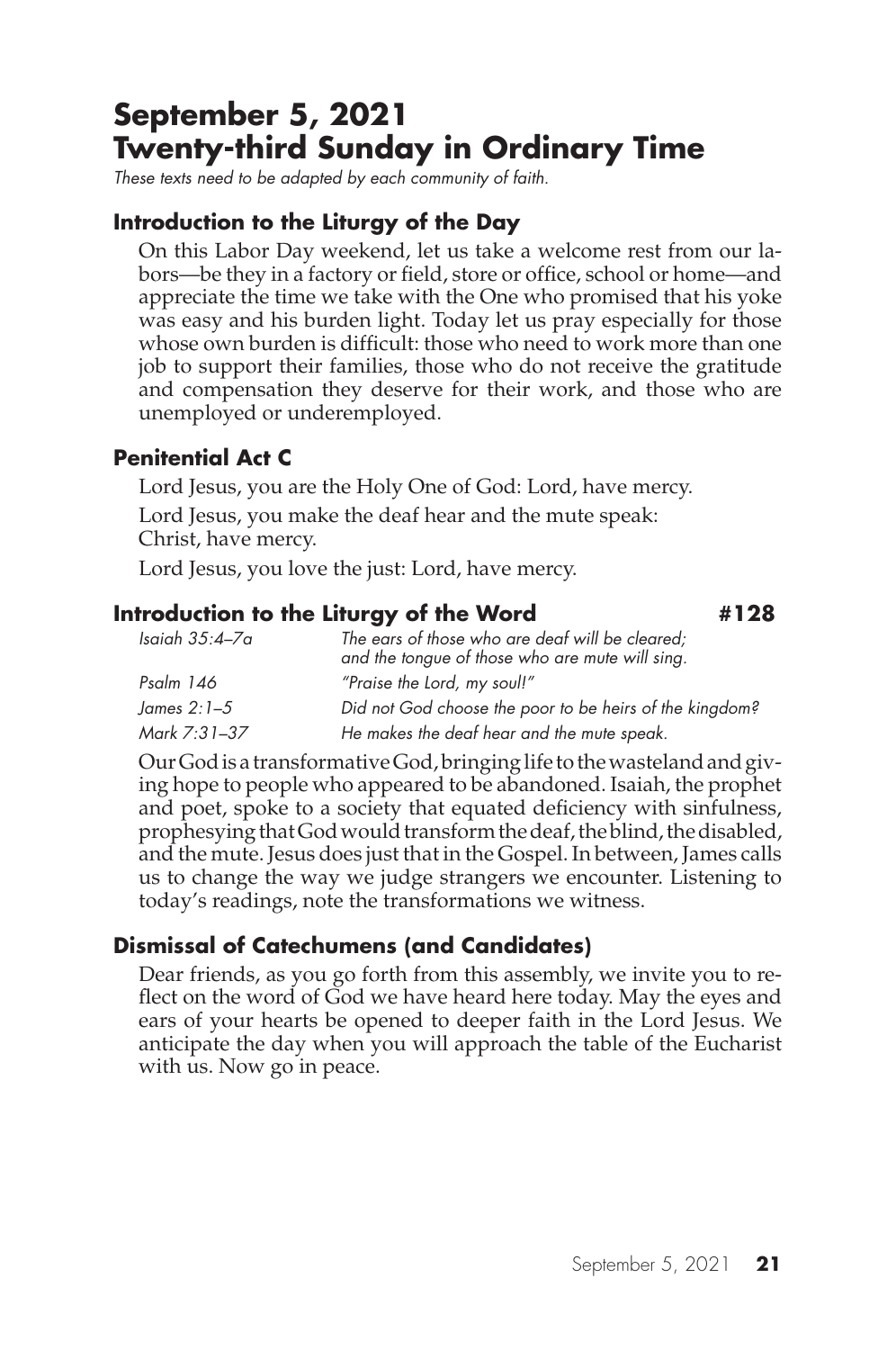Confident in God, who brings streams to the desert and springs of water to dry ground, we give voice to our needs and the needs of the world.

For the Church, that we may be a consistent witness to our faith, leading others to realize God's grace through our words and actions, let us pray to the Lord.

For our nation's leaders, that they may look with favor upon the neglected and the needy and work to enact policies that can transform their lives, let us pray to the Lord.

For all who labor, that the work they do may bring purpose to their lives and make a difference in the lives of others, and for those who are looking for work, that their patience and persistence may be rewarded, let us pray to the Lord.

For all whose lives were forever changed twenty years ago on September 11, 2001, and for the thousands of victims who died in the attacks, that they may be at peace, comforted in the heart of God, let us pray to the Lord.

For all of us gathered here in this parish, that we may welcome the stranger and the outsider without partiality, without judgment, without reservations, let us pray to the Lord.



For all the prayers that we hold in the silence of our hearts; for all our intentions spoken and unspoken, let us pray to the Lord.

#### God of all,

you bring hope to those without hope, love to those without love, life to those without life. Look with favor on your children and fulfill our most precious needs with the hope, love, and life that only you can bring through your Son, our Lord Jesus Christ.

#### **Introduction to the Eucharistic Prayer**

In thanksgiving for healing in times of sickness, and for the gift of reconciliation, we offer this prayer of gratitude and praise.

# **Reminders and Suggestions**

**Texts:** Preface V or VI of the Sundays in Ordinary Time. Solemn Blessing 12, or Prayer over the People 13 or 17.

**22** September 5, 2021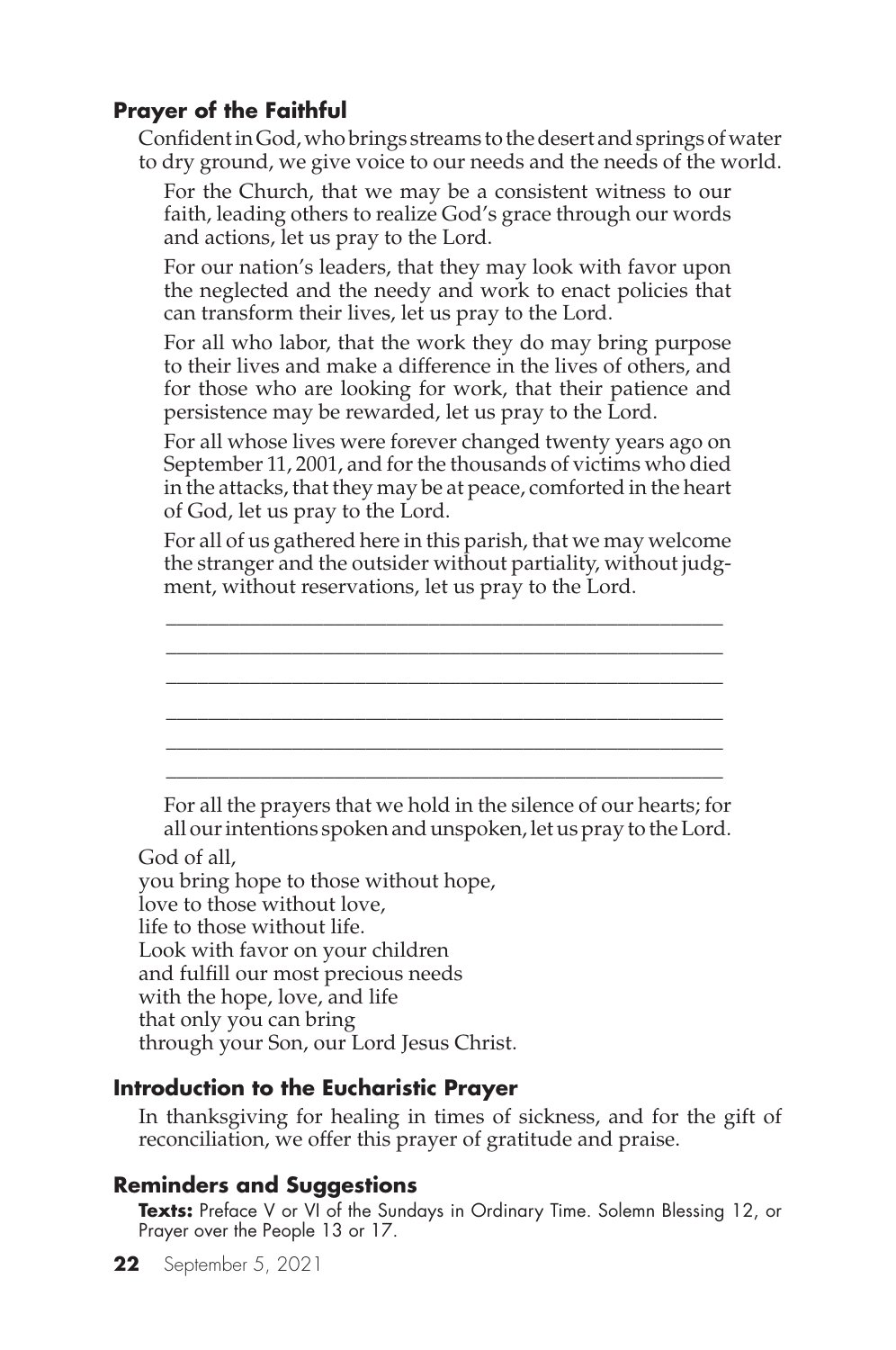**Catechesis and Communication:** Announce the Mass schedule for Labor Day and encourage Mass attendance. Some proper Mass texts for Labor Day are among the weekday Masses in WLP worship resources.

Liturgy and Life: Saturday marks the twentieth anniversary of the terrorist attacks of September 11, 2001. *Pastoral Patterns* always includes a "Service of Prayer for Peace." (page 69). Consider preparing a service for peace on Saturday evening.

Last month we celebrated the Assumption of the Blessed Virgin Mary. This week we celebrate the Nativity of the Blessed Virgin Mary and next week we will celebrate the Memorial of Our Lady of Sorrows. *Blessed Art Thou* contains striking images of the Mother of God, created by Brother Michael O'Neill McGrath. Each image is accompanied by an original prayer penned by Fr. Richard Fragomeni. This book is a must for every Catholic family and all who have a devotion to the Blessed Mother. Contact our Customer Service Department at 800 GIA-1358 (442-1358) or visit our website at giamusic.com.

# **Homily Helps**

• Like an angel in the Gospels, whose first words are invariably, "Do not be afraid," Isaiah begins this passage with the simple words "Fear not!" to all "whose hearts are frightened" (Isaiah 35:4). These are not just idle words. Though this chapter of Isaiah may have been written later than the passages around it, it was placed here in the midst of Israel's fall and Judah's capitulation to Assyria. The people of Judah sorely needed words of hope. Often so do we. Amidst the tumult of current events, it is comforting to hear that the LORD's first message is, "Be strong, fear not!" How much sweeter the words of God's saving power sound once we've been brought back from the edge.

• It is human nature to make judgments about others, though we normally call it keen perception or common sense. It can happen in many ways; a person with "gold rings and fine clothes" (James 2:2) could just as easily be labeled as haughty or selfish. Whether it's the rich, well-dressed stranger or the poor, shabby one, we may shun both, preferring to keep to our own kind. But once we start down the road of discriminating between acceptable and unacceptable people, it's a short distance to judging people by their background, class, ethnicity, or just their perceived distance from "people like us." Jesus accepted all people and set a model for his disciples, then and now.

• It is noteworthy that the first words the man in the Gospel hears, presumably in his entire life, were the words of Jesus. His ears have been opened to hear God's word and his tongue has been loosened to proclaim God's grace. The *Ephphetha* rite in the sacrament of baptism recalls this event. By virtue of our baptism we are all this man, touched by God's grace, made ready to speak God's word to the world.

#### **Question of the Week**

Am I open to hearing God's word, even from unexpected sources? How do I live out my baptismal call to proclaim God's word?

- 6 Mon. Labor Day (U.S. and Canada)
- 7 Tue. Rosh Hashanah 5782
- 8 Wed. Feast of the Nativity of the Blessed Virgin Mary
- 9 Thu. Memorial of St. Peter Claver
- 11 Sat. Optional Memorial of the Blessed Virgin Mary Patriot Day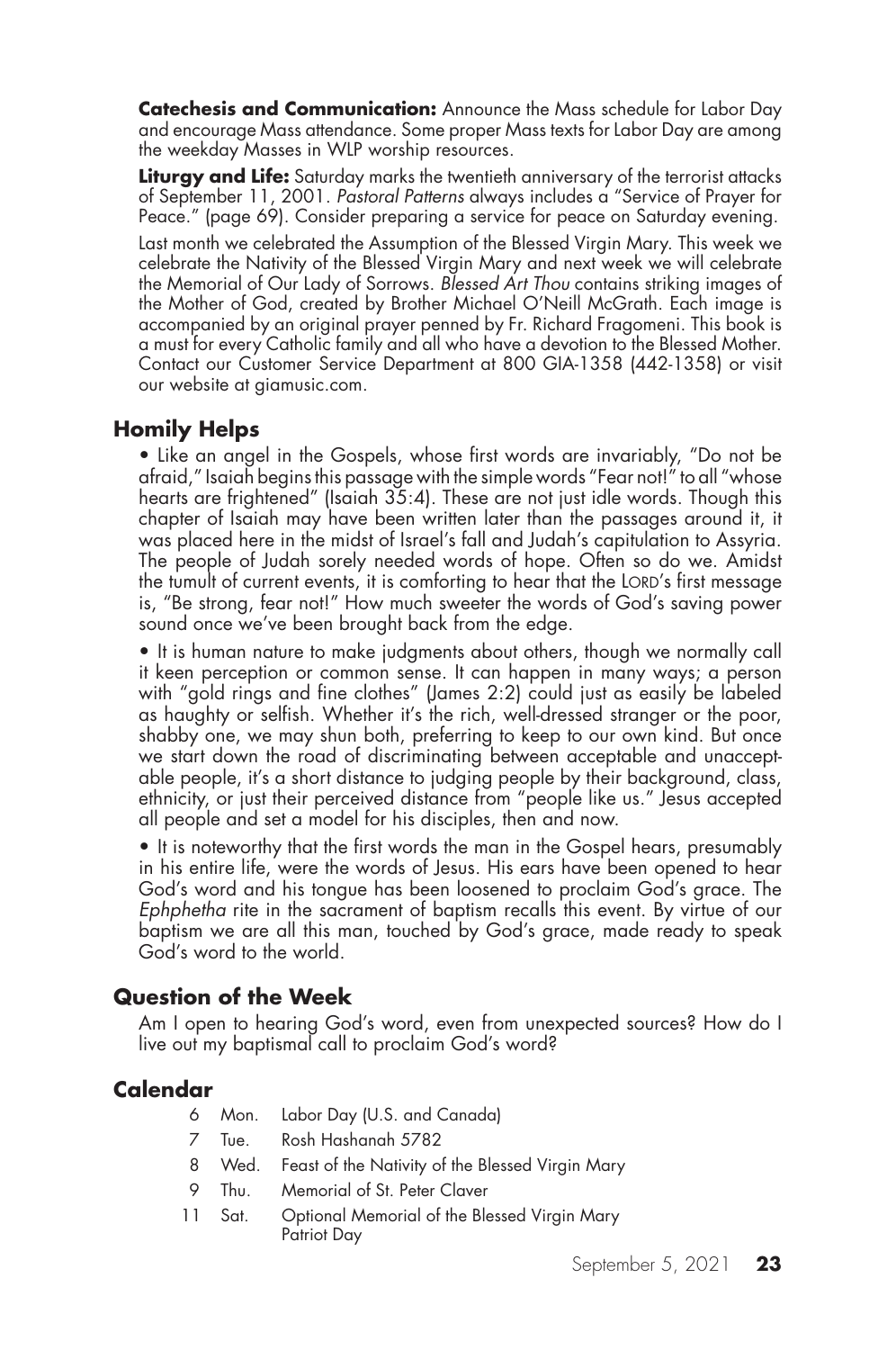# **September 12, 2021 Twenty-fourth Sunday in Ordinary Time**

*These texts need to be adapted by each community of faith.*

# **Introduction to the Liturgy of the Day**

Often we hear what we want to hear, not what we need to hear. It's only human; even Saint Peter showed this tendency. When Jesus told his disciples that he would suffer and be killed, Peter immediately drew him aside and criticized him. Not only did Jesus rebuke him, he told the crowd that everyone who follows him must suffer as well, must willingly take up their cross. Let us pray for the courage to take up our crosses, comforted with the knowledge that God always accompanies us in our struggles.

# **Penitential Act C**

Lord Jesus, you are the Christ, the anointed one of God: Lord, have mercy. Lord Jesus, you are the eternal Son of the Father: Christ, have mercy. Lord Jesus, by your cross we have been saved from sin: Lord, have mercy.

# **Introduction to the Liturgy of the Word #131**

| Isaiah 50:4c–9a | I gave my back to those who beat me.                         |
|-----------------|--------------------------------------------------------------|
| Psalm 116       | "I will walk before the Lord,<br>in the land of the living." |
| James 2:14–18   | Faith, if it does not have works, is dead.                   |
| Mark 8:27–35    | You are the Christ the Son of Man must suffer greatly.       |

Living the disciple's life is not easy. Isaiah is proud to serve the LORD, but it's been difficult. Facing opposition and abuse, he relies on God's help. James preaches that faith obligates us to do good, to actually act on our beliefs. Jesus tells the crowd that whoever follows him must take up his or her cross. Listening to today's readings, let us reflect on how our faith both challenges us to do more and comforts us as we act in the Lord's name.

# **Dismissal of Catechumens (and Candidates)**

Dear friends, today the Lord Jesus asks you the question, "Who do you say that I am?" As you spend time now reflecting on the word of God, ponder that question. You have gradually grown in your relationship with the Lord Jesus. Today you are given the opportunity to ponder who the Lord Jesus is in your own life. Invite the Lord into your heart and pray for wisdom and strength. Know of our prayerful support as you go forth. We anticipate the day when you will remain here to share in the eucharistic banquet. Now go in peace.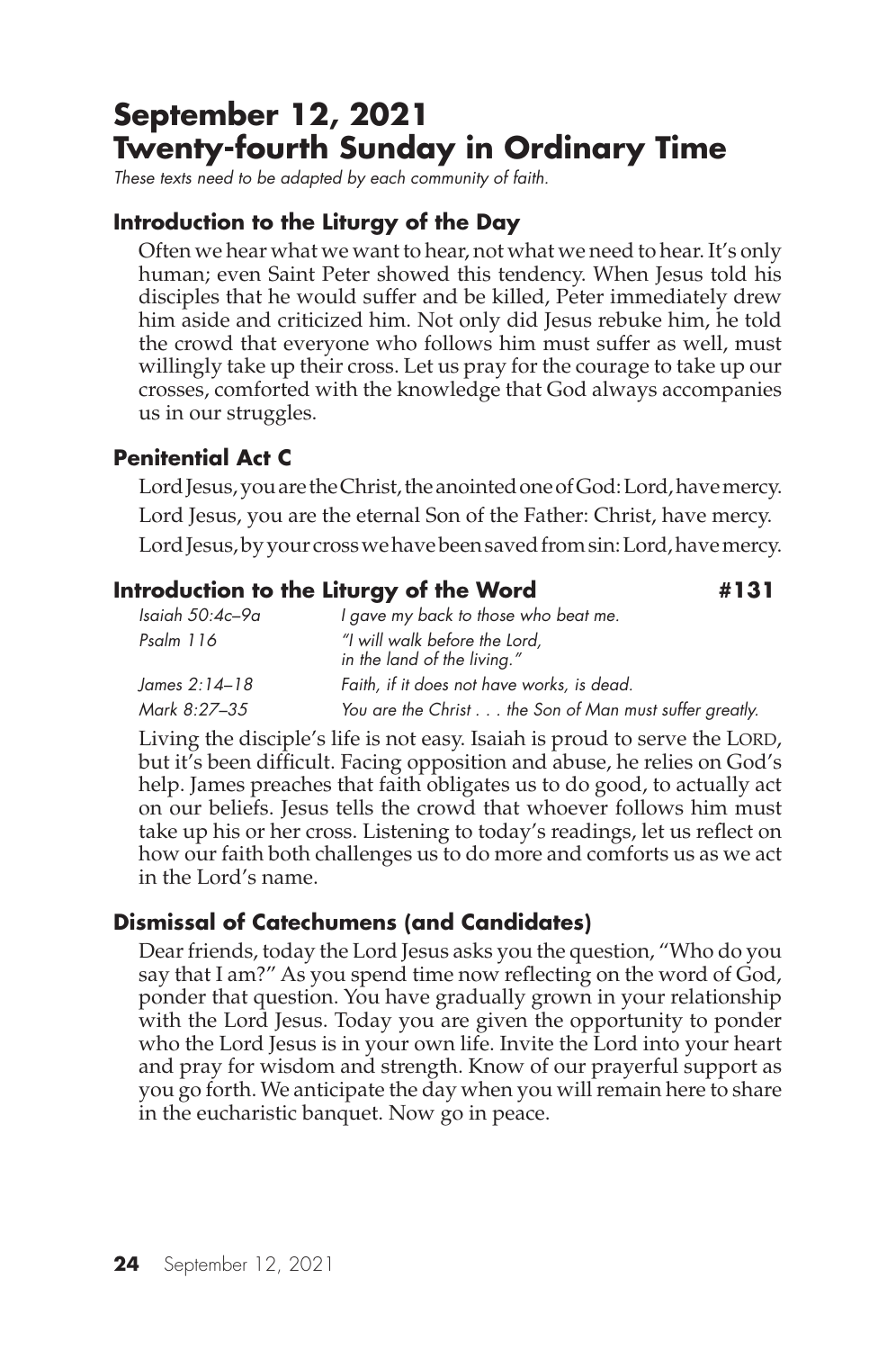The Lord God is our help and so we give voice to our needs and the needs of the world, knowing that our cries are heard.

For the Church, that we may always reach out with the necessities of the body to those who have nothing to wear, or no food for the day, or a place to call home, let us pray to the Lord.

For world leaders, that they may lead their people with humility, recognizing the common dignity of all humanity, and establishing and promoting policies that lift up those who are marginalized and forgotten, let us pray to the Lord.

That a change in priorities and interests around the globe may lead to a commitment to heal the planet, bringing transformative effects to our climate and environment, let us pray to the Lord.

For our grandparents, living and deceased, that all they have done for their children and grandchildren may be appreciated and that they may be respected and revered by their loved ones, let us pray to the Lord.

For our parish, that we may welcome strangers and neighbors alike, reaching out to satisfy their physical or spiritual needs, let us pray to the Lord.

\_\_\_\_\_\_\_\_\_\_\_\_\_\_\_\_\_\_\_\_\_\_\_\_\_\_\_\_\_\_\_\_\_\_\_\_\_\_\_\_\_\_\_\_\_\_\_\_\_\_\_\_\_ \_\_\_\_\_\_\_\_\_\_\_\_\_\_\_\_\_\_\_\_\_\_\_\_\_\_\_\_\_\_\_\_\_\_\_\_\_\_\_\_\_\_\_\_\_\_\_\_\_\_\_\_\_



For all the prayers that we hold in the silence of our hearts; for all our intentions spoken and unspoken, let us pray to the Lord.

Loving God,

you sent your only Son to suffer and die for us. Help us as we follow

in the way of the Cross

as we deny ourselves

and bear our own crosses.

Listen to our prayers

and grant them according to your will

through our Savior, Jesus Christ the Lord.

# **Introduction to the Eucharistic Prayer**

In the Eucharistic Prayer, we recall the marvelous deeds God has accomplished throughout history. Let us remember the one act that stands above all others: the saving death of Christ upon the cross. For this great gift we offer praise and thanks.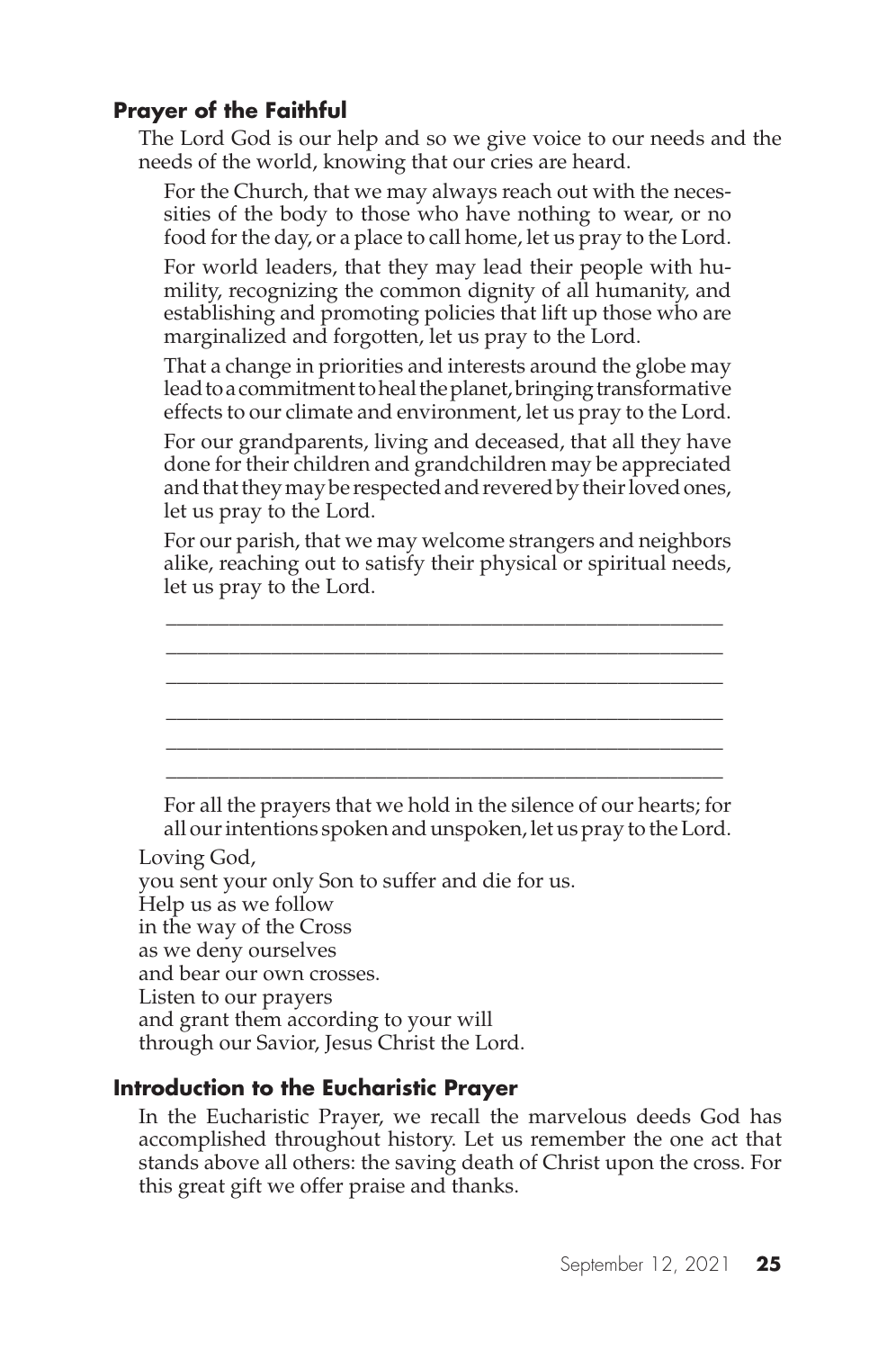### **Reminders and Suggestions**

**Texts:** Preface VII of the Sundays in Ordinary Time. Solemn Blessing 11 or Prayer over the People 5.

**Initiation:** If the parish has had people inquiring about the faith for a period of time and if these folks are ready to celebrate either the Rite of Acceptance into the Order of Catechumens (for the unbaptized—*RCIA* 41-74), The Rite of Welcoming the Candidates (for the already baptized but uncatechized—*RCIA* 411–433), or the rite in its combined form (*RCIA* 507–529), this would be a wonderfully appropriate Sunday for this celebration. Since the rites focus heavily on the cross and following in the footsteps of Christ, the scriptures for today are most appropriate.

### **Homily Helps**

• Throughout Old Testament history, God's name was often invoked to smite the enemy or call for deliverance. But Isaiah does not call upon God to hurt those who beat him or deliver him from his suffering. No, Isaiah calls upon God in solidarity, sure that he is doing the right thing despite the abuse he's received, confident that he is carrying out God's will. He does not feel the need to call upon God for help because he knows that God is already on his side, or to put it another way, that he is on God's side.

• Hearing God can be a double-edged sword. The deaf man whom we heard Jesus heal last week immediately got to hear the praise and wonder of his neighbors. Isaiah, however, who attests that "the Lord GOD opens my ear that I may hear" (50:4), is beaten and spat at by those who do not want to hear his criticism. Peter hears Jesus say he would suffer greatly and be killed, then immediately gets an earful when he rejects Jesus' shocking prediction. We are blessed to be able to hear the word of God and recognize what God is calling us to do, but there is no guarantee that what we hear will be will welcome or easy. After all, Jesus follows his tongue-lashing of Peter with a warning to everyone: "Whoever wishes to come after me must deny himself, take up his cross, and follow me" (Mark 8:34). Openness to God's voice requires an openness to God's will.

• But once we accept Jesus' command, we truly live out our faith. Living out our faith, says James in his letter, means doing something concrete to show it. If we truly believe that all people are made in the image of God and that God's Son came to save the multitudes, then that faith should drive us to care for our neighbor, especially those in need of material assistance.

#### **Question of the Week**

How do I put my faith into action? When do I resist putting my faith into action?

| 12 | Sun. | <b>Grandparents Day</b>                                                                    |
|----|------|--------------------------------------------------------------------------------------------|
| 13 | Mon. | Memorial of St. John Chrysostom                                                            |
| 14 | Tue. | Feast of the Exaltation of the Holy Cross                                                  |
| 15 | Wed. | Memorial of Our Lady of Sorrows                                                            |
| 16 | Thu. | Memorial of Ss. Cornelius and Cyprian<br>Yom Kippur<br>Independence Day (Mexico)           |
| 17 | Fri. | Optional Memorial of St. Robert Bellarmine<br>Optional Memorial of St. Hildegard of Bingen |
| 18 | Sat. | Optional Memorial of the Blessed Virgin Mary                                               |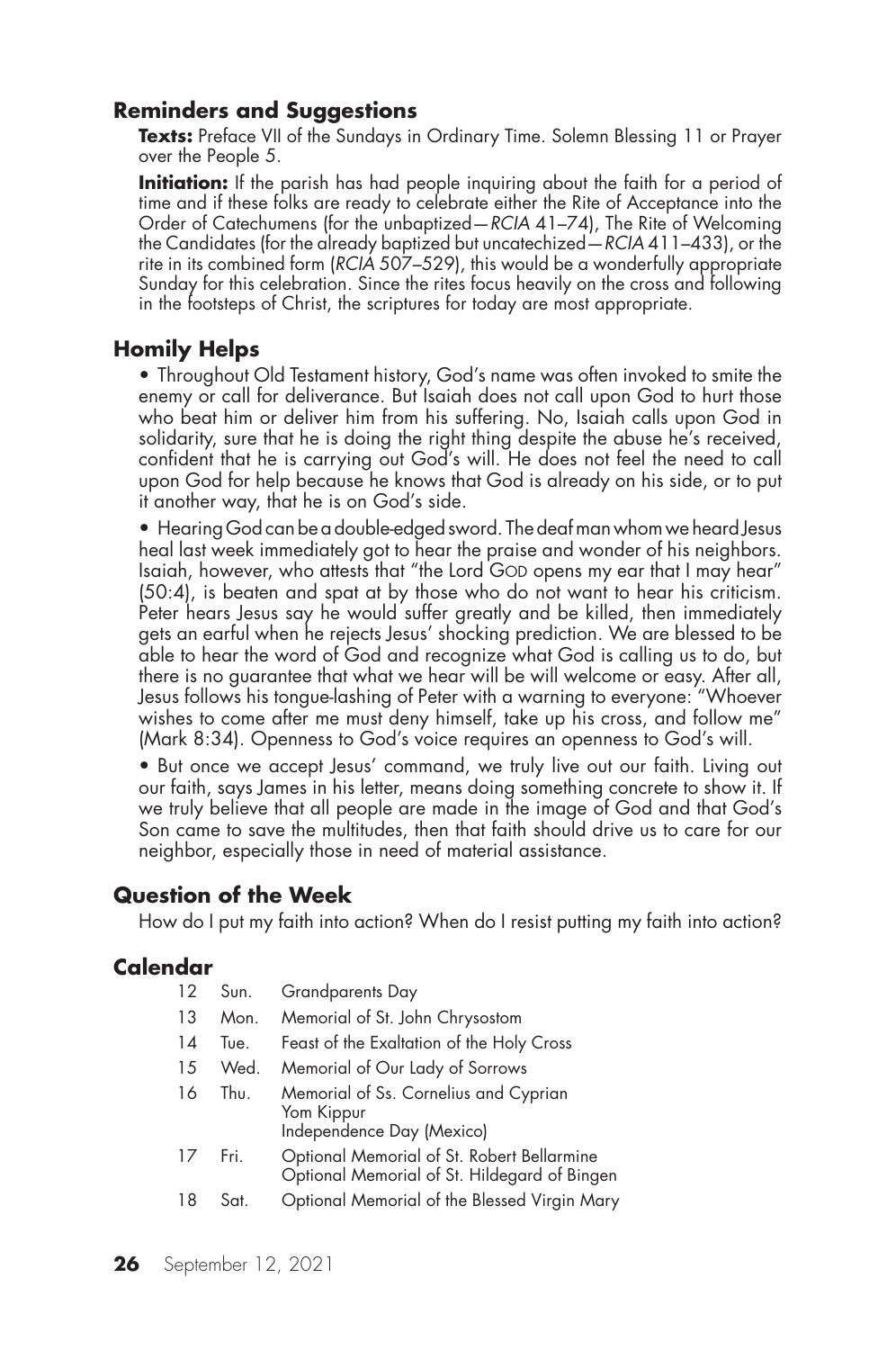# **September 19, 2021 Twenty-fifth Sunday in Ordinary Time**

*These texts need to be adapted by each community of faith.*

### **Introduction to the Liturgy of the Day**

This time of year is one of transition. The casual rhythms of the summer, often marked by leisure and vacation activities, give way to a new school year and a more rigorous schedule. The Gospel passages from last week and this week hint at a transition for Jesus and his disciples as well. Jesus tells them that soon he will be handed over to authorities who will kill him but that after three days he would rise. The days of traveling around Galilee—far from Jerusalem—are ending. As we anticipate the coming of fall, let us each resolve to carry our own cross through all life's rhythms, reassured by the promise of resurrection.

### **Penitential Act C**

Lord Jesus, you are the Prince of Peace: Lord, have mercy. Christ Jesus, you are the Holy One of God: Christ, have mercy. Lord Jesus, you are the way to everlasting life: Lord, have mercy.

#### **Introduction to the Liturgy of the Word #134**

*Wisdom 2:12, 17–20 Let us condemn him to a shameful death. Psalm 54 "The Lord upholds my life." James 3:16—4:3 The fruit of righteousness is sown in peace for those who cultivate peace. Mark 9:30–37 The Son of Man is to be handed over . . . Whoever wishes to be first will be the servant of all.*

Today's readings can be quite unpleasant. Envious instigators plot revenge against a righteous soul. James explains that greed and envy are at the root of conflict between people. Jesus again warns his disciples that soon he will be handed over to men intent on killing him. But there is a loving Christian response to all this. Listening to today's readings, note the difference selflessness can make.

# **Dismissal of Catechumens (and Candidates)**

Dear friends, as you go forth from this community of faith, we pray that you will embrace the messages contained in today's readings. Learn to know what it means to be a follower of Christ. Learn to place the needs of others above your own. Learn what it means to be humble of heart. Know of our anticipation to share one day with you at the table of the Eucharist. Now go in peace.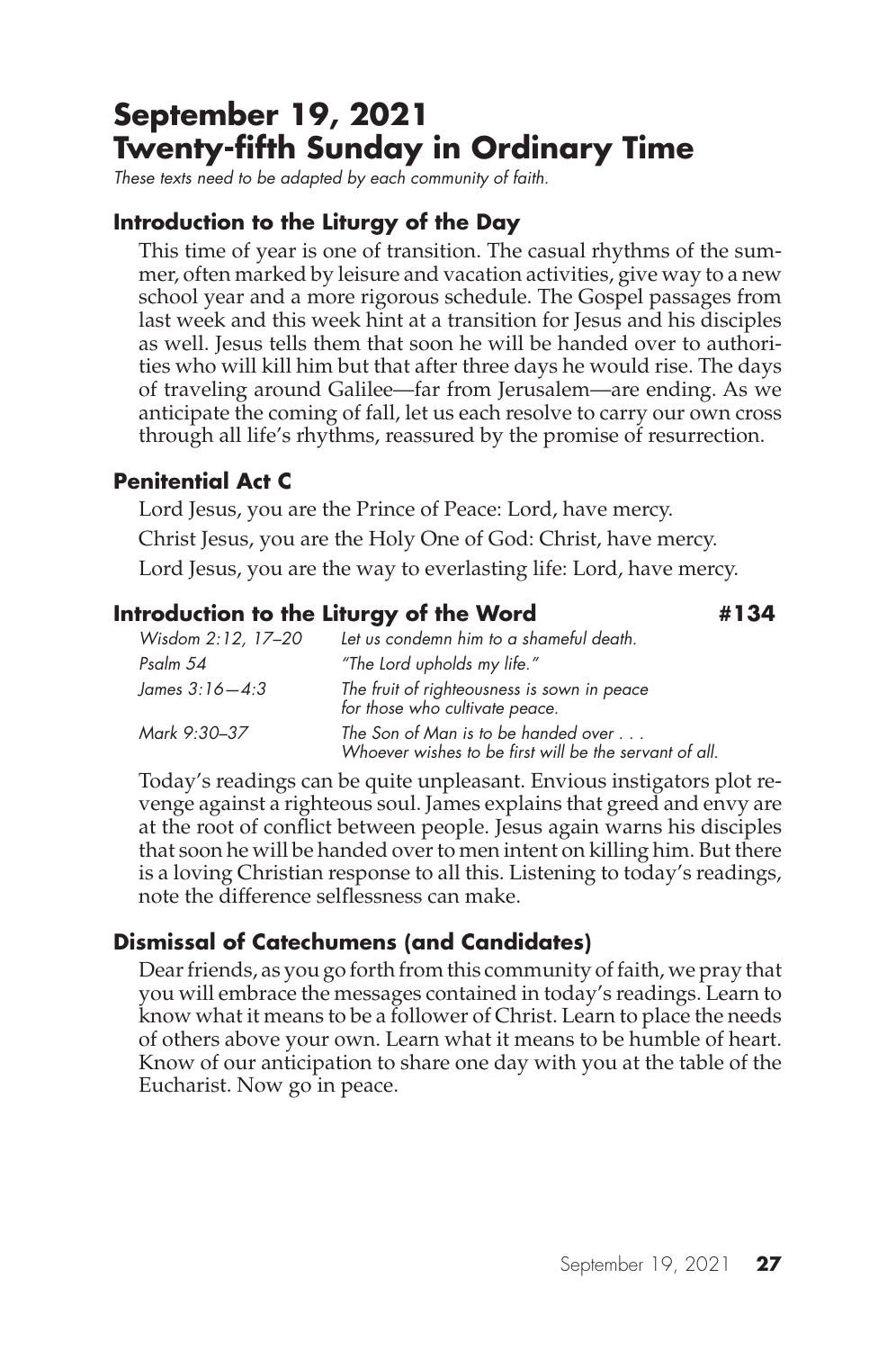God calls us together to this holy place, so now we now call upon God to hear our prayers for all those in need.

For our Church, that we may grow in holiness and mercy by God's grace, and that those virtues may be manifested in good fruits to benefit those most in need, let us pray to the Lord.

For world leaders, that they may cultivate peace inside and outside their nations so that the fruit of righteousness blossoms and flourishes throughout their region, let us pray to the Lord.

For our planet, that we may exercise loving care for our common home, protecting it from harm and working to ensure its richness for generations to come, let us pray to the Lord.

For those who have been mistreated or oppressed, that they may receive justice and peace, let us pray to the Lord.

For our children, who are dependent on grownups for care and support, that they may be kept safe and healthy as they learn values of kindness, mercy, and forgiveness, let us pray to the Lord.

\_\_\_\_\_\_\_\_\_\_\_\_\_\_\_\_\_\_\_\_\_\_\_\_\_\_\_\_\_\_\_\_\_\_\_\_\_\_\_\_\_\_\_\_\_\_\_\_\_\_\_\_\_ \_\_\_\_\_\_\_\_\_\_\_\_\_\_\_\_\_\_\_\_\_\_\_\_\_\_\_\_\_\_\_\_\_\_\_\_\_\_\_\_\_\_\_\_\_\_\_\_\_\_\_\_\_ \_\_\_\_\_\_\_\_\_\_\_\_\_\_\_\_\_\_\_\_\_\_\_\_\_\_\_\_\_\_\_\_\_\_\_\_\_\_\_\_\_\_\_\_\_\_\_\_\_\_\_\_\_ \_\_\_\_\_\_\_\_\_\_\_\_\_\_\_\_\_\_\_\_\_\_\_\_\_\_\_\_\_\_\_\_\_\_\_\_\_\_\_\_\_\_\_\_\_\_\_\_\_\_\_\_\_ \_\_\_\_\_\_\_\_\_\_\_\_\_\_\_\_\_\_\_\_\_\_\_\_\_\_\_\_\_\_\_\_\_\_\_\_\_\_\_\_\_\_\_\_\_\_\_\_\_\_\_\_\_ \_\_\_\_\_\_\_\_\_\_\_\_\_\_\_\_\_\_\_\_\_\_\_\_\_\_\_\_\_\_\_\_\_\_\_\_\_\_\_\_\_\_\_\_\_\_\_\_\_\_\_\_\_

For all the prayers that we hold in the silence of our hearts; for all our intentions spoken and unspoken, let us pray to the Lord.

Gracious God, your Son called us to be the last of all, the servant of all. Help us to be servants to each other, passing your gifts on to those in need, for whom we entreat you today,

through Jesus Christ our Lord.

#### **Introduction to the Eucharistic Prayer**

In this great thanksgiving prayer, we remember the death and resurrection of Christ. When he predicted these saving events, his disciples refused to believe him. With hearts brimming, not with refusal, but with belief, let us join ourselves to Christ and pray in spirit and in truth.

# **Reminders and Suggestions**

**Texts:** Preface II of the Sundays in Ordinary Time, or Eucharistic Prayer for Reconciliation I. Solemn Blessing 10, 11, or 12, or Prayer over the People 23.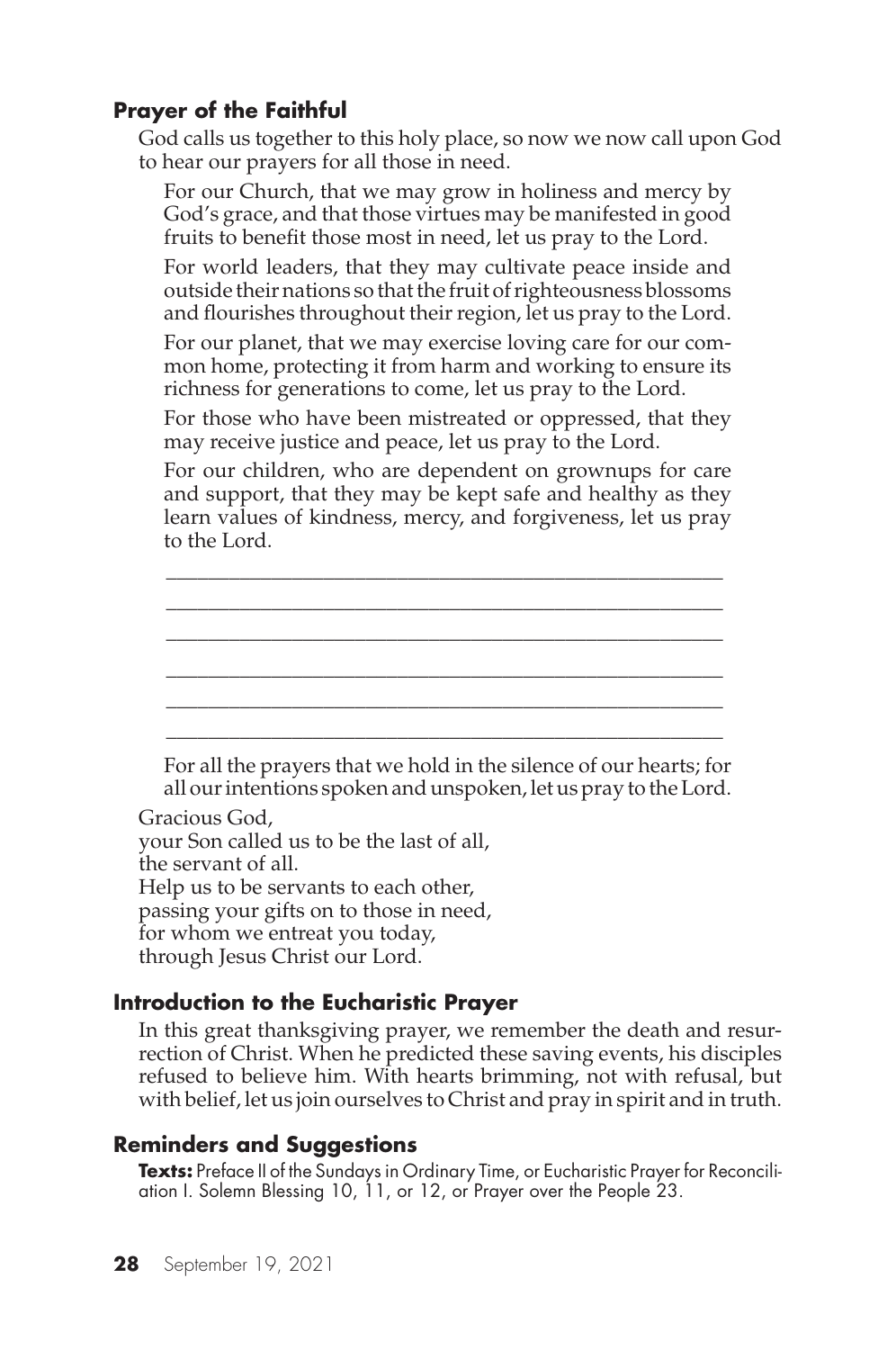**Catechesis and Communication:** The Gospel today gives one hallmark of discipleship: hospitality toward children. Inspire parishioners to contribute time, ability, and faith to religious education. Inspire parish households to become the foundation and center of Christian formation. Formation means the sharing of the Catholic way of life, and many people maintain that this life is nurtured first and foremost around the home table.

Today is Catechetical Sunday. A resource packet is available from the Publishing Office of the United States Conference of Catholic Bishops: 800 235-8722 or usccbpublishing.org. The "Order for the Blessing of Those Appointed as Catechists" appears in Chapter 4 and the "Order for the Blessing of Students and Teachers" appears in Chapter 5 of the *Book of Blessings*.

The eight-day Jewish festival of Sukkot begins Monday evening. Sukkot (singular, sukkah) are rickety shacks set up in the fields. Harvesters live in them while "bringing in the sheaves." Elaborately ornamented sukkot built in back yards became symbols of one of the richest and most wonderful of the Jewish festivals.

#### **Homily Helps**

• James identifies the ultimate sources of conflict in the very first line of today's passage: jealousy and selfishness. Just look at the other two readings. The instigators in the first reading attack the just one out of jealousy. They say they want to prove that God will take care of him. But they really don't believe that in the first place; they just want to torture and kill him. The disciples in the Gospel selfishly argue among themselves about which one was the greatest. In this way, they've betrayed their own ambition and jealousy.

• Children, like the one Jesus embraced, are totally dependent on grownups. Adults provide them food, clothing, and shelter; security, guidance, and love. In Jesus' time, children, like servants, had no legal rights and no real social status. To be willing to place yourself in that position requires that you excise jealousy, else you would be jealous of all grownups. Jesus promises that doing so brings you not only him, but the One who sent him, the author of life and all that is in it.

• Children can also teach the disciples what it was like to feel free to reveal one's own ignorance. The disciples did not understand Jesus' prediction, but they were afraid to let him know this, so they remained in the dark. Just as children do not fear losing legal rights or social status they do not have, they do not fear losing their reputation. The disciples did, so they chose to misunderstand rather than betray their ignorance. As James put it, they asked wrongly—just to sound knowledgeable, not to really be enlightened.

#### **Question of the Week**

What can I do to be received into the kingdom with open arms?

| 20<br>Mon.<br>and Companions<br>Feast of St. Matthew<br>21<br>Tue.<br>Sukkot (sundown Sept. 20-sundown Sept. 27)<br>International Day of Peace<br>Autumn begins<br>22<br>Wed.<br>Memorial of St. Pius of Pietrelcina (Padre Pio)<br>23<br>Thu.<br>25<br>Sat. | 19 | Sun. | Catechetical Sunday                                     |
|--------------------------------------------------------------------------------------------------------------------------------------------------------------------------------------------------------------------------------------------------------------|----|------|---------------------------------------------------------|
|                                                                                                                                                                                                                                                              |    |      | Memorial of Ss. Andrew Kim Tae-gŏn, Paul Chŏng Ha-sang, |
|                                                                                                                                                                                                                                                              |    |      |                                                         |
|                                                                                                                                                                                                                                                              |    |      |                                                         |
|                                                                                                                                                                                                                                                              |    |      |                                                         |
|                                                                                                                                                                                                                                                              |    |      | Optional Memorial of the Blessed Virgin Mary            |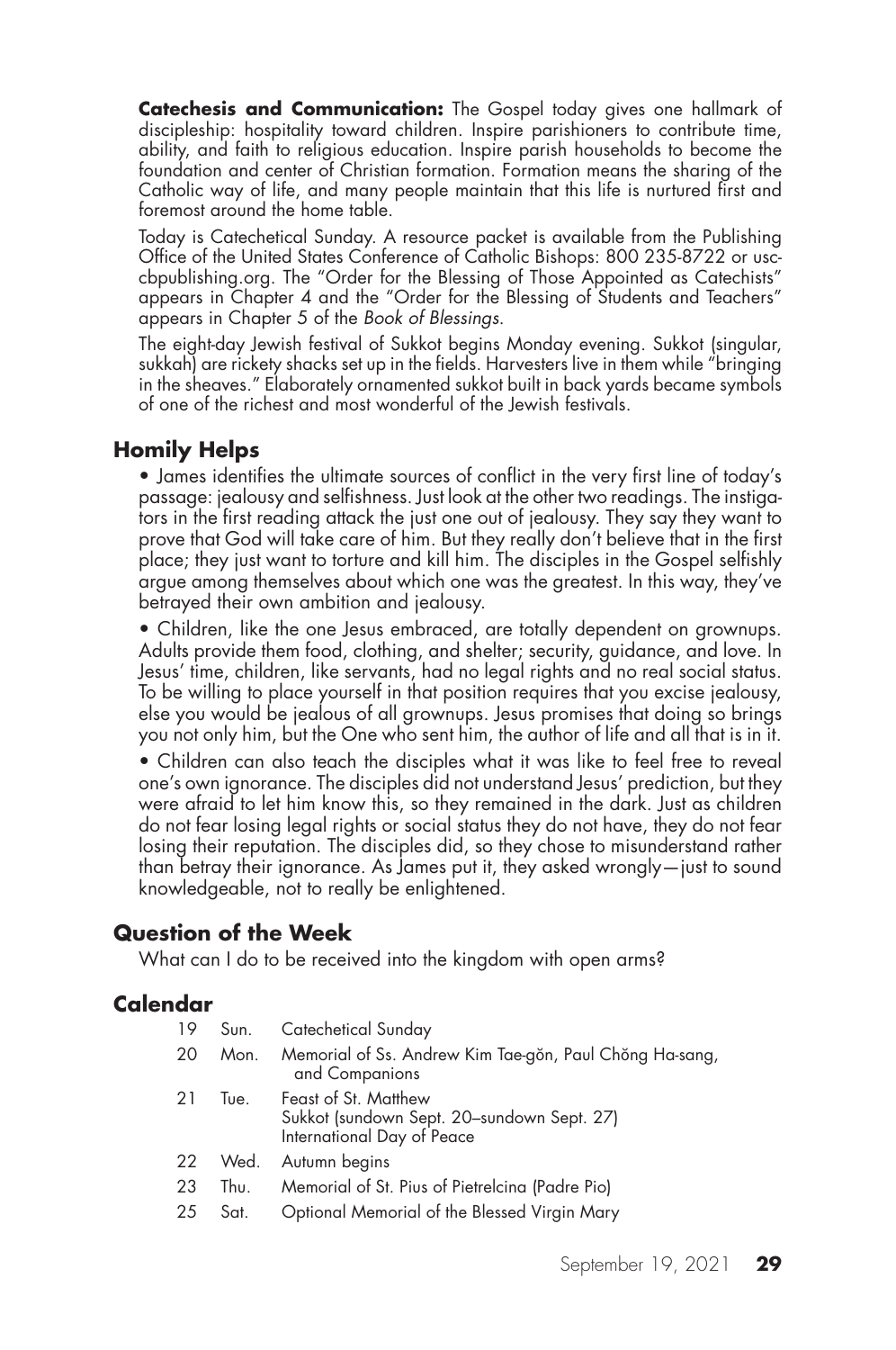# **September 26, 2021 Twenty-sixth Sunday in Ordinary Time**

*These texts need to be adapted by each community of faith.*

#### **Introduction to the Liturgy of the Day**

We gather together today to listen to God's word and to share in the Eucharist. In today's first reading we hear the story of two of Moses's friends, Eldad and Medad, who missed the gathering when the LORD bestowed the spirit of prophesy on all the elders. Yet the spirit of the Lord came to rest on them as well. Let us keep in mind all those who are not with us today, for whatever reason, and pray that the Holy Spirit may bear fruit in them as well as all of us.

### **Penitential Act C**

Lord Jesus, your word is truth, sharper than any two-edged sword: Lord, have mercy.

Christ Jesus, you are the way that leads us to salvation: Christ, have mercy.

Lord Jesus, you call us away from sin and into new life with you: Lord, have mercy.

# **Introduction to the Liturgy of the Word #137**

*Numbers 11:25–29 Are you jealous for my sake? Would that all the people of the Lord were prophets! Psalm 19 "The precepts of the Lord give joy to the heart." James 5:1–6 Your wealth has rotted away. Mark 9:38–43, Whoever is not against us is for us. 45, 47–48 If your hand causes you to sin, cut it off.*

Joshua stands ready to condemn those who prophesy without God's authority, but Moses praises God's generous gift of the spirit, no matter on whom it might come to rest. Jesus similarly tells John that anyone doing mighty deeds in his name should be welcomed. May the Holy Spirit, bestowed on us in baptism, lead us to speak and do great things.

# **Dismissal of Catechumens (and Candidates)**

Dear friends, today's readings serve as a reminder that each and every one of us, whether we are being formed for the first time in the Christian way of life or have been struggling to live this life for decades, is called to reexamine our priorities constantly on our faith journey. As we send you forth from this place, we pray that today's word will inspire you to deeper conversion. As we keep you in prayer, we ask that you also pray for us, for we are all companions on this journey. Know of our eagerness to share one day the great gift of the Eucharist with you. Now go in peace.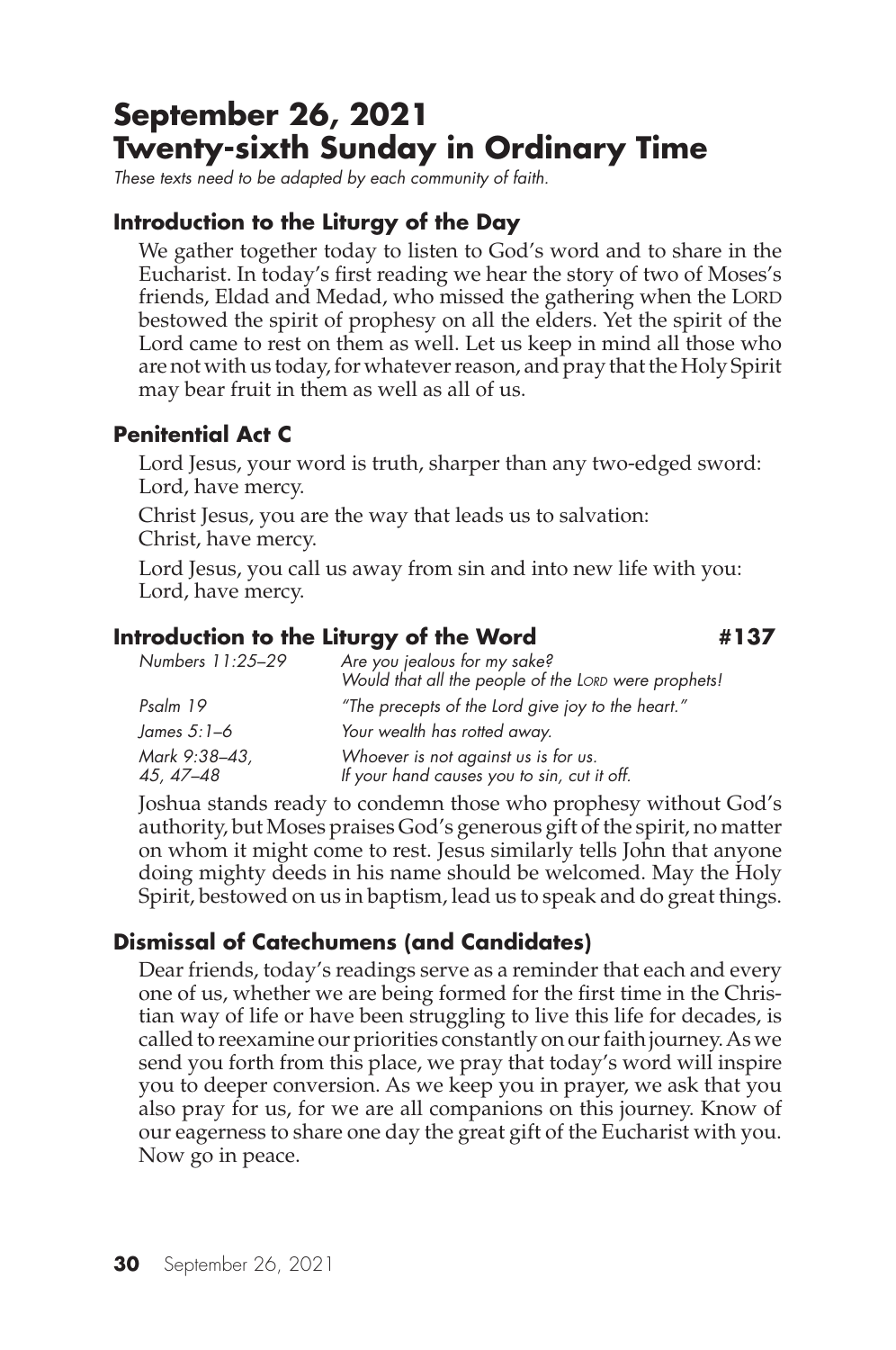We imagine a better world and ask for God's grace in bringing it to reality, knowing that God's generosity exceeds even our imaginations.

For the Church, that we may have the courage to shine a light on our own faults and failings, excising what causes us to sin, let us pray to the Lord.

For our nation, that we may always strive to live up to our ideals, taking special care of those without political or economic power and working for the common good, let us pray to the Lord.

That the cries of those whose labor contributes to the wealth of society—but whose wages do not reflect that—may be heard so that all workers receive a just wage that allows them to live decently, let us pray to the Lord.

For an increase of the blessings of humility and self-sacrifice among all people, so that we may be increasingly willing to assist those in need, let us pray to the Lord.

For all the priests who have ministered faithfully and honorably throughout our lives and the life of this parish, that they may know our appreciation on this Priesthood Sunday, let us pray to the Lord.

\_\_\_\_\_\_\_\_\_\_\_\_\_\_\_\_\_\_\_\_\_\_\_\_\_\_\_\_\_\_\_\_\_\_\_\_\_\_\_\_\_\_\_\_\_\_\_\_\_\_\_\_\_ \_\_\_\_\_\_\_\_\_\_\_\_\_\_\_\_\_\_\_\_\_\_\_\_\_\_\_\_\_\_\_\_\_\_\_\_\_\_\_\_\_\_\_\_\_\_\_\_\_\_\_\_\_ \_\_\_\_\_\_\_\_\_\_\_\_\_\_\_\_\_\_\_\_\_\_\_\_\_\_\_\_\_\_\_\_\_\_\_\_\_\_\_\_\_\_\_\_\_\_\_\_\_\_\_\_\_ \_\_\_\_\_\_\_\_\_\_\_\_\_\_\_\_\_\_\_\_\_\_\_\_\_\_\_\_\_\_\_\_\_\_\_\_\_\_\_\_\_\_\_\_\_\_\_\_\_\_\_\_\_ \_\_\_\_\_\_\_\_\_\_\_\_\_\_\_\_\_\_\_\_\_\_\_\_\_\_\_\_\_\_\_\_\_\_\_\_\_\_\_\_\_\_\_\_\_\_\_\_\_\_\_\_\_



God of all blessings, send down your spirit on us always to strengthen our faith and increase our humility. Give us the wisdom to see your hand in the goodness that comes into our lives, into our world, and into our future, as you answer these prayers we make through Jesus Christ our Lord

# **Introduction to the Eucharistic Prayer**

We are now ready to offer this great prayer of thanksgiving. The healing, reconciling love of God will be made present to us. Let us offer this prayer, seeking strength and courage.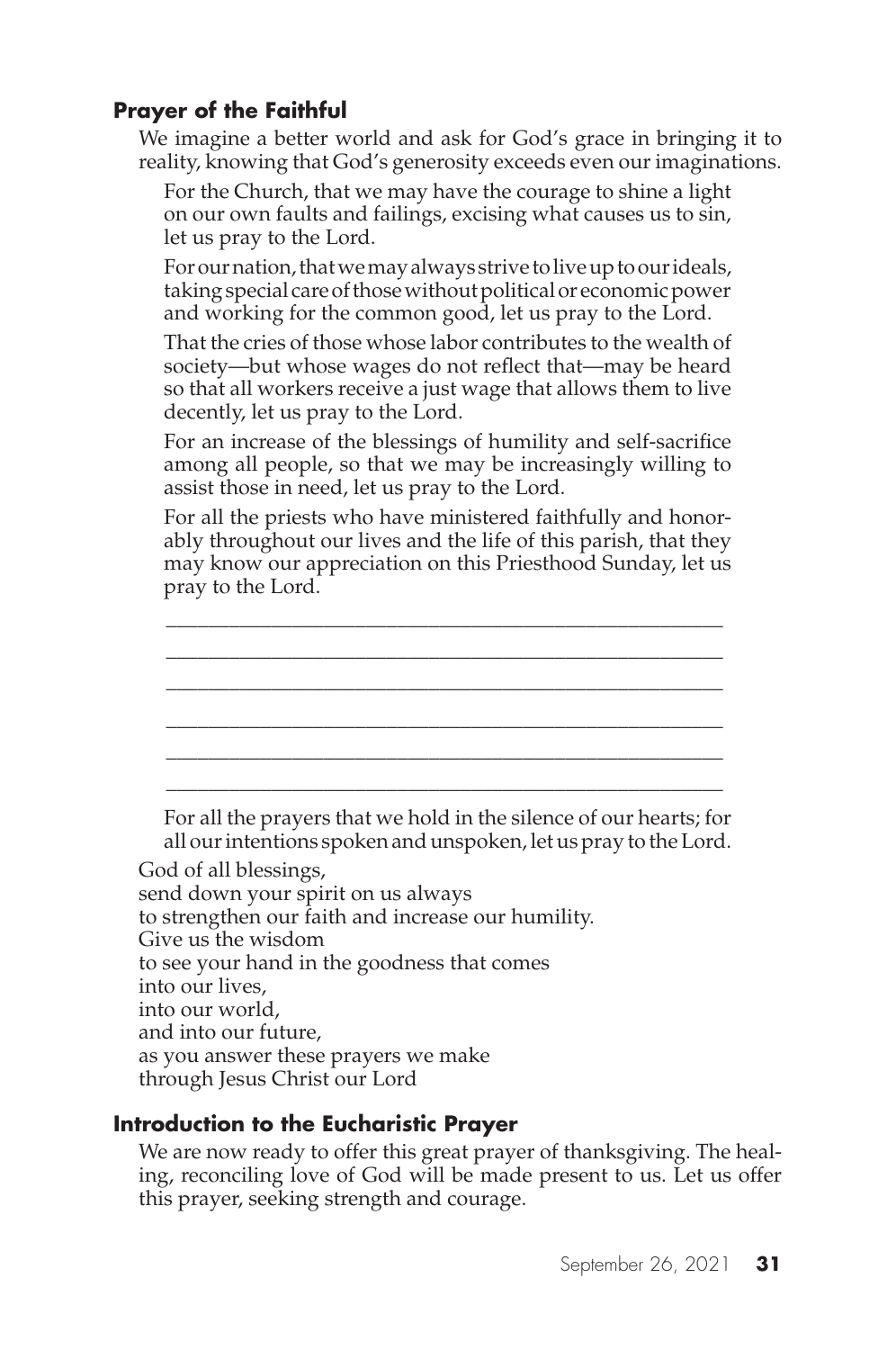### **Reminders and Suggestions**

**Texts:** Preface VI of the Sundays in Ordinary Time. Eucharistic Prayer for Reconciliation II. Solemn Blessing 10, or Prayer over the People 4, 10, or 17.

**Catechesis and Communication:** Some parishes employ the weekend closest to the Memorial of St. Vincent de Paul to give an annual report detailing the successes and challenges of the parish's various programs of outreach.

**Initiation:** Consider inviting members of your parish's St. Vincent de Paul Society (or other charity and justice ministries) to speak with your catechumens and candidates about the Church's outreach to the poor. Perhaps this may be a welcome opportunity to have the catechumens and candidates sign up for a justice project themselves.

### **Homily Helps**

• It is much easier—and more enjoyable—to judge others rather than ourselves. Two esteemed figures from scripture demonstrate this phenomenon. Joshua, Moses's second-in-command, and John, Jesus' beloved disciple, each were quick to point fingers at folks whom they judged unfit. Moses, stop Eldad and Medad! They didn't bother to attend the orientation. Jesus, stop that guy! He's just a copycat. Joshua and John each had to be instructed that they should look for God's grace in the results before making judgments. Additionally, they—and we—should look at our own features and judge them by what they lead us to do. If they lead us to sin, not virtue, they must go.

• "Whose side are you on?" is a common refrain in relationships, politics, and society. We disagree with each other and then we divide ourselves by where we stand on issues, by whom we want to associate with. Jesus strove to bridge those divides. The Church has not grown through exclusivity or competition. Recall, Moses opined, "Would that the LORD might bestow his spirit on them all!" (Numbers 11:29). Well, that's exactly what happened. The Holy Spirit animates and sanctifies all creation, bringing us into a unity that supersedes whatever divisions we have created. Disagreement need not lead to division.

• No doubt Jesus did not want people literally cutting off their hands or feet, even though those were two of the examples he used. But like a malignant tumor in one part of the body, sometimes major surgery is required. For most of us, that surgery would involve an important part of our self. It may be our personality or our drive or our temperament or our attitudes, all of which could be healthy in others but which have grown malignant in us.

#### **Question of the Week**

What aspect of my selfhood leads me to sin? What must I do to remove that aspect?

|      | 26 | Sun. | Priesthood Sunday                                                                            |
|------|----|------|----------------------------------------------------------------------------------------------|
|      | 27 | Mon. | Memorial of St. Vincent de Paul<br>Last Day of Sukkot                                        |
|      | 28 | Tue. | Optional Memorial of St. Wenceslaus<br>Optional Memorial of St. Lawrence Ruiz and Companions |
|      | 29 | Wed. | Feast of Ss. Michael, Gabriel, and Raphael                                                   |
|      | 30 | Thu. | Memorial of St. Jerome                                                                       |
| Oct. |    | Fri. | Memorial of St. Thérèse of the Child Jesus<br>First Friday                                   |
|      | 2  | Sat. | Memorial of the Holy Guardian Angels<br>First Saturday                                       |
|      |    |      |                                                                                              |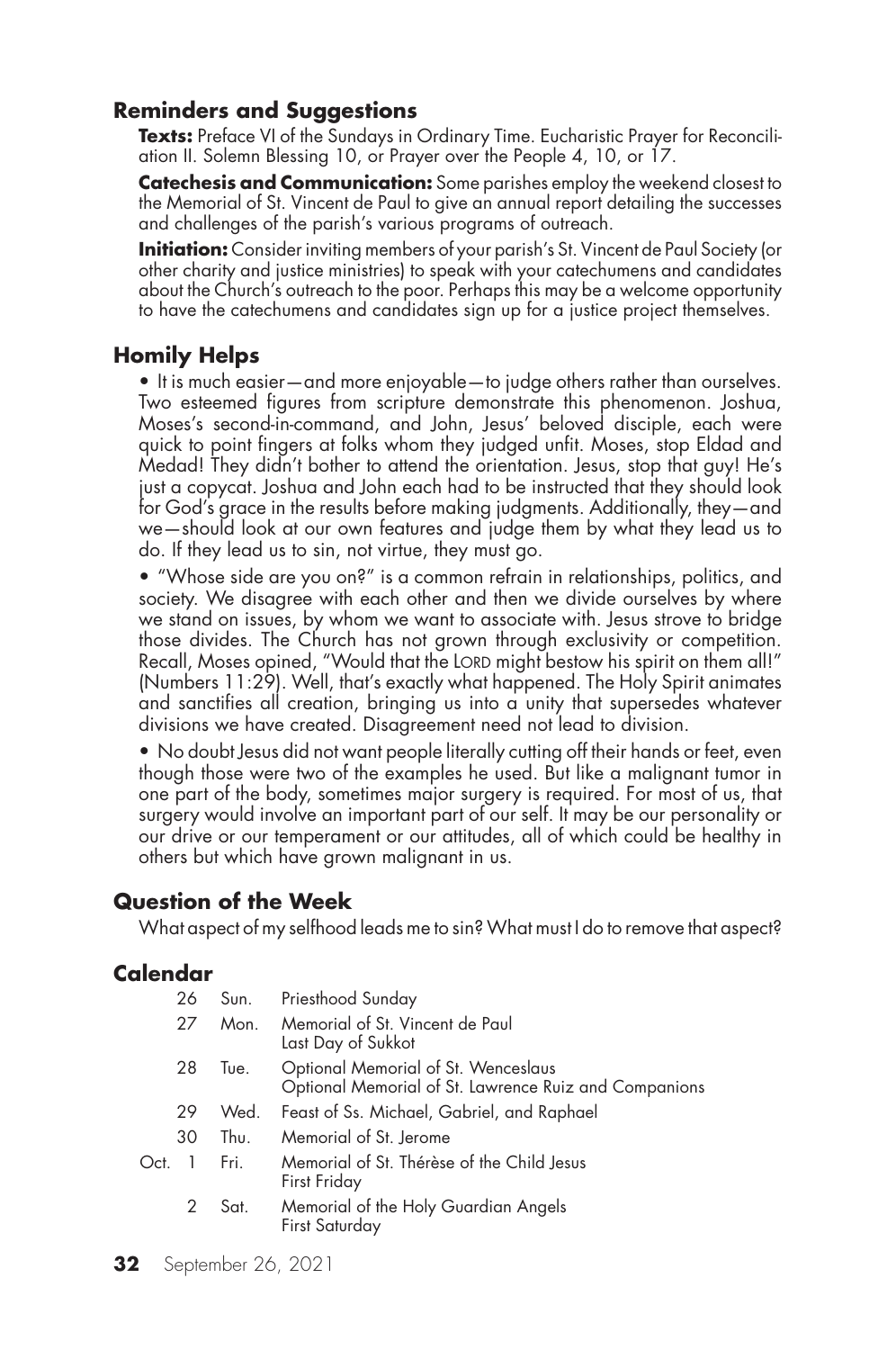# **October 3, 2021 Twenty-seventh Sunday in Ordinary Time**

*These texts need to be adapted by each community of faith.*

# **Introduction to the Liturgy of the Day**

The Holy Spirit draws us each Sunday to this holy place. We gather together as the body of Christ to celebrate the Eucharist. We pray that we may be made worthy of the call we received in baptism to witness to God's saving power in what we say and what we do. As we hear from the author of Hebrews today, we have been consecrated in the Lord, and in fact have been made the Lord's brothers and sisters. Let us raise our voices in song and prayer as sisters and brothers of our Savior.

# **Penitential Act C**

Lord Jesus, you bring peace and pardon to the sinner: Lord, have mercy.

Christ Jesus, you give us the gift of the Spirit to strengthen us on our Christian journey: Christ, have mercy.

Lord Jesus, you call us to faithful love: Lord, have mercy.

# **Introduction to the Liturgy of the Word #140 #140**

*Genesis 2:18–24 The two of them become one flesh. Psalm 128 "May the Lord bless us all the days of our lives." Hebrews 2:9–11 He who consecrates and those who are being consecrated all have one origin. Mark 10:2–16 Therefore what God has joined together, let no human being separate.* 

Today we travel back in time to when God created humankind. Realizing that the first human needed a suitable partner, God formed a woman out of the man's own body. In the Gospel, Jesus quotes the line that ends the first reading—that husband and wife are formed as one flesh—to speak of this new entity. He follows this lesson by welcoming children, telling the disciples that one must accept the kingdom of God like a child. Listening to scripture today, let us embrace the innocence and wonder of a new being.

# **Dismissal of Catechumens (and Candidates)**

Friends, today we have shared a Gospel message that challenges many of society's commonly held notions about marriage. No doubt, throughout your journey of conversion, you have begun to reevaluate some of the behaviors and attitudes espoused by our culture. Know of our prayerful support as you continue to align your lives with the gospel of Christ. As you go forth to reflect on God's word, we pledge our continued prayer and express once again our eagerness to share with you at the eucharistic table. Now go in peace.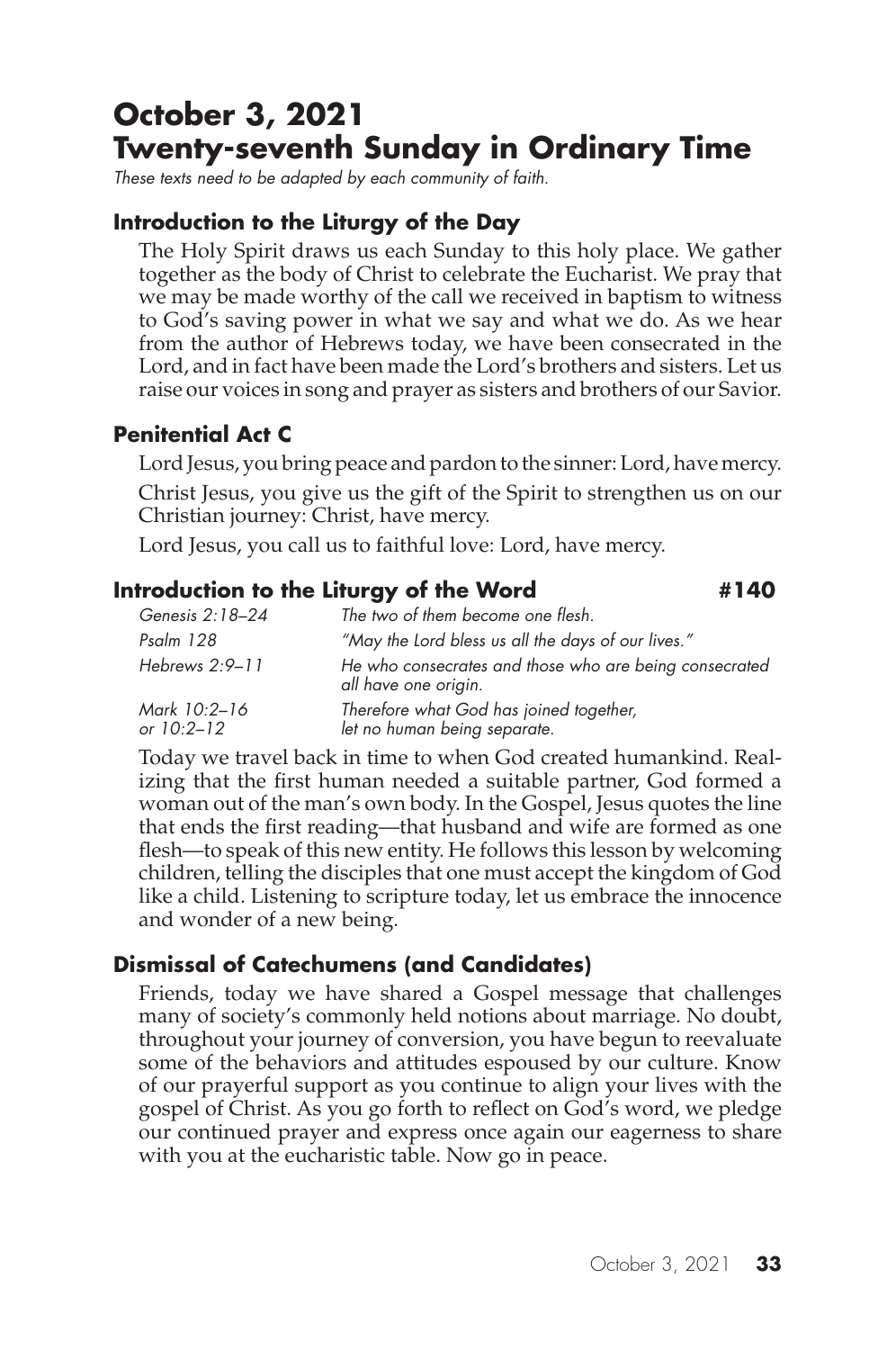If we love one another, God remains in us. Out of love for one another we make these prayers, that through our love, God's love may be brought to perfection.

For the Church, that we, the bride of Christ, may be a living sign of his self-sacrificial love through our selfless commitment to care for our neighbor, let us pray to the Lord.

That our nation's leaders may truly value the welfare of all its people, working constantly to fight injustice, poverty, and conflict, let us pray to the Lord.

That God may strengthen our relationships with those whom we love, so that we may more closely reflect God's love for humanity, let us pray to the Lord.

For all human life, especially for those who are most vulnerable, that we may witness to its importance through our love and care for those whose lives are not universally respected, let us pray to the Lord.

For those who are living in difficult relationships, those whose marriage is the source of anguish and hurt, let us pray to the Lord.

\_\_\_\_\_\_\_\_\_\_\_\_\_\_\_\_\_\_\_\_\_\_\_\_\_\_\_\_\_\_\_\_\_\_\_\_\_\_\_\_\_\_\_\_\_\_\_\_\_\_\_\_\_



you have formed us into one family, connected as sisters and brothers, descended from one flesh. Help us to realize this and treat each other with love and care as we make these prayers for ourselves and our world through Jesus Christ our Lord.

#### **Introduction to the Eucharistic Prayer**

United as God's cherished children, let us offer this great prayer of thanksgiving.

#### **Reminders and Suggestions**

**Texts:** Preface V of the Sundays in Ordinary Time or any of the three prefaces for marriage. Solemn Blessing 11, or the Solemn Blessing from the Ritual Mass for the Celebration of Marriage C, or Prayer over the People 13.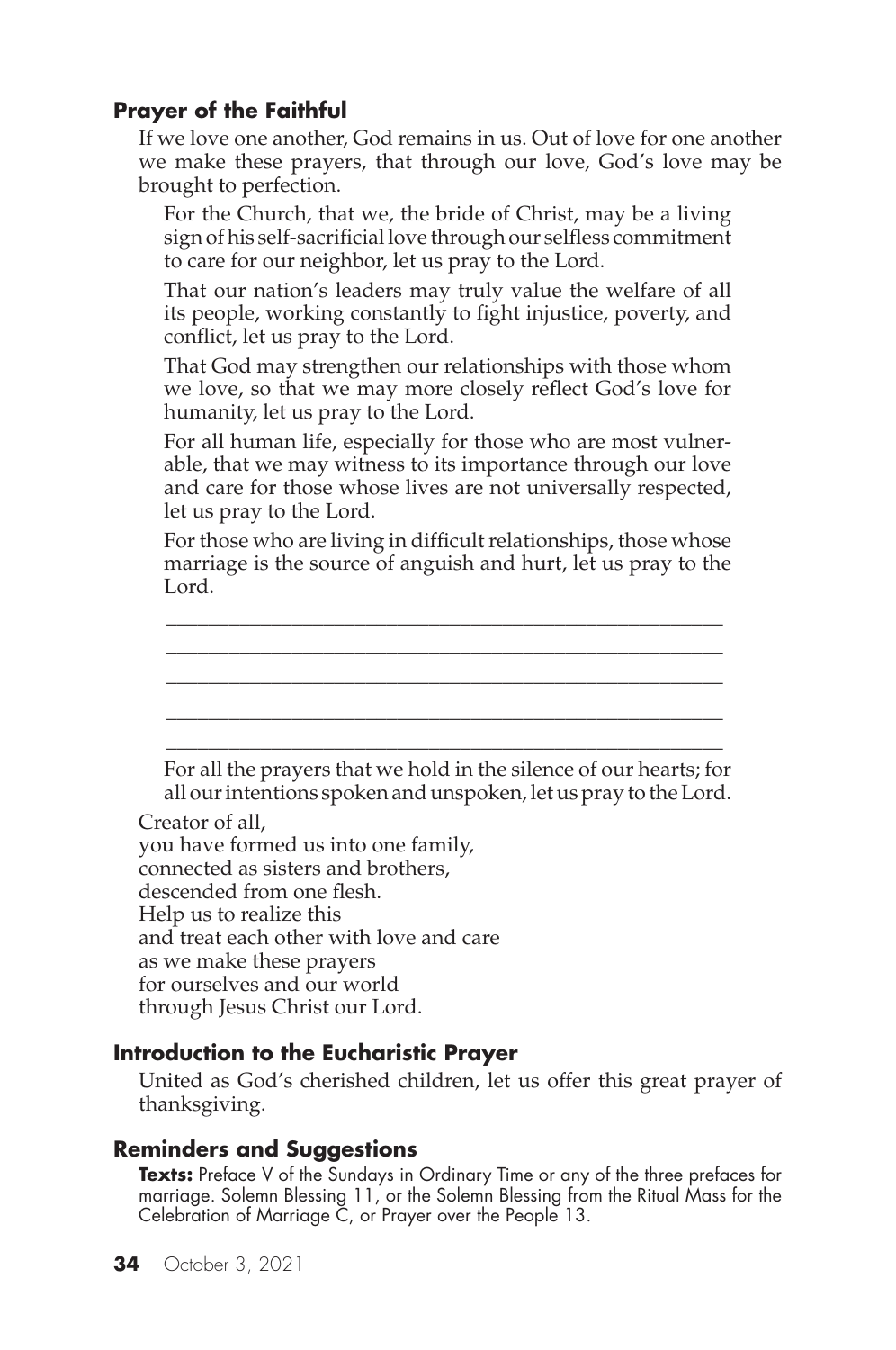**Context:** Today is Respect Life Sunday, sponsored by the Bishops' Committee for Pro-Life Activities. The observance emphasizes concern for all human life, especially that of the unborn, the elderly, persons with disabilities, the terminally ill, and others whose lives are easily threatened. The United States Catholic Bishops have an excellent information page on their website: usccb.org/prolife.

**Initiation:** Catechumens and candidates in the parish's initiation process should be formed in the Church's stance of respect for life. Initiation leaders would do well to connect them with the parish's Respect Life leaders.

**Catechesis and Communication:** The Memorial of St. Francis of Assisi is celebrated on Monday of this week and is a customary day to bless animals. WLP's *Prayer Services for Parish Life* includes an order for the Blessing of Pets. This book includes a CD-ROM containing the leader's texts as well as downloadable worship sheets for the assembly. Visit our website at giamusic.com for more information.

#### **Homily Helps**

• In today's passage from Genesis—the second story of creation—the first woman is created out of a combination of the human and the divine. She is created from the rib of the first human and built up by the LORD God. Many generations later, Jesus was conceived by the Holy Spirit (the divine) and born of the Blessed Virgin Mary (the human). The church, upon whom Jesus sent the Holy Spirit, is the bride of Christ, the human joined to the divine. Jesus speaks to the Pharisees about a husband and wife, but let us apply this lesson to Jesus and the Church. "What God has joined together, no human being must separate" (Mark 10:9).

• God can be found in relationships, in the kind and selfless love that we express with those with whom we are closest. It is found in relationships between wife and husband, between parent and child, between two close friends. When we sacrifice our own needs and desires for the needs and desires of another, we mirror Jesus' mission to us. Like Jesus lowering himself to wash his disciples' feet at the Last Supper, we marry the divine and the human when we lower our own needs below the needs of those we love.

• Human nature is imperfect, and so are human relationships. Marriages can become painful and traumatic, often because one partner neglects or even hurts the other when they no longer care for the other's needs. Children can become uncared for and even unloved, which is especially tragic since they have so many needs. May our awareness that we all stand in need of God's love and care make us sensitive to others' needs.

#### **Question of the Week**

What can I do to put the needs of those I love, of those who depend on me, above my own needs this week?

#### **Calendar**

3 Sun. Respect Life Sunday 4 Mon. Memorial of St. Francis of Assisi 5 Tue. Optional Memorial of St. Faustina Kowalska Optional Memorial of Bl. Francis Xavier Seelos 6 Wed. Optional Memorial of St. Bruno Optional Memorial of Bl. Marie Rose Durocher 7 Thu. Memorial of Our Lady of the Rosary 9 Sat. Optional Memorial of St. Denis and Companions Optional Memorial of St. John Leonardi Optional Memorial of the Blessed Virgin Mary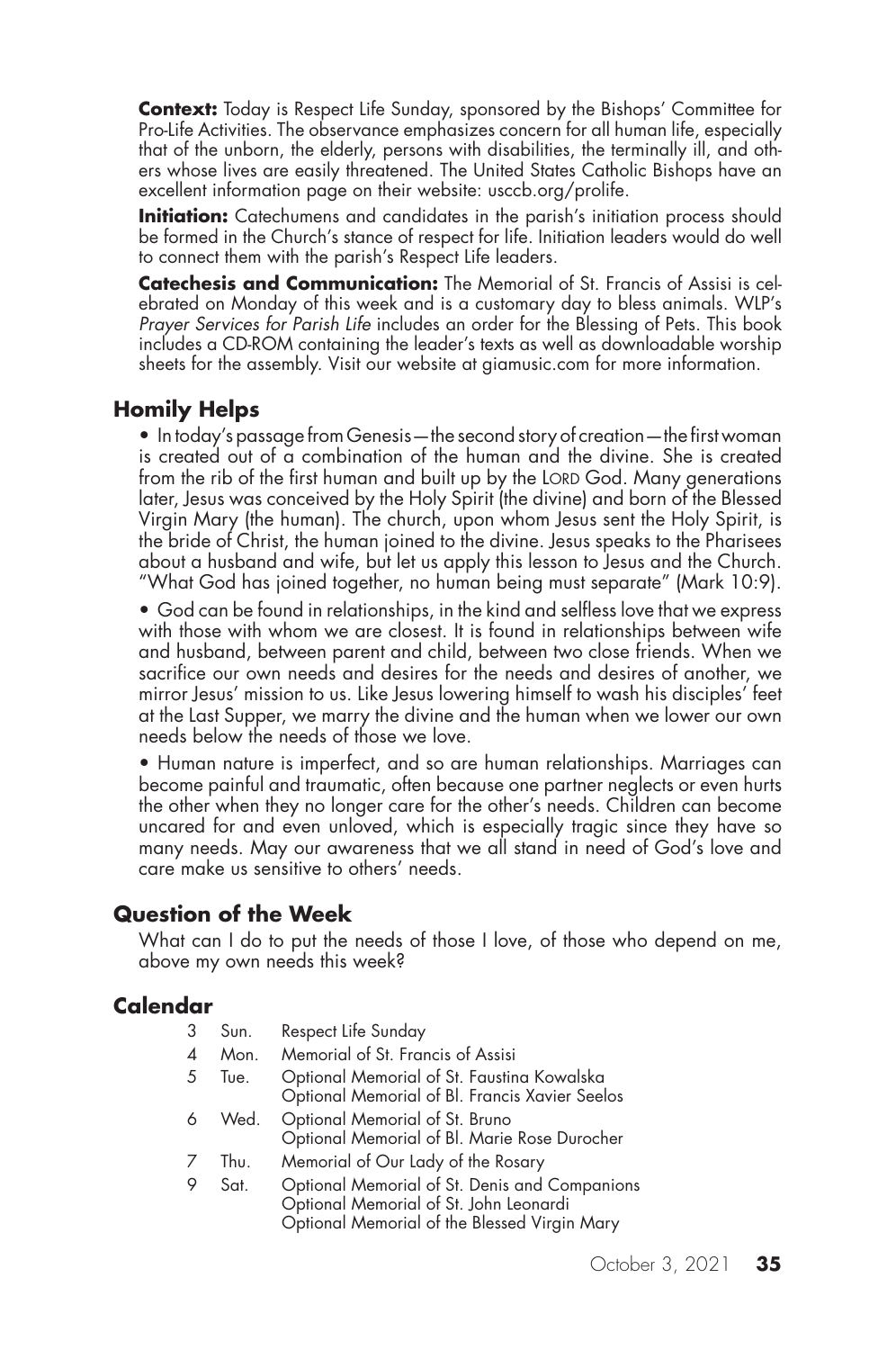# **October 10, 2021 Twenty-eighth Sunday in Ordinary Time**

*These texts need to be adapted by each community of faith.*

#### **Introduction to the Liturgy of the Day**

Living as a disciple is a daunting task. Jesus challenges us and the way we live our lives. In today's Gospel, Jesus explains that keeping the commandments is not enough to inherit eternal life; a disciple must give what they have to the poor and follow him. The man who asked the question walked away sad. Even his disciples couldn't believe how difficult it was to get to heaven. Only then did Jesus comfort them. Though we cannot save ourselves, with God all things are possible. Let us give thanks to God today for enabling us to achieve what we cannot do ourselves.

#### **Penitential Act C**

Lord Jesus, your word is living and effective: Lord, have mercy. Christ Jesus, your word penetrates the soul: Christ, have mercy.

Lord Jesus, your word judges the thoughts of the heart: Lord, have mercy.

#### **Introduction to the Liturgy of the Word #143**

*Wisdom 7:7–11 I deemed riches nothing in comparison to wisdom. Psalm 90 "Fill us with your love, O Lord, and we will sing for joy!" Hebrews 4:12–13 The word of God discerns reflections and thoughts of the heart. Mark 10:17–30 Sell what you have, and follow me. or 10:17–27*

The author of Wisdom, having been given the spirit of wisdom, rhapsodizes on the greatness of this gift, better than riches, power, and even well-being, which are all transitory. In Hebrews we hear God's word described as a double-edged sword, ready to penetrate our very being. Jesus' words do so in the Gospel: "Go, sell what you have, and give to the poor and you will have treasure in heaven; then come, follow me." Let us allow God's word to penetrate our hearts.

# **Dismissal of Catechumens (and Candidates)**

Dear friends, each week you are sent forth by this community to reflect on God's word. Today we are told that that word is living and effective, able to discern reflections and thoughts of the heart. We pray that God's word will continue to be planted deep within your heart, leading you along the road to conversion. Just as the rich young man approached Jesus, we pray that you approach the Lord with your joys and sorrows, your accomplishments and disappointments. As you go forth from this place, be assured of our eagerness to share with you at the table of the Eucharist. Now go in peace.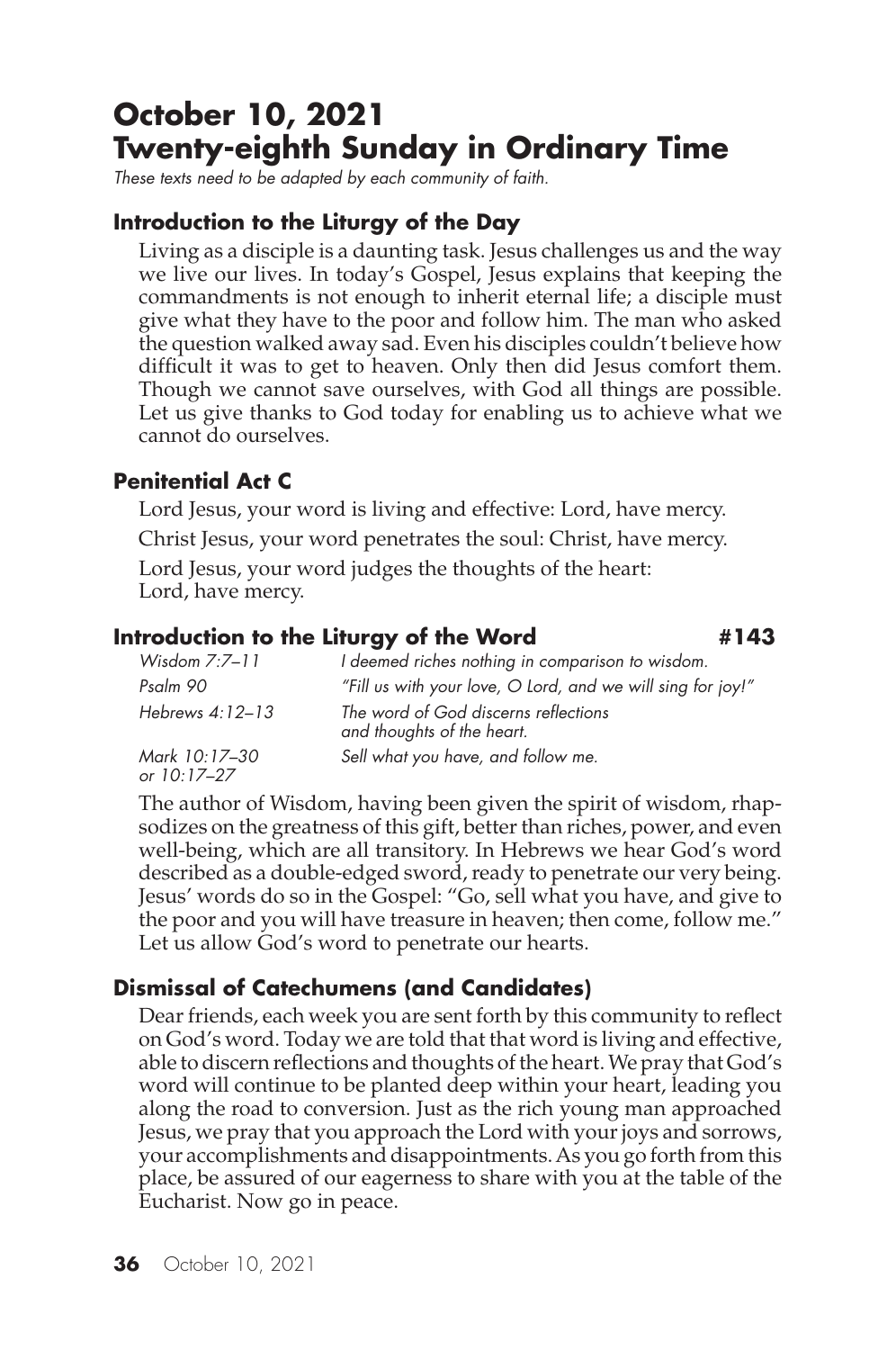Jesus taught his disciples that all things are possible with God and so we dare to call upon the Lord with needs that may seem impossible to us.

For the Church, that the spirit of wisdom may take root in us, emboldening us to give what we have to the poor for the sake of the gospel, enabling us to more closely follow Christ, let us pray to the Lord.

That the commandments that God gave us may guide all nations in the way they treat their people and their neighbors, respecting life, honesty, and goodness, let us pray to the Lord. For descendants of indigenous peoples in this country and around the world, that their heritage may be treasured and valued and they be treated with respect and dignity, let us pray to the Lord.

For those who undergo persecution for the sake of the gospel, that Jesus' promise of a hundredfold reward may give them courage and comfort, let us pray to the Lord.

That the word of God may penetrate our very being, burrowing between our joints and marrow, so that we may live in accordance with the gospel each and every day, let us pray to the Lord.

\_\_\_\_\_\_\_\_\_\_\_\_\_\_\_\_\_\_\_\_\_\_\_\_\_\_\_\_\_\_\_\_\_\_\_\_\_\_\_\_\_\_\_\_\_\_\_\_\_\_\_\_\_ \_\_\_\_\_\_\_\_\_\_\_\_\_\_\_\_\_\_\_\_\_\_\_\_\_\_\_\_\_\_\_\_\_\_\_\_\_\_\_\_\_\_\_\_\_\_\_\_\_\_\_\_\_ \_\_\_\_\_\_\_\_\_\_\_\_\_\_\_\_\_\_\_\_\_\_\_\_\_\_\_\_\_\_\_\_\_\_\_\_\_\_\_\_\_\_\_\_\_\_\_\_\_\_\_\_\_ \_\_\_\_\_\_\_\_\_\_\_\_\_\_\_\_\_\_\_\_\_\_\_\_\_\_\_\_\_\_\_\_\_\_\_\_\_\_\_\_\_\_\_\_\_\_\_\_\_\_\_\_\_ \_\_\_\_\_\_\_\_\_\_\_\_\_\_\_\_\_\_\_\_\_\_\_\_\_\_\_\_\_\_\_\_\_\_\_\_\_\_\_\_\_\_\_\_\_\_\_\_\_\_\_\_\_ \_\_\_\_\_\_\_\_\_\_\_\_\_\_\_\_\_\_\_\_\_\_\_\_\_\_\_\_\_\_\_\_\_\_\_\_\_\_\_\_\_\_\_\_\_\_\_\_\_\_\_\_\_

For all the prayers that we hold in the silence of our hearts; for all our intentions spoken and unspoken, let us pray to the Lord.

All-powerful God, your Son taught us that all things are possible for you. May that assurance give us the confidence to face our trials, follow the gospel, and transform our lives as we appeal to you with our needs, through Christ our Risen Lord.

#### **Introduction to the Eucharistic Prayer**

These gifts of bread and wine will soon be transformed into the lifegiving body and blood of Christ. As we offer this great prayer of thanksgiving, let us pray that we too will be transformed and become Christ for the world.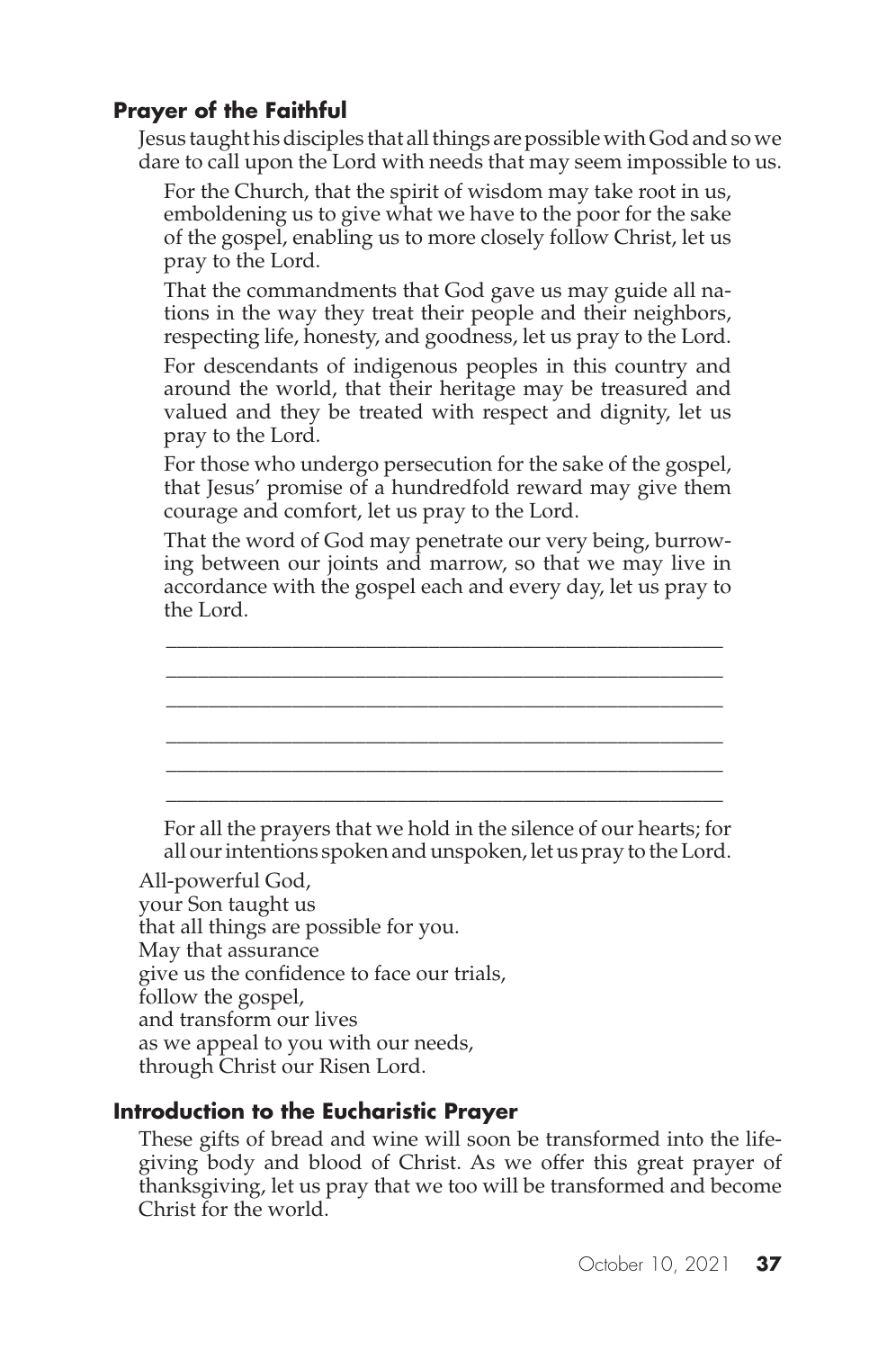### **Reminders and Suggestions**

Texts: Preface V of the Sundays in Ordinary Time. Solemn Blessing 11 or 13, or Prayer over the People 9.

## **Homily Helps**

• Jesus asks the eager inquirer in today's Gospel to do two things to inherit eternal life. One is already habit, but the other requires a complete transformation. One is straightforward, but the other seems impossible. The first requires keeping the commandments. He eagerly tells Jesus that he has done this since he was a kid. The second requires him to "Go, sell what you have, and give to the poor . . . then come, follow me" (Mark 10:21). This leads him to go the other way, back home again. He is not willing to leave his lifestyle behind or pay the price Jesus requires. He preferred what he already had to what he could have had. Any change requires letting go of something. A transformation demands a radical abandonment of part of the past. To follow Jesus is the greatest treasure of all, but it is easier to choose the treasures we already have.

• Before asking him to make this radical transformation, Mark tells us that "Jesus, looking at him, loved him and said . . . " (10:21). The phrase *loved him* consists of only two words in this rather lengthy Gospel passage, but Mark thought these two words significant enough to include them. It is not a stretch to include them in what Jesus asks of us. We know the commandments and have tried to keep them for a long time. So before asking any of us to render the cost of following him, Jesus assures us that he loves us.

• Even the disciples, who had indeed left their families, homes, and possessions behind to follow the Lord, couldn't fathom that anyone could possibly inherit eternal life. Jesus acknowledges that it is impossible for any of us to do it on our own. But it is not a matter of *doing* but in *being*: being a disciple. With God all things are possible. God is the doer. God offers to do it for us as well. We are called to be open to it, to be disciples. We pray that God's living word penetrate our hearts, opening them up to a transformation, readying us for God's saving grace.

#### **Question of the Week**

What am I willing to leave behind in order to follow Jesus more fully?

#### **Calendar**

| 11 | Mon. | Optional Memorial of St. John XXIII<br>Columbus Day (observed)<br>Indigenous Peoples' Day<br>Thanksgiving Day (Canada)             |
|----|------|------------------------------------------------------------------------------------------------------------------------------------|
| 14 | Thu. | Optional Memorial of St. Callistus I                                                                                               |
| 15 | Fri. | Memorial of St. Teresa of Jesus<br>National Boss's Day                                                                             |
| 16 | Sat. | Optional Memorial of St. Hedwig<br>Optional Memorial of St. Margaret Mary Alacoque<br>Optional Memorial of the Blessed Virgin Mary |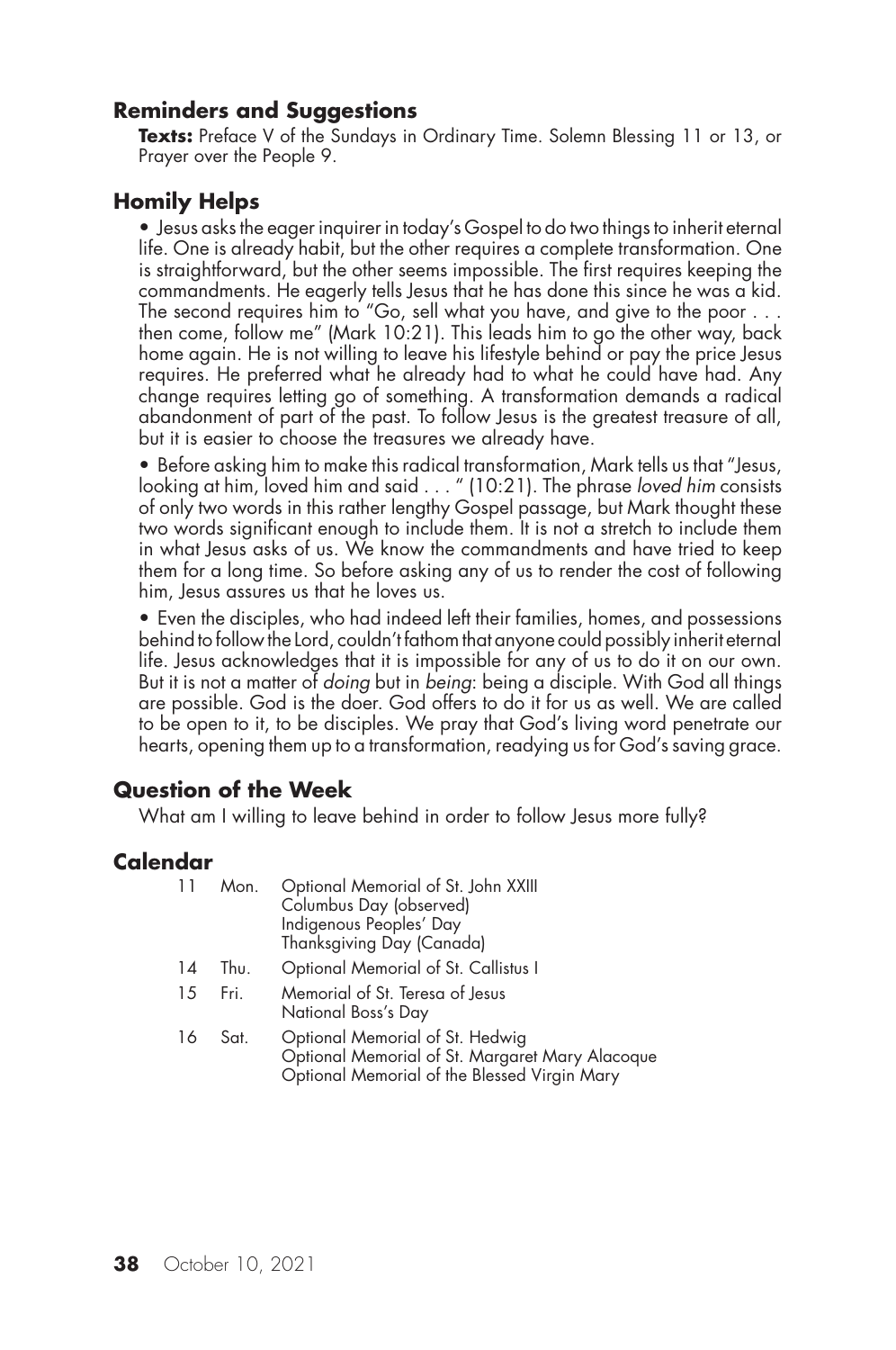# **October 17, 2021 Twenty-ninth Sunday in Ordinary Time**

*These texts need to be adapted by each community of faith.*

# **Introduction to the Liturgy of the Day**

Today we hear Jesus ask James and John, "What do you wish me to do for you?" Their response betrays their self-centeredness. We ought to remind ourselves that what Jesus has already done for us exceeds all we could possibly ask. Rather than following the example of these two disciples, let us look to the author of Hebrews, who called us to approach Jesus to receive mercy and to find grace. Let us do so as we receive him in the Eucharist.

# **Penitential Act C**

Lord Jesus, you are the great high priest who has passed through the heavens: Lord, have mercy.

Lord Jesus, you are the Son of God who has given his life as a ransom for many: Christ, have mercy.

Lord Jesus, you are seated at the right hand of God, interceding on our behalf: Lord, have mercy.

# **Introduction to the Liturgy of the Word**  $\#146$

| Isaiah 53:10-11              | If he gives his life as an offering for sin,<br>he shall see his descendants in a long life. |
|------------------------------|----------------------------------------------------------------------------------------------|
| Psalm 33                     | "Lord, let your mercy be on us,<br>as we place our trust in you."                            |
| Hebrews 4:14-16              | Let us confidently approach the throne of grace.                                             |
| Mark 10:35-45<br>or 10:42–45 | The Son of Man came to give his life as a ransom for many.                                   |

Today's readings, with their focus on Jesus' ultimate sacrifice, recall the readings of Holy Week. Today's passage from Isaiah is part of the longer passage we hear on Good Friday, describing the Suffering Servant, whose voluntary suffering atones for the sins of many. Today's Gospel foreshadows Holy Thursday's Gospel, with Jesus telling his disciples that he came to serve, not to be served. As the author of Hebrews says, let us look to Jesus for timely help.

# **Dismissal of Catechumens (and Candidates)**

Dear friends, for the past several weeks, you have been listening to the living word of God, which has asked much of all of us. Today the Lord Jesus asks that whoever among us wishes to be first should become the servant of all. In a society where being in first place is espoused as a great value, this teaching seems difficult to embrace. We pray that, as you reflect on today's word, you will be strengthened in your resolve to become servants of others, especially the poor. We eagerly await the day when you will share fully with us at the table of the Eucharist. Now go in peace.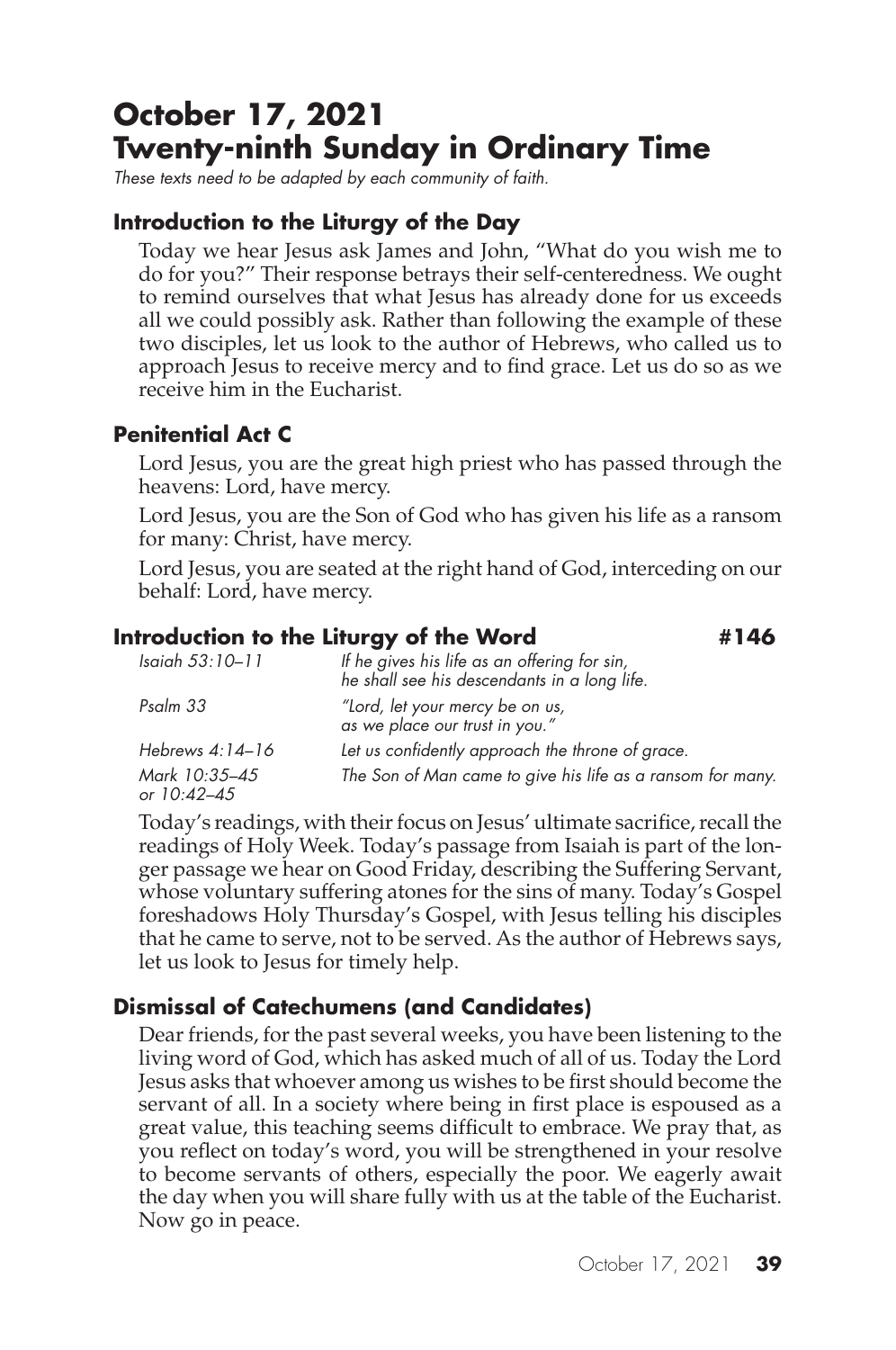Assured that we can approach the throne of grace for timely help, we call upon the Lord to hear our prayers and respond with grace and mercy.

That the Church throughout the world may find comfort in knowing that Jesus has been tested in every way and now accompanies us throughout our trials and hardships, let us pray to the Lord.

For leaders around the world, that they may embrace their mission to serve others, especially those who have been neglected by society, giving them respect, dignity, and hope, let us pray to the Lord.

For an end to war and terrorism, that conflict and differences may be resolved by peaceful means, let us pray to the Lord.

For those for whom every day is a burden due to illness, abuse, poverty, or other trauma, that they may be served by those who can make a difference in their lives, showing them a way through their pain and suffering, let us pray to the Lord.

For all of us, that we may heed the call to serve others in whatever capacity we are able to, let us pray to the Lord.

\_\_\_\_\_\_\_\_\_\_\_\_\_\_\_\_\_\_\_\_\_\_\_\_\_\_\_\_\_\_\_\_\_\_\_\_\_\_\_\_\_\_\_\_\_\_\_\_\_\_\_\_\_ \_\_\_\_\_\_\_\_\_\_\_\_\_\_\_\_\_\_\_\_\_\_\_\_\_\_\_\_\_\_\_\_\_\_\_\_\_\_\_\_\_\_\_\_\_\_\_\_\_\_\_\_\_ \_\_\_\_\_\_\_\_\_\_\_\_\_\_\_\_\_\_\_\_\_\_\_\_\_\_\_\_\_\_\_\_\_\_\_\_\_\_\_\_\_\_\_\_\_\_\_\_\_\_\_\_\_ \_\_\_\_\_\_\_\_\_\_\_\_\_\_\_\_\_\_\_\_\_\_\_\_\_\_\_\_\_\_\_\_\_\_\_\_\_\_\_\_\_\_\_\_\_\_\_\_\_\_\_\_\_ \_\_\_\_\_\_\_\_\_\_\_\_\_\_\_\_\_\_\_\_\_\_\_\_\_\_\_\_\_\_\_\_\_\_\_\_\_\_\_\_\_\_\_\_\_\_\_\_\_\_\_\_\_ \_\_\_\_\_\_\_\_\_\_\_\_\_\_\_\_\_\_\_\_\_\_\_\_\_\_\_\_\_\_\_\_\_\_\_\_\_\_\_\_\_\_\_\_\_\_\_\_\_\_\_\_\_

For all the prayers that we hold in the silence of our hearts; for all our intentions spoken and unspoken, let us pray to the Lord.

Gracious and merciful God, you sent your Son not to be served but to serve. Inspire in us that spirit of service so that we can be Christ for our neighbor and see your will accomplished through the work of our hands. We ask this and all our prayers in his name, who is our Lord for ever and ever.

#### **Introduction to the Eucharistic Prayer**

We have been called to follow the Lord Jesus. Like the disciples, we often stumble on the way, seeking to serve ourselves rather than others. As we offer this great prayer of thanksgiving, let us pray that we will become more and more like Christ, who is our way to the Father.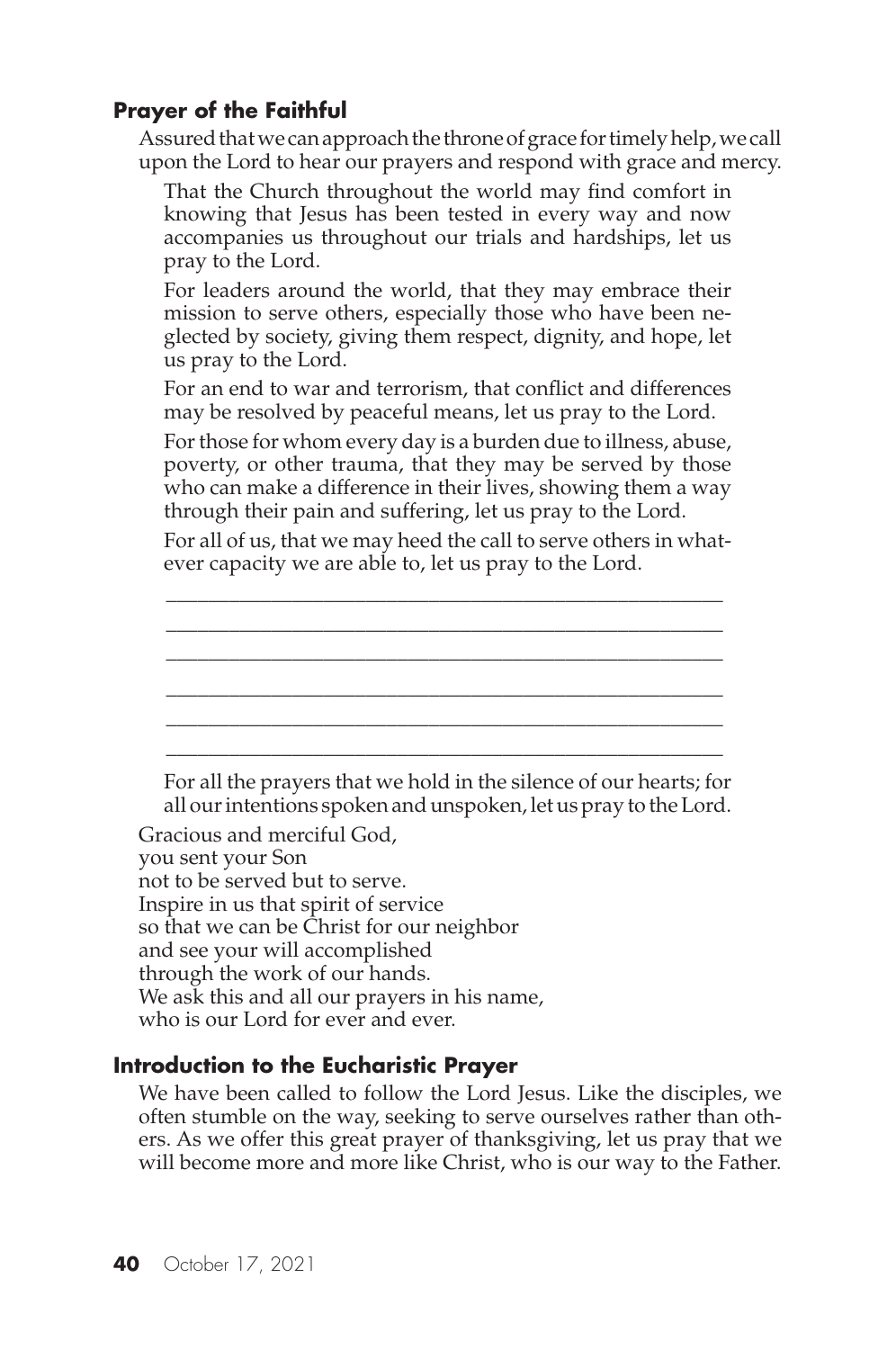#### **Reminders and Suggestions**

**Texts:** Preface I, IV, and VII of the Sundays in Ordinary Time. Solemn Blessing 10 or 11, or Prayer over the People 13.

#### **Homily Helps**

• Not only did Isaiah write centuries before the birth of Jesus, he also wrote centuries before the promise of resurrection. Yet in the course of the three sentences we hear today, he appears to foresee both. The Suffering Servant, the subject of a number of his poems, is a wonderful characterization of our Lord. Like Jesus, he offered his life to save us from our sins. He bore the guilt of humanity, lived his life to serve others, and his suffering saved many. But when Isaiah says that though the Suffering Servant gave up his own life he can still see his descendants, he suggests a life beyond the tragic one he embraced. Though his days were dark, filled with affliction and suffering, "he shall see the light in fullness of days" (53:11). May we, no matter how dark our suffering, see the light of a life beyond all human understanding.

• Mark calls them, casually, "James and John, the sons of Zebedee" (10:35), but we call them, formally, "Saint James, Apostle" and "Saint John, Apostle." As saints, we take it on faith that they are in heaven, in the presence of God. As two of the original apostles, if we were to imagine their place in heaven, we could certainly imagine them close to the "throne of grace" (Hebrews 4:16). Yet Jesus' response to them, his words to all the disciples, and pretty much everything he ever said, all imply that this is the last place where they would be. They misunderstood *glory* in the same way many misunderstood *kingdom*. The glory these future saints imagined is not one of recognition for their status, for in the kingdom, just to be in the eternal presence of God is glorious.

• To be a disciple means being a servant of all, serving our neighbor to the extent that we can. This is our mission. We can do this through works of charity, both far-reaching and close to home. We can do this by continually looking for what we can do for others. Perhaps our common refrain as a disciple should be, "What can I do?" This attitude of service makes us true disciples.

#### **Question of the Week**

What can I do this week to put myself selflessly at the service of others?

#### **Calendar**

| 18 | Mon. | Feast of St. Luke                                                                           |
|----|------|---------------------------------------------------------------------------------------------|
| 19 | Tue. | Memorial of Ss. John de Brébeuf, Isaac Jogues,<br>and Companions                            |
| 20 | Wed. | Optional Memorial of St. Paul of the Cross                                                  |
| 22 | Fri. | Optional Memorial of St. John Paul II                                                       |
| 23 | Sat. | Optional Memorial of St. John of Capistrano<br>Optional Memorial of the Blessed Virgin Mary |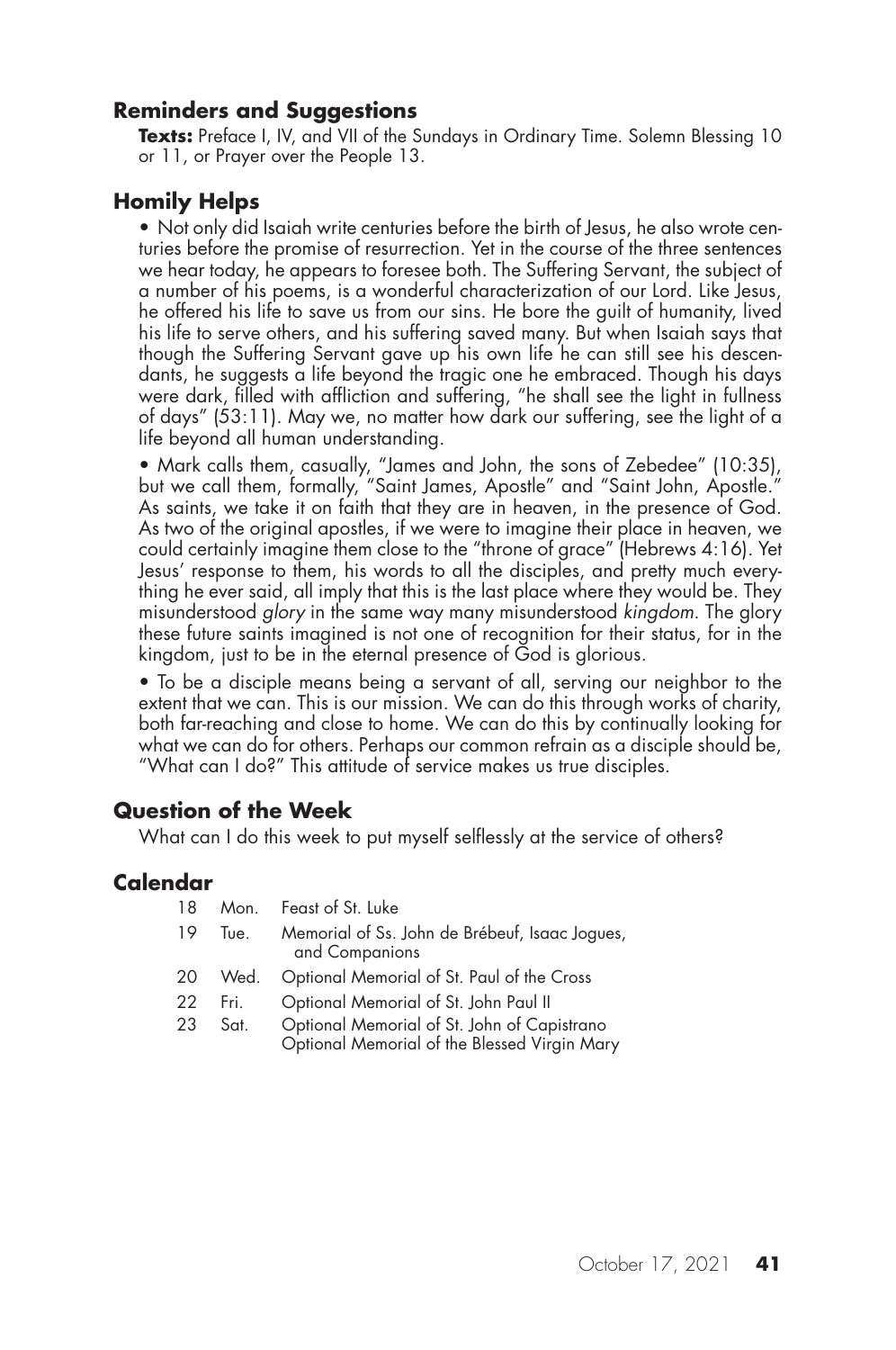# **October 24, 2021 Thirtieth Sunday in Ordinary Time**

*These texts need to be adapted by each community of faith.*

### **Introduction to the Liturgy of the Day**

Today is World Mission Sunday, when we focus on the mission of the Church, which is to bring the Good News to the whole world. When we think of missionaries, we think of men and women who have dedicated their lives to bringing the gospel to people in Third World countries. But we are all missionaries, witnessing by our own lives to the good news we have come to know in the Lord. Let us recommit ourselves to that mission as we celebrate the Eucharist.

### **Penitential Act C**

Lord Jesus, you are the great high priest: Lord, have mercy. Christ Jesus, you heal the sick and bring pardon to sinners: Christ, have mercy.

Lord Jesus, you are the Son of David who bestows mercy on us: Lord, have mercy.

#### **Introduction to the Liturgy of the Word #149**

| Jeremiah 31:7-9 | The blind and the lame I will bring back:<br>I will console them.   |
|-----------------|---------------------------------------------------------------------|
| Psalm 126       | "The Lord has done great things for us;<br>we are filled with joy." |
| Hebrews $5:1-6$ | You are a priest forever<br>according to the order of Melchizedek.  |
| Mark 10:46-52   | Master, I want to see.                                              |

Whereas last Sunday the readings focused on the trials and sufferings of our Lord and the service to which we are all called, today's readings celebrate the joy that our faith in God brings. Jeremiah tells how God will gather the Chosen People from the ends of the earth. Hebrews reminds us that God calls all who lead the church, and in fact sent the great high priest, Jesus Christ, into the world. In the Gospel, Jesus heals blind Bartimaeus, who leaves his former way of life behind to follow Jesus. May we be blessed with his courage.

# **Dismissal of Catechumens (and Candidates)**

Dear friends, perhaps in your spiritual journey you too have felt like Bartimaeus, the blind man in today's Gospel. We all have moments in our lives when we want to cry out to the Lord: "Jesus, Son of David, have pity on me." This is a natural inclination on the part of all of us, for we are all sinners. As you go forth to reflect on the word we have shared today, we pray that you will learn to turn more readily to the Lord Jesus in your time of need. We anticipate with you the day when you will approach the table of the Eucharist, where healing and reconciliation abound. Now go in peace.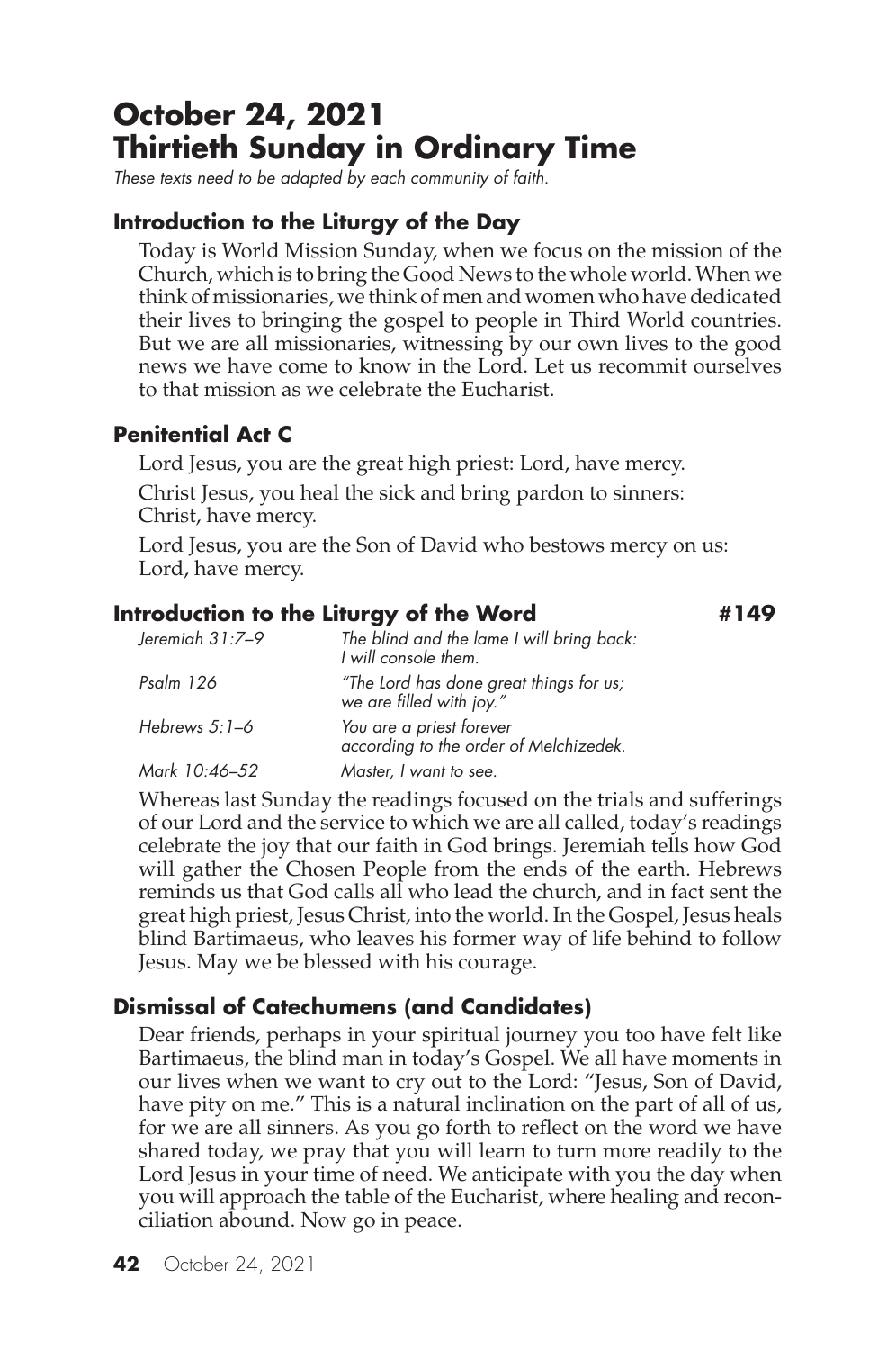The Lord has done great things for us and so we look to God now to satisfy our needs and the needs of the world.

For the Church, that we all may be imbued with true missionary spirit, and be given the courage to proclaim the good news in what we say and what we do, near and far, to the neighbor we know and the neighbor we haven't yet met, let us pray to the Lord.

For leaders around the world, that they may be committed to the pursuit of justice for all peoples, especially those who are persecuted for their faith, culture, or background, let us pray to the Lord.

That we may transform the wasteland of discord, selfishness, and lies to meadows of peace, generosity, and truth, let us pray to the Lord.

For missionaries, who dedicate their lives to bringing Christ's message and love to people all around the world, let us pray to the Lord.

That we will follow the example of Jesus, responding to the cries of those in need, let us pray to the Lord.

\_\_\_\_\_\_\_\_\_\_\_\_\_\_\_\_\_\_\_\_\_\_\_\_\_\_\_\_\_\_\_\_\_\_\_\_\_\_\_\_\_\_\_\_\_\_\_\_\_\_\_\_\_ \_\_\_\_\_\_\_\_\_\_\_\_\_\_\_\_\_\_\_\_\_\_\_\_\_\_\_\_\_\_\_\_\_\_\_\_\_\_\_\_\_\_\_\_\_\_\_\_\_\_\_\_\_ \_\_\_\_\_\_\_\_\_\_\_\_\_\_\_\_\_\_\_\_\_\_\_\_\_\_\_\_\_\_\_\_\_\_\_\_\_\_\_\_\_\_\_\_\_\_\_\_\_\_\_\_\_ \_\_\_\_\_\_\_\_\_\_\_\_\_\_\_\_\_\_\_\_\_\_\_\_\_\_\_\_\_\_\_\_\_\_\_\_\_\_\_\_\_\_\_\_\_\_\_\_\_\_\_\_\_ \_\_\_\_\_\_\_\_\_\_\_\_\_\_\_\_\_\_\_\_\_\_\_\_\_\_\_\_\_\_\_\_\_\_\_\_\_\_\_\_\_\_\_\_\_\_\_\_\_\_\_\_\_ \_\_\_\_\_\_\_\_\_\_\_\_\_\_\_\_\_\_\_\_\_\_\_\_\_\_\_\_\_\_\_\_\_\_\_\_\_\_\_\_\_\_\_\_\_\_\_\_\_\_\_\_\_

For all the prayers that we hold in the silence of our hearts; for all our intentions spoken and unspoken, let us pray to the Lord.

God of all,

you embrace us in your loving care and satisfy our most fervent needs. In your everlasting mercy listen to our cries and the cries of our sisters and brothers through your Son Jesus Christ, our Lord for ever and ever.

#### **Introduction to the Eucharistic Prayer**

In this great prayer of thanksgiving, God offers us the way of his light and love. All we need do is become like Bartimaeus and call out to the Lord for mercy. In offering this prayer, may we discover the light of Christ and share it with others.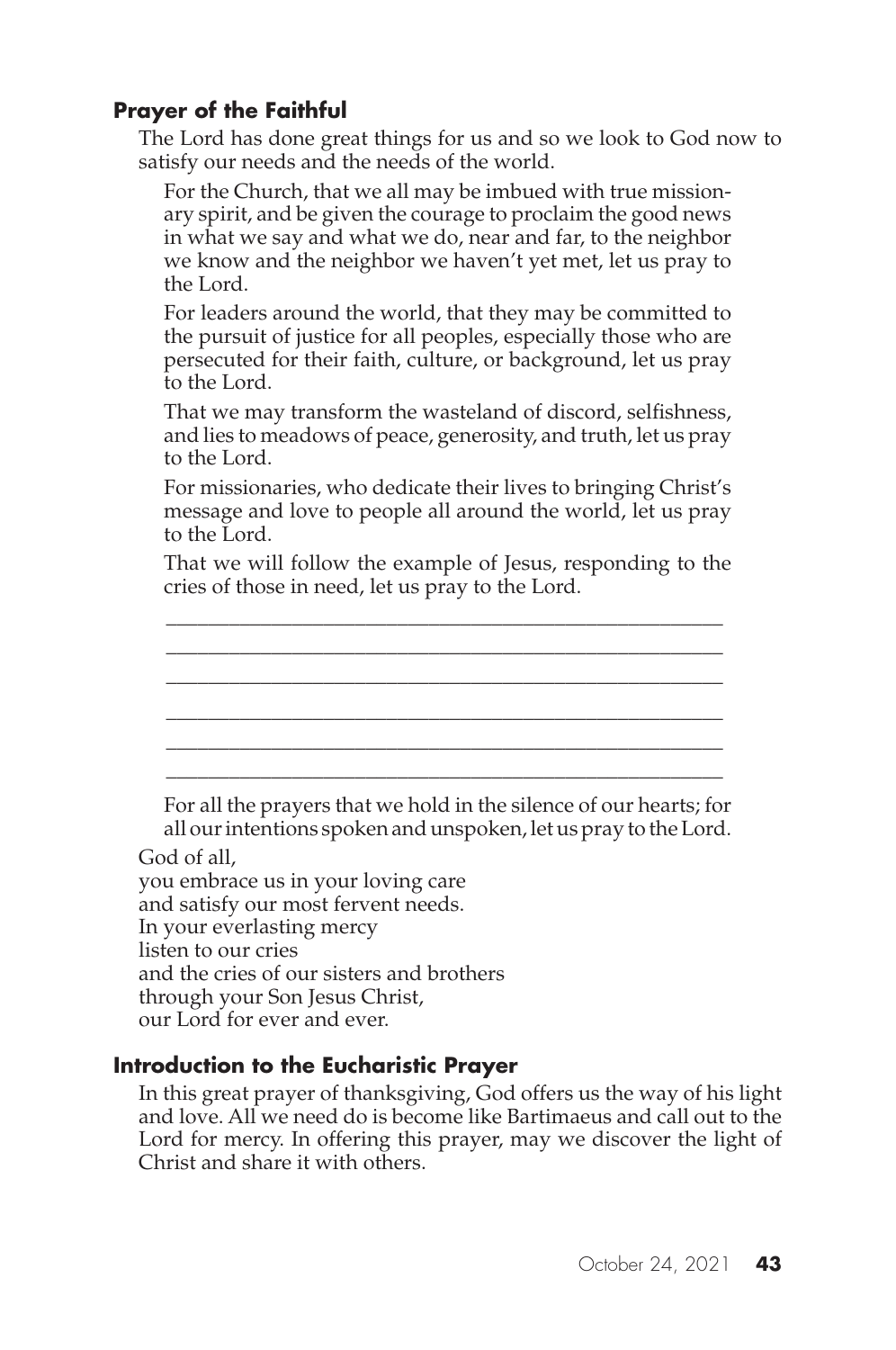#### **Reminders and Suggestions**

Texts: Preface I of the Sundays in Ordinary Time. Solemn Blessing 13 or Prayer over the People 5 or 17.

**Catechesis and Communication:** World Mission Sunday is a Church celebration on which funds are collected to be distributed by the Society for the Propagation of the Faith. Materials are available from the National Office, The Society for the Propagation of the Faith, 70 West 36th Street, 8th Floor, New York, NY 10018; 212 563-8700. The society has an informative website, filled with useful information about the Church's missionary efforts worldwide: propfaith.net.

**Initiation:** Are there religious congregations in your area whose charisms include missionary work? Consider inviting a missionary to a session with your catechumens and candidates.

#### **Homily Helps**

• The Israelites "departed in tears" (Jeremiah 31:9), but the LORD brought them back in joy. In the psalm, "they go forth weeping," but "come back rejoicing" (Psalm 126:6). Blind Bartimaeus went to the roadside seeking pity but left sighted with Jesus. Into times of pain and suffering our transformative God brings hope and joy. But the latter can't happen without the former.

• Two weeks ago we heard a rich man ask Jesus how he could inherit eternal life. Jesus told him that he must sell all he has and follow him. He declined. He walked away. Today we hear a blind man ask Jesus to give him the ability to see. A beggar, he has already thrown away his only possession: a cloak, which would have held all the coins he collected. Jesus tells him to go on his way, but instead he follows Jesus on the Way. Both men have faith in God and look to Jesus for help, but the prosperous man is unwilling to leave what he already has. His wealth weighs him down. The poor man immediately sacrifices what little he has to follow Jesus. His poverty had set him free.

• A contrast can be made with last Sunday's Gospel as well. Jesus asks virtually the same question to Bartimaeus (son of Timaeus) that he asked James and John (sons of Zebedee) a few verses before: "What do you wish/want me to do for you?" (Mark 10:36, 51). The apostles, not seeing what they were asking for, ask for glory, something Jesus is neither able nor willing to give; the blind man, seeing who Jesus truly is, asks to be made whole, exactly what Jesus can and will give. One last contrast: Bartimaeus's physical sight was impaired, but his spiritual sight was clear. Even before Jesus cured him he threw away his cloak—essential for his occupation—and immediately after he was cured he followed Jesus on the way.

#### **Question of the Week**

What aspect of my life needs healing? What do I want Jesus to do for me?

#### **Calendar**

| 24 | Sun. | <b>World Mission Sunday</b><br><b>United Nations Day</b> |
|----|------|----------------------------------------------------------|
| 28 | Thu. | Feast of Ss. Simon and Jude                              |
|    |      | 30 Sat. Optional Memorial of the Blessed Virgin Mary     |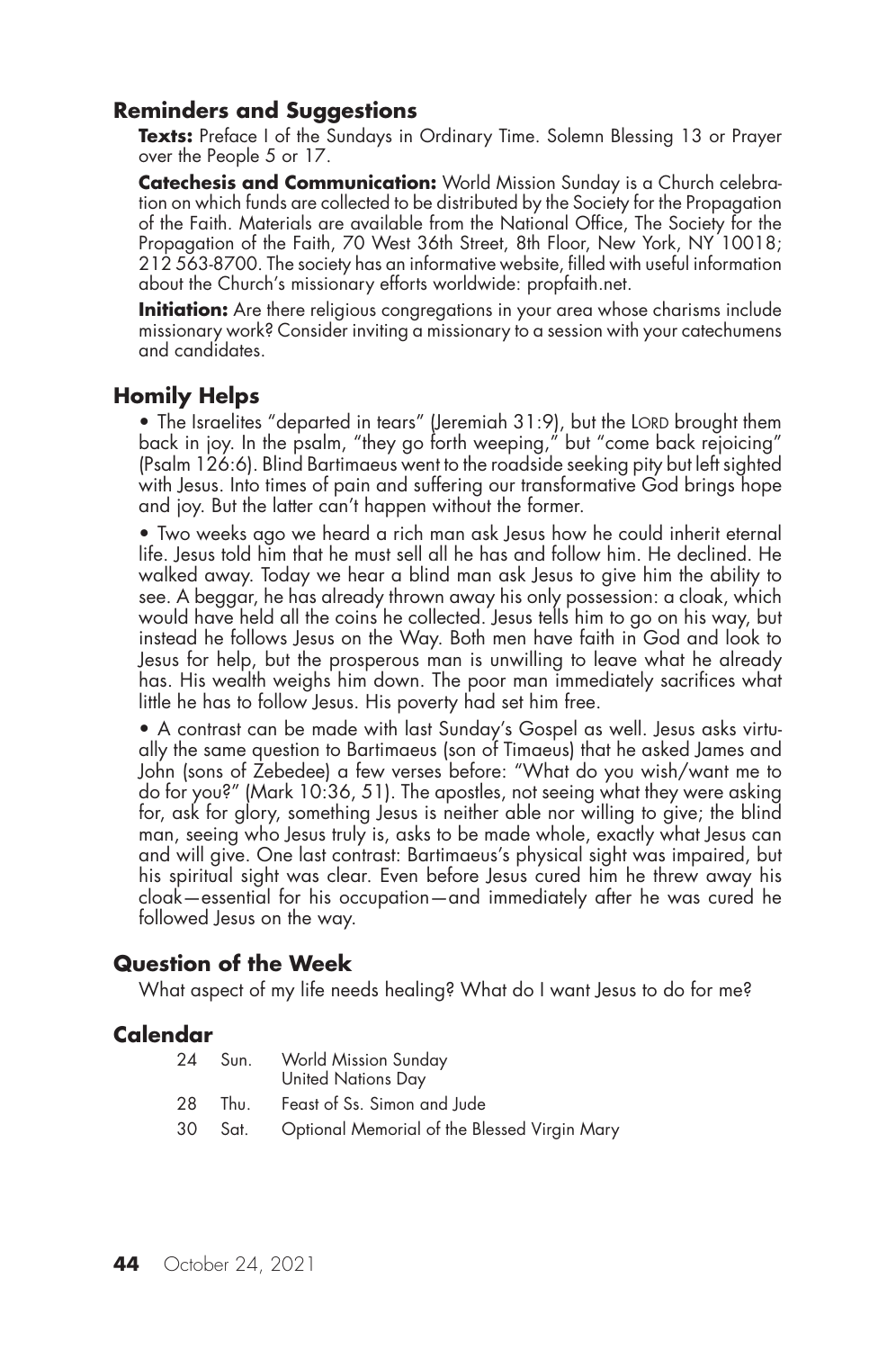# **October 31, 2021 Thirty-first Sunday in Ordinary Time**

*These texts need to be adapted by each community of faith.*

## **Introduction to the Liturgy of the Day**

Tomorrow we celebrate the solemnity of All Saints, when we recognize those many men and women who we believe have gained the eternal reward and are forever in the presence of God. Today we hear Jesus tell a scribe, "You are not far from the kingdom of God," suggesting that this anonymous functionary was close to being a saint. To be a saint should be our goal, so let us listen to the Gospel and pray that we take Jesus' words to heart and put them into action.

### **Penitential Act C**

Lord Jesus, you are the Lord of love and compassion: Lord, have mercy.

Lord Jesus, you offered yourself as a sacrifice to save us from sin: Christ, have mercy.

Lord Jesus, your love reaches into the depths of our hearts: Lord, have mercy.

#### **Introduction to the Liturgy of the Word #152**

*Deuteronomy 6:2–6 Hear, O Israel! You shall love the Lord your God with all your heart. Psalm 18 "I love you, Lord, my strength." Hebrews 7:23–28 Because he remains forever, he has a priesthood that does not pass away. Mark 12:28b–34 Love the Lord your God. Love your neighbor.*

Moses knew the power of God, since it flowed through him as he led the Chosen People out of captivity and toward a land flowing with milk and honey. Therefore, he enthusiastically exhorted his people to love God with all their heart, soul, and strength. Jesus repeats this directive in the Gospel, adding its complement: love your neighbor as yourself. Let us embrace these commandments as the foundation of our life.

# **Dismissal of Catechumens (and Candidates)**

Friends, throughout your journey of faith you have come to recognize that God loves you with an everlasting love. You, in turn, have responded by learning to love God with your whole heart, with all your understanding, and all your strength. Rooted in God's love, you have learned to love your neighbor as yourself. Be assured of our support as you continue to grow in God's love. As you go forth now to reflect on the word of God, know of our eagerness to have you remain here one day to share in the celebration of the Eucharist. Now go in peace.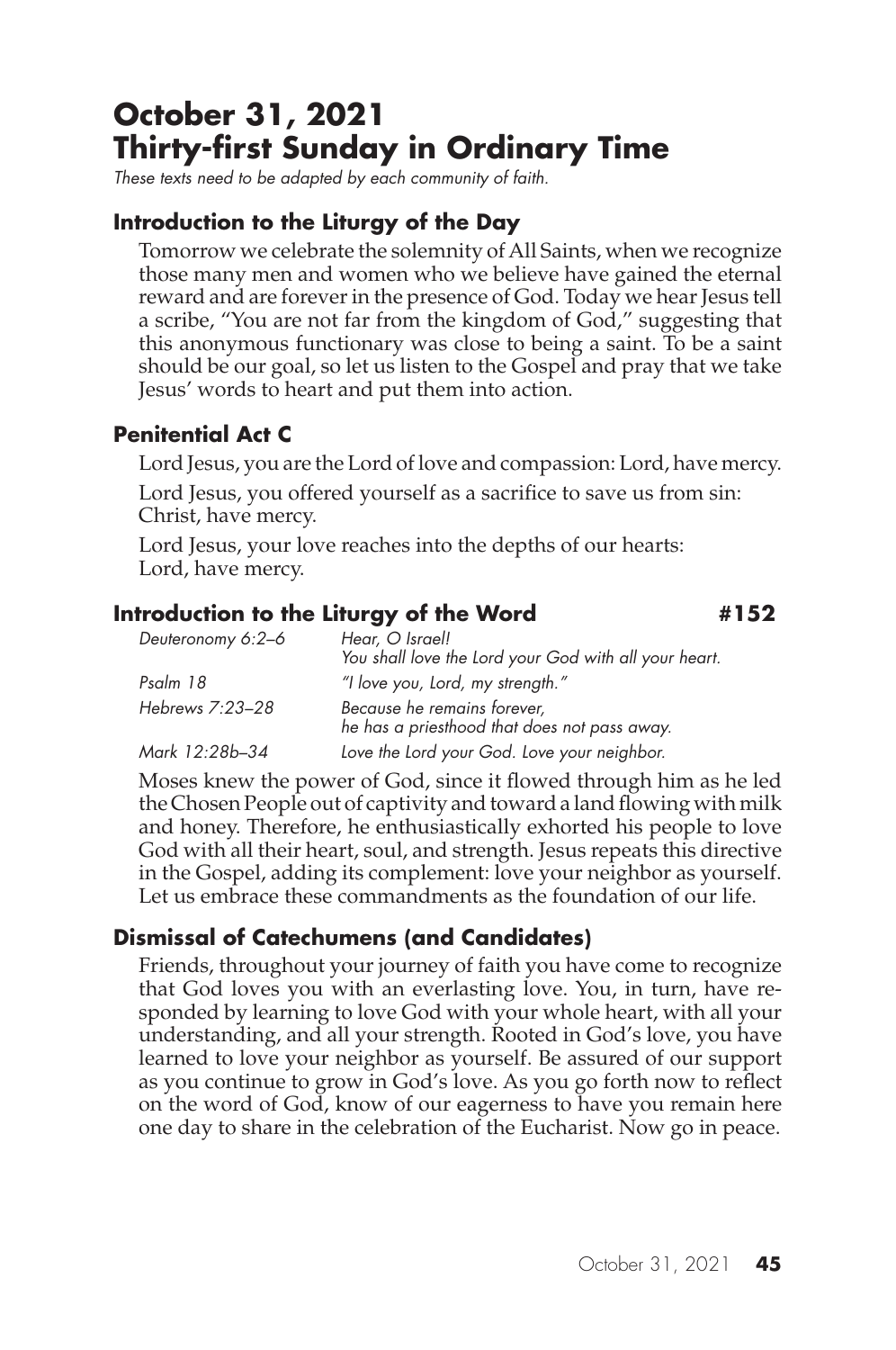Our Lord, whose generosity knows no bounds, invites us to a land flowing with milk and honey and ultimately to a kingdom of eternal life with God, so we eagerly bring forth our prayers and those of our neighbor.

For the Church, that through what we say and do we may show how we love God with all our heart, all our soul, all our mind, and all our strength, and love our neighbor as ourselves, let us pray to the Lord.

For leaders in government, labor, and business, that they may work together to build a world in which all people may grow and prosper in justice and peace for generations to come, let us pray to the Lord.

For an end to wars, terrorism, and conflicts caused by religious beliefs and religious differences, that all people may find a way to love their neighbor, let us pray to the Lord.

For all who have dedicated their lives to serving those without material wealth, those who serve in shelters and soup kitchens, those who work with people who are homeless, long-term unemployed, and impoverished, let us pray to the Lord.

That children and families may enjoy a safe Halloween holiday, let us pray to the Lord.

\_\_\_\_\_\_\_\_\_\_\_\_\_\_\_\_\_\_\_\_\_\_\_\_\_\_\_\_\_\_\_\_\_\_\_\_\_\_\_\_\_\_\_\_\_\_\_\_\_\_\_\_\_ \_\_\_\_\_\_\_\_\_\_\_\_\_\_\_\_\_\_\_\_\_\_\_\_\_\_\_\_\_\_\_\_\_\_\_\_\_\_\_\_\_\_\_\_\_\_\_\_\_\_\_\_\_ \_\_\_\_\_\_\_\_\_\_\_\_\_\_\_\_\_\_\_\_\_\_\_\_\_\_\_\_\_\_\_\_\_\_\_\_\_\_\_\_\_\_\_\_\_\_\_\_\_\_\_\_\_ \_\_\_\_\_\_\_\_\_\_\_\_\_\_\_\_\_\_\_\_\_\_\_\_\_\_\_\_\_\_\_\_\_\_\_\_\_\_\_\_\_\_\_\_\_\_\_\_\_\_\_\_\_ \_\_\_\_\_\_\_\_\_\_\_\_\_\_\_\_\_\_\_\_\_\_\_\_\_\_\_\_\_\_\_\_\_\_\_\_\_\_\_\_\_\_\_\_\_\_\_\_\_\_\_\_\_ \_\_\_\_\_\_\_\_\_\_\_\_\_\_\_\_\_\_\_\_\_\_\_\_\_\_\_\_\_\_\_\_\_\_\_\_\_\_\_\_\_\_\_\_\_\_\_\_\_\_\_\_\_

For all the prayers that we hold in the silence of our hearts; for all our intentions spoken and unspoken, let us pray to the Lord.

Lord God, soften our hearts, allowing them to be molded around the love you call us to carry for you, for our neighbor, for ourselves. Hear this plea and all our cries to you through your Son, our teacher and Lord, Jesus Christ.

#### **Introduction to the Eucharistic Prayer**

God has given us his Son Jesus to show us the way of love. In the spirit of that same love, we offer praise and thanksgiving. This great prayer gives us the opportunity to thank God for every good gift. With hearts open to receiving the Lord, let us offer thanks.

**46** October 31, 2021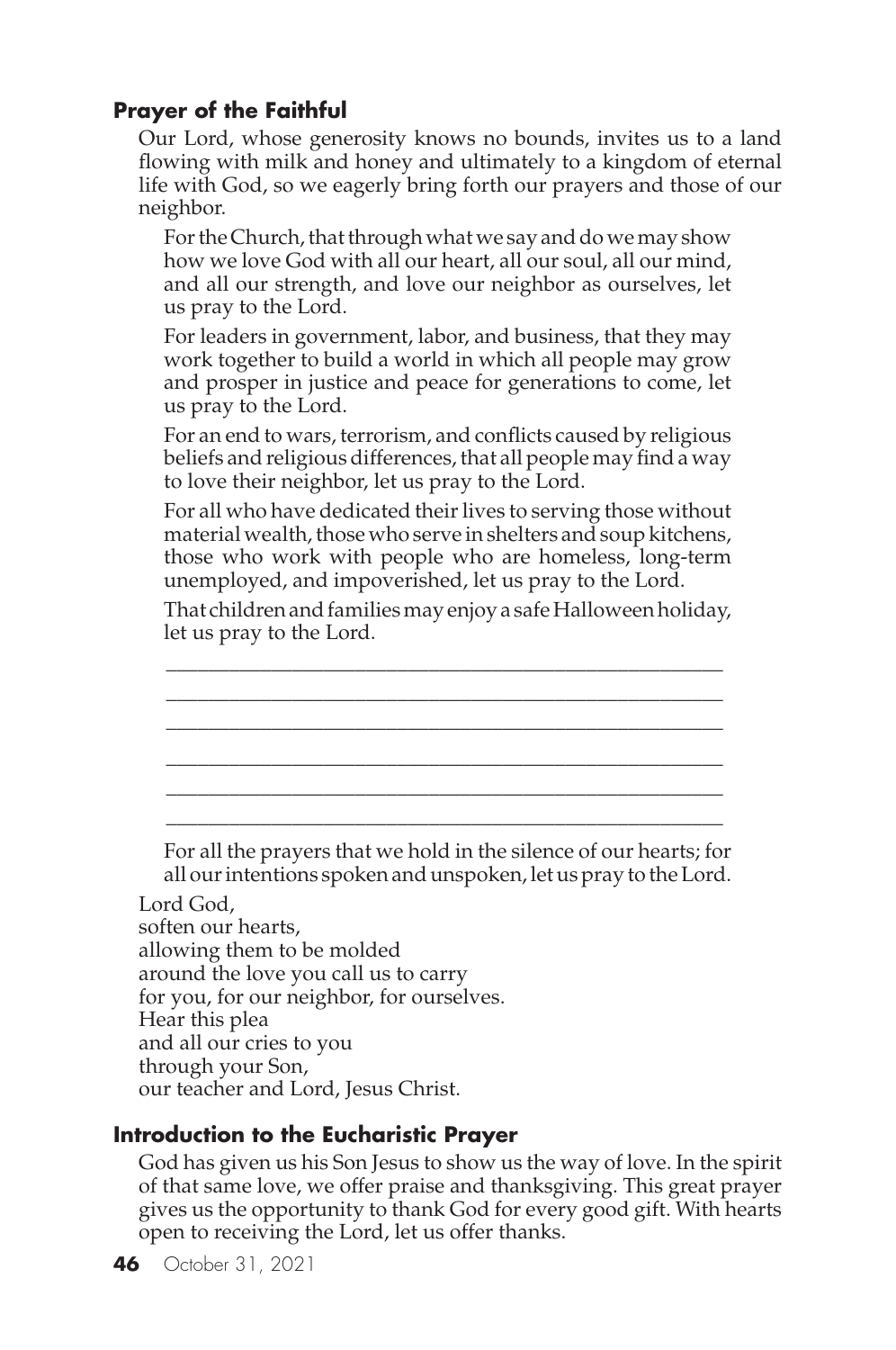### **Reminders and Suggestions**

Texts: Preface I, II, or V of the Sundays in Ordinary Time. Solemn Blessing 10 or 11, or Prayer over the People 2, 5, or 13.

**Liturgy and Life:** The Solemnity of All Saints is celebrated on Monday. After a month-long blitz in preparation for Halloween, something's decidedly off-kilter if All Saints and All Souls are anything but vibrant days of celebration in the parish and parish school. Perhaps the parish school and those entrusted with religious education can treat October as something other than a month-long observance of Halloween, which is what the card stores do but makes no sense in a Catholic school. Instead, energy (and some appropriate Halloween imagery) can go into the keeping of early November.

**Catechesis and Communication:** If a parish doesn't know its dedication anniversary or if the anniversary falls at an inappropriate time for celebration (such as Lent), the Sunday before All Saints Day may be observed every year as the solemnity of the anniversary of the dedication (*General Norms for the Liturgical Year and Calendar*, 3818). Use the prayer texts for the Anniversary of the Dedication of a Church.

Remind the people that the clock "falls back" one hour next Saturday night.

# **Homily Helps**

• The passage from Deuteronomy we hear today provides a bit of the context for the original formulation of what becomes "the first of all the commandments" (Mark 12:28). Unlike Jesus, Moses is not responding to a question. Moses is wrapping up his presentation of the terms of the covenant between God and the Chosen People. After detailing the ten commandments the Lord gave him on the mountain, Moses tries to impress upon the people the importance of their fidelity to this covenant. Fidelity demands an absolute faithfulness. The emphasis is not so much on *heart*, *soul*, and *strength* as separate entities, but on the repeated word *all*. Fidelity requires a commitment from their whole being.

• The scenes prior to this one shine some light on the way the scribe questioned Jesus in this passage. First, a Pharisee, trying to trap him, asked him about paying the census tax to Caesar. Then, a Sadducee, using the conundrum of a woman widowed by seven brothers to deride the idea of resurrection. Each of them addressed Jesus as "teacher," but hypocritically. This scribe used the title with respect. Like many others, he saw Jesus as a teacher, a rabbi. Jesus here quotes Moses, the preeminent teacher of the covenant and the law, placing himself firmly in that tradition. The remaining authorities present, seeing Jesus' success in responding to both sincere and insincere questions, chose to ask this true teacher no more questions.

• The reading of Hebrews reminds us that Jesus was much more than a teacher, more than a successor of Moses. Because he made the ultimate sacrifice and sits at God's right hand for eternity, he is always able to intercede for us to God. Continual fidelity to the greatest commandments is a challenge, even with the best of intentions, but Jesus' sacrifice for all forever can "save those who approach God through him" (Hebrews 7:25).

#### **Question of the Week**

Do I think Jesus would tell me that I am "not far from the kingdom of God?" What should I do to become closer?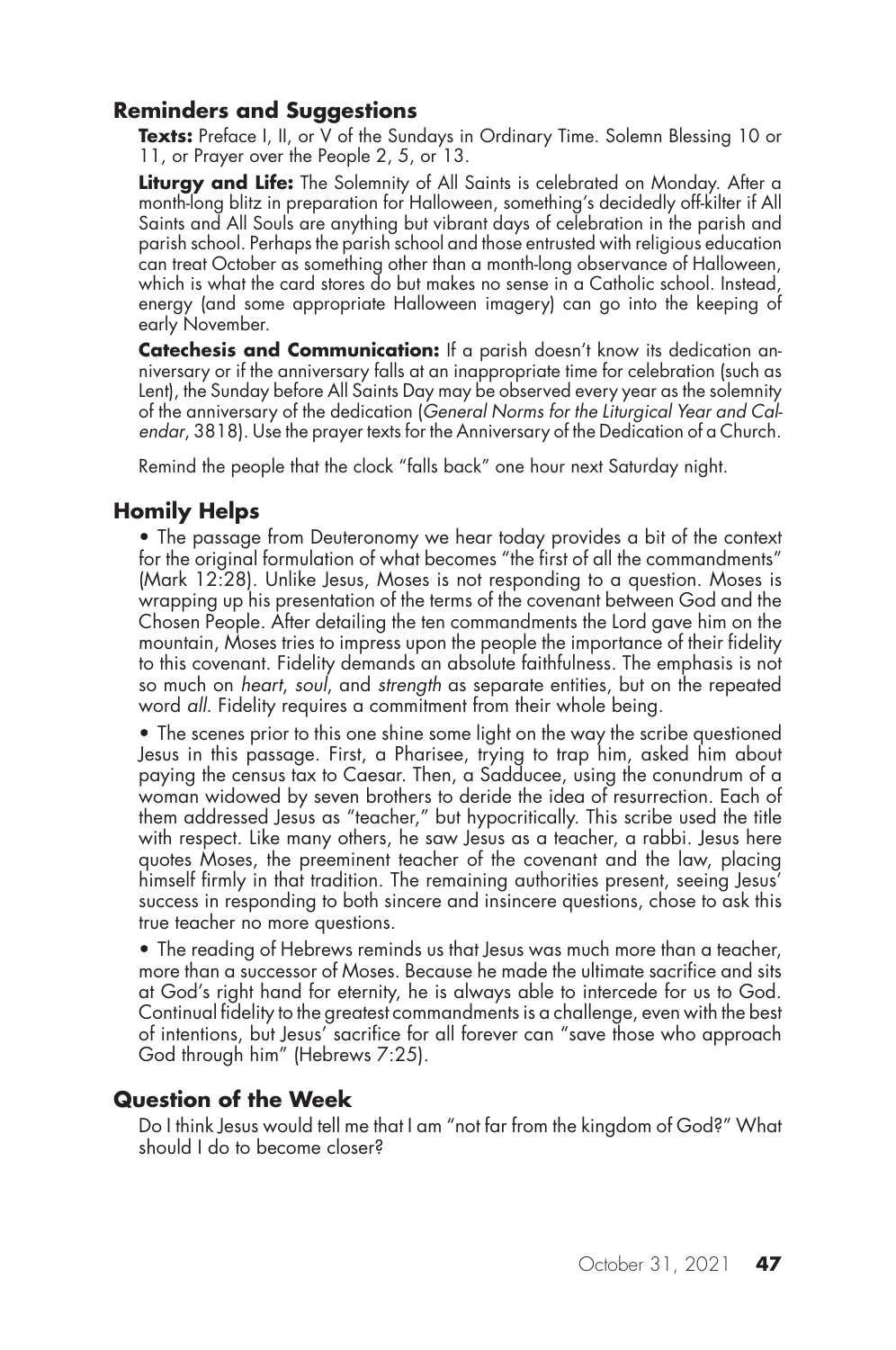# **Calendar**

| 31   | Sun. | Halloween                                                                          |
|------|------|------------------------------------------------------------------------------------|
| Nov. | Mon. | Solemnity of All Saints (not a holy day of obligation this year)                   |
| 2    | Tue. | Commemoration of All the Faithful Departed (All Souls' Day)<br><b>Election Day</b> |
| 3    | Wed. | Optional Memorial of St. Martin de Porres                                          |
| 4    | Thu. | Memorial of St. Charles Borromeo                                                   |
| 5    | Fri. | First Friday                                                                       |
| 6    | Sat. | Optional Memorial of the Blessed Virgin Mary<br>First Saturday                     |
|      | Sun. | Daylight Saving Time ends: Set clocks back 1 hour                                  |

# **November 1, 2021 Solemnity of All Saints**

*These texts need to be adapted by each community of faith.*

### **Introduction to the Liturgy of the Day**

Role models guide us as we live our lives. They may be family members showing us the way to be better parents or siblings; mentors in our profession, helping us improve in our field; or personal heroes, whose example make us better human beings. Saints are role models that make us better Christians, holy women and men who help us better live out our common mission. Furthermore, because they are eternally in God's presence, they intercede for us before God. Let us pray today to the saints, to whom we look for guidance and grace.

#### **Penitential Act C**

Lord Jesus, you are the delight of the saints: Lord, have mercy.

Christ Jesus, you are the Lamb of God who takes away our sins: Christ, have mercy.

Lord Jesus, you are the joy of every heart: Lord, have mercy.

#### **Introduction to the Liturgy of the Word #667**

| Revelation $7:2-4$ , $9-14$ | I had a vision of a great multitude,<br>which no one could count,<br>from every nation, race, people, and tongue. |
|-----------------------------|-------------------------------------------------------------------------------------------------------------------|
| Psalm 24                    | "Lord, this is the people<br>that longs to see your face."                                                        |
| 1 John 3:1–3                | We shall be like God.                                                                                             |
| Matthew $5:1-12a$           | Rejoice and be glad,<br>for your reward will be great in heaven.                                                  |

Before a potential saint is canonized, this holy person is beatified, at which point he or she is formally known as Blessed. What better Gospel passage to hear today, then, than the one in which Jesus specifically tells us who is blessed in the eyes of the Lord. Line after line of the Beatitudes list the people whom Jesus calls blessed. Listening to God's word on this holy day, let us learn how we may be blessed as well.

**48** November 1, 2021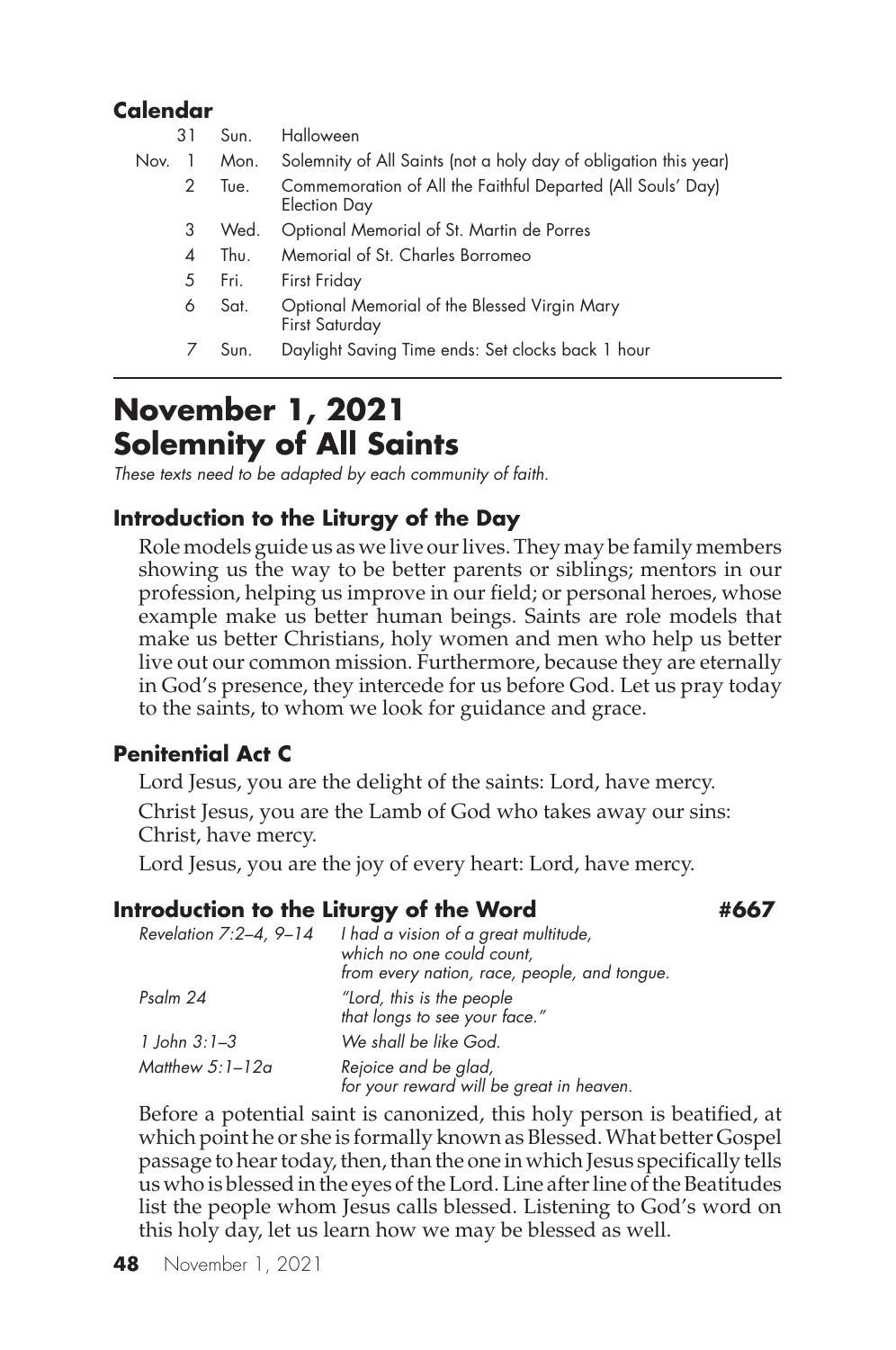# **Dismissal of Catechumens (and Candidates)**

Dear friends, this Solemnity of All Saints is dear to the hearts of the faithful, for it gives us a glimpse of God's promise of eternal life for all who put their hope in the Lord. As you continue to be built up into the Body of Christ, pattern your life on the Beatitudes, which were proclaimed in today's Gospel. Now we send you forth and look forward to the day when you will join us in prayer, with the angels and saints, around the eucharistic table. Now go in peace.

# **Prayer of the Faithful**

We appeal to God through the intercession of all the saints, assured that as children of God our voices will be heard.

For the Church, that we may find role models in the lives of the saints as we aspire to live lives of goodness, holiness, and charity, let us pray to the Lord.

That justice, righteousness, and peace may reign over every region of the world, allowing all people to live in harmony with their sisters and brothers, let us pray to the Lord.

For those who live in great distress, in hardship and suffering, that they may be comforted and receive hope in God's promise of the kingdom, let us pray to the Lord.

That those who are persecuted or oppressed because of their faith may soon enjoy the freedom of worship, eradicating their fears and relieving their anxieties, let us pray to the Lord.

For all of God's faithful people, that we may enjoy a foretaste of the kingdom of heaven in our world here and now, with the promise of eternal inheritance of the kingdom to come, let us pray to the Lord.

\_\_\_\_\_\_\_\_\_\_\_\_\_\_\_\_\_\_\_\_\_\_\_\_\_\_\_\_\_\_\_\_\_\_\_\_\_\_\_\_\_\_\_\_\_\_\_\_\_\_\_\_\_ \_\_\_\_\_\_\_\_\_\_\_\_\_\_\_\_\_\_\_\_\_\_\_\_\_\_\_\_\_\_\_\_\_\_\_\_\_\_\_\_\_\_\_\_\_\_\_\_\_\_\_\_\_ \_\_\_\_\_\_\_\_\_\_\_\_\_\_\_\_\_\_\_\_\_\_\_\_\_\_\_\_\_\_\_\_\_\_\_\_\_\_\_\_\_\_\_\_\_\_\_\_\_\_\_\_\_ \_\_\_\_\_\_\_\_\_\_\_\_\_\_\_\_\_\_\_\_\_\_\_\_\_\_\_\_\_\_\_\_\_\_\_\_\_\_\_\_\_\_\_\_\_\_\_\_\_\_\_\_\_ \_\_\_\_\_\_\_\_\_\_\_\_\_\_\_\_\_\_\_\_\_\_\_\_\_\_\_\_\_\_\_\_\_\_\_\_\_\_\_\_\_\_\_\_\_\_\_\_\_\_\_\_\_ \_\_\_\_\_\_\_\_\_\_\_\_\_\_\_\_\_\_\_\_\_\_\_\_\_\_\_\_\_\_\_\_\_\_\_\_\_\_\_\_\_\_\_\_\_\_\_\_\_\_\_\_\_

For all the prayers that we hold in the silence of our hearts; for all our intentions spoken and unspoken: May they be united in the Holy Spirit with those of the saints, who dwell with you internally in the kingdom of heaven, let us pray to the Lord.

Heavenly Father, you are the source of all holiness, the holiness of thousands of exemplary men and women. Continue to shower that holiness upon us so that we may all live exemplary lives and join the saints in glory with your Son, Jesus Christ our Lord.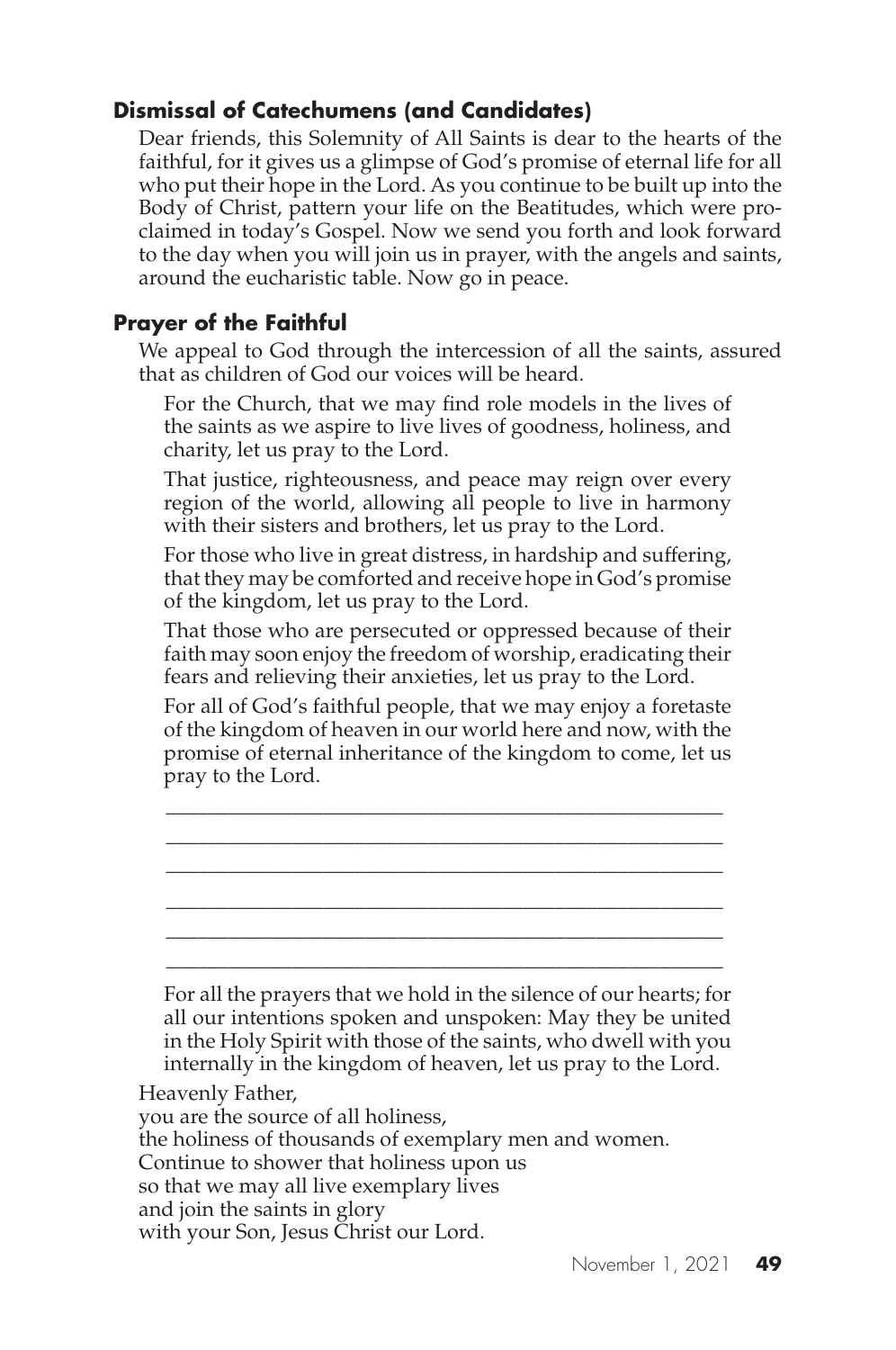#### **Introduction to the Eucharistic Prayer**

In this eucharistic banquet we will be given a foretaste of the riches of the heavenly banquet. With expectant hearts, joyfully waiting for Christ's coming, we offer this prayer of thanksgiving.

#### **Reminders and Suggestions**

Texts: Preface of All Saints. Solemn Blessing 18 or Prayer over the People 27.

**Context:** November 1 is the greatest day on the Church's autumn calendar, and a festival day deserves full celebration not only in splendid liturgy but in other ways, including holiday gatherings, special meals, dancing, and other celebration.

**Sign and Symbol:** All the usual materials associated with Thanksgiving-gourds and pumpkins and sheaves of grain—are perfect throughout November, not just at Thanksgiving.

**Preparation:** Today and tomorrow are especially fitting days to schedule parish Evening Prayer. There is much in the mood of these days that seems best experienced in darkness.

### **Homily Helps**

• November is the final month of the liturgical year. It is also the month in which we remember those who have gone before us, beginning with the special days of All Saints and All Souls. The Holy Spirit connects us with all those who have gone before us, all the saints in heaven, whether or not we have recognized them through canonization. This is the communion of saints. It may be the final month, but there is no finality in the lives of those whom we honor and remember, for in the presence of the Lord they join with the living Church for all eternity.

• It is early in Jesus' ministry that he sits down and teaches the Beatitudes. This lesson begins the first of the five discourses of Jesus that form the backbone of Matthew's Gospel. Yet the Gospel passages from Mark we have heard recently show that the disciples did not learn these lessons well. Blessed are the meek? The disciples argue about who gets to sit at Jesus' right hand in glory. Blessed are the merciful? They try to prevent parents from bringing their children to Jesus. Blessed are those who are persecuted for the sake of righteousness? Peter rebukes Jesus when he says he will be persecuted. Yet, Peter and the disciples are saints. They may not have taken Jesus' lessons to heart quickly or easily, but over time they did and they now enjoy the kingdom of heaven. There is hope for each and every one of us.

• In Jesus' presence the kingdom is built. The verbs used in the Beatitudes are usually in the future tense, but the first and last are in the present tense. The kingdom is not yet here, but in Jesus, its presence is extended into the present. The kingdom of heaven is within the grasp of the poor (Luke's version), the poor in spirit, and the persecuted. God's merciful care of those most in need, which Jesus taught us by word and example, teaches us this.

#### **Question of the Day**

How can I, in communion with the saints, bring the Lord's merciful care to the poor, the poor in spirit, and those suffering injustice?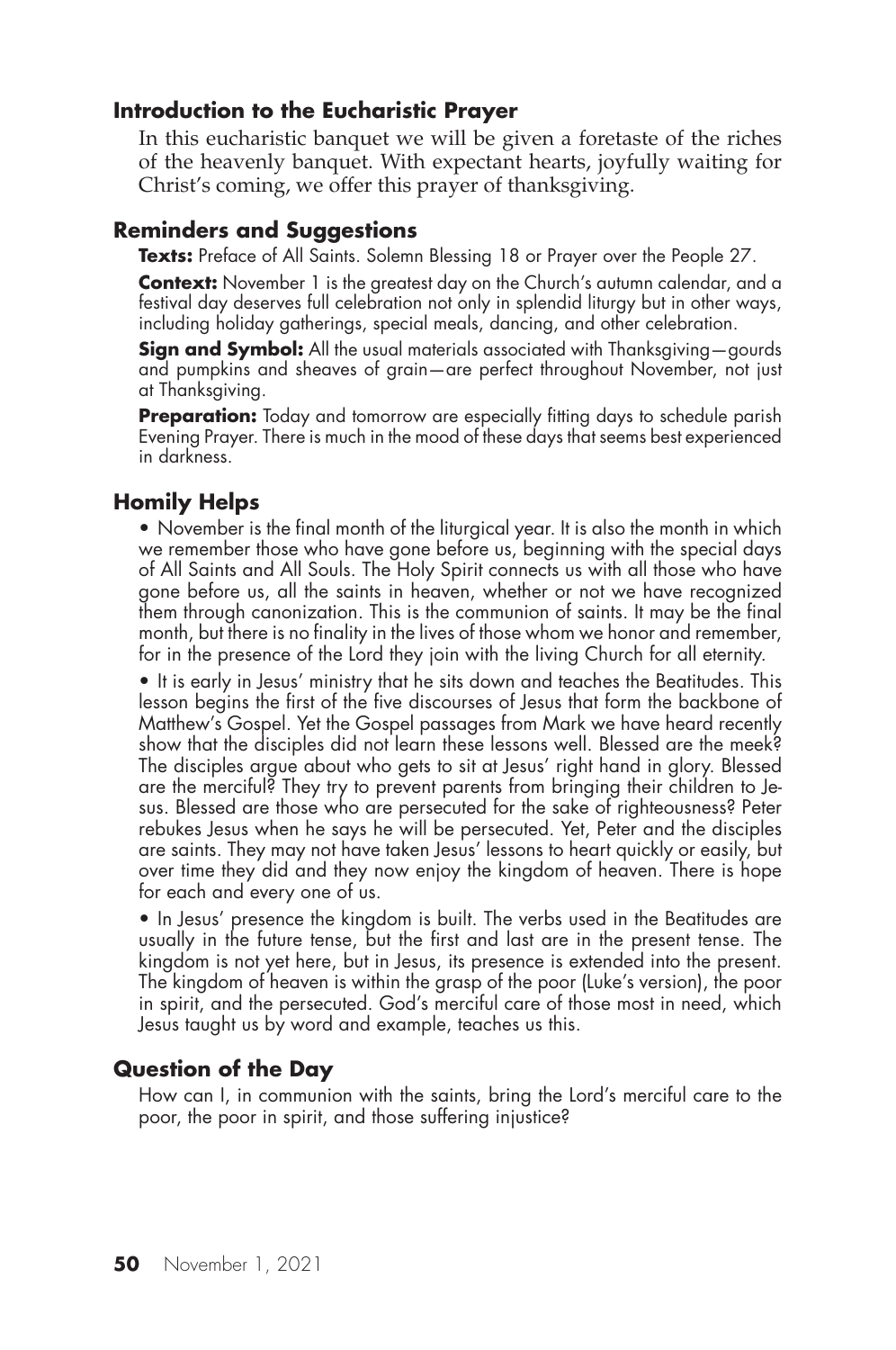# **November 2, 2021 Commemoration of All the Faithful Departed (All Souls' Day)**

*These texts need to be adapted by each community of faith.*

#### **Introduction to the Liturgy of the Day**

Today we recall all those who have gone before us, who we pray that in the fullness of time will live in the blessed company of the angels and saints in the presence of the Lord. We come together today, seeking God's compassion in our grief for those whose passing we mourn. However, we remember not only the dead, but also Jesus' triumph over death. His resurrection redeemed us, opening the gates of heaven to all who love him. Let us pray on this holy day for our dearly departed, that they may receive divine mercy for their sins and rest in eternal peace with the Lord.

#### **Penitential Act C**

Lord Jesus, you are the way to eternal life: Lord, have mercy.

Christ Jesus, you are the living bread come down from heaven: Christ, have mercy.

Lord Jesus, you will raise us up on the last day: Lord, have mercy.

#### **Introduction to the Liturgy of the Word #668**

*On this day the readings and psalm are chosen from the Masses for the Dead (Lect. 1011–1016) or the options given at Lect. 668. From the many options,*  Pastoral Patterns *suggests the following:*

| No torment shall touch the souls of the just.                              |
|----------------------------------------------------------------------------|
| "The Lord is my shepherd;<br>there is nothing I shall want."               |
| Justified by his blood,<br>we will be saved through Christ from the wrath. |
| Everyone who believes in the Son will have eternal life.                   |
|                                                                            |

When a loved one dies, we look to God for comfort and hope. In God's word we can find assurance to overcome our doubt, consolation to overcome our grief, and promise to overcome our despair. Prophecy and wisdom from the ancients assert that God watches over those who have died. The psalms console us as we mourn. Saint Paul's letters proclaim that Christ's sacrifice makes us worthy of eternal life. In the Gospels Jesus promised his disciples that death is not the end. Jesus Christ is the resurrection and the life. In this, we find comfort and hope.

#### **Dismissal of Catechumens (and Candidates)**

Dear friends, on this day of solemn remembrance, held dear by the Church for centuries, we send you forth to reflect more deeply on the Scriptures we have shared together. We look forward to the day when your voices will join ours, when together with the angels and saints, we will lift up our hearts at the eucharistic table. Now go in peace.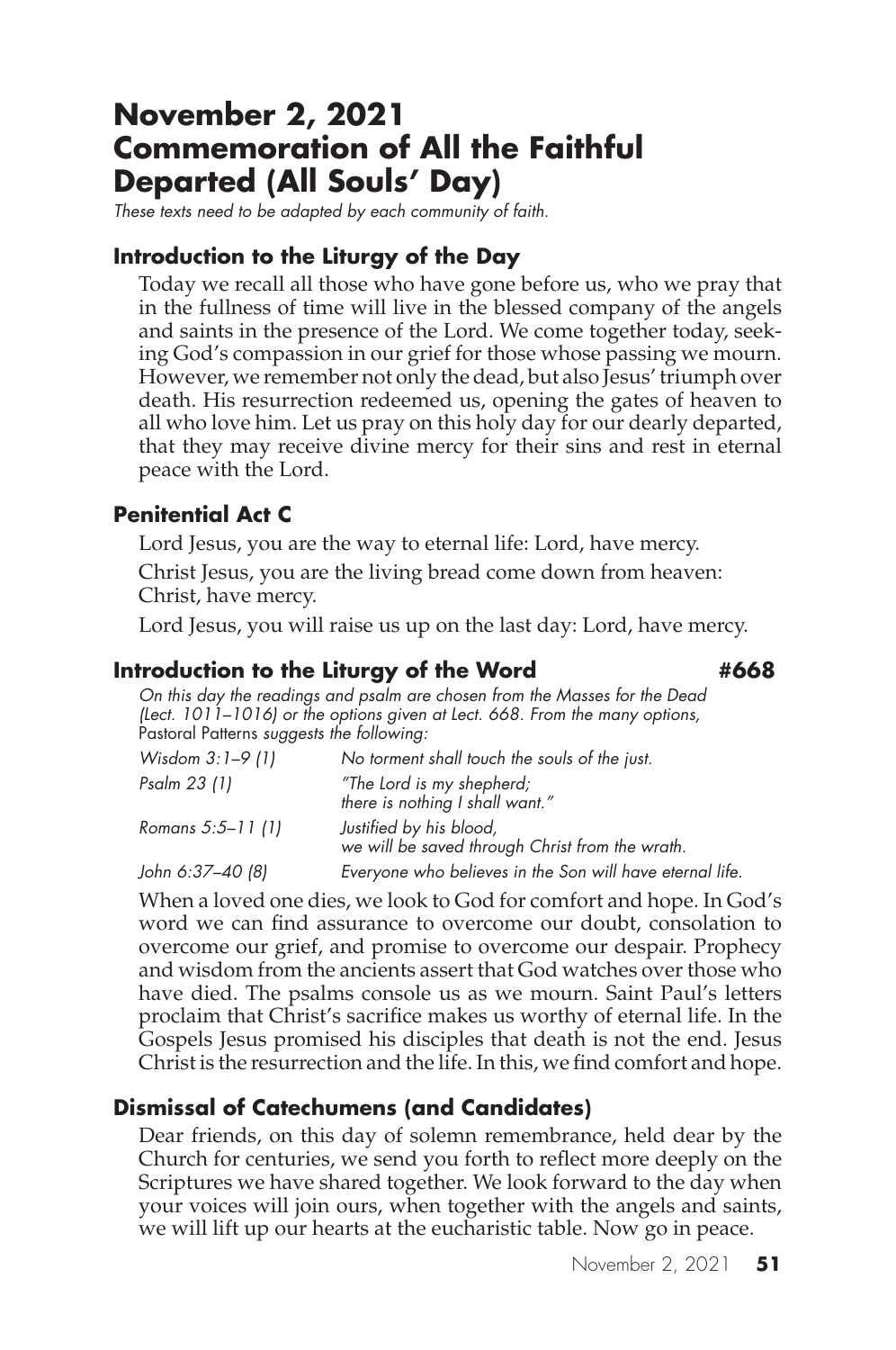We look to the Lord in our time of need, and so we turn to God now, assured that our prayers will be heard.

For the Church, that we may always be a sign of God's redemption, guiding our sisters and brothers to the loving embrace of our God, let us pray to the Lord.

For all those who mourn the death of a loved one, especially those who have lost close family or friends over the past year, that they may find consolation and hope in the promise of the resurrection, let us pray to the Lord.

For all those who care for those who are dying: doctors, nurses, chaplains, caregivers, and all those who work in hospice care, that they may be strengthened and sustained in their ministry, let us pray to the Lord.

For all those who care for those who have died and their loved ones in mourning: funeral directors, cemetery workers, parish ministers, and grief counselors, that they may be blessed and treasured in their ministry, let us pray to the Lord.

For all those who have died, that in the fullness of time they may be raised up to eternal life in the presence of our Lord, let us pray to the Lord.

\_\_\_\_\_\_\_\_\_\_\_\_\_\_\_\_\_\_\_\_\_\_\_\_\_\_\_\_\_\_\_\_\_\_\_\_\_\_\_\_\_\_\_\_\_\_\_\_\_\_\_\_\_ \_\_\_\_\_\_\_\_\_\_\_\_\_\_\_\_\_\_\_\_\_\_\_\_\_\_\_\_\_\_\_\_\_\_\_\_\_\_\_\_\_\_\_\_\_\_\_\_\_\_\_\_\_

\_\_\_\_\_\_\_\_\_\_\_\_\_\_\_\_\_\_\_\_\_\_\_\_\_\_\_\_\_\_\_\_\_\_\_\_\_\_\_\_\_\_\_\_\_\_\_\_\_\_\_\_\_ \_\_\_\_\_\_\_\_\_\_\_\_\_\_\_\_\_\_\_\_\_\_\_\_\_\_\_\_\_\_\_\_\_\_\_\_\_\_\_\_\_\_\_\_\_\_\_\_\_\_\_\_\_ \_\_\_\_\_\_\_\_\_\_\_\_\_\_\_\_\_\_\_\_\_\_\_\_\_\_\_\_\_\_\_\_\_\_\_\_\_\_\_\_\_\_\_\_\_\_\_\_\_\_\_\_\_ For all the prayers that we hold in the silence of our hearts; for all our intentions spoken and unspoken, let us pray to the Lord.

Merciful God,

you sent your only Son to lead us all to eternal life with you. May we and all of our loved ones be welcomed into your kingdom with your Son and our Savior,

through whom we make this prayer,

for he is Lord for ever and ever.

#### **Introduction to the Eucharistic Prayer**

On this day of remembrance, we do what the Lord commanded: we take bread and wine and offer our prayer of thanksgiving. At this holy table we catch a glimpse of the heavenly banquet. It is here that we are most closely united with those who have gone before us to the other side of life. For this immense gift, we offer this prayer of thanksgiving.

# **Reminders and Suggestions**

**Texts:** There are five prefaces for the dead, and while the first is most often used, on All Souls' Day the fourth also seems fitting. Other texts: Solemn Blessing 20 or Prayer over the People 1.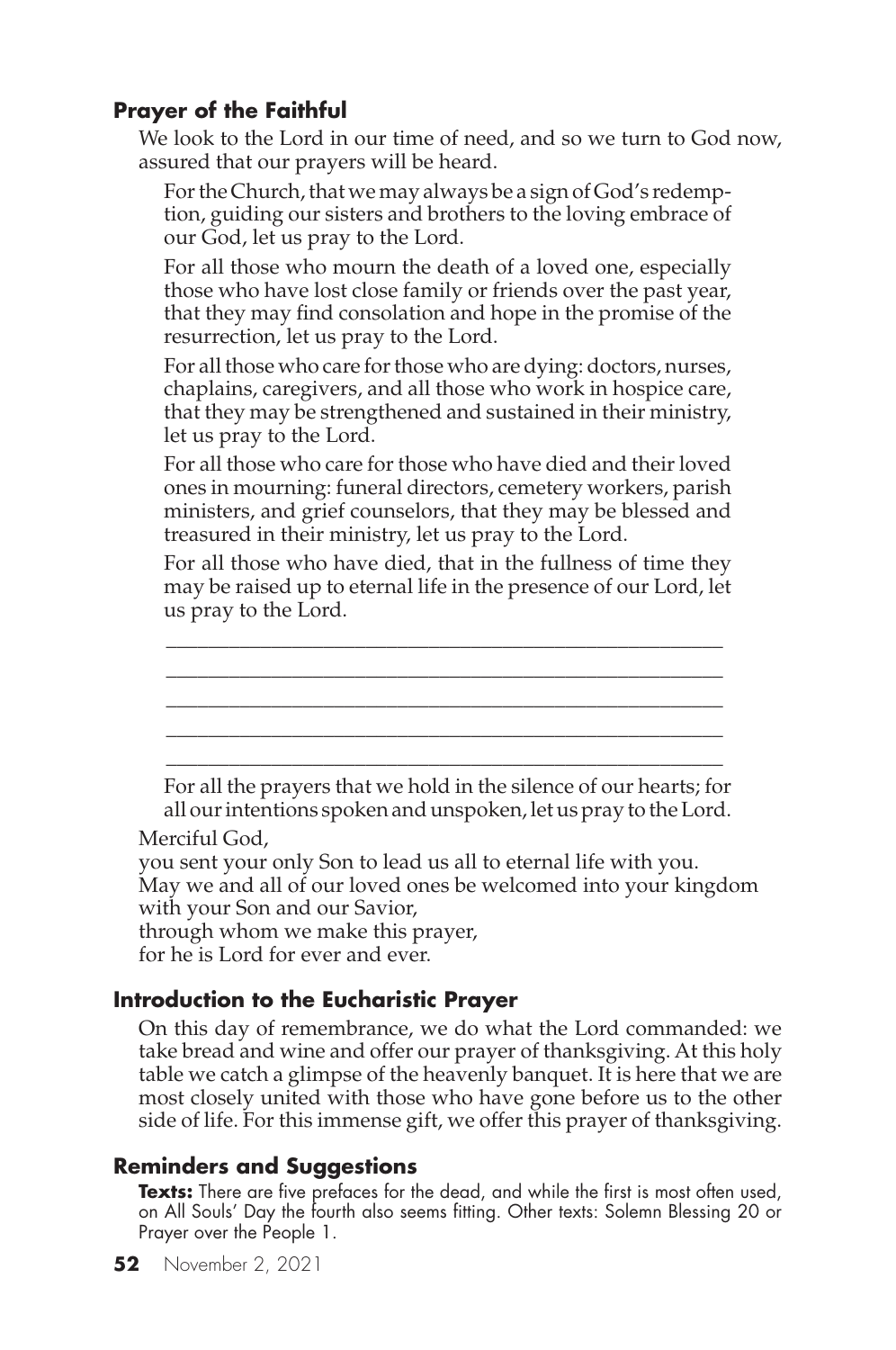Propose the honored custom of visiting cemeteries this day (and throughout the month) and of praying for the departed. An Order for Visiting a Cemetery on All Souls' Day appears in Chapter 57 of the *Book of Blessings*.

**Sign and Symbol:** Many parishes have developed ritual actions to honor the memories of the dead during the service for All Souls. The names of parishioners who have died in the last year are solemnly proclaimed. As the name is announced, a family member or friend is invited to come forward, light a candle from the paschal candle, and place the candle in a shrine set up for this purpose. As part of the shrine, an enthroned book in which are inscribed the names of the dead would be appropriate. At the conclusion of this ritual action, the lights will glow and stand as a reminder of the communion of saints around the throne of God.

In many Mexican-American communities, All Souls' Day is traditionally kept as the "Day of the Dead." Families visit the graves of their loved ones, decorating the grave site with flowers and candles. The celebration may include a picnic at the cemetery and social interaction with others gathered for the commemoration. The deceased's favorite food and drink is often shared by family members.

**Liturgy and Life:** All Souls' Day reminds us of the importance of caring for the bereaved. In one parish, cards are sent to loved ones at the one-month, six-month, and one-year anniversaries of the death. The cards include an expression of comfort for the grieving, as well as the phone number for the parish bereavement support group. Can personal invitations to the All Souls' Day Mass be mailed to the loved ones of those parishioners who have died in the past year? *Your Morn Shall Rise* is a collection of music and prayers for consolation published by WLP. WLP also publishes prayer cards for the time of death and a special remembrance card.

### **Homily Helps**

• Look around today and you will see a community of people united in faith: family members and friends, neighbors and acquaintances, loved ones you've known your entire life and folks you don't even recognize. Now close your eyes and imagine the people gathered in churches all around the world, imbued in other cultures, perhaps speaking different languages, probably looking unfamiliar, but still part of this one family of faith. Now take one more step and imagine this assembly one or two generations ago. Many have since passed away while today's children and young folks have not yet been born. All these people, here and around the world, now and years ago, centuries ago, are still present in the entire Christian community: the people of God, the Church, the communion of saints. We remain linked with all the faithful, alive and dead, all part of the body of Christ.

• Though we strive to be saints, we often fall short. Our loved ones who have died often also fell short. But we are comforted because we know that God's mercy is stronger than anything human beings have the power to do. God forgave entire cities (e.g., Nineveh). Jesus forgave sinners, even on the cross. No sin and no sinner are beyond the mercy of God. With remorse in our hearts, we repent for our failures as we find consolation in God's infinite mercy.

• When we die our life is changed, not ended. Our relationships as well. That relationship we had—child to parent, spouse to spouse, parent to child, friend to friend—has not ended. The one whom we've lost is still present to us, just in a different way. There need not be unfinished business or a sense of finality. We still can unite with them in prayer. Forever.

#### **Question of the Day**

Can I promise today to pray for all the loved ones I've lost, sustaining my relationships with them beyond their passing?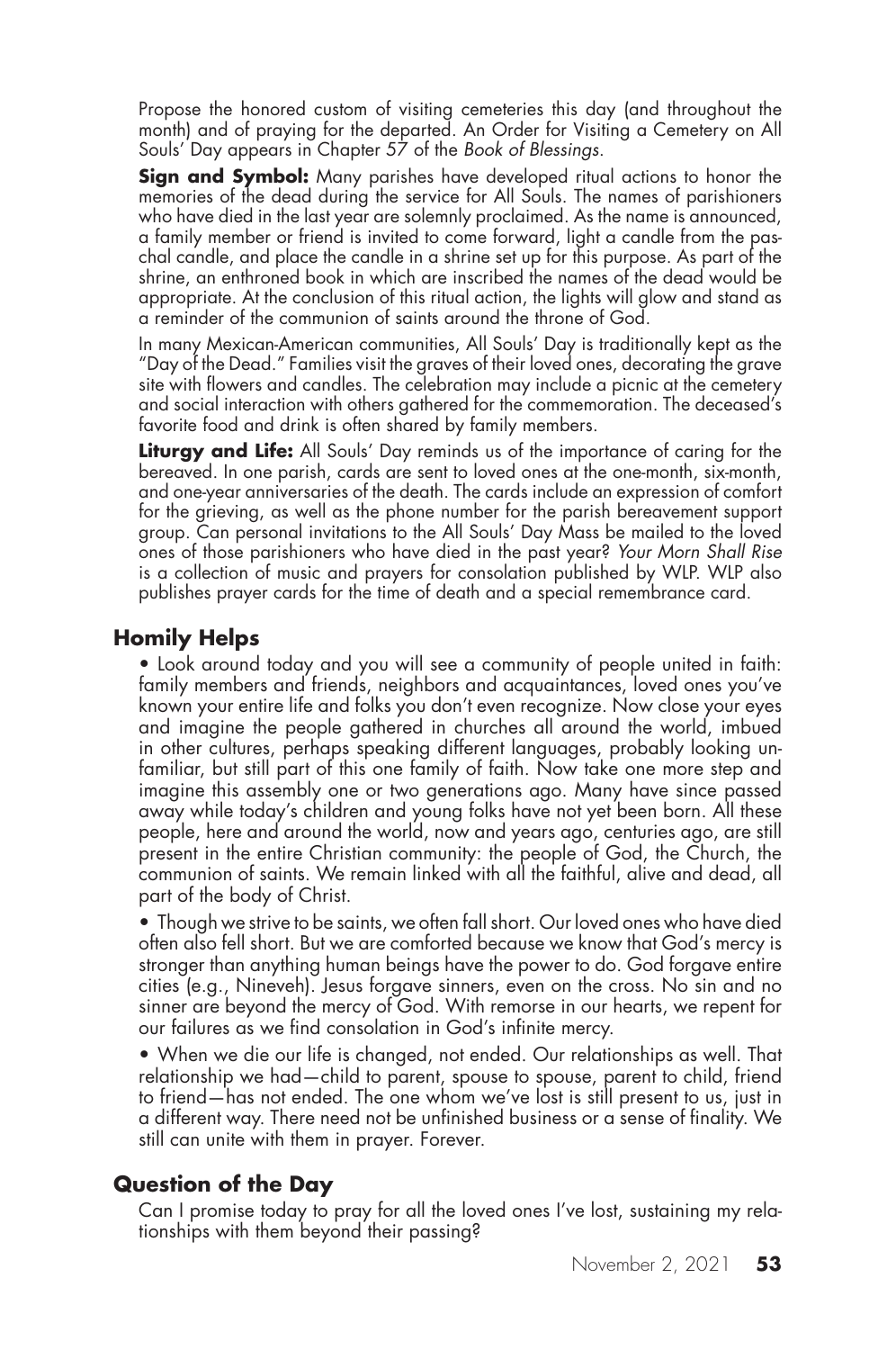# **November 7, 2021 Thirty-second Sunday in Ordinary Time**

*These texts need to be adapted by each community of faith.*

#### **Introduction to the Liturgy of the Day**

During November, we remember and honor all those who have preceded us in death. We recall especially those who have passed away this past year. It is normal to struggle with one's faith when in the throes of grief. Death comes with trauma and questions that we can never answer satisfactorily. Why was she taken so soon? Why did he suffer so much? How will our family get through this? We come together today, and each Sunday, as a family of faith to be nourished at the table of the Word and the table of the Eucharist. May the resurrected Lord, whom we receive in the Eucharist, strengthen and comfort us as we pray for those we have lost.

#### **Penitential Act C**

Lord Jesus, you died to take away our sins: Lord, have mercy.

Christ Jesus, you rose again to bring new life to your people: Christ have mercy.

Lord Jesus, you call us to generosity of heart: Lord, have mercy.

#### **Introduction to the Liturgy of the Word #155**

| 1 Kings 17:10-16             | The widow made a little cake from her flour<br>and gave it to Elijah. |
|------------------------------|-----------------------------------------------------------------------|
| Psalm 146                    | "Praise the Lord, my soul!"                                           |
| Hebrews 9:24–28              | Christ was offered once to take away the sins of many.                |
| Mark 12:38–44<br>or 12:41–44 | This poor widow put in more than all the others.                      |

The readings today focus on two women whose powerful faith sustains them in their grief. Though we know very little about their backgrounds, both women are widows, so they have lost their husbands, bringing both emotional and financial pain. One widow has no food but a handful of flour and a little oil. The other has no money but two small coins. Yet each is willing to offer what little she has to God's work. The sacrifice each makes portends the sacrifice Christ himself makes on the cross for us all.

# **Dismissal of Catechumens (and Candidates)**

Friends, today the poor widow teaches us to offer our gifts for the sake of others. She did not give out of her surplus. Instead she offered what little she had. You have sacrificed much to enter the journey of faith and conversion. Know of our support as you continue to become more and more like Christ. As you ponder his holy word, pray that you will become good stewards of all God's gifts. We look forward to the day when you will remain here with us to share at the Eucharistic table. Now go in peace.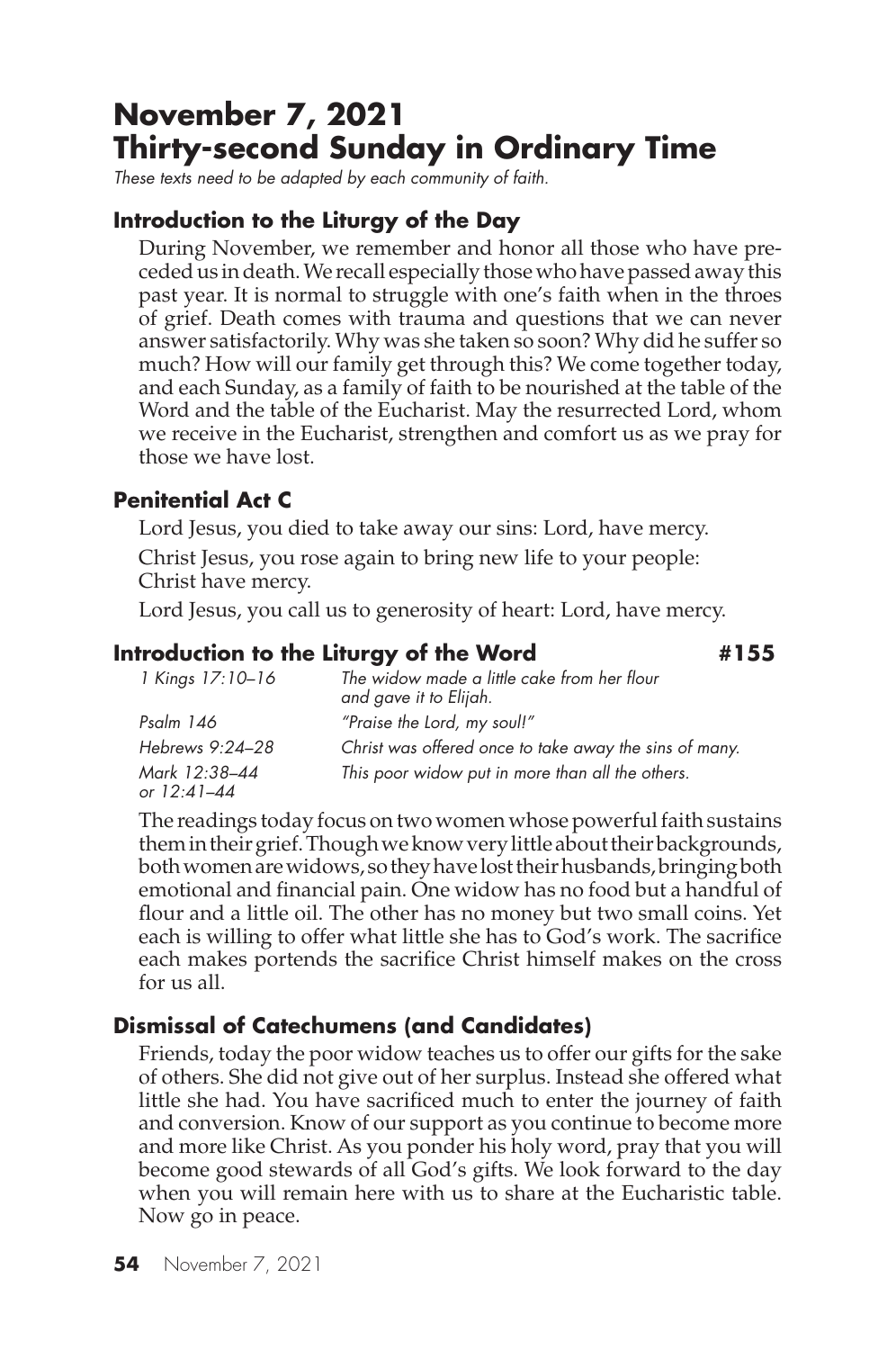We heard in the psalm that God brings justice to the oppressed, food to the hungry, and freedom to those in captivity, so let us turn to God with our needs and the needs of the world.

For the Church, that we may reach out to the poor and destitute with the generosity of the widows in today's readings, the generosity of generations of faithful people eager to help our brothers and sisters, let us pray to the Lord.

That the riches of this bountiful world and the people in it may be used to eradicate hunger and poverty so that never again will anyone live with the anxiety of being unable to afford to feed their families or themselves, let us pray to the Lord.

For widows and widowers, that they may be comforted in their loss and supported in their hardship, let us pray to the Lord.

That we may always be open to the Lord's call to service and respond willingly and generously to that call, let us pray to the Lord.

For all those we serve through our charitable giving, and that our commitment to stewardship may grow, cheerfully giving back to God from the many gifts we have received, let us pray to the Lord.

\_\_\_\_\_\_\_\_\_\_\_\_\_\_\_\_\_\_\_\_\_\_\_\_\_\_\_\_\_\_\_\_\_\_\_\_\_\_\_\_\_\_\_\_\_\_\_\_\_\_\_\_\_ \_\_\_\_\_\_\_\_\_\_\_\_\_\_\_\_\_\_\_\_\_\_\_\_\_\_\_\_\_\_\_\_\_\_\_\_\_\_\_\_\_\_\_\_\_\_\_\_\_\_\_\_\_ \_\_\_\_\_\_\_\_\_\_\_\_\_\_\_\_\_\_\_\_\_\_\_\_\_\_\_\_\_\_\_\_\_\_\_\_\_\_\_\_\_\_\_\_\_\_\_\_\_\_\_\_\_ \_\_\_\_\_\_\_\_\_\_\_\_\_\_\_\_\_\_\_\_\_\_\_\_\_\_\_\_\_\_\_\_\_\_\_\_\_\_\_\_\_\_\_\_\_\_\_\_\_\_\_\_\_ \_\_\_\_\_\_\_\_\_\_\_\_\_\_\_\_\_\_\_\_\_\_\_\_\_\_\_\_\_\_\_\_\_\_\_\_\_\_\_\_\_\_\_\_\_\_\_\_\_\_\_\_\_ \_\_\_\_\_\_\_\_\_\_\_\_\_\_\_\_\_\_\_\_\_\_\_\_\_\_\_\_\_\_\_\_\_\_\_\_\_\_\_\_\_\_\_\_\_\_\_\_\_\_\_\_\_

For all the prayers that we hold in the silence of our hearts; for all our intentions spoken and unspoken, let us pray to the Lord.

Generous God,

you have given us life, given us love, and through the sacrifice of your Son, given us salvation from our sins. Impel us to pass on what we have received as we encounter your Son in the hungry, the homeless, the naked, the imprisoned, and the poor, as we pray for all our needs, through Christ our Lord.

# **Introduction to the Eucharistic Prayer**

The widow in today's first reading prepared a cake for Elijah to eat. She used the last of her flour and oil, yet for a year her jar of flour never went empty and her jug of oil never went dry. In this Eucharistic Prayer, we pray for an outpouring of the Spirit so that we will never be empty of the life promised us in Christ Jesus.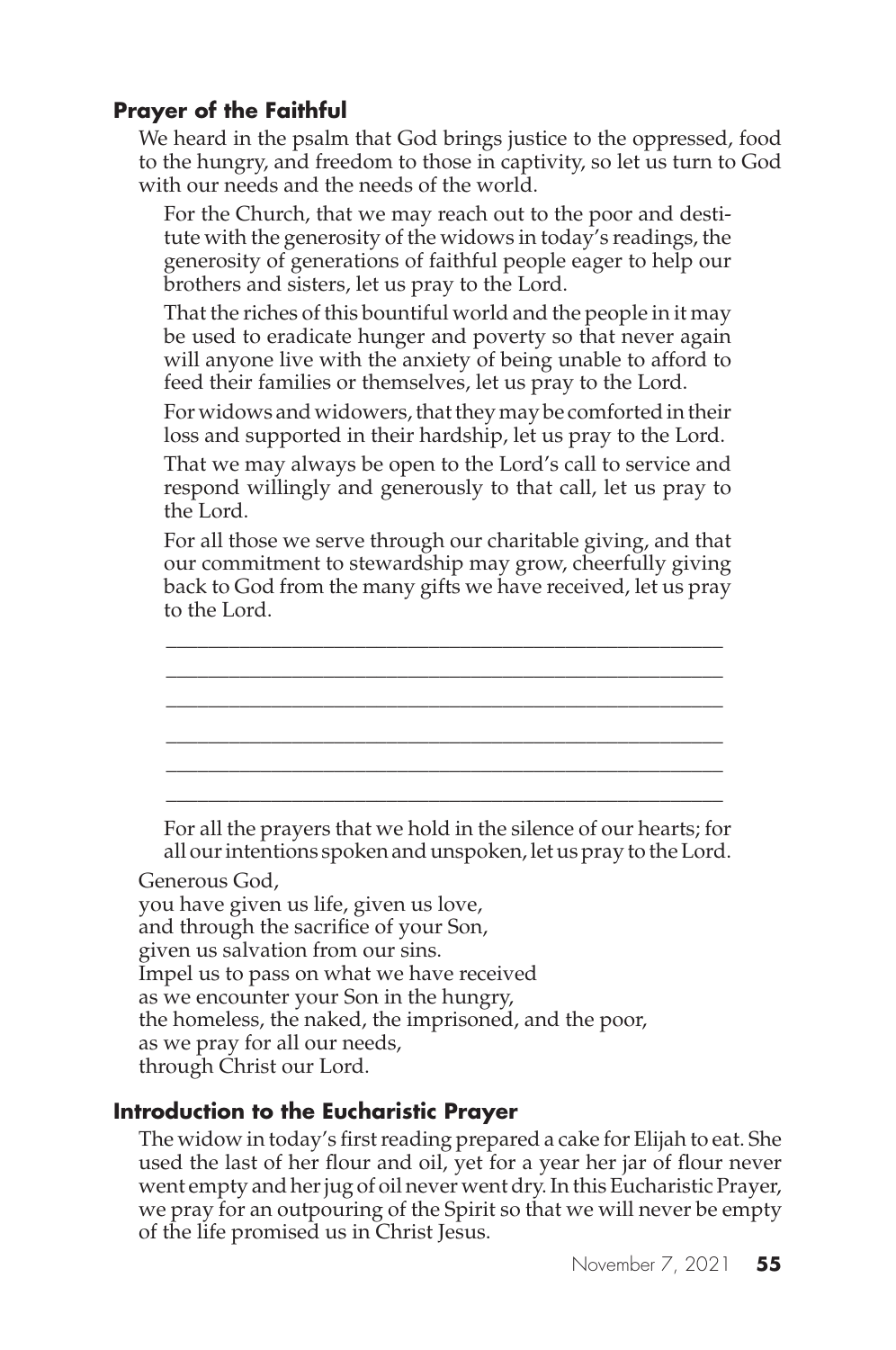#### **Reminders and Suggestions**

Texts: Preface I, II, or V of the Sundays in Ordinary Time. Solemn Blessing 11 or 12, or Prayer over the People 2, 5, or 13.

**Catechesis and Communication:** Today begins National Vocation Awareness Week. Contact your diocesan vocations office for materials to promote vocations.

Thursday, the "eleventh day of the eleventh month," was chosen for the armistice that ended the Great War in 1918. Most European nations as well as Canada observe the day as "Memorial Day" for those killed in war, an extension of All Souls' Day, very much within the Catholic keeping of November.

**Sign and Symbol:** The worship environment from All Saints to Thanksgiving should look mostly the same. After all, Christ the King serves up the same imagery for our delight as All Saints. Notice that Advent continues our preoccupation with the "last things." Advent is the final "movement" in the Church's autumn.

#### **Homily Helps**

• Elijah, one of the greatest prophets of the Old Testament, makes his first appearance in the Bible in the midst of a terrible drought and famine. The LORD, however, has promised to watch over him. But this does not mean that Elijah can sit back and wait for food and water to magically appear. No, God sends him out on a mission. God calls him to persuade the people who have lost their faith in God and begun to worship Baal, the Canaanite god of rain, storms, and fertility. At the same time, God deputizes others to care for Elijah. In the passage preceding today's reading, ravens—associated with the spirit world—help lead him to a stream of running water and feed him bread and meat. Today we hear of a widow who shares what she thinks will be her last morsel of food with him. In a foreign land, Elijah is taught by God to rely on generous, hospitable strangers to sustain his life.

• The two widows we meet today are faces of Christ, particularly of the ultimate sacrifice he will make. These widows had no "safety net" to rely on, from either government assistance or institutional programs. Without an income or social standing, they were left to rely on the generosity of others. Yet, it was their own generosity that made them models of Jesus' self-sacrifice. Each willingly gives her only asset, "her whole livelihood," to the Lord (Mark 12:44). In our acquisitive culture, in which society judges us by our possessions and we are always encouraged to buy the newest, the latest, the hottest, giving from our want is countercultural, even crazy.

• As Jesus leaves the temple in the very next verse of Mark's Gospel, he tells his disciples that the temple will soon be destroyed. They realized only later that he was referring to the temple of his body. In a sense, then, this poor widow was doing the same thing: giving her whole life to the body of Christ, the Church, the people of God. If we saw Jesus himself—in his human body—sitting down opposite the collection box, we certainly would increase our offering, perhaps even to more than we think we can afford. We need to be reminded that what we do for the least of our sisters and brothers, we do for him. Anna, another widow of immense faith, encountered the infant Jesus during his first appearance in the temple. This widow stood in the presence of the Messiah, the Christ, during his final appearance there.

#### **Question of the Week**

What can I give that demonstrates my acceptance of Jesus' challenge to his disciples, to give without reservation?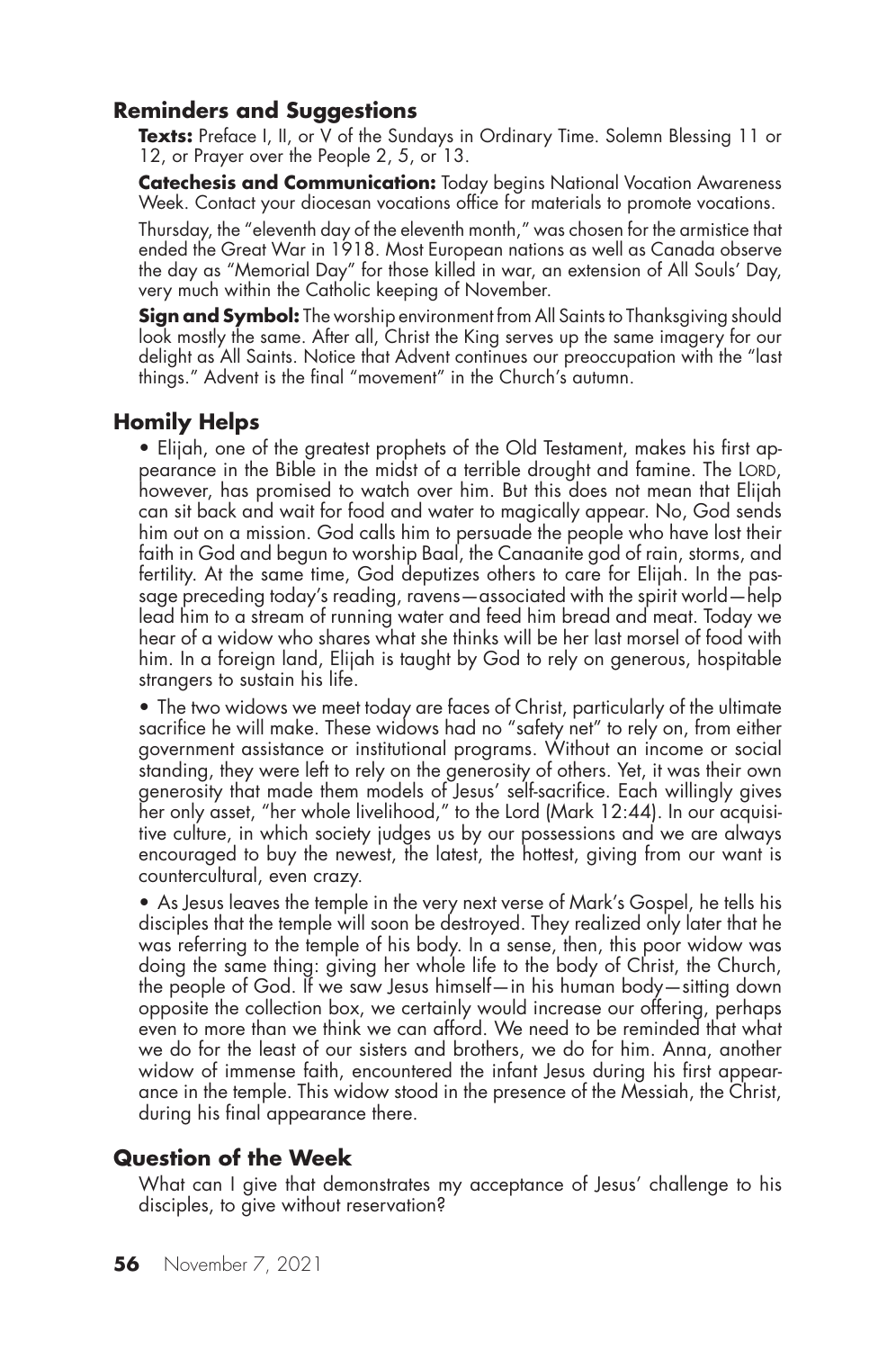# **Calendar**

|          | Sun.           | National Vocation Awareness Week begins (November 7–13)<br>Daylight Saving Time ends: Set clocks back 1 hour |
|----------|----------------|--------------------------------------------------------------------------------------------------------------|
| 9        | Tue.           | Feast of the Dedication of the Lateran Basilica                                                              |
| 10       | Wed.           | Memorial of St. Leo the Great                                                                                |
| 11       | Thu.           | Memorial of St. Martin of Tours<br>Veterans Day<br>Remembrance Day (Canada)                                  |
| 12<br>13 | Fri. .<br>Sat. | Memorial of St. Josaphat<br>Memorial of St. Frances Xavier Cabrini                                           |
|          |                |                                                                                                              |

# **November 14, 2021 Thirty-third Sunday in Ordinary Time**

*These texts need to be adapted by each community of faith.*

### **Introduction to the Liturgy of the Day**

Today we are reminded that one day Jesus will return in glory as the world comes to an earth-shattering conclusion. As frightening as the warnings are in today's readings, they are accompanied by assurances that God remains with us. Always. Indeed, soon we will be reminded that Emmanuel means "God is with us." Jesus—Emmanuel—will return in glory at the end of time. Let us pray in thanksgiving today for God's abiding presence with us here on earth.

#### **Penitential Act C**

Lord Jesus, you are the eternal high priest, pleading for us at the right hand of the Father: Lord, have mercy.

Christ Jesus, you are the just judge of the nations: Christ have mercy.

Lord Jesus, when you come in glory, you will show us the fullness of joy in your presence: Lord, have mercy.

#### **Introduction to the Liturgy of the Word #158**

| Daniel 12:1–3       | At that time your people shall escape.                                               |  |
|---------------------|--------------------------------------------------------------------------------------|--|
| Psalm 16            | "You are my inheritance, O Lord!"                                                    |  |
| Hebrews 10:11–14,18 | By one offering, Christ has made perfect forever<br>those who are being consecrated. |  |
| Mark 13:24–32       | The Son of Man will gather his elect from the four winds.                            |  |

If a film were made of today's readings, it would include some terrific special effects, but also some quite tender images. Daniel's prophetic vision imagines those who lead others to justice shining like stars in the sky, beacons to a new life. Hebrews visualizes Jesus' enemies as his footstool. Jesus warns his disciples that at the end of time the stars would fall from the sky and the sun would go dark. Let today's readings remind us always to remain vigilant, for we cannot know the day nor the hour.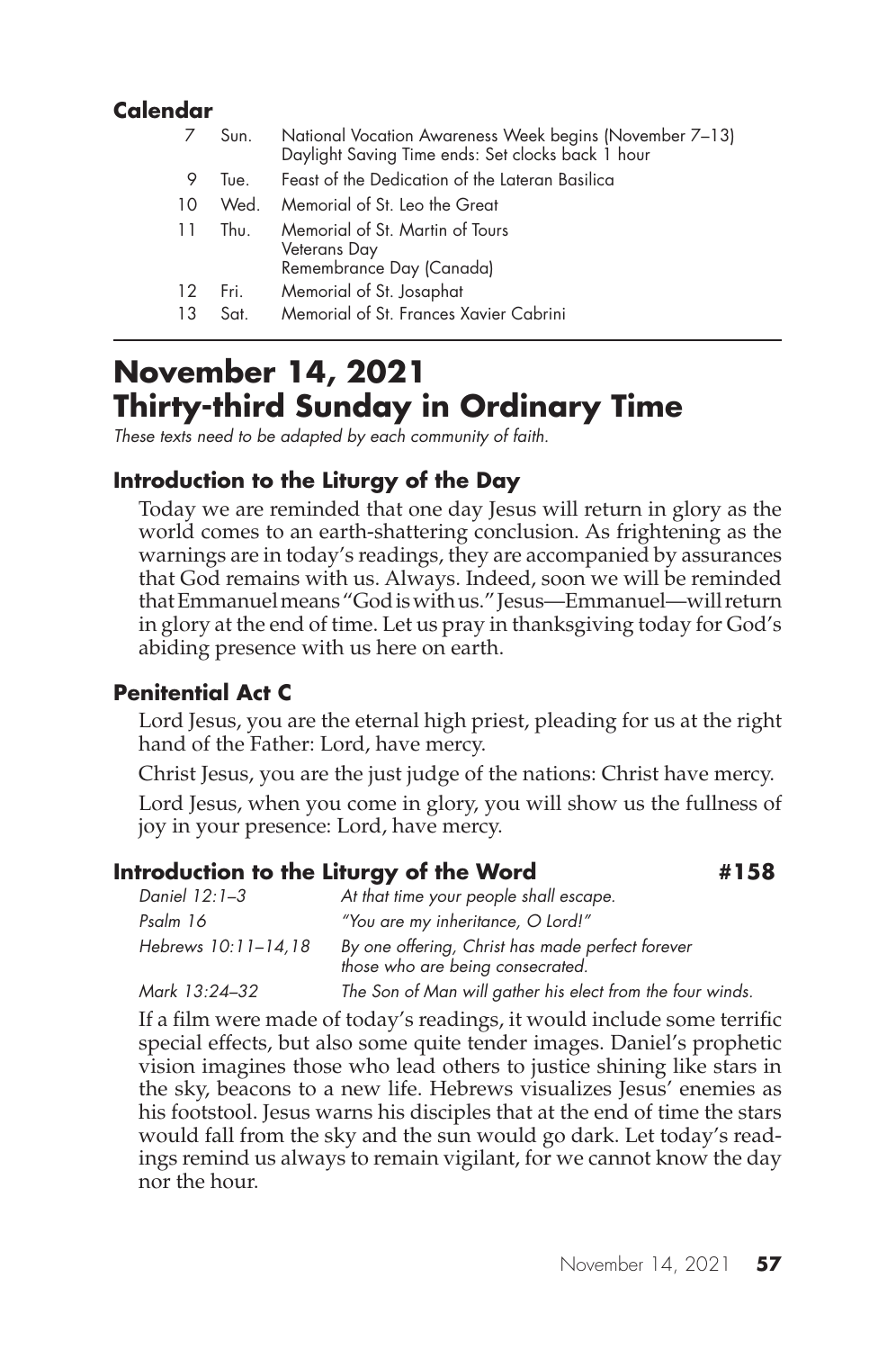# **Dismissal of Catechumens (and Candidates)**

Dear friends, when we approach the end of any liturgical year, we listen to the kinds of readings that we heard proclaimed today. We are given images of the fulfillment of God's kingdom and are warned to be ready for the coming of the Lord Jesus in glory. We pray that, as you ponder these words, you will be strengthened in your commitment to follow Christ. We await the day when you will share in his body and blood at the Holy Eucharist. Now go in peace.

# **Prayer of the Faithful**

Assured of God's tender care even if heaven and earth should pass away, we call out in faith with our needs and the needs of the world.

For the Church, that our vigilance in keeping watch for the day when the Son of Man will return in glory may lead us to redouble our efforts to feed, clothe, welcome, and accompany all those in need, let us pray to the Lord.

For our leaders, that by heeding the prophetic voices that shine brightly in the firmament, they may lead many to justice during times of darkness and tribulation, let us pray to the Lord.

For the safety of missionaries the world over as they fulfill their commitment to preach and live out the gospel in neglected and distressed communities, let us pray to the Lord.

For those who have been victimized by the horrible actions or disgraceful inaction of those in authority, that they may experience healing and hope, let us pray to the Lord.

For our loved ones who have died, that they may forever shine in the light of eternal life in the splendor of the firmament, let us pray to the Lord.

\_\_\_\_\_\_\_\_\_\_\_\_\_\_\_\_\_\_\_\_\_\_\_\_\_\_\_\_\_\_\_\_\_\_\_\_\_\_\_\_\_\_\_\_\_\_\_\_\_\_\_\_\_ \_\_\_\_\_\_\_\_\_\_\_\_\_\_\_\_\_\_\_\_\_\_\_\_\_\_\_\_\_\_\_\_\_\_\_\_\_\_\_\_\_\_\_\_\_\_\_\_\_\_\_\_\_ \_\_\_\_\_\_\_\_\_\_\_\_\_\_\_\_\_\_\_\_\_\_\_\_\_\_\_\_\_\_\_\_\_\_\_\_\_\_\_\_\_\_\_\_\_\_\_\_\_\_\_\_\_ \_\_\_\_\_\_\_\_\_\_\_\_\_\_\_\_\_\_\_\_\_\_\_\_\_\_\_\_\_\_\_\_\_\_\_\_\_\_\_\_\_\_\_\_\_\_\_\_\_\_\_\_\_ \_\_\_\_\_\_\_\_\_\_\_\_\_\_\_\_\_\_\_\_\_\_\_\_\_\_\_\_\_\_\_\_\_\_\_\_\_\_\_\_\_\_\_\_\_\_\_\_\_\_\_\_\_ \_\_\_\_\_\_\_\_\_\_\_\_\_\_\_\_\_\_\_\_\_\_\_\_\_\_\_\_\_\_\_\_\_\_\_\_\_\_\_\_\_\_\_\_\_\_\_\_\_\_\_\_\_

For all the prayers that we hold in the silence of our hearts; for all our intentions spoken and unspoken, let us pray to the Lord.

Lord of all,

you hold us, your children, in your loving embrace. Listen to the needs we voice today the needs we hold in our hearts, and the needs known only to you, and grant them through your Son, Jesus Christ, our Lord.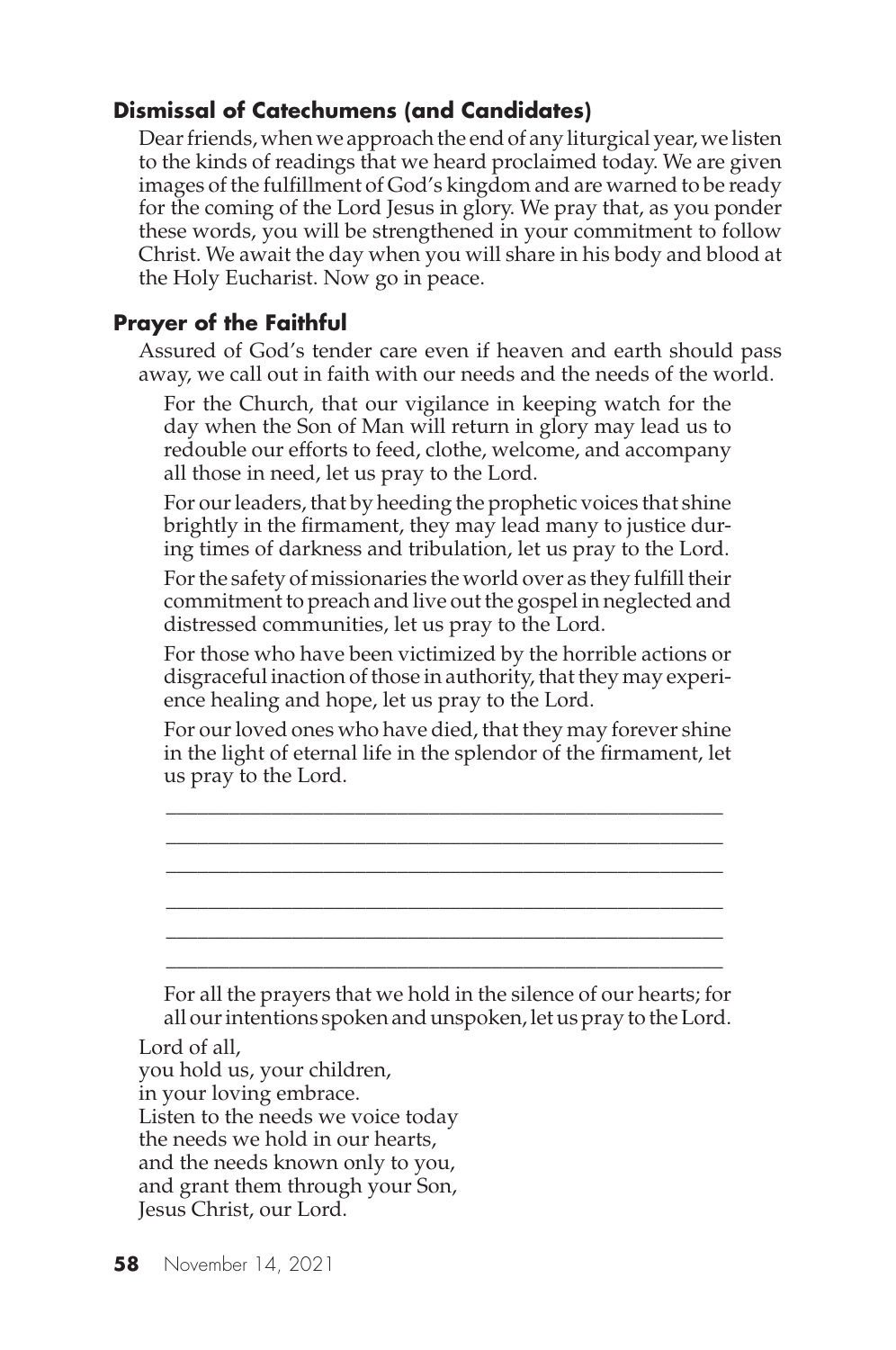#### **Introduction to the Eucharistic Prayer**

The Lord Jesus, our great High Priest, offered himself as a sacrifice for our sins. In thanksgiving for this gift of redemption, we raise our hearts and voices in prayer.

#### **Reminders and Suggestions**

Texts: Preface I or IV of the Sundays in Ordinary Time. Solemn Blessing 13, or Prayer over the People 1.

#### **Homily Helps**

• Daniel begins the prophecy we hear today warning of a terrible time, "a time unsurpassed in distress" (Daniel 12:1), but immediately assures his audience that God's chosen will escape, aided by those who lead them like the stars in the sky. Before GPS or even electricity, stars were used to guide travelers to their destination. We are called to be those stars now, beacons of light, reflecting Christ our Light for others to follow to justice, to life forever. We also seek out the light that others provide as they reflect Christ in the way they live their lives. Let us be as the angels Jesus describes in the Gospel, assisting the Lord by drawing others to justice, drawing them to peace.

• Nothing can focus our minds like a deadline. Knowing a project must be finished by a certain day means that one cannot ignore it in the time leading up to that deadline. Vigilance focuses our minds as well, but it can be difficult to sustain. If you don't know the day or hour of the deadline, it is difficult to remain vigilant. However, Jesus will not come to us only at the end of time. Jesus will come to us at any hour and on any day. We just need to recognize him. He may come as a stranger in need or a friend in pain. He may come into our hearts at a significant time or when we least expect it. It may not seem glorious in the least, but Jesus comes in ways great and small every day. Let us be vigilant in keeping watch for him.

• Jesus comes to us in this hour on this day in the Eucharist. In the simple gifts of bread and wine, which are made holy in imitation of that first Eucharist twenty centuries ago, Jesus is present in a special way every time we celebrate Mass. Let us receive him in the Eucharist, conscious of his presence within us—and within our neighbor—as we live this day made holy in his coming.

#### **Question of the Week**

How can I remain vigilant in looking for Jesus over this coming week?

#### **Calendar**

| 15 | Mon. | Optional Memorial of St. Albert the Great                                                                                          |
|----|------|------------------------------------------------------------------------------------------------------------------------------------|
| 16 | Tue. | Optional Memorial of St. Margaret of Scotland<br>Optional Memorial of St. Gertrude                                                 |
| 17 | Wed. | Memorial of St. Elizabeth of Hungary                                                                                               |
| 18 | Thu. | Optional Memorial of the Dedication of the Basilicas<br>of Ss. Peter and Paul<br>Optional Memorial of St. Rose Philippine Duchesne |
| 20 | Sat. | Optional Memorial of the Blessed Virgin Mary                                                                                       |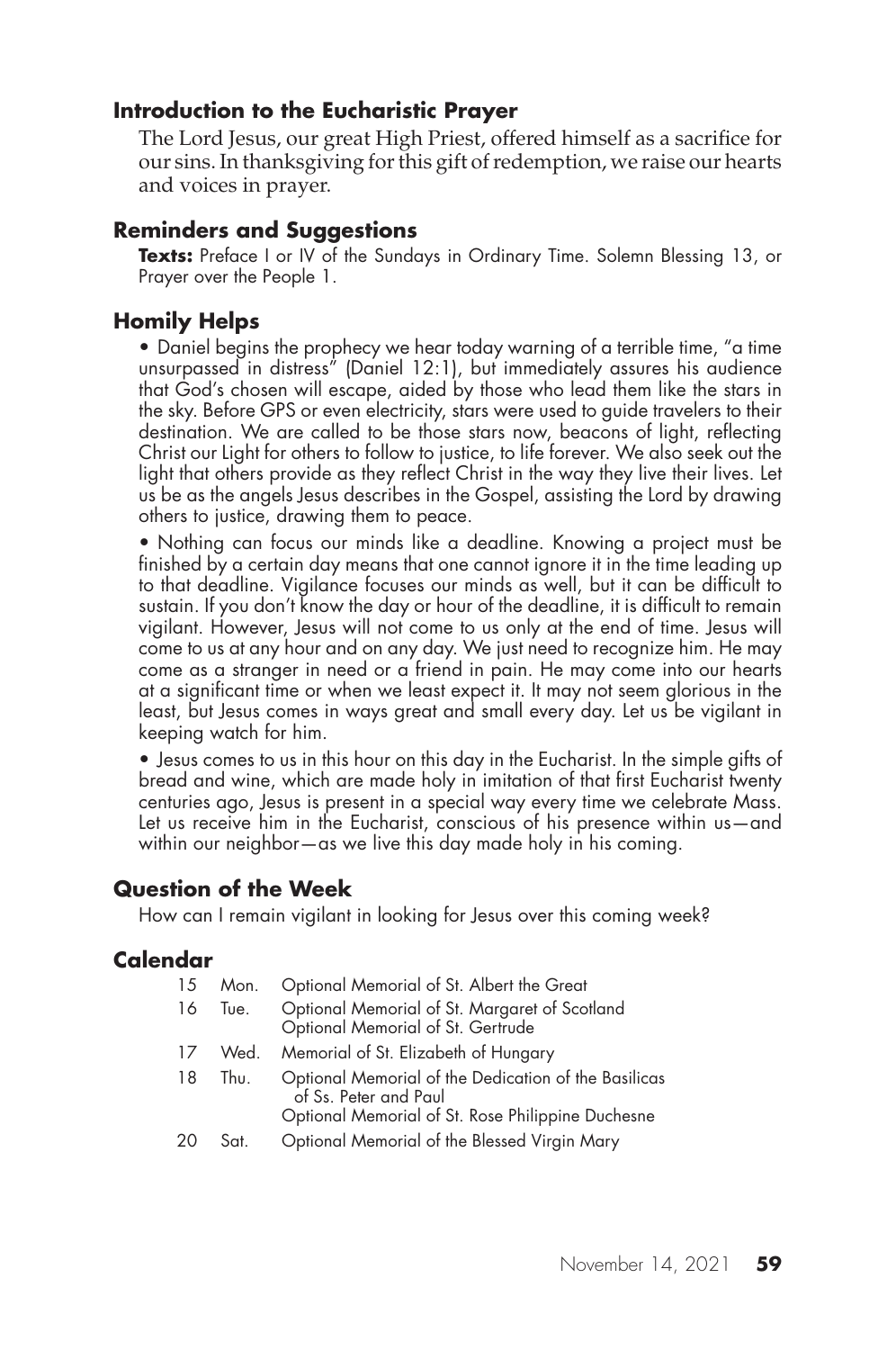# **November 21, 2021 Solemnity of Our Lord Jesus Christ, King of the Universe**

*These texts need to be adapted by each community of faith.*

#### **Introduction to the Liturgy of the Day**

Today we recognize Jesus' role as the Lord of all, the ruler over all humanity, the king of the eternal heavenly kingdom. To his followers, Jesus referred to this kingdom as the kingdom of God or his Father's kingdom, but through his ultimate act of self-sacrifice he became the firstborn of this kingdom, ready to show us the way. Let us pray that when our day comes, we will be found worthy and ready for the kingdom.

#### **Penitential Act C**

Lord Jesus, you are the Alpha and the Omega, the beginning and the end: Lord, have mercy.

Christ Jesus, you came to testify to the truth: Christ have mercy.

Lord Jesus, you are the one who is and who was and who is to come, the almighty: Lord, have mercy.

#### **Introduction to the Liturgy of the Word #161**

| Daniel 7:13-14     | The dominion of the Son of man<br>is an everlasting dominion.                                         |  |
|--------------------|-------------------------------------------------------------------------------------------------------|--|
| Psalm 93           | "The Lord is king; he is robed in majesty."                                                           |  |
| Revelation $1:5-8$ | The ruler of the kings of the earth<br>has made us into a kingdom,<br>priests for his God and Father. |  |
| John 18:33b-37     | You say I am a king.                                                                                  |  |

Throughout history Jesus Christ has been acknowledged as King. Even before he was born to Mary, Daniel prophesied that one like a Son of man would come from heaven to earth and be regarded as King and Lord. The author of Revelation calls him the faithful witness of the kingdom. In the Gospel we hear him witness to the kingdom in front of Pilate. That scene gives us an insight into his kingship, which is anchored in the truth, and to which he testified during his entire time on earth. Let us open our hearts to the truth, which continues to be revealed by Christ the King.

#### **Dismissal of Catechumens (and Candidates)**

Dear friends, this community now sends you forth to ponder the readings we have shared with you today. The Lord Jesus defined his own kingship in terms of being one who testifies to the truth. We pray that, in imitation of Christ, you are becoming bearers of the truth that will lead you to the freedom of the children of God. We joyfully await the day when you will share fully with us at the table of the Lord Jesus Christ our King. Now go in peace.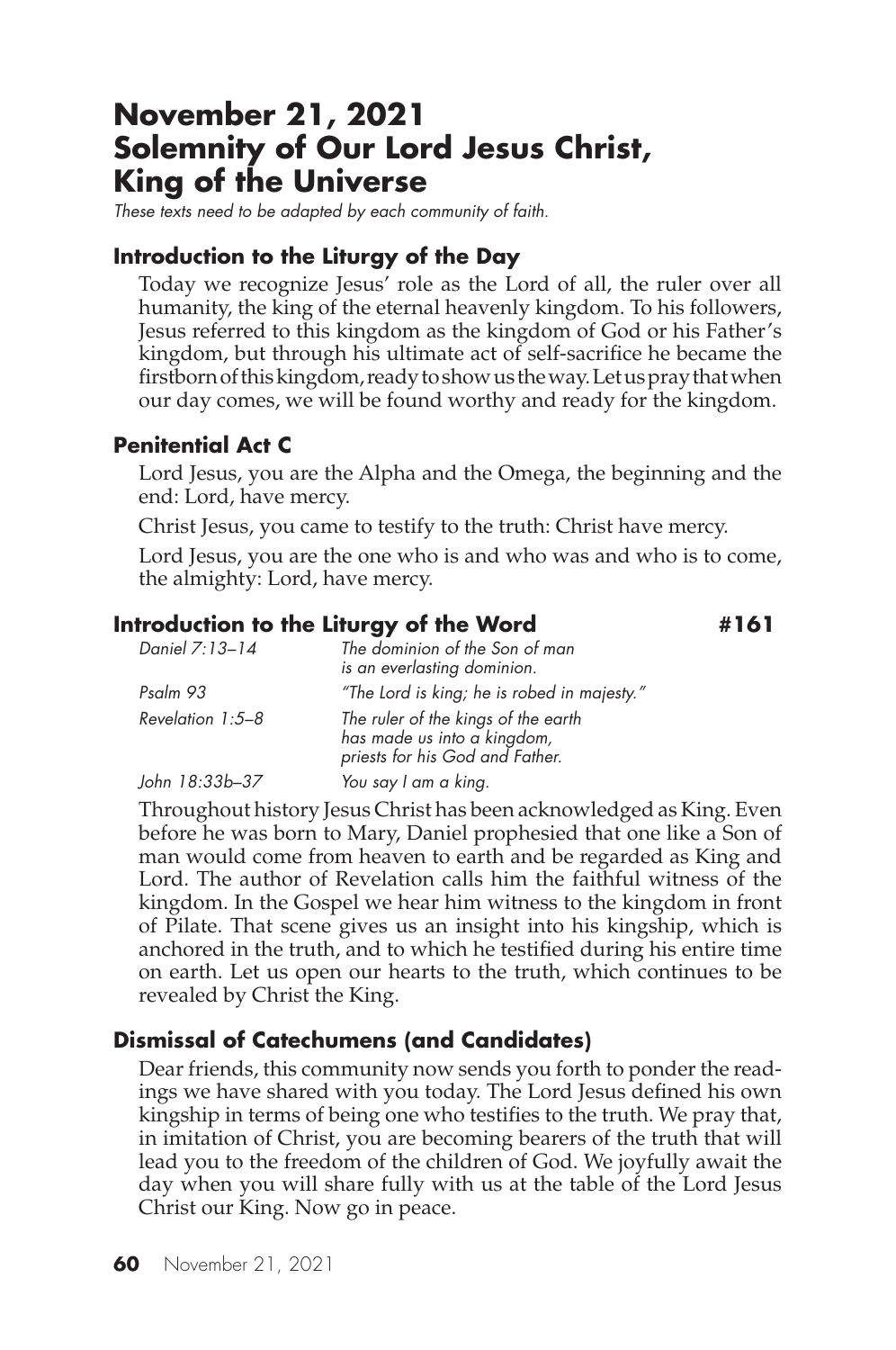Our God is the one who is, who was, and who is to come and so we always can turn to heaven for God's generous assistance.

For the Church, that we may listen to the voice of our Savior as he testifies to the truth, and that inspired by the Holy Spirit, we may discern the truth and apply it to our lives, let us pray to the Lord.

That all around the world rulers may strive for justice and peace as they lead their nations with humility and benevolence, let us pray to the Lord.

For those who live under repressive regimes, and all who are oppressed by unjust authorities, that they may be sustained daily in hope during their time of trial, let us pray to the Lord.

That those who have harmed others may feel truly remorseful for their actions and be moved to repent for their sins and be given the chance to show their remorse, let us pray to the Lord.

That those seeking the source of all goodness may find the face of Christ the King reflected in the witness of our faith community, let us pray to the Lord.

\_\_\_\_\_\_\_\_\_\_\_\_\_\_\_\_\_\_\_\_\_\_\_\_\_\_\_\_\_\_\_\_\_\_\_\_\_\_\_\_\_\_\_\_\_\_\_\_\_\_\_\_\_ \_\_\_\_\_\_\_\_\_\_\_\_\_\_\_\_\_\_\_\_\_\_\_\_\_\_\_\_\_\_\_\_\_\_\_\_\_\_\_\_\_\_\_\_\_\_\_\_\_\_\_\_\_ \_\_\_\_\_\_\_\_\_\_\_\_\_\_\_\_\_\_\_\_\_\_\_\_\_\_\_\_\_\_\_\_\_\_\_\_\_\_\_\_\_\_\_\_\_\_\_\_\_\_\_\_\_ \_\_\_\_\_\_\_\_\_\_\_\_\_\_\_\_\_\_\_\_\_\_\_\_\_\_\_\_\_\_\_\_\_\_\_\_\_\_\_\_\_\_\_\_\_\_\_\_\_\_\_\_\_ \_\_\_\_\_\_\_\_\_\_\_\_\_\_\_\_\_\_\_\_\_\_\_\_\_\_\_\_\_\_\_\_\_\_\_\_\_\_\_\_\_\_\_\_\_\_\_\_\_\_\_\_\_ \_\_\_\_\_\_\_\_\_\_\_\_\_\_\_\_\_\_\_\_\_\_\_\_\_\_\_\_\_\_\_\_\_\_\_\_\_\_\_\_\_\_\_\_\_\_\_\_\_\_\_\_\_

For all the prayers that we hold in the silence of our hearts; for all our intentions spoken and unspoken, let us pray to the Lord.

Eternal God, you created us in your image, sent your Son to redeem us, and continue to watch over us always. Graciously hear the prayers we make today and every day through your Son, our Lord and King, Jesus Christ.

# **Introduction to the Eucharistic Prayer**

Everyone who belongs to the truth listens to the voice of Christ the King. As we offer this prayer of thanksgiving over these gifts, let us listen for the voice of Christ, who calls us out of the darkness of this world and into the splendor of his kingly light.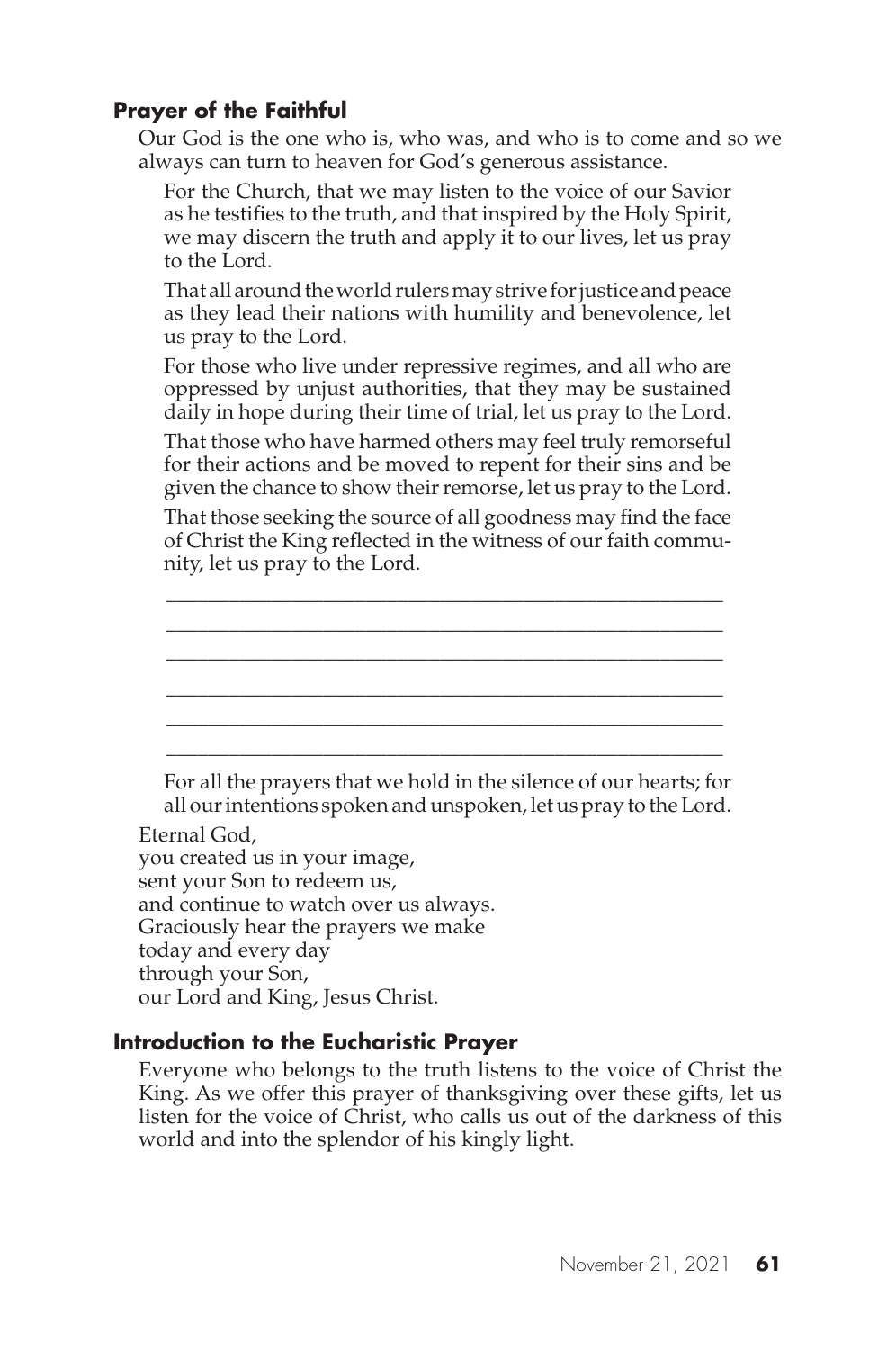#### **Reminders and Suggestions**

**Texts:** Preface of Christ the King. Solemn Blessing 9 or 10, or Prayer over the People 13 or 27.

**Context:** Most solemnities are focused on biblical events. In contrast, "Christ the King" is focused on an idea. The original motivation for the feast was to celebrate the dominion of Christ that transcends national boundaries and that makes war a sacrilege against Christ's body. Today as at its inception, war and terrorism torment many areas of the world. On this solemnity, we pray for these nations, we pray for victims of acts of terror and of war.

**Catechesis and Communication:** The collection for the Campaign for Human Development is usually taken up on the Solemnity of Christ the King. Visit usccb. org/cchd.

Thursday is Thanksgiving Day. Announce the parish's worship schedule for the holiday. Also announce any ecumenical worship services in the area.

# **Homily Helps**

• Jesus tells Pilate that if his kingdom belonged to this world, his people would fight to prevent his persecution. Because his kingdom is not of this world, he does not have followers fighting to save him. His only weapon in his fight against this terrible injustice is truth. Jesus came to testify to the truth. As his disciples, we belong to the truth, so we are called to listen for his voice, seek the truth, and fight against injustice. In so doing, we can be, as the author of Hebrews wrote, made into a kingdom by Christ Jesus.

• We know that Pilate refused to accept the truth, but a few hours earlier another weak man also failed to face the truth. That man was Saint Peter. Peter's fear of what might happen to him won out over his love of Jesus, his loyalty, and the truth. Pilate's desire for power prevented him from accepting the truth, but fear also made him ignore the pursuit of truth and justice. He feared that the mob could lead to his downfall with his superiors. We talk of speaking truth to power as if that would change minds, but it does not always succeed. Peter eventually faced the truth, weeping in remorse, but Pilate chose to ignore it to the end.

• Embracing the truth no matter where it leads us can be challenging. What truths has Jesus taught us? He calls us, not to personal glory or power, but to serve others. He tells us to sell all we have and give it to the poor, then follow him. He instructs us to deny ourselves and take up our cross. He claims that the kingdom comes to the poor in spirit. Jesus has testified to the truth and it is revolutionary.

#### **Question of the Week**

Can I live according to the truth, the truth to which Jesus has testified?

#### **Calendar**

| 22 | Mon. | Memorial of St. Cecilia<br>Thirty-fourth or Last Week in Ordinary Time begins                                          |
|----|------|------------------------------------------------------------------------------------------------------------------------|
| 23 | Tue. | Optional Memorial of St. Clement I<br>Optional Memorial of St. Columban<br>Optional Memorial of Bl. Miguel Agustín Pro |
| 24 | Wed. | Memorial of St. Andrew Düng-Lac and Companions                                                                         |
| 25 | Thu. | Optional Memorial of St. Catherine of Alexandria<br>Thanksgiving Day                                                   |
| 27 | Sat. | Optional Memorial of the Blessed Virgin Mary                                                                           |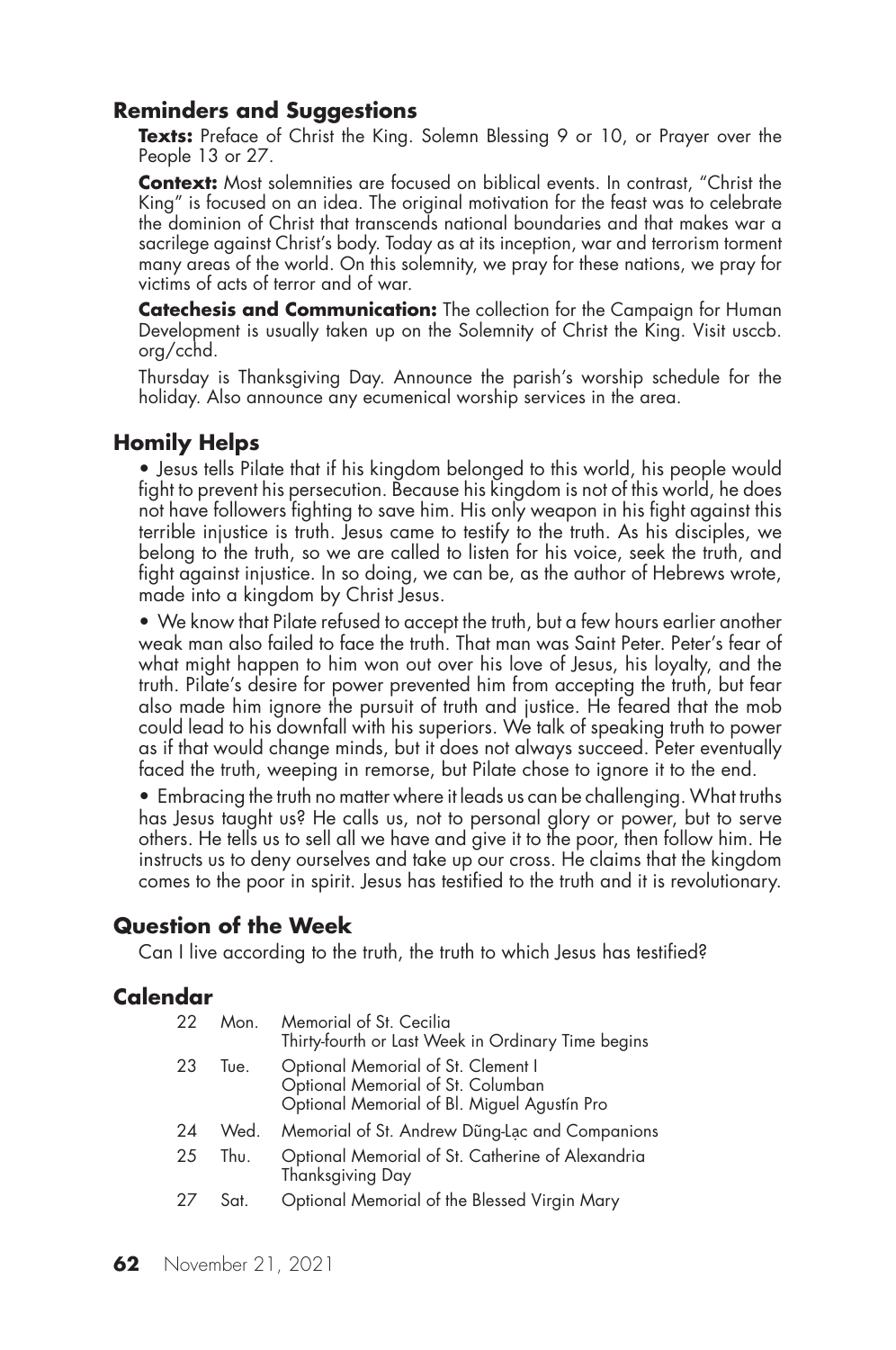# **November 25, 2021 Thanksgiving Day**

*These texts need to be adapted by each community of faith.*

# **Introduction to the Liturgy of the Day**

We are a thankful people because we are a eucharistic people: the Greek word *eukharistia*, after all, means "thanksgiving." And so gathered together today to celebrate the Eucharist, we are naturally predisposed to give thanks. We give thanks to the Father, who created humankind in the likeness of God. We give thanks to the Son, who redeemed us from our sin through his great act of self-sacrifice. We give thanks to the Holy Spirit, who inspires and animates our lives. We give thanks for all we have been given in this world—our families, friends, and neighbors; all that is inside of us; all that is part of our world outside—as we look forward to the fulfillment of the promise of eternal life with the Lord. May our sharing of this eucharistic meal remind us of our abiding spirit of thankfulness and lead us to give thanks to all those we meet.

# **Penitential Act C**

Lord Jesus, you have shown us the way to eternal life: Lord, have mercy. Christ Jesus, you are the Lord of the harvest: Christ, have mercy. Lord Jesus, you are the splendor of the Father: Lord, have mercy.

# **Introduction to the Liturgy of the Word**

*Today's readings and psalm may be chosen from the Proper texts "In Thanksgiving," (Lect. 943–947) or from the weekday Mass for Thursday in the last week in Ordinary Time (Lect. 506). The following are suggested from among the many options. 1 Kings 8:55–61 (943-1); Psalm 145 (945-4); 1 Corinthians 1:3–9 (944-1); Luke 1:39–55 (947-4)*

Thankful for the word of God, which inspires and guides us as God's faithful people, we listen to readings that express gratitude to God for all that has been done for us. As God's word is proclaimed, let us listen to how that gratitude is expressed. May it inspire us to give thanks to God by sharing the gifts we have received with those in need.

# **Dismissal of Catechumens (and Candidates)**

Dear friends, on this day of thanks, we turn to you now and offer our thanks for your continued persistence on your journey of conversion. You inspire us with your dedication to your faith and you lift our spirits by your presence here among us. We send you forth now to reflect more deeply on the word we have shared today. We look forward to the day when you will share with us at the Lord's table of the Eucharist. Now go in peace.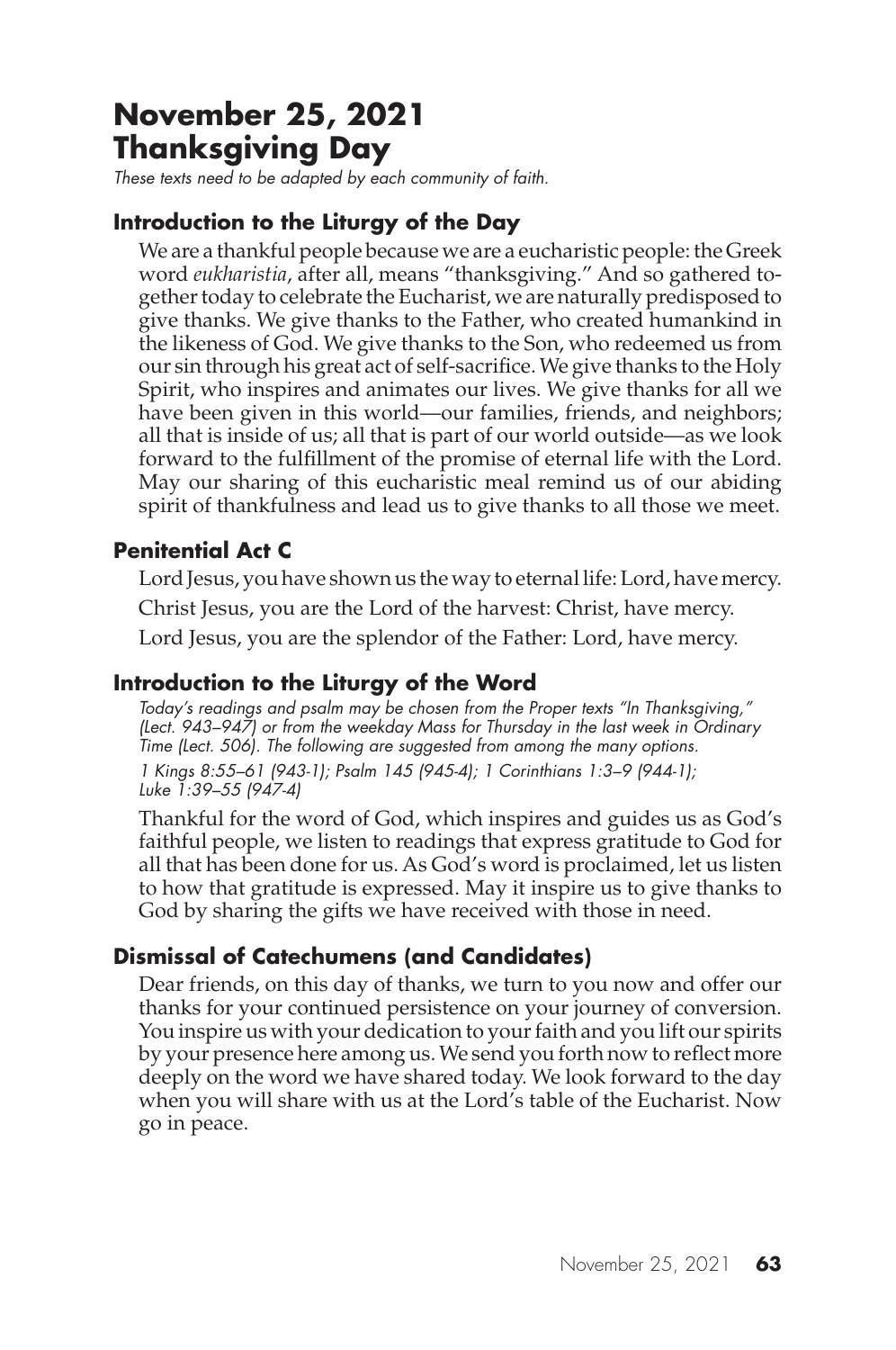With thankful hearts we turn to our generous God, aware that many remain in need.

For God's holy Church, that we may be ever grateful for the blessings we have received from God and share that bounty with all those in need, let us pray to the Lord.

That all nations may work for justice, rejecting policies that oppress those without power, and embrace peace, settling differences with others without aggression, let us pray to the Lord.

For the environment, that all people will work together to care for our common home so that it may be enjoyed by generations to come, let us pray to the Lord.

For the hungry, the unemployed, and the homeless, that political leaders, communities, charities, and individuals may work to find them food, work, and homes, let us pray to the Lord.

For all who will gather together around our Thanksgiving tables, for our loved ones who have died, and for all others who are not able to be with us today, let us pray to the Lord.

For our parish community, that we will share our wealth, our empathy, and our prayers with those in material, emotional, and spiritual need, let us pray to the Lord.



For all the prayers that we hold in the silence of our hearts; for all our intentions spoken and unspoken, let us pray to the Lord.

God of abundant generosity, we thank you for the bountiful blessings you have poured down upon us. May we be inspired to such generosity in imitation of your Son, who is our Lord for ever and ever.

#### **Introduction to the Eucharistic Prayer**

Later today we will gather around Thanksgiving tables, feasting on the bounty of our land. At this moment we gather around this sacred altar and lift our voices in a great prayer of praise and thanksgiving. By virtue of our Baptism it is our duty and our delight always and everywhere to give thanks and praise on behalf of the world.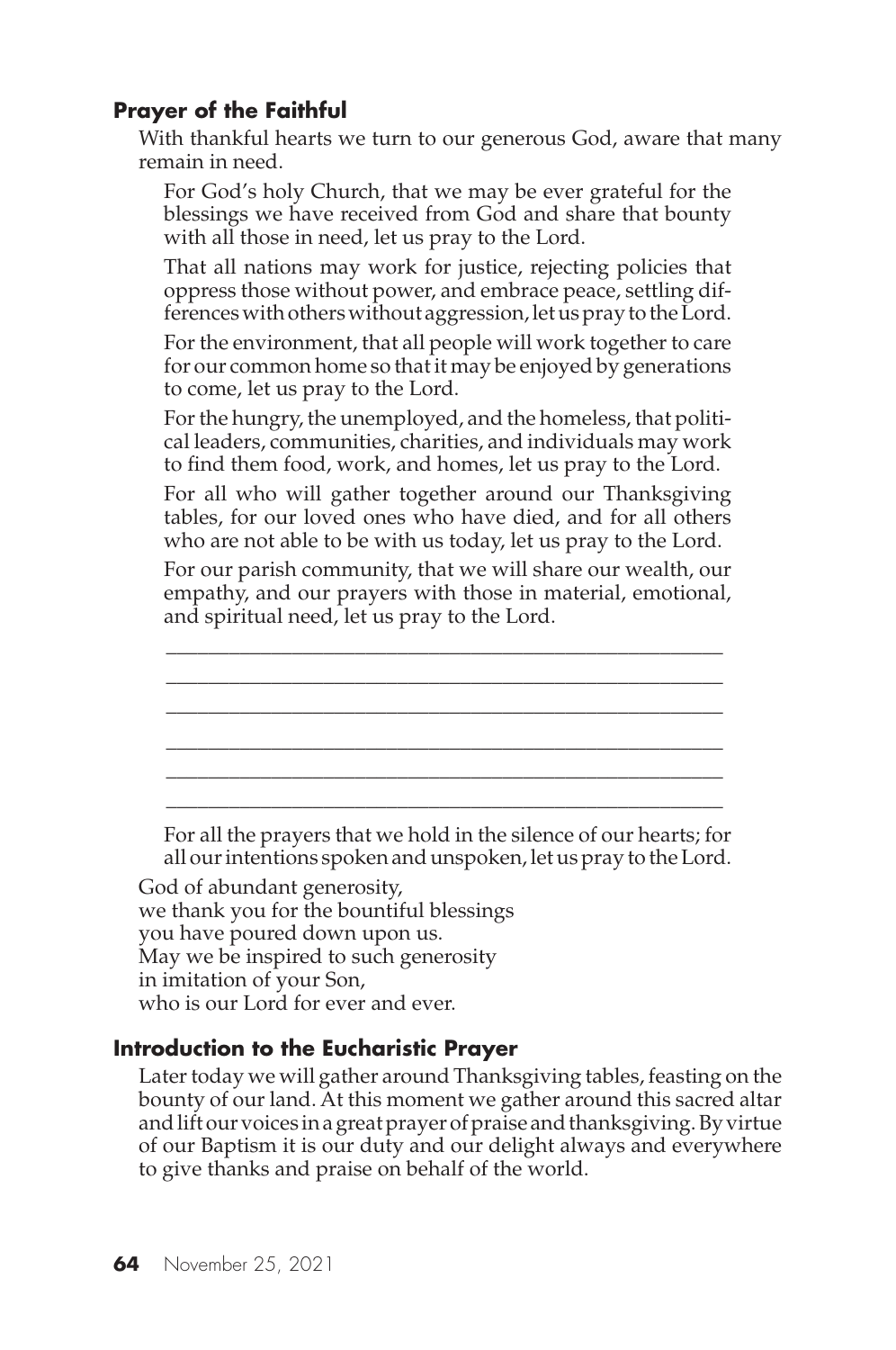# **Reminders and Suggestions**

**Texts:** Preface of Thanksgiving Day, although Preface V of the Sundays in Ordinary Time is also appropriate. Prayer over the People 5.

**Liturgy and Life:** As a sign of thankfulness for the blessings we have received, today's preparation rite might include the gathering of money, food, and clothing for those in need.

**Catechesis and Communication:** Call attention to the prayers for this day in *Catholic Household Blessings and Prayers*. Chapter 58 in the *Book of Blessings* is a Blessing of Food for Thanksgiving Day. What is envisioned in the rite is that families bring some of the food for their meal for the blessing, as at Easter. At Mass the blessing takes place as part of the Prayer of the Faithful. Simply done, on the previous Sunday you can suggest that families bring a basket of bread for the Thanksgiving blessing.

Another idea is to invite people to bring a wrapped loaf of bread with them to the Thanksgiving Day Mass. The bread is placed in large baskets and placed in the sanctuary. Following the Prayer after Communion, the bread is blessed and distributed to those at Mass. People receive a loaf brought by someone else. Members of the parish are encouraged to share this bread at the Thanksgiving table, keeping in mind the people of the entire parish.

### **Homily Helps**

• Being a thankful person can be a challenge. Sometimes it seems that every day deals another obstacle for us to overcome. There is no end to our worries and anxieties. Even when things seem to be going well, something will happen to rain on our parade. Other days are a struggle from start to finish. Life is difficult. Our imperfect world is full of pain and suffering. We need to be reminded from time to time—continually, perhaps—that our imperfect world is full of joy and wonder as well. The world that put God's only Son to death is the same world that he redeemed from sin. The world that is full of sin and hurt is the same world on which God showers forgiveness and mercy. The world that ends in death for all living beings is the same world that is imbued with the promise of eternal life. For all this, we are eternally thankful.

• Since the Greek word *eukharistia* is translated as thanksgiving, it is appropriate that we gather here on this day to celebrate the Eucharist. Jesus gave us his body and blood, his very life, to redeem us and we give thanks every time we share that gift in memory of him. We cannot forget Jesus' other action at that first Eucharist. Before he shared his body and blood, he lowered himself to one knee to wash his friends' feet. He gave of himself to perform the act of the lowliest servant. Giving thanks is not all we do today. We go forth to give service to others as Jesus did. We turn thanks into giving.

• Thanksgiving Day is perhaps the closest holiday we have to a secular holy day, in that people all across the country gather together with their loved ones around a table, freely speaking of blessings and God's goodness. Together we reverently give thanks for our health, our loved ones, and all the wonderful things we have. Together we give thanks for God's generosity, which makes our lives blessed.

#### **Question of the Day**

What am I thankful for today? How will I turn my thanks to God into giving to others?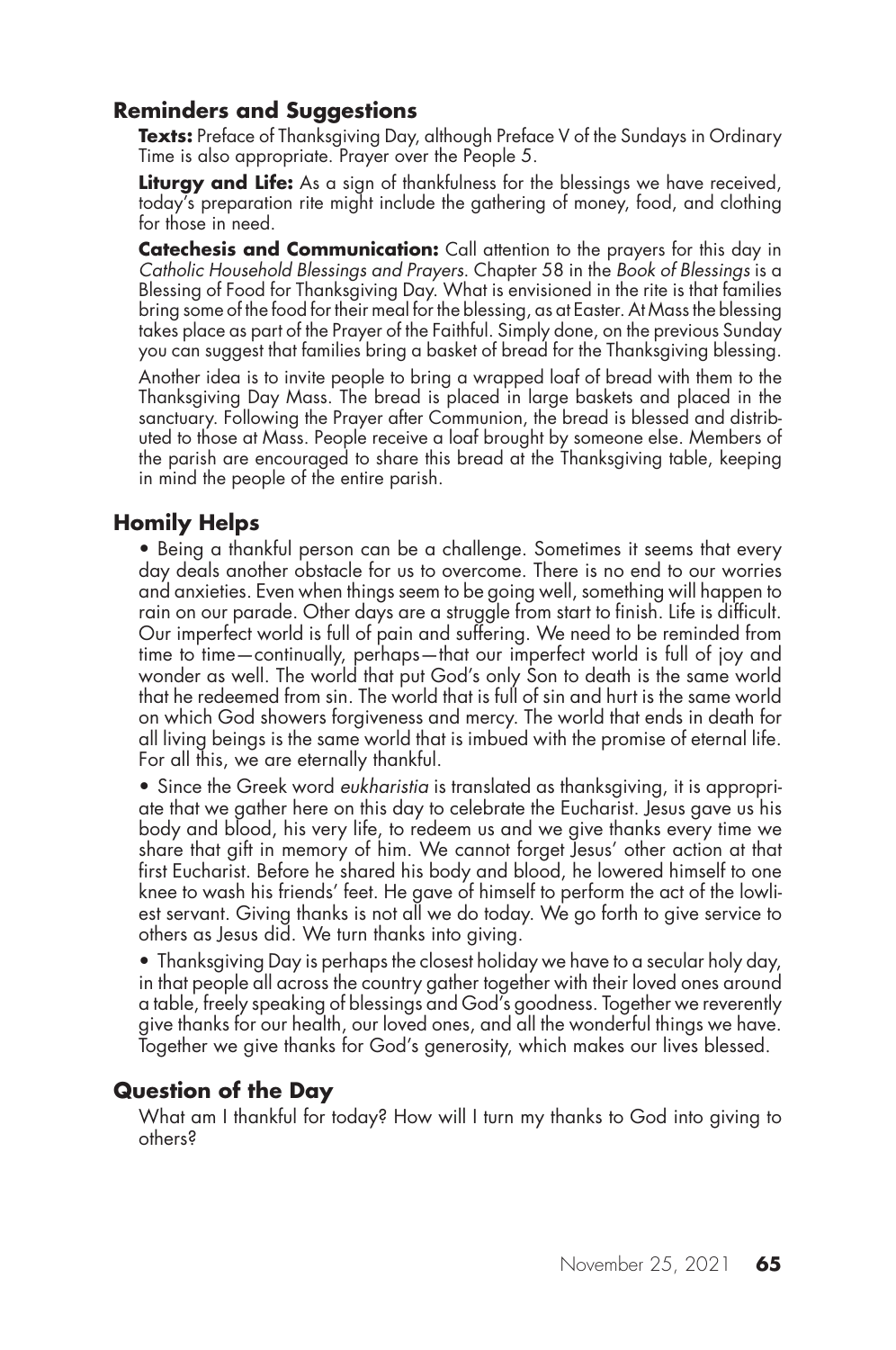# **Liturgy for Marriage**

*These texts need to be adapted by each community of faith.*

# **Introduction to the Liturgy of the Day**

God's Holy Spirit gathers us in joy this day to give witness to a great mystery. It is the mystery of a woman, (*full name of bride*), and a man, (*full name of groom*), who have been drawn together in love. That mystery, so Saint Paul tells us, offers us a genuine insight into the workings of God and the ways of heaven. Today also come together family and friends, colleagues and acquaintances, and even more than we can imagine; for in this holy house, in spirit the Church gathers—all the angels and saints, the dead, and even those yet to be born—so important and so wonderful is the mystery of God's love.

#### **Liturgy of the Word**

*Readings from the Ritual Mass for Marriage: Lectionary #801–805*

#### **Prayer of the Faithful**

We turn to the Lord, who is ever-faithful and loving, and who hears us when we pray. Let us offer our petitions to God, saying: Lord, hear our prayer.

That all Christians may reflect Jesus' love, and thus inspire their neighbors to a more generous life, we pray to the Lord.

That world and national leaders may promote what is necessary for strong and stable family life in today's society, we pray to the Lord.

That day by day *N.* and *N.* grow ever stronger in bonds of love and fidelity, we pray to the Lord.

That the marriage of *N.* and *N.* be a blessing for their families, their friends, and for all their neighbors, we pray to the Lord.

That this day of marriage may be filled with wonder and, in time, be a source of inspiring and happy moments, we pray to the Lord.

That God will assist all married couples and give them joy, we pray to the Lord.

That all of us gathered here will be filled with a spirit of love and respect, kindness and generosity, patience and forgiveness, we pray to the Lord.

Loving God, you are the author of marriage, and so we ask you to watch over all married couples, especially *N.* and *N*.

May each day of married life bring them closer to you because of your continuing guidance and care. We ask this through Christ our Lord.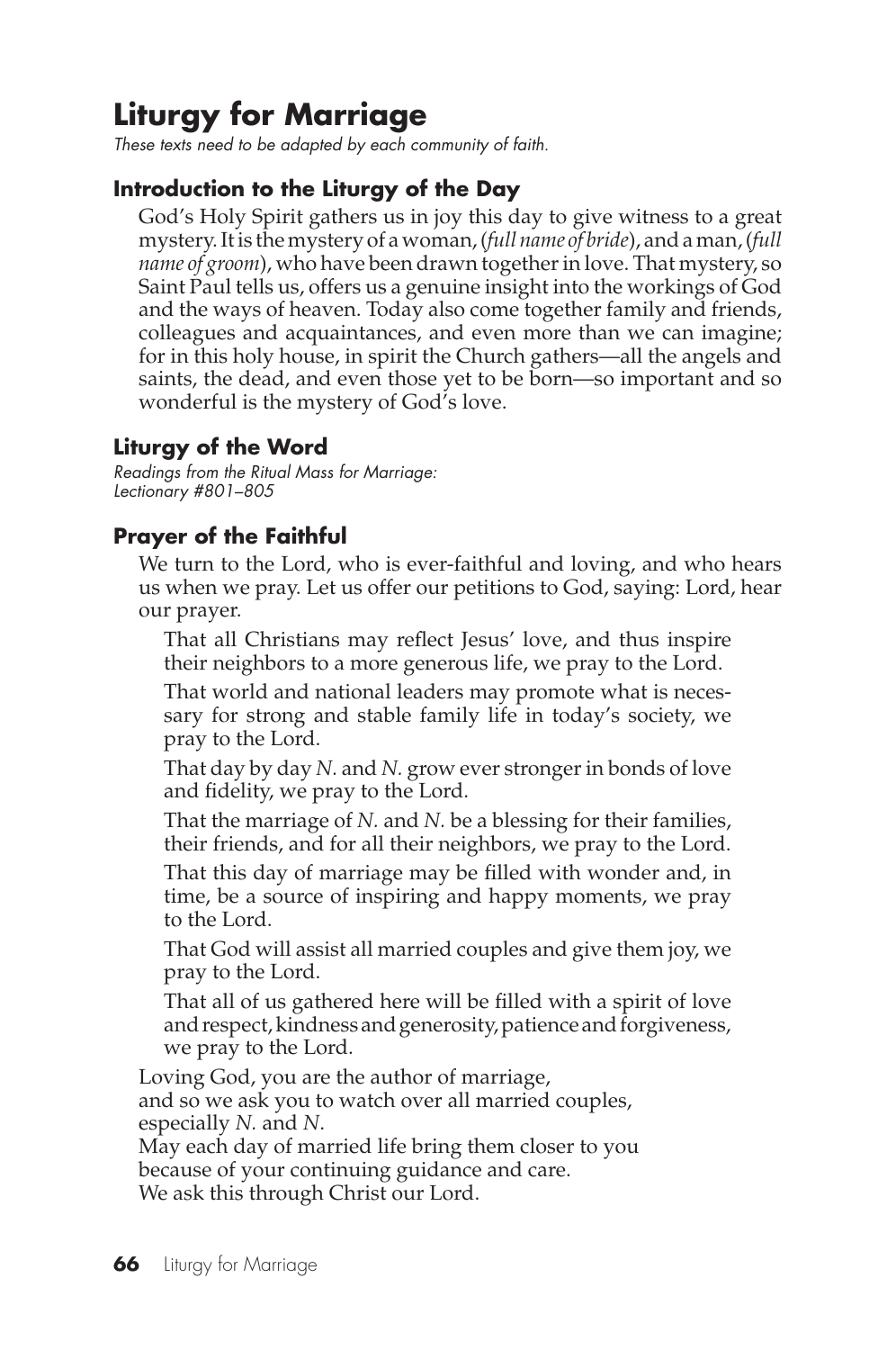#### **Introduction to the Eucharistic Prayer**

We come together united by the Holy Spirit to offer thanks to God around this holy table. We give God praise especially for the love of *N.* and *N.*, whose wedding this day joins all of us in Christ's love, a love that will last always.

#### **Reminders and Suggestions**

**Texts:** Prefaces I–III of Marriage. Three proper Solemn Blessings. Other appropriate texts: Prayer over the People 3, 7, or 17.

Of course, the norms for good liturgy and congregational participation apply to this liturgy. Ordinarily, the couple would share in the selection of readings, psalm, and other sung prayer. As in any liturgy, readers, cantors, and other liturgical ministers should be capable and trained for their role.

As the liturgy begins, encourage participation, especially in song. One form of participation is prayerful witness. The congregation stands for the entrance procession.

The ritual Mass for Marriage (or any ritual Mass) is not permitted on days ranked as solemnities. Unless diocesan law states otherwise, on solemnities or the privileged feriae the Mass for the day may be used for a wedding, although one reading for marriage may be substituted for one of the day's readings. On these Sundays and on solemnities that are days of obligation, the day's readings and prayers must be used without substitution.

When marriage is celebrated outside of Mass, the nuptial blessing may become the presider's concluding prayer of the Prayer of the Faithful.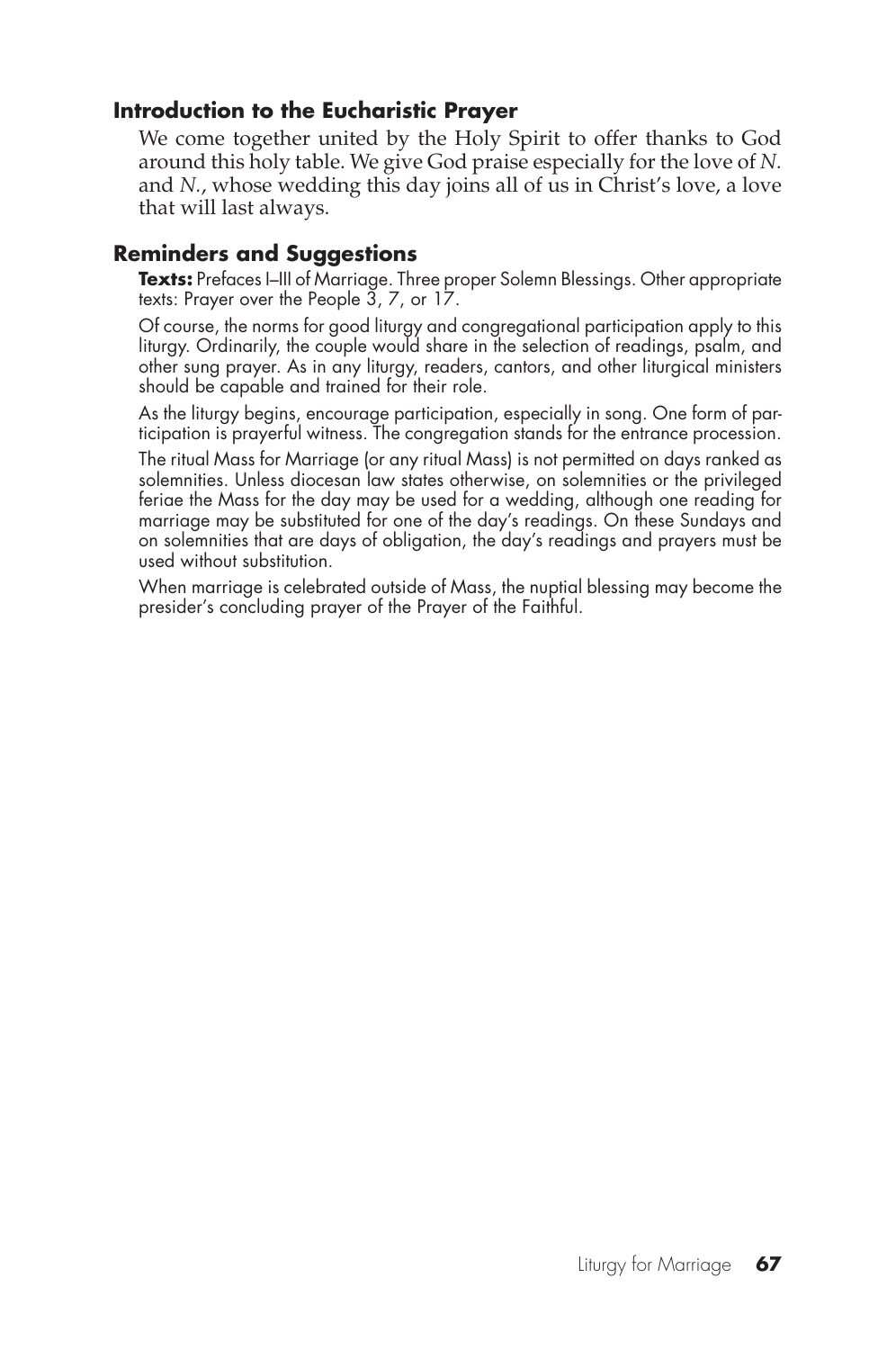# **Funeral Mass**

*These texts need to be adapted by each community of faith.*

# **Greeting**

My friends, in love and in sorrow we have come together to bury our *sister/brother N*. May the Father of mercies, the God of all consolation, be with you.

## **Liturgy of the Word**

*Readings from the Ritual Mass for the Dead: Lectionary #1011–1026*

### **Prayer of the Faithful**

My friends, on this holy day of sorrow and of remembrance, in peace, we pray to the Lord: Lord, hear our prayer.

That the Church may be a comforting witness to Christ, our resurrection and our life, we pray to the Lord.

That those who are burdened by their loss may be blessed with courage, strength, and patience, we pray to the Lord.

That those who mourn the loss of *N.* may be embraced by consolation and peace, we pray to the Lord.

That *N.* and all who have died may be judged in mercy on the last day, and may all of us, the living and the dead, rise in glory and grace on that great day, we pray to the Lord.

For the prayers we hold in our hearts, united in the Holy Spirit with those of Mary the Mother of God*, our patron N.,* and all the saints in light, we pray to the Lord.

Lord God of justice and mercy, hear our prayers. Give our beloved dead the reward of their labors and grant us your consolation in our loss. We ask this through Christ our Lord.

#### **Invitation to Prayer of the Final Commendation**

My dearest friends, when Jesus died, his friends came together to anoint his body and to carry it to the place of burial. With reverent sorrow we too have come together to bury *N*. On the great and final day of the Lord, may *N.* be judged in mercy and *his/her* sins forgiven. May the Lord Jesus, the Good Shepherd, carry *N.* gently in his arms to the fields of paradise. May all of us be raised with Christ into glory.

#### **Reminders and Suggestions**

Texts from the Order of Christian Funerals may be used at all Masses for the Dead. Prefaces I–V for the Dead. Solemn Blessing 20 or Prayer over the People 1, 11, 15, or 25.

Of course, the norms for good liturgy and congregational participation apply to this liturgy. The family may share in the selection of prayers, readings, psalm, and hymns. Liturgical ministers should be prepared for their tasks.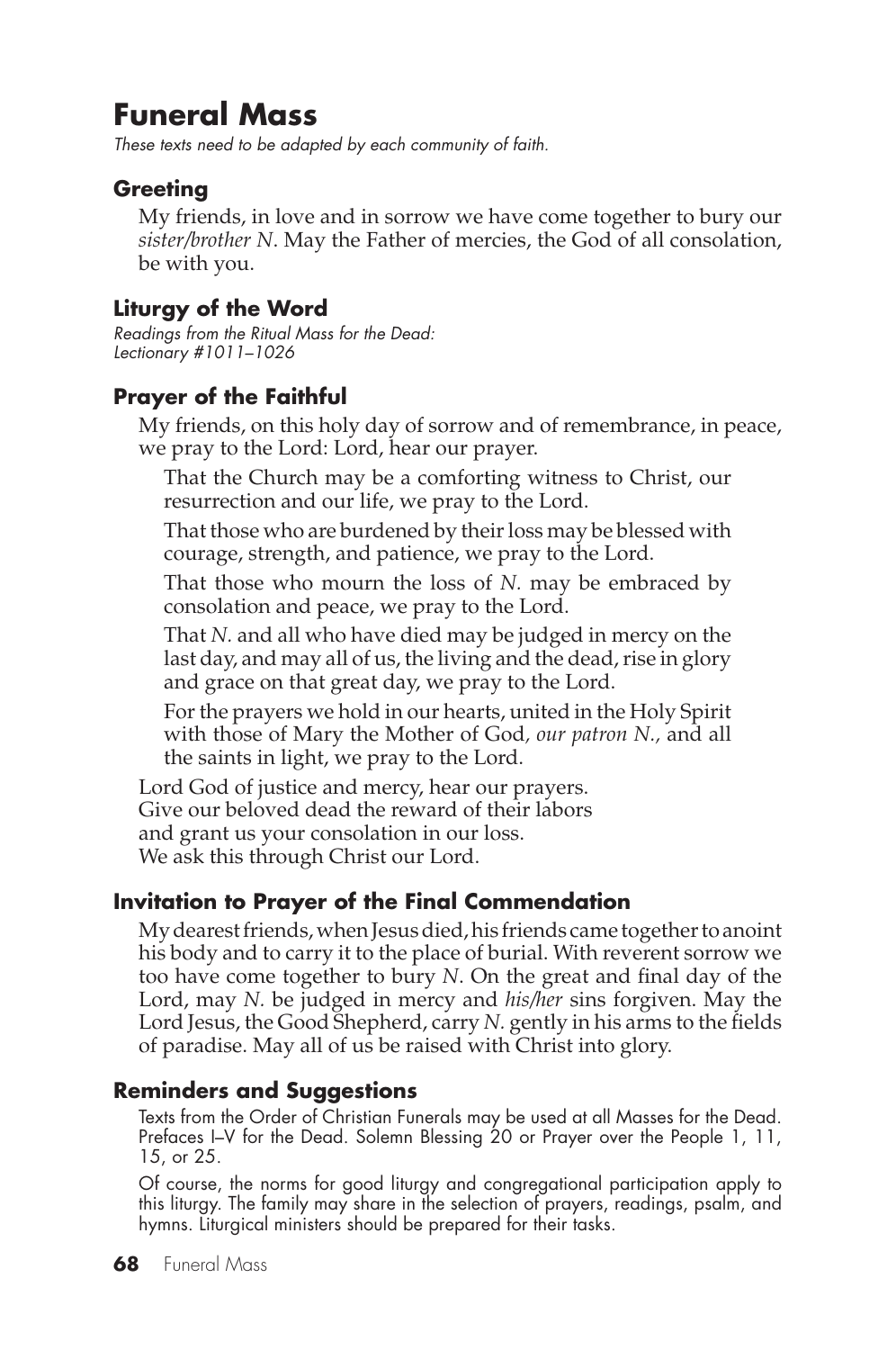It's a wise parish that provides a full spectrum of ministries to assist the grieving. One ministry too often lacking is that of cantor or other music minister at the vigil (wake) in the funeral home or church itself. That liturgy also requires communal song and prepared ministers.

"Funeral Mass" is the correct title for the Mass celebrated prior to burial and is the proper term to use in death notices. The term "Mass of the Resurrection" should be reserved to refer only to Easter (Bishops' Committee on the Liturgy, April 1973, vol. 9, no. 4).

# **Service of Prayer for Peace**

#### **Hymn**

#### **Greeting**

In the name of the Father, and of the Son, and of the Holy Spirit. **R/. Amen.**

May abundant grace and the abiding peace of God be with you all. **R/. And with your spirit.**

Dear friends, we gather this *day/night* to bring our fears and concerns before God. In this time of strife, in this time when terror grips the hearts of many, we take the time to ask the God of peace to bring peace to this earth. As we listen to the living word of God, let us pray that peace will begin right here, in our hearts, within this holy place, and that the power of our prayer will help peace spread throughout the world. Let us now pause in silent prayer.

# **Opening Prayer**

Let us pray. God of peace, in this time of turmoil, we turn to you with hearts longing for peace. As fear grips us, we ask for your blessed assurance. Keep us close to your Son, whose first Easter greeting was one of peace. We ask this in his name, the Prince of Peace, who is Lord forever and ever.

**R/. Amen.**

# **Liturgy of the Word**

*Isaiah 11:1–10 (Lect. 4) No harm or ruin on my holy mountain. Psalm 72 (Lect. 4) "Justice shall flourish in his time, and fullness of peace for ever." John 20:19–23 (Lect. 63) Peace be with you.*

# **Reflection**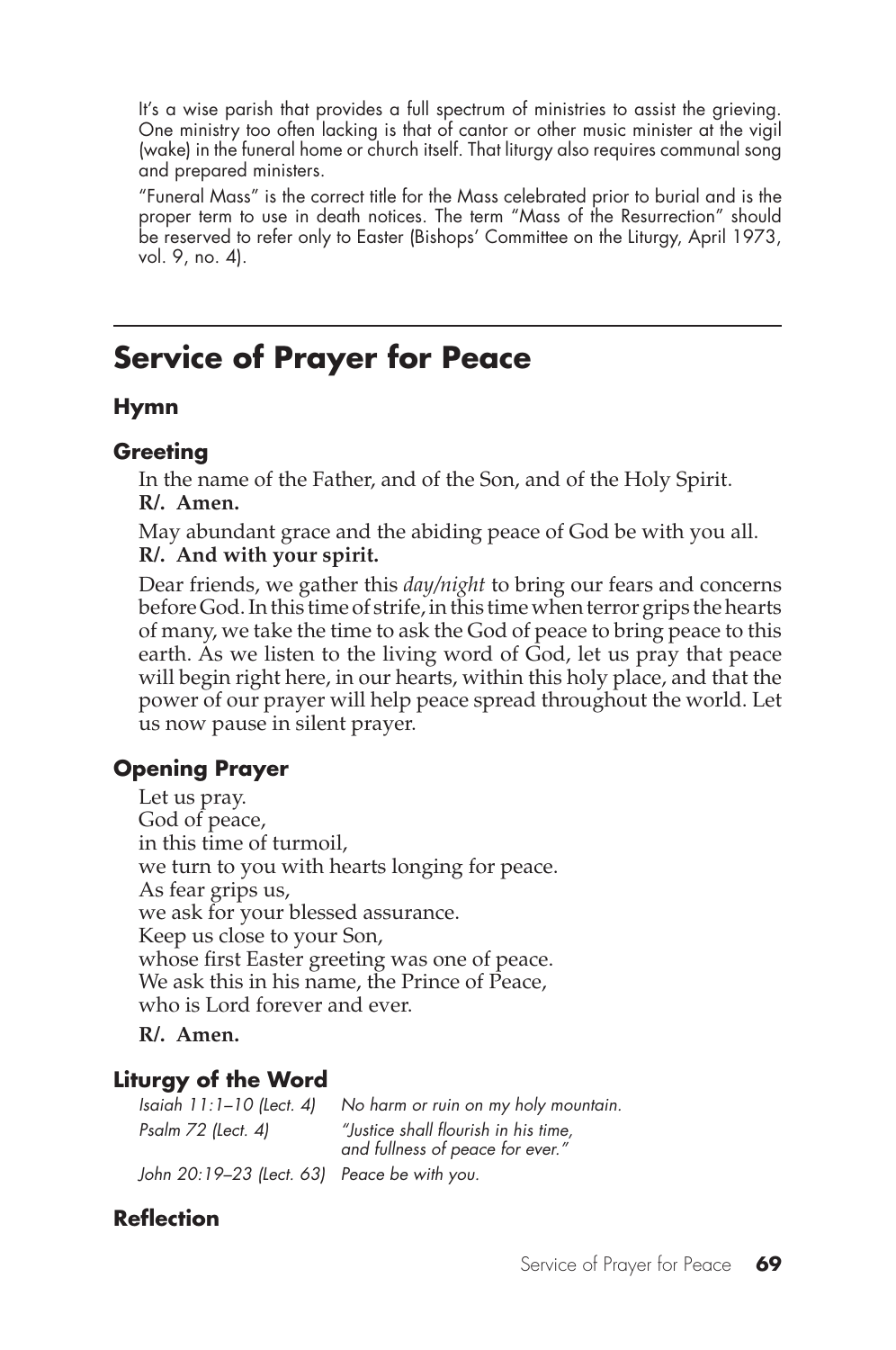# **Song**

An appropriate song may be sung to conclude the reflection following the readings.

# **Prayer of the Faithful**

Let us turn to God in this time of need. God always hears the prayer of those who cry out in humility. As wars rage around this planet, we place our trust in God, the source of peace and justice.

That the Church will never shrink from its obligation to preach the Gospel of Jesus Christ, we pray to the Lord.

That those who lead nations will find peaceful solutions to solve disagreements over borders, religious preference, or ethnic diversity, we pray to the Lord.

That the people of \_\_\_\_\_\_\_\_\_\_\_\_\_, and all places in our world currently experiencing war, will soon know the peace of God's holy mountain, we pray to the Lord.

That we will face the challenge of the Gospel: to love our enemies and do good to those who persecute us, we pray to the Lord.

Let us pause now in silence to pray for our enemies *. . . (allow significant time for silence) . . .* that we will work together to break down barriers that divide, we pray to the Lord.

Let us pause now in silence to pray for the victims of war and injustice *. . . (allow significant time for silence) . . .* that they will be welcomed into the eternal peace of heaven, we pray to the Lord.

Finally, let us pause in silence to pray for peace in our world, our country, our neighborhoods, our church, our families, and in our hearts *. . . (allow significant time for silence) . . .* that the reign of peace inaugurated by Christ's coming will take root and flourish, we pray to the Lord.

Let us gather all our prayers into one by praying the words that the Lord Jesus, the giver of peace, taught us. **Our Father . . .**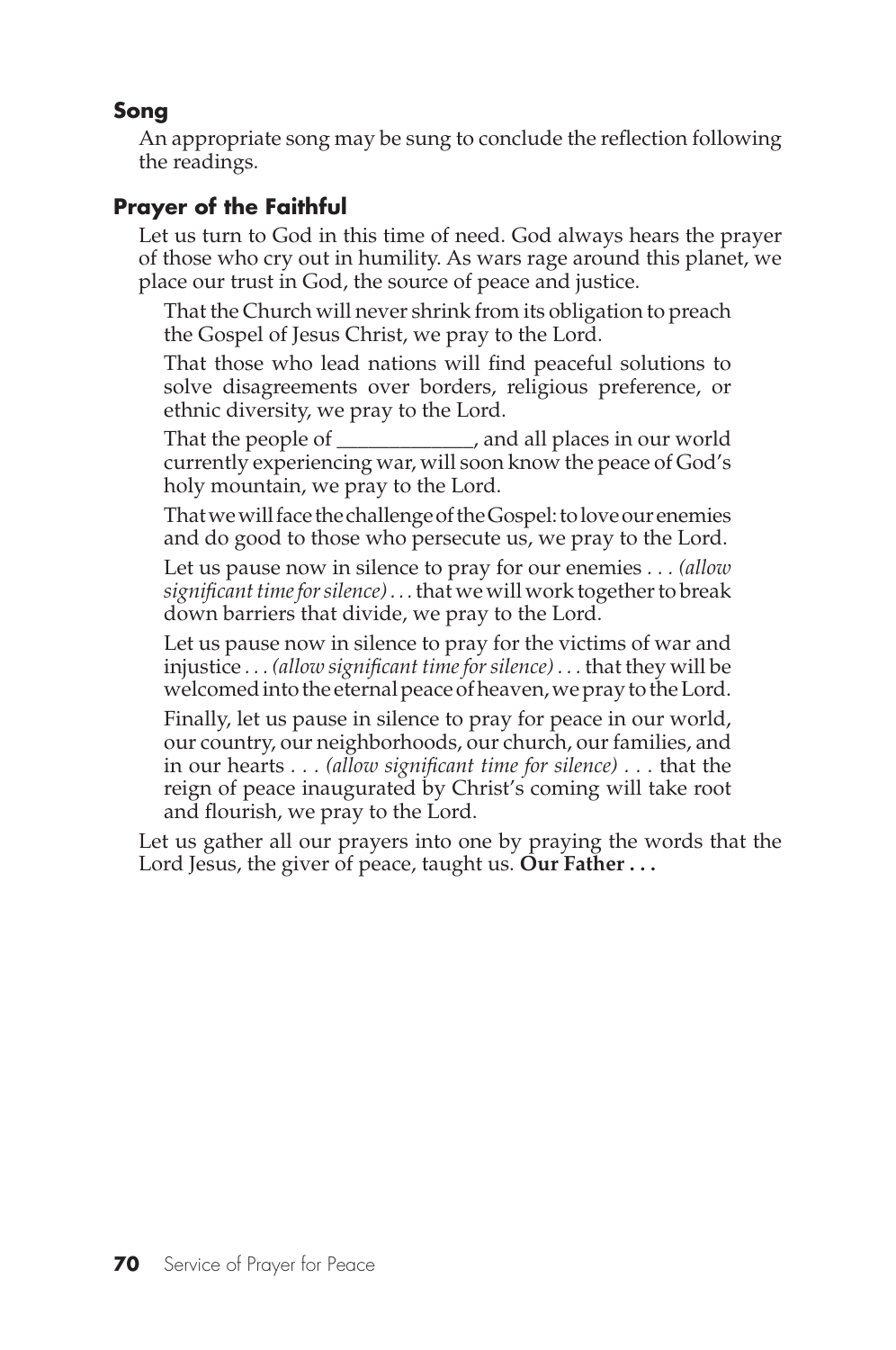# **Closing Prayer**

O God of love and tender mercy, your people cry out to you in time of strife.

We fear for the safety of those we love, and the miles that separate family members cause us to worry.

Comfort us in our time of need.

We suffer with those whose lives are destroyed by war. May they be helped by our efforts.

We long for the reign of peace promised by your Son. Bring that peace to earth again.

May we never grow complacent, O God; may we never see the world's wars as events that do not affect us, for we know that we are all your children, entrusted with this fragile earth to be a place of harmony, peace, and justice. Hear our prayer, which we voice in the name of your Son, Jesus Christ, who is Lord forever and ever.

**R/. Amen.**

# **Blessing**

May God's peace, which is beyond all understanding, descend upon us and enter our hearts and the hearts of all. In the name of the Father, and of the Son, and of the Holy Spirit.

**R/. Amen.**

# **Sign of Peace**

To conclude this service of prayer, let us turn to one another and share a sign of Christ's peace.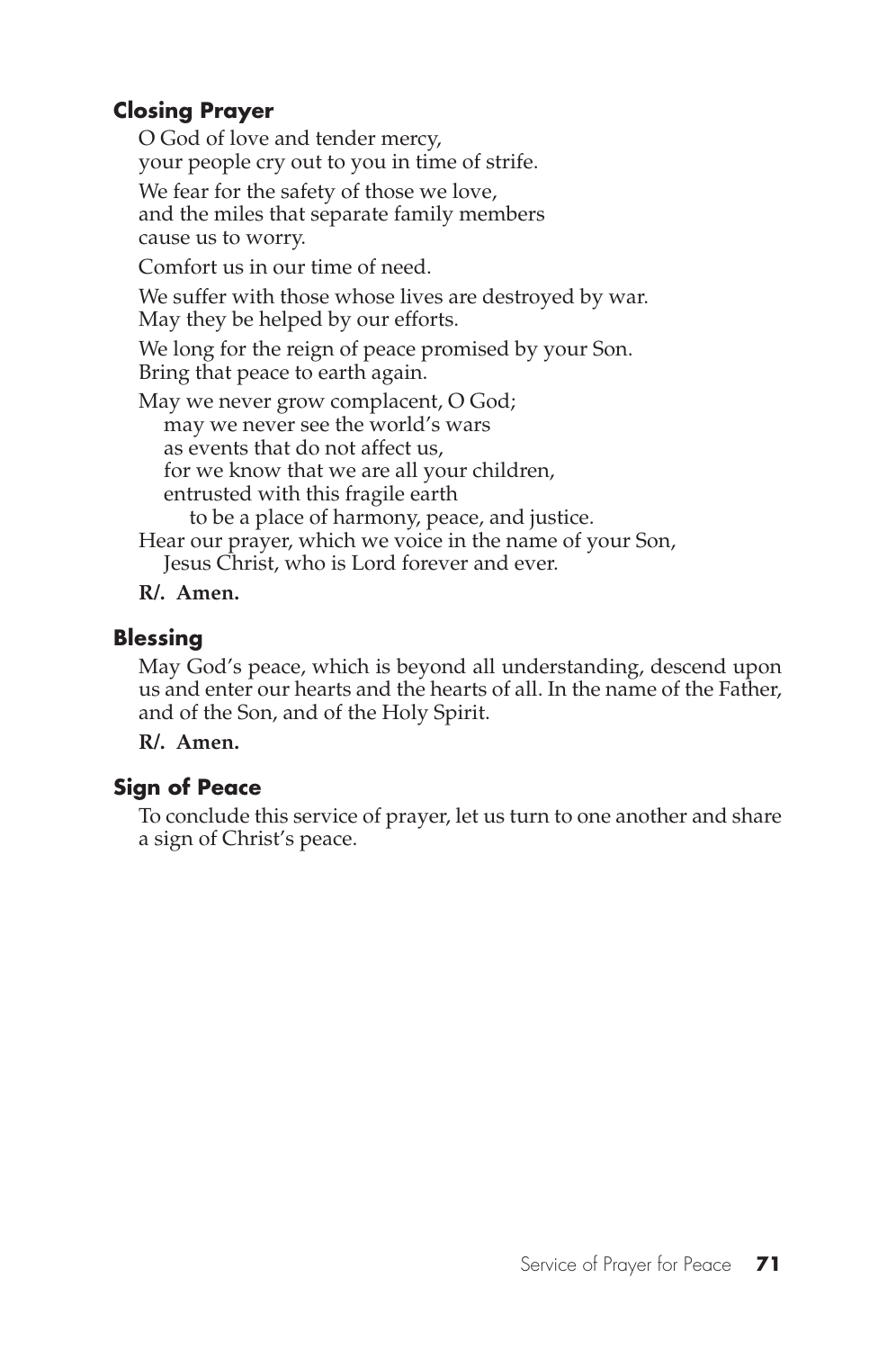# **Beginning of the School Year**

*These texts need to be adapted by each community of faith.*

#### **Introduction**

The Holy Spirit brings us together in love and with high hopes for this new school year. May it be a year of grace and blessings and fine accomplishments.

## **Penitential Act C**

Lord Jesus, you bring us to this day of new beginnings: Lord, have mercy.

Christ Jesus, you fill us with hope: Christ, have mercy.

Lord Jesus, you welcome us and make us glad: Lord, have mercy.

# **Liturgy of the Word**

*Choices may be made from any readings in the Lectionary or in the Lectionary for Masses with Children, which offers readings and a psalm (#492–495) in the weekday volume for the Beginning of the School Year: 2 Thessalonians 3:6–12, 16; Psalm 95; Matthew 13:44–46 or Matthew 25:14–30 or John 14:23–26.*

# **Prayer of the Faithful**

On this happy day we ask God to listen to our requests.

For the Church, we pray to the Lord.

For a good school year filled with blessings, we pray to the Lord.

For students and teachers and principals, we pray to the Lord.

For our school and everyone in it, we pray to the Lord.

For everyone who ever attended or worked in our school, we pray to the Lord.

For our parish, we pray to the Lord.

For all of us gathered here, we pray to the Lord.

For the prayers we hold in our hearts, united in the Holy Spirit with those of Mary the Mother of God*, our patron N.,* and all the saints in light, we pray to the Lord.

Loving God, bless this new school year. May it bring us closer to you. Help us to keep each other's spirits up and to encourage and support one another in all that we do.

We ask this through Christ our Lord.

# **Reminders and Suggestions**

The *Directory for Masses with Children* provides groundwork in principles for all liturgy and in particular for liturgy with children. Notice that the document is titled "with Children" and not "for Children." There really is no such thing as a "school Mass." By definition, the Eucharist of the Church must be prepared so that neither adults nor children are made unwelcome and excluded from participation in the liturgy.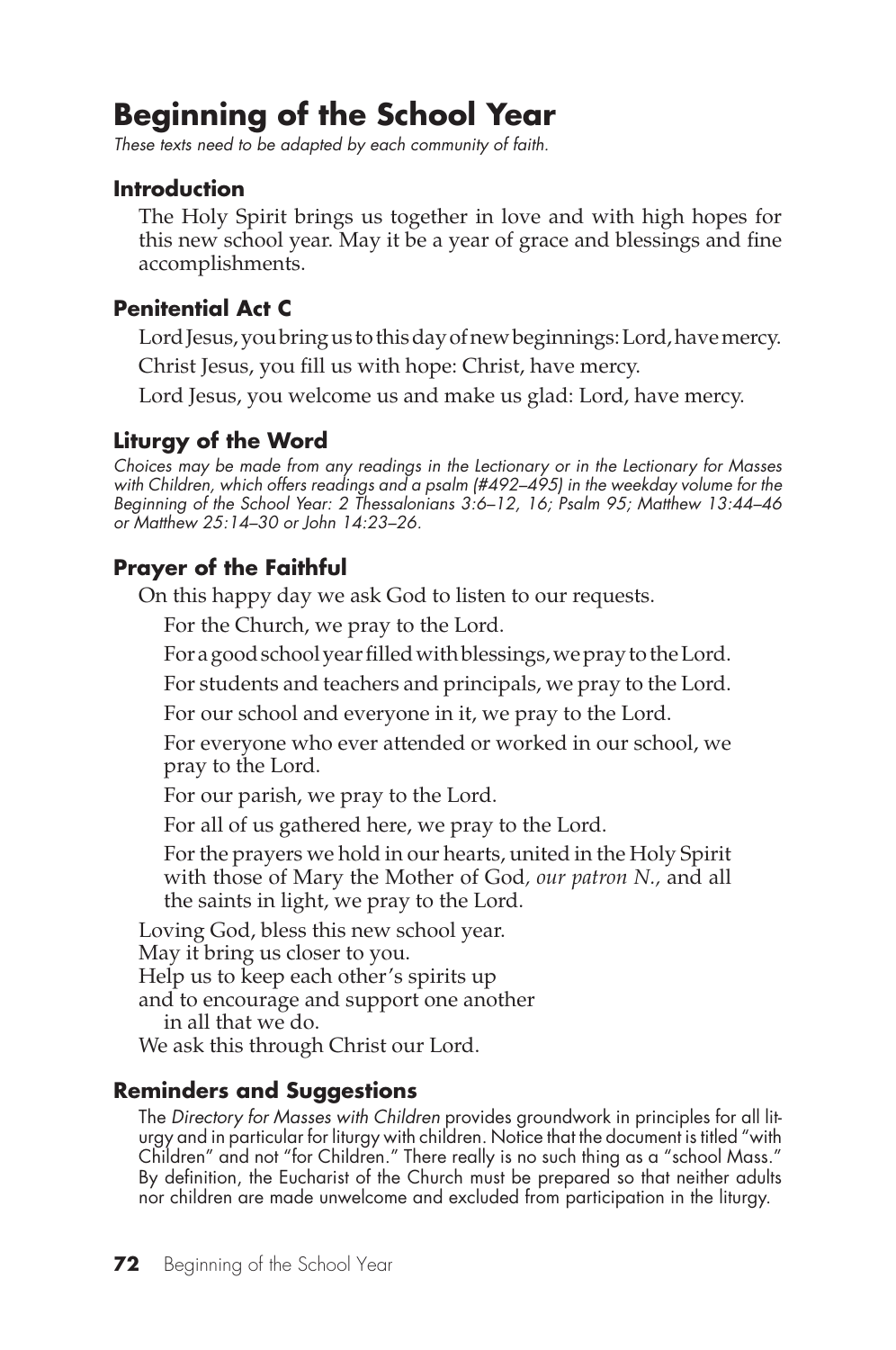# **A Litany of the Saints**

The litany of the saints customarily is used as processional song, for example, during the procession to the baptismal font at the Easter Vigil, or, at a funeral, during the procession from the church to the cemetery. The traditional litany of the saints may be lengthened to include the names of other saints, and so the litany found here is a bit longer than usual. But you will need to add some more. Especially fitting is the addition of local saints and of patron saints of the church, the place, and the people. Names are added in the proper category: Mary and her titles; angels; patriarchs, matriarchs, and prophets (including John the Baptist and Joseph); apostles, evangelists, and other disciples of the Lord; martyrs, bishops, and doctors; priests and religious; all holy women and men.

Lord, have mercy. Lord, have mercy. Christ, have mercy. Christ, have mercy. Lord, have mercy. Lord, have mercy.

Holy Mary, Mother of God, pray for us. Saint Michael, Saint Gabriel, and Saint Raphael, pray for us. Holy angels of God, pray for us.

We call upon the prophets and ancestors of our faith: Saint Abraham and Saint Sarah, pray for us. Saint Moses and Saint Miriam, pray for us. Saint Ruth and Saint Naomi, pray for us. Saint Elijah of Tishbe, pray for us. Saint John the Baptist, pray for us. Saint Anne and Saint Joachim, pray for us. Saint Simeon and Saint Anna, pray for us. Saint Joseph, pray for us. All holy prophets and ancestors, pray for us. We call upon the disciples of Jesus: Saint Peter and Saint Paul, pray for us. Saint Andrew, pray for us. Saint John and Saint James, pray for us. Saint Thomas, pray for us. Saint Matthew, pray for us. Saint Mary Magdalene, pray for us. Saint Mary, Saint Martha, and Saint Lazarus of Bethany, pray for us. Saint Luke, Saint Mark, and Saint Barnabas, pray for us.

All holy apostles, disciples, and evangelists, pray for us.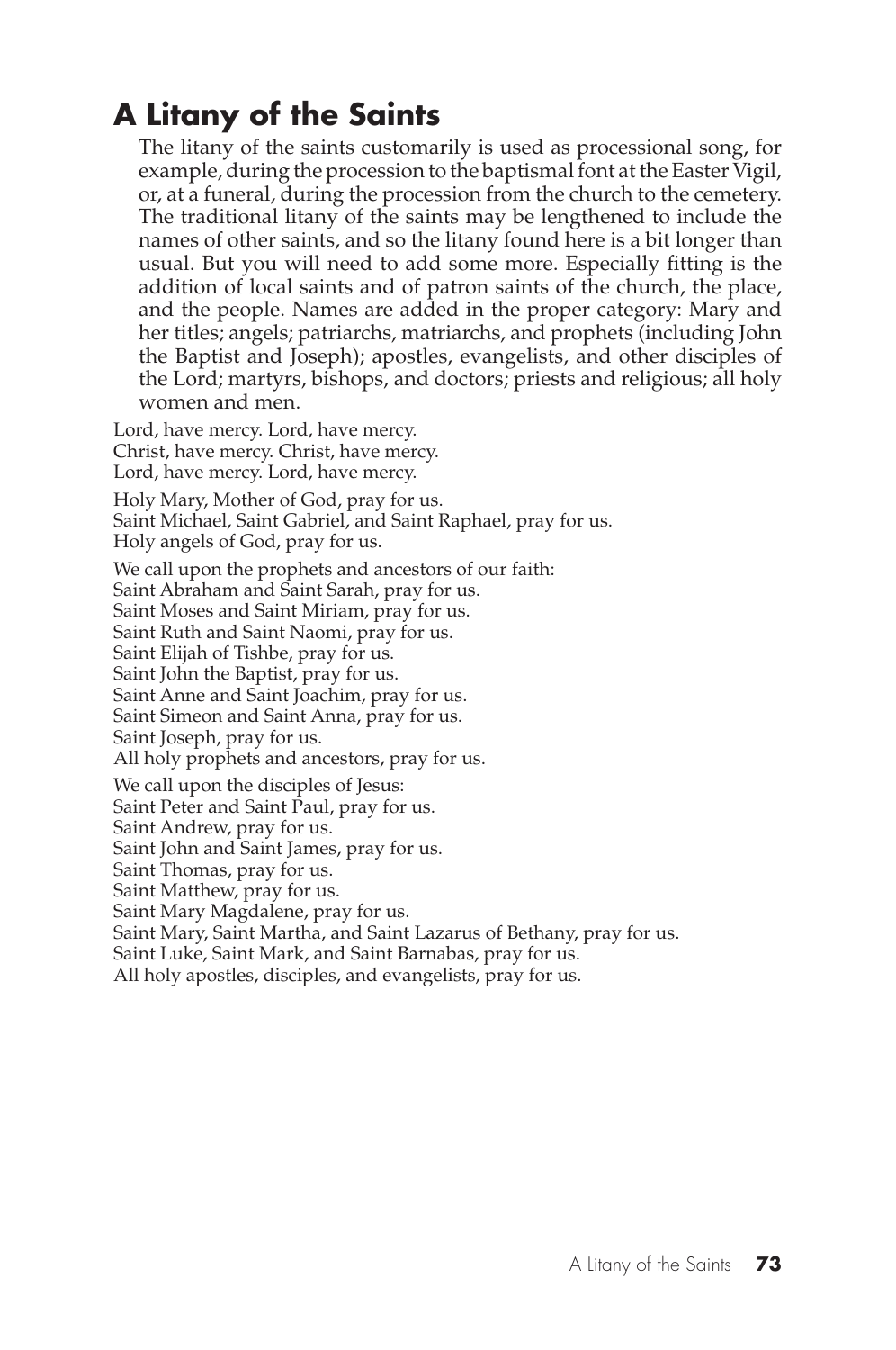We call upon the martyrs: Saint Stephen, pray for us. Saint Ignatius of Antioch, pray for us. Saint Polycarp, pray for us. Saint Irene, pray for us. Saint Justin, pray for us. Saint Lawrence, pray for us. Saint Perpetua and Saint Felicity, pray for us. Saint Agnes, pray for us. Saint Cyprian, pray for us. Saint Boniface, pray for us. Saint Stanislaus, pray for us. Saint Thomas Becket, pray for us. Saint John Fisher and Saint Thomas More, pray for us. Saint Paul Miki and companions, pray for us. Saint Isaac Jogues, Saint John de Brébeuf, and companions, pray for us. Saint Peter Chanel, pray for us. Saint Charles Lwanga and companions, pray for us. Saint Maria Goretti, pray for us. All holy martyrs of Christ, pray for us. We call upon the bishops and the doctors of the Church: Saint Leo and Saint Gregory, pray for us. Saint Ambrose, pray for us. Saint Jerome and Saint Paula, pray for us. Saint Augustine, pray for us. Saint Athanasius, pray for us. Saint Basil and Saint Gregory of Nazianzus, pray for us. Saint John Chrysostom, pray for us. Saint Martin, pray for us. Saint Patrick, pray for us. Saint Cyril and Saint Methodius, pray for us. Saint Charles Borromeo, pray for us. Saint Francis de Sales, pray for us. Saint Catherine of Siena, pray for us. Saint Teresa of Jesus, pray for us. All holy bishops and doctors, pray for us. We call upon priests, monks, and religious: Saint Anthony of Egypt, pray for us. Saint Benedict and Saint Scholastica, pray for us. Saint Bernard, pray for us. Saint Francis and Saint Dominic, pray for us. Saint Clare, pray for us. Saint Thomas Aquinas, pray for us. Saint Ignatius Loyola, pray for us. Saint Francis Xavier, pray for us. Saint Vincent de Paul, pray for us. Saint John Mary Vianney, pray for us. Saint John Bosco, pray for us. Saint Rose of Lima, pray for us. Saint Elizabeth of Hungary, pray for us. All holy priests and religious, pray for us.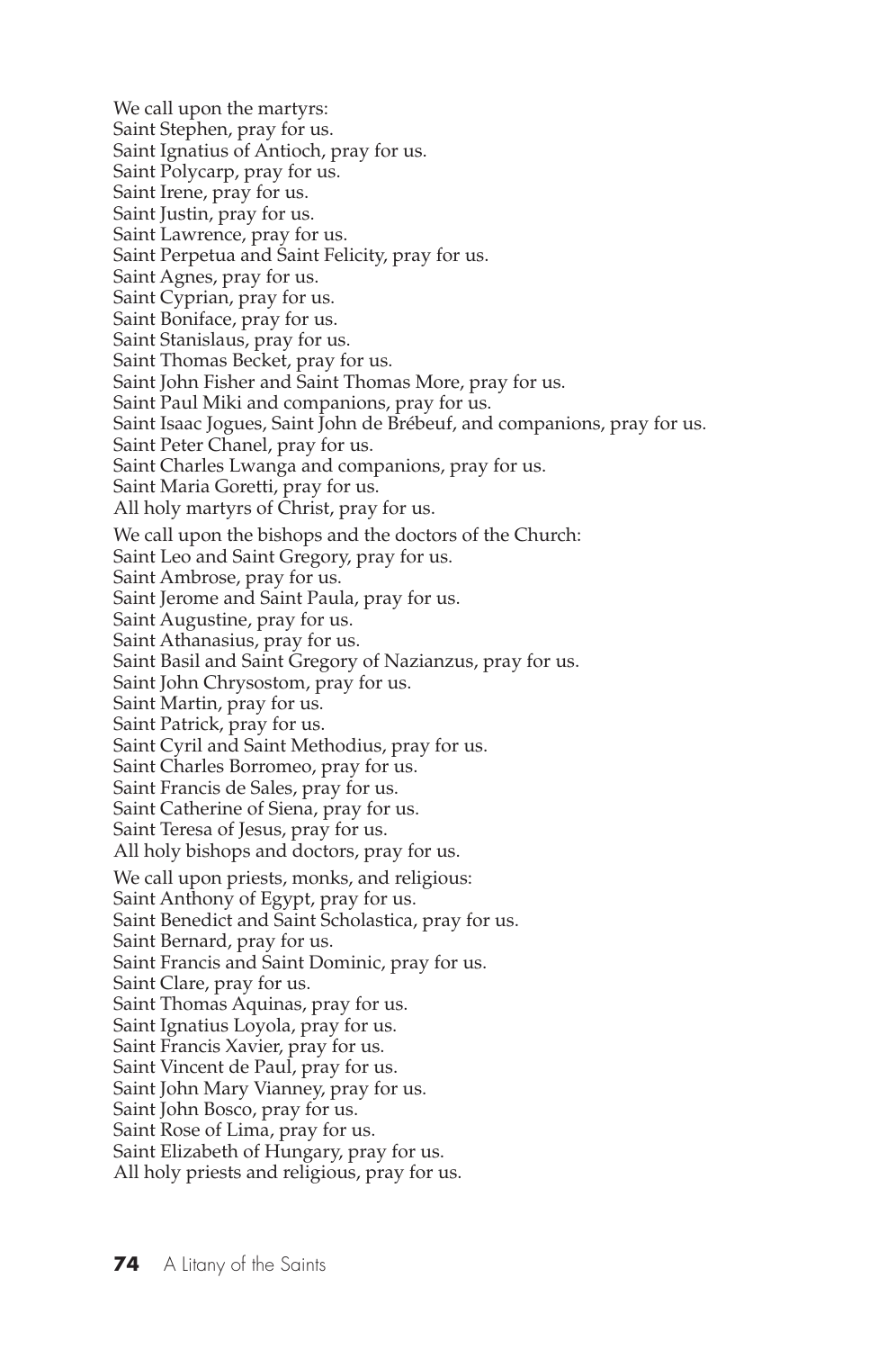We call upon the entire company of heaven: Saint Monica, pray for us. Saint Louis of France, pray for us. Saint Isidore and Saint Maria, pray for us. Saint Elizabeth Ann Seton, pray for us. All holy men and women, pray for us.

Lord, be merciful: Lord, save your people. From all evil: Lord, save your people. From every sin: Lord, save your people. From everlasting death: Lord, save your people. By your coming as man: Lord, save your people. By your death and rising to new life: Lord, save your people. By your gift of the Holy Spirit: Lord, save your people.

Be merciful to us sinners: Lord, hear our prayer. Guide and protect your holy Church: Lord, hear our prayer. Keep the pope and all the clergy in faithful service to your Church:

Lord, hear our prayer. Bring all peoples together in trust and peace: Lord, hear our prayer. Strengthen us in your service: Lord, hear our prayer. Jesus, Son of the living God: Lord, hear our prayer.

Christ, hear us: Christ, hear us. Lord Jesus, hear our prayer: Lord Jesus, hear our prayer.

# **Respect for Life**

*These texts need to be adapted by each community of faith.*

# **Introduction to the Liturgy of the Day**

Today the Holy Spirit gathers us in love to give thanks for the gift and the mystery of life. We say that life is one of God's gifts. And we say that no one has the right to deny another this gift. Throughout our history we have seen a slow but gradual growth of respect for life, for mercy, for compassion. But we also have seen destruction, which in our own day seems to shake heaven itself with cries for justice. We gather in love, but we also come together in trembling and in awe. Our God sees our troubles. Our God listens to our cries.

# **Penitential Act C**

Lord Jesus, you give us a new birth into hope: Lord, have mercy.

Christ Jesus, you are the salvation that awaits us: Christ, have mercy.

Lord Jesus, you give us life that will never end: Lord, have mercy.

# **Introduction to the Liturgy of the Word**

*Choices may be made from any readings in the Lectionary, in particular, the weekday or Sunday readings or readings from the Masses for Various Occasions.*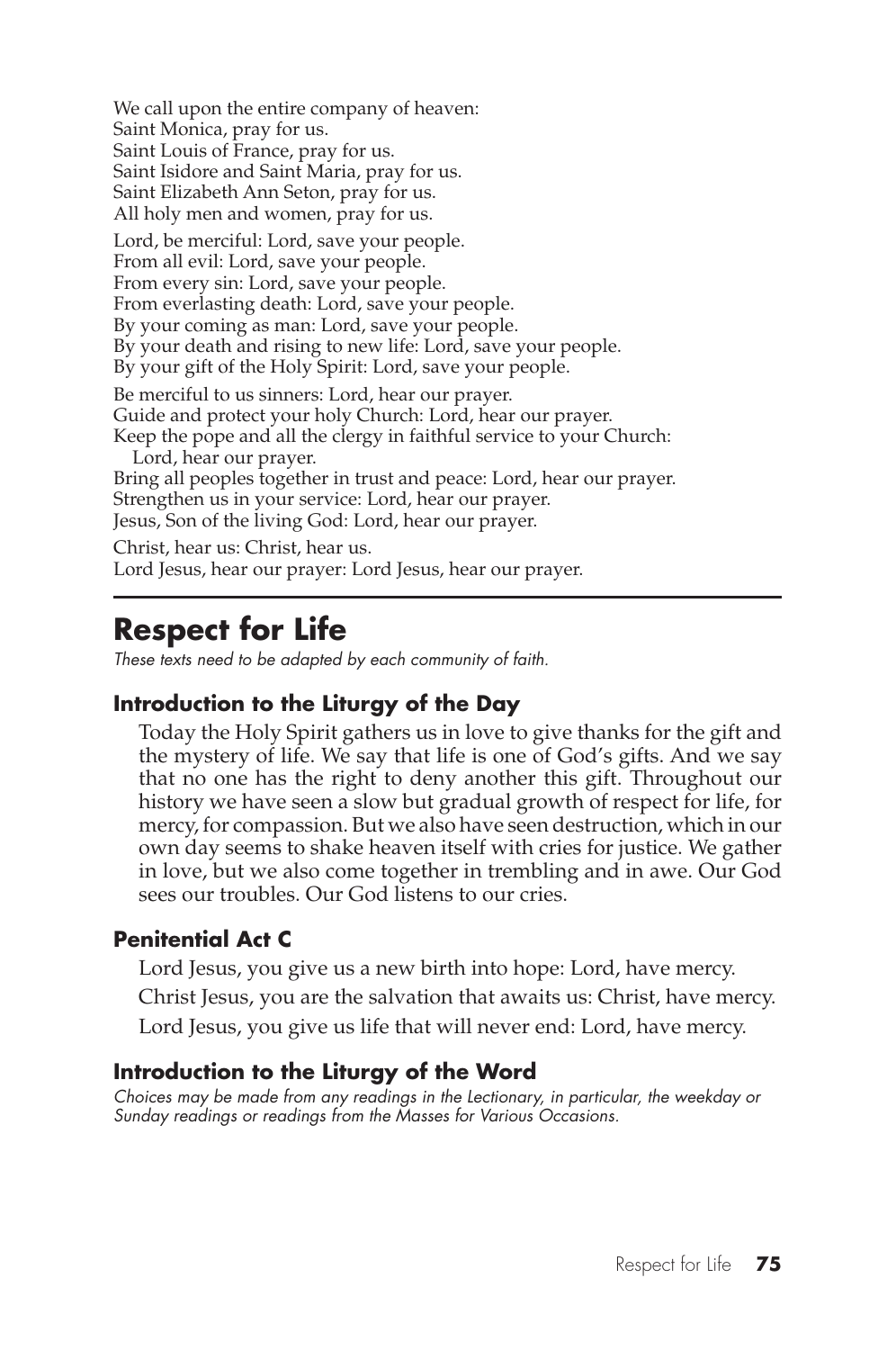# **Prayer of the Faithful**

We trust in the Lord who gives us life and breath. We put ourselves and our needs in the care of the Lord, who will hear and respond.

That the Church may continue to proclaim life's value and dignity, and that our lives may manifest the conviction of this teaching, we pray to the Lord.

That the peoples of the earth may be filled, not with bitterness and anger, but with a rebirth in holiness, we pray to the Lord.

That those in authority may ever remember that Jesus calls us to live in freedom, we pray to the Lord.

That the laws of the land may reflect the challenging responsibility of the gospel, we pray to the Lord.

That those who are easily denied life and opportunity—especially the unborn and the elderly, the poor and persons with disabilities, the ill and the addicted, the illiterate and the foreignborn—may receive justice, compassion, and life in abundance, we pray to the Lord.

That those whom we have hurt by our indifference, selfishness, disrespect, or hatred may receive from our parish the gifts of mercy and mutual forgiveness, we pray to the Lord.

That the prayers we hold in our hearts may be united in the Holy Spirit with those of Mary the Mother of God*, our patron N.,* and all the saints in light, we pray to the Lord.

O God, good and gracious Savior,

you have set before us life and death.

The whole world awaits our witness as your children.

May our choice be a passage from death to life,

from slavery into freedom.

We ask this through Christ our Lord.

#### **Reminders and Suggestions**

**Texts:** Preface I, V, or VI of the Sundays in Ordinary Time or Preface IV for the Dead. Or use the Eucharistic Prayer for Masses for Various Needs and Occasions: IV. Jesus, Who Went About Doing Good. Solemn Blessing 5 or 11, or Prayer over the People 13.

**Catechesis and Communication:** The Office for Pro-Life Activities of the United States Conference of Catholic Bishops annually prepares materials for use in the parish. Write the office at 3211 Fourth St., N.E., Washington, DC 20017-1194 or call 202 541-3070 for information and materials. Its excellent website can be accessed at usccb.org/prolife.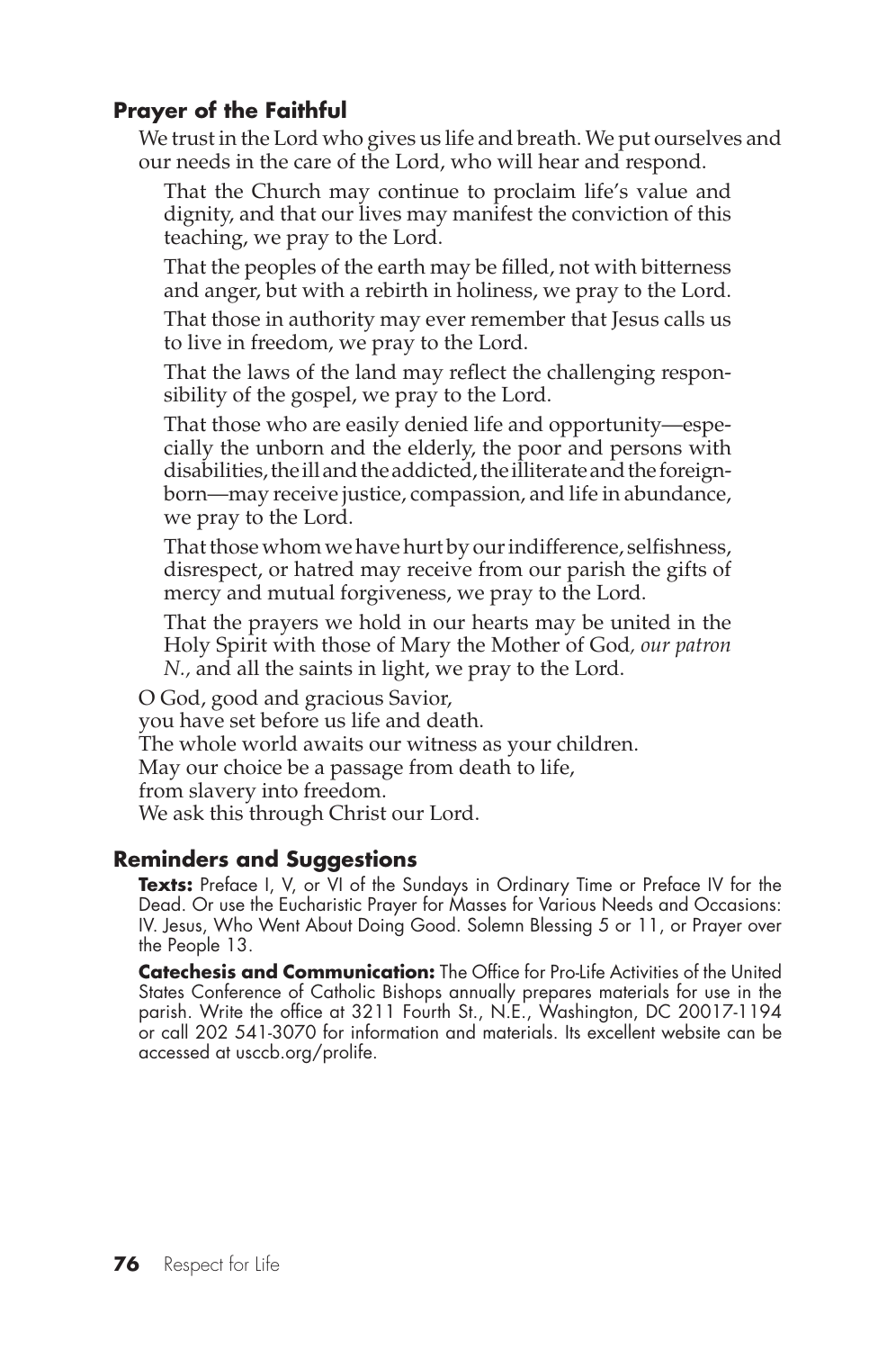# **Blessings and Prayers**

### **A Prayer When One Cannot Receive Communion**

*Diana Macalintal © 2020, GIA Publications, Inc.*

My Jesus,

I believe that even before I was born, you have been with me knitting my very being, day by day, into the garment of your love, clothing me with grace every moment of my life. And on the day of my baptism you poured your love into my heart through the Holy Spirit who unites me eternally to you.

Through that same Spirit I pledge my love and adore you, present in your Most Holy Body and Blood. Though I cannot consume you in this sacred banquet let me be consumed by your complete desire for me so that my longing for you may be filled by your love alone and your mercy overflow through me into this world so in need.

On that joyful day when I do receive you in the Eucharist, may I remember that this precious gift is still but a foretaste of the holy gifts that await your holy people at your heavenly altar. There, with the saints and angels, we shall see you face to face and give you perfect praise for ever. **Amen.**

### **Table Grace**

*© World Library Publications, a div. of GIA Publications, Inc. This prayer may be printed in the November 21 bulletin for use on Thanksgiving Day.*

O God, you are the giver of every good gift.

Through your goodness we enjoy the fruits of the earth and share the loving gifts of family and friendship.

We ask your blessing on [our guests,] our table and our home.

We offer thanks for the love

with which this festive meal was prepared,

and for the love and joy that bring us together to partake of it.

In gratitude for your continued care for us, make us mindful of the needs of others.

May we show our thankfulness in the manner of our living.

May our hearts be filled with love and praise.

We ask this through Christ our Lord. **Amen.**

# **Prayer at Harvest and Thanksgiving**

*© Rural Life Committee, Diocese of Sioux Falls. Used by permission.*

O God, source and giver of all things, you manifest your infinite majesty, power and goodness in the earth about us; we give you honor and glory.

For the sun and the rain,

for the fruits of our fields,

for the increase of our herds and flocks,

we thank you.

For the enrichment of our souls with your grace,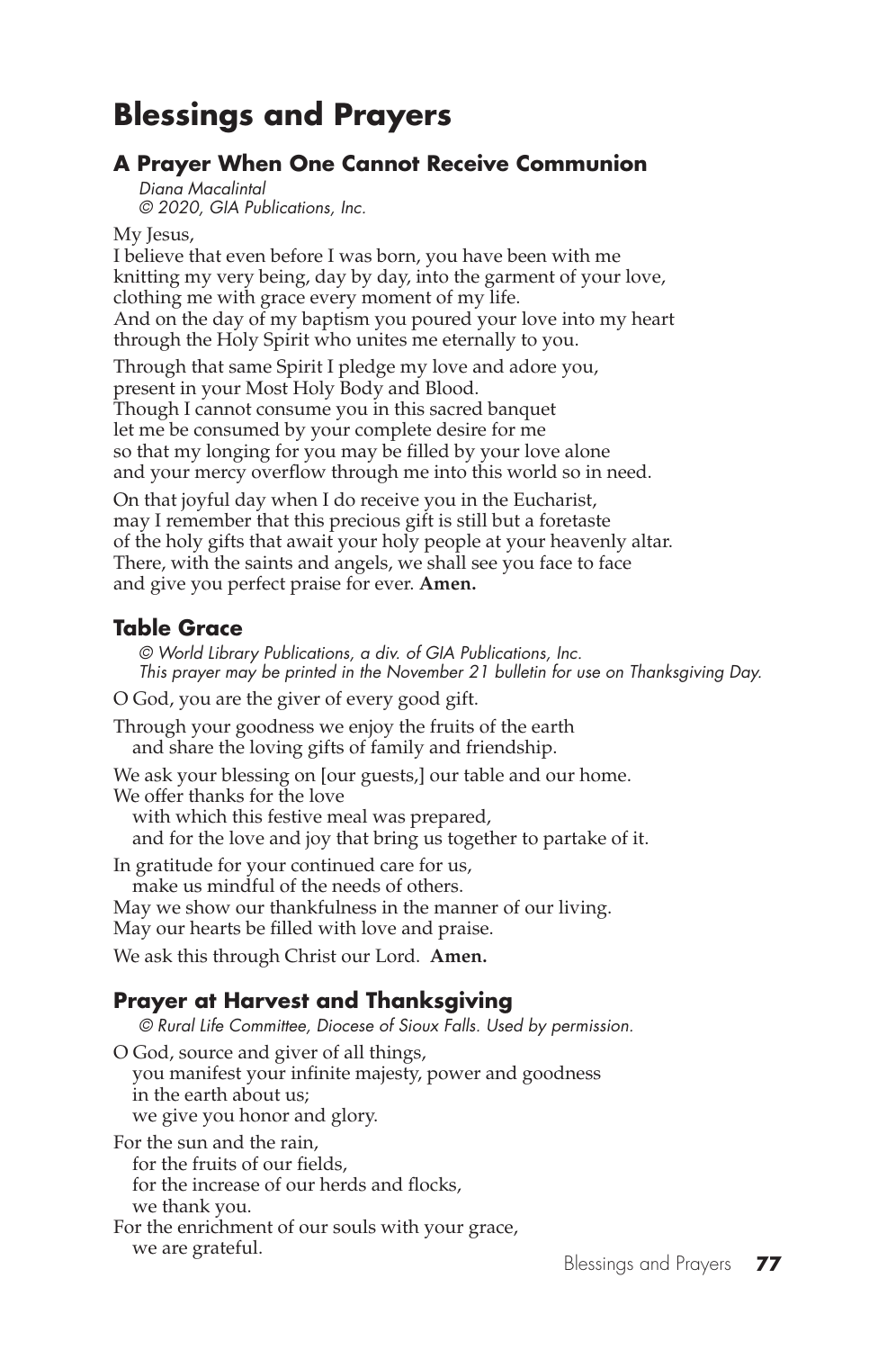Supreme Lord of the harvest, graciously accept us and the fruits of our toil, in union with Jesus, your Son, whose death, burial and resurrection have brought atonement for our sins.

In your love foster the growth of your Church. Grant peace in our homes and salvation for all the world. We ask this through Christ our Lord. **Amen.**

#### **Respect for Life**

*© World Library Publications, a div. of GIA Publications, Inc.*

God of life and love, you created us in your image and sent your Son to bring us life. Instill in us a respect for all life, from conception to natural death. Empower us to work for justice for the poor. Nourish us that we may bring food to the hungry. Inspire us to cherish the fragile life of the unborn. Strengthen us to bring comfort to the chronically ill. Teach us to treat the aging with dignity and respect. Bring us one day into the glory of everlasting life. We ask this through Christ our Lord. **Amen.**

#### **Prayer of St. Francis of Assisi** *The Memorial of St. Francis is October 4.*

Lord, make me an instrument of your peace: where there is hatred, let me sow love; where there is injury, pardon; where there is doubt, faith; where there is despair, hope; where there is darkness, light; where there is sadness, joy. O divine Master, grant that I may not so much seek to be consoled as to console,

to be understood as to understand, to be loved as to love. For it is in giving that we receive, it is in pardoning

that we are pardoned, it is in dying that we are born to eternal life.

#### **For a New School Year**

*© World Library Publications, a div. of GIA Publications, Inc.*

Spirit of God, fill our hearts with a desire to seek truth and rejoice in beauty. Help us to know what is pleasing to you and to understand what is right and good in your sight. Give us the spirit of learning that we may please you by our thoughts and love you in your creation. Give all teachers your constant encouragement and guide them in their work. Spirit of God, make us effective witnesses of your truth to all whose lives we touch. We ask this in the name of Jesus the Lord. **Amen.**

# **Blessing of Pets**

God our Creator, you made all things good. In love look now on us and on our pets and on all the creatures you have made. As you once sent your angel Raphael to guide your servant Tobiah and his faithful dog, send your angel to watch over us and our pets. Keep them in health and safety, secure in our care to be our comfort and joy. Remember them for life, for you delight in life. We ask this through Christ our Lord. **Amen.**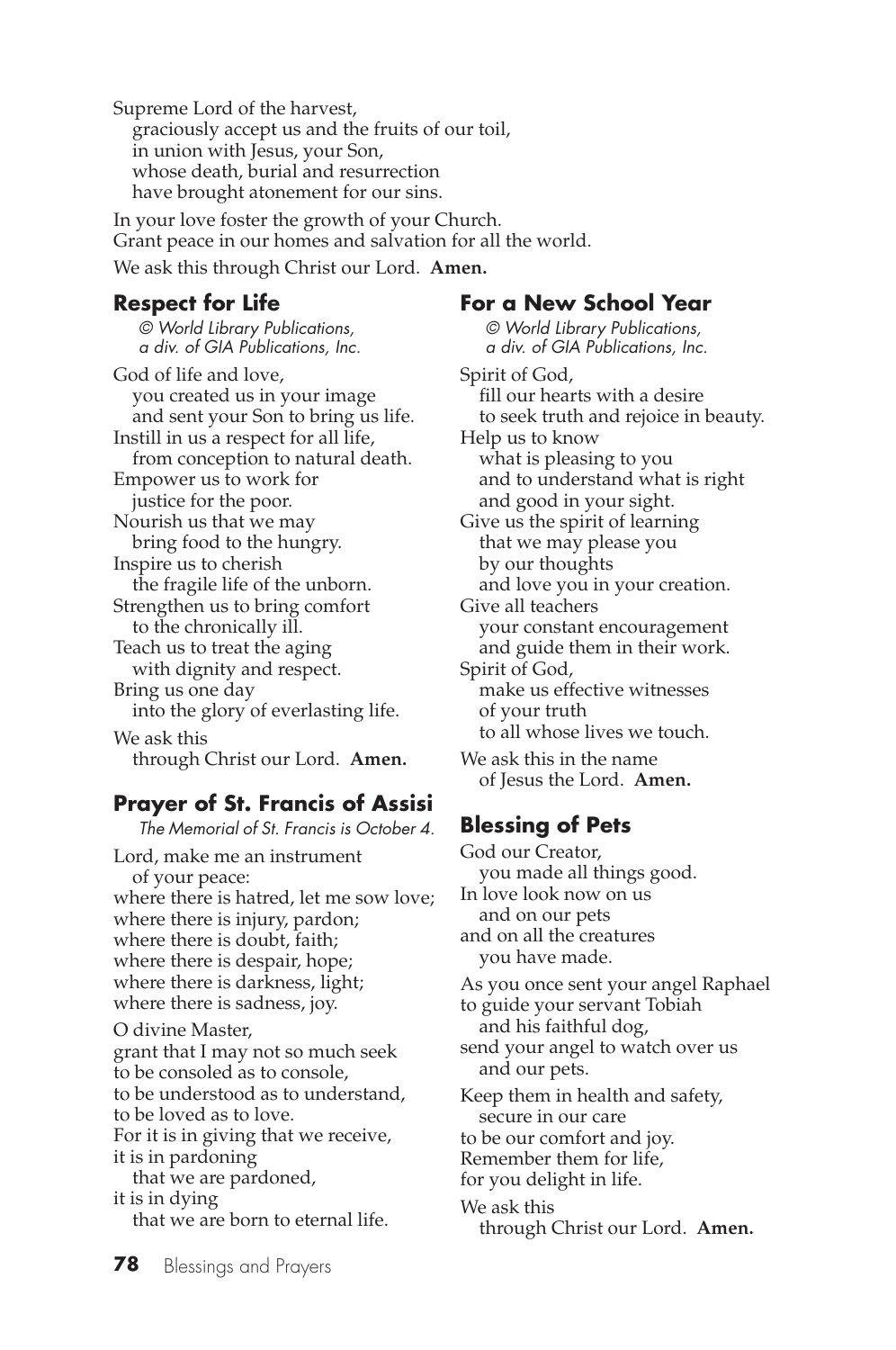# **Praying the Rosary**

- 1. Begin on the crucifix and say the **Apostles' Creed** (*page 80*).
- 2. On the first bead, say the **Our Father**.
- 3. On each of the next three beads, say the **Hail Mary**.
- 4. On the next bead, say the **Glory Be**.
- 5. Reflect on the first mystery in the group of mysteries selected for meditation for the day and say the **Our Father** on that bead.
- 6. On each of the next ten beads, say the **Hail Mary**. Follow these with the **Glory Be**.
- 7. Repeat Steps 5 and 6 for each of the five mysteries.

# **The Our Father**

Our Father, who art in heaven, hallowed be thy name; thy kingdom come; thy will be done on earth as it is in heaven.

Give us this day our daily bread and forgive us our trespasses as we forgive those

who trespass against us; and lead us not into temptation, but deliver us from evil. **Amen.**

# **The Hail Mary**

Hail Mary, full of grace, the Lord is with thee; blessed art thou among women and blessed is the fruit of thy womb, Jesus.

Holy Mary, Mother of God, pray for us sinners, now and at the hour of our death. **Amen.**

# **The Glory Be**

Glory be to the Father, and to the Son, and to the Holy Spirit,

as it was in the beginning, is now, and ever shall be, world without end. **Amen.**

# **The Mysteries of the Rosary**

#### **The Joyful Mysteries**

*(recited Mondays, Saturdays, and Sundays of Advent)*

- 1. The Annunciation
- 2. The Visitation
- 3. The Nativity
- 4. The Presentation of the Lord
- 5. The Finding of Jesus in the Temple

#### **The Sorrowful Mysteries**

*(recited Tuesdays, Fridays, and Sundays of Lent)*

- 1. The Agony in the Garden
- 2. The Scourging at the Pillar
- 3. The Crowning with Thorns
- 4. The Carrying of the Cross
- 5. The Crucifixion and Death

#### **The Glorious Mysteries**

*(recited Wednesdays and Sundays outside of Advent and Lent)*

- 1. The Resurrection
- 2. The Ascension
- 3. The Descent of the Holy Spirit
- 4. The Assumption
- 5. The Coronation of the Blessed Virgin

#### **The Luminous Mysteries**

*(recited Thursdays)*

- 1. The Baptism of Jesus in the Jordan
- 2. The Wedding Feast at Cana
- 3. The Proclamation of the Kingdom
- 4. The Transfiguration
- 5. The Institution of the Eucharist

#### **Prayer after the Rosary**

O God, whose only-begotten Son, by his life, death, and resurrection, has purchased for us the rewards of eternal life. Grant, we beseech you, that by meditating upon these mysteries of the Most Holy Rosary of the Blessed Virgin Mary, we may imitate what they contain and obtain what they promise, through Christ our Lord. **Amen.**